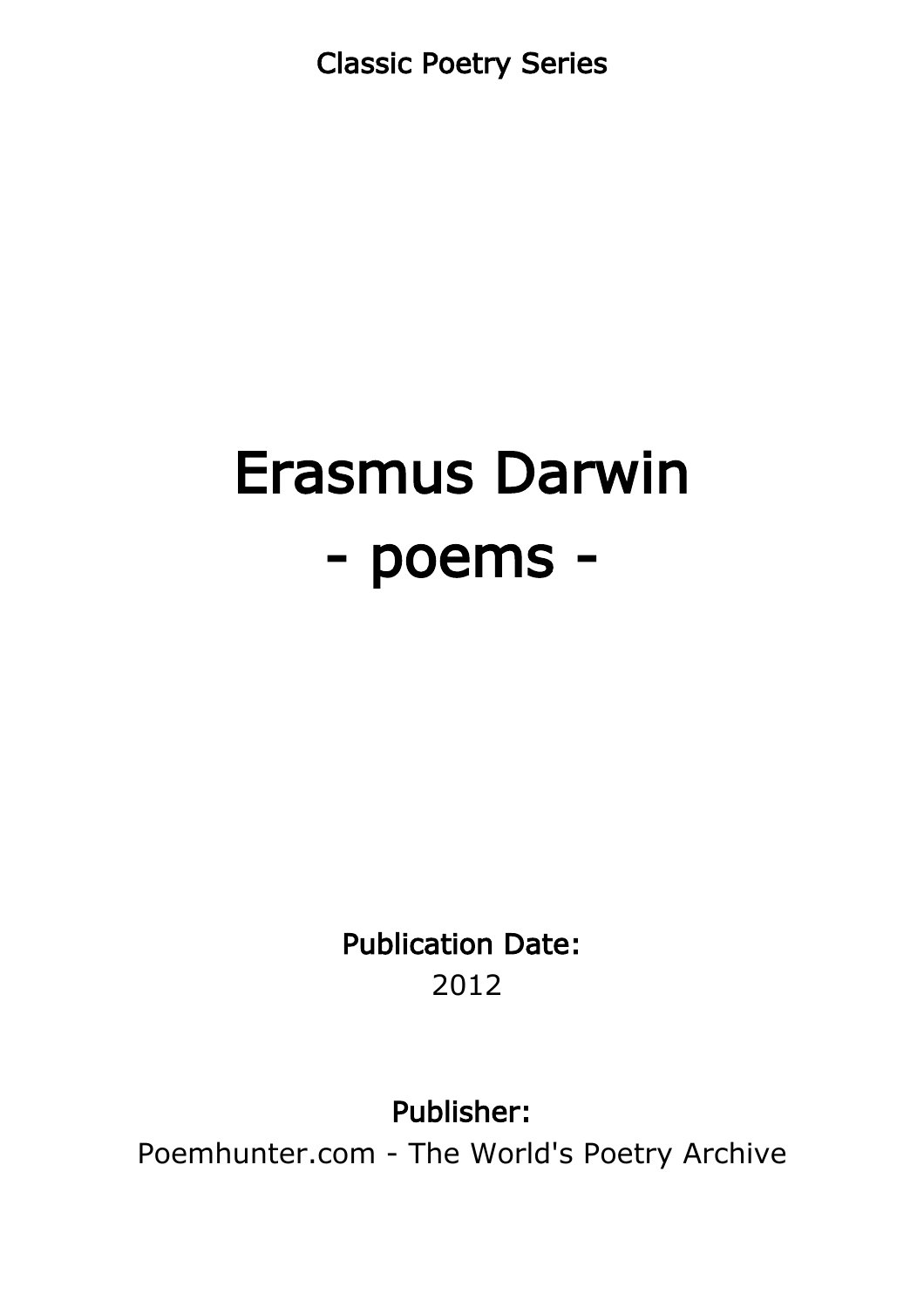## Erasmus Darwin(12 December 1731 – 18 April 1802)

Erasmus Darwin was an English physician who turned down George III's invitation to be a physician to the King. One of the key thinkers of the Midlands Enlightenment, he was also a natural philosopher, physiologist, abolitionist, inventor and poet. His poems included much natural history, including a statement of evolution and the relatedness of all forms of life. He was a member of the Darwin–Wedgwood family, which includes his grandsons Charles Darwin and Francis Galton. Darwin was also a founding member of the Lunar Society of Birmingham, a discussion group of pioneering industrialists and natural philosophers.

<b>Early Life</b>

Born at Elston Hall, Nottinghamshire near Newark-on-Trent, England, the youngest of seven children of Robert Darwin of Elston (12 August 1682–20 November 1754), a lawyer, and his wife Elizabeth Hill (1702–1797). The name Erasmus had been used by a number of his family and derives from his ancestor Erasmus Earle, Common Sergent of England under Oliver Cromwell. His siblings were:

 Robert Darwin (17 October 1724–4 November 1816) Elizabeth Darwin (15 September 1725–8 April 1800) William Alvey Darwin (3 October 1726–7 October 1783) Anne Darwin (12 November 1727–3 August 1813) Susannah Darwin (10 April 1729–29 September 1789) John Darwin, rector of Elston (28 September 1730–24 May 1805)

He was educated at Chesterfield Grammar School, then later at St John's College, Cambridge. He obtained his medical education at the University of Edinburgh Medical School. Whether Darwin ever obtained the formal degree of MD is not known. Darwin settled in 1756 as a physician at Nottingham, but met with little success and so moved the following year to Lichfield to try to establish a practice there. A few weeks after his arrival, using a novel course of treatment, he restored the health of a young man whose death seemed inevitable. This ensured his success in the new locale.

Darwin was a highly successful physician for more than fifty years in the Midlands. George III invited him to be Royal Physician, but Darwin declined. In Lichfield, Darwin wrote "didactic poetry, developed his system of evolution, and invented amongst other things, an organ able to recite the Lord's Prayer, the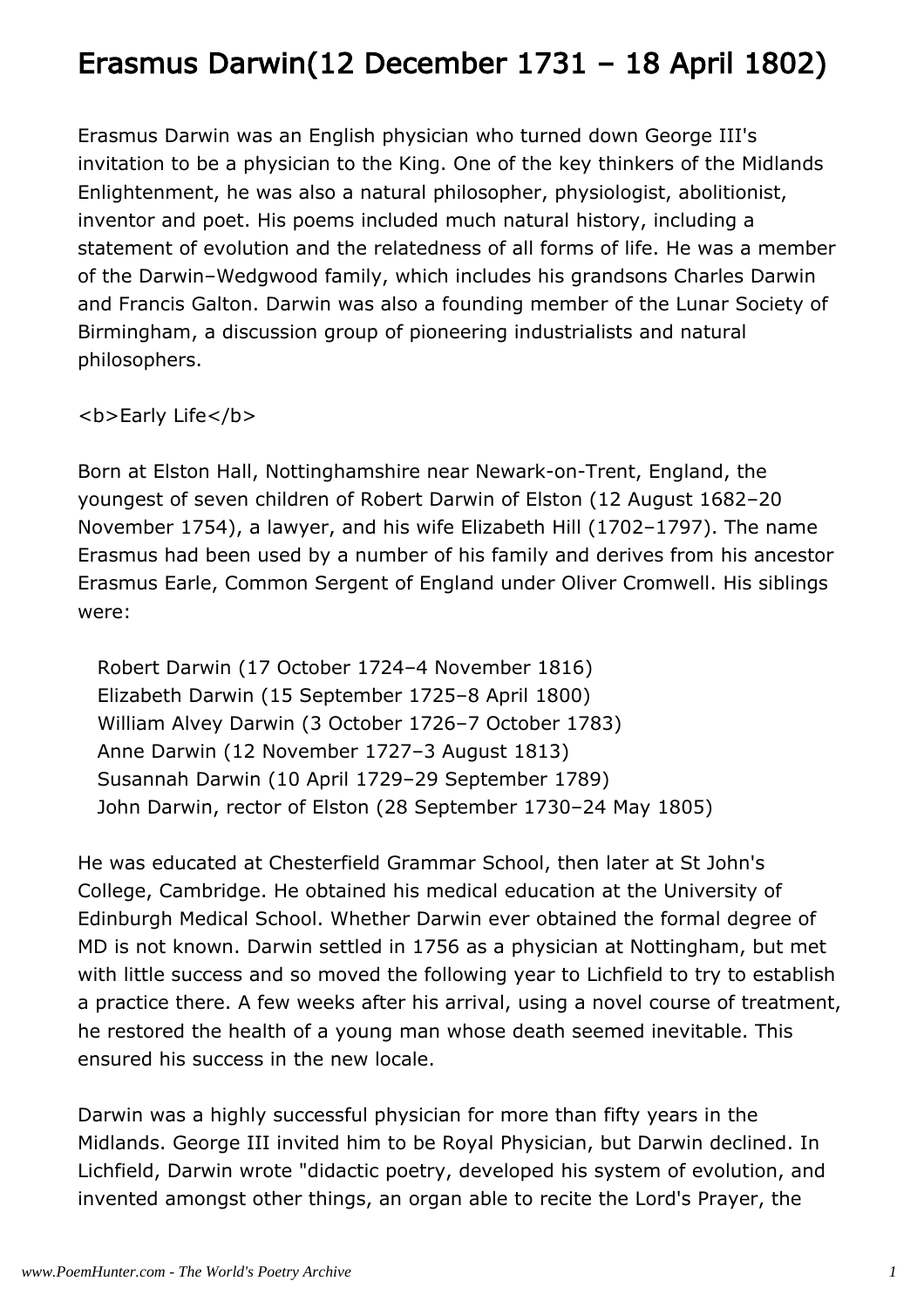Creed, and the Ten Commandments".

Darwin was a large man who gave up weighing himself when he reached 336 pounds (24.3 stones, 153 kg). When visiting patients, he would have his driver, also a very large man, walk ahead of him to make sure the floor of a house would hold him.

<b>Marriages and Children</b>

Darwin married twice and had 14 children, including two illegitimate daughters by an employee, and, possibly, at least one further illegitimate daughter.

In 1757, he married Mary (Polly) Howard (1740–1770). They had four sons and one daughter, two of whom (a son and a daughter) died in infancy:

 Charles Darwin (1758-1778) Erasmus Darwin II (1759–1799) Elizabeth Darwin (1763, survived 4 months) Robert Waring Darwin (1766–1848), father of the naturalist Charles Darwin William Alvey Darwin (1767, survived 19 days)

The first Mrs. Darwin died in 1770. A governess, Mary Parker, was hired to look after Robert. By late 1771, employer and employee had become intimately involved and together they had two illegitimate daughters:

 Susanna Parker (1772–1856) Mary Parker Jr (1774–1859)

Susanna and Mary Jr later established a boarding school for girls. In 1782, Mary Sr (the governess) married Joseph Day (1745–1811), a Birmingham merchant, and moved away.

Darwin may have fathered another child, this time with a married woman. A Lucy Swift gave birth in 1771 to a baby, also named Lucy, who was christened a daughter of her mother and William Swift, but there is reason to believe the father was really Darwin.[6] Lucy Jr. married John Hardcastle in Derby in 1792 and their daughter, Mary, married Francis Boott, the physician.

In 1775, Darwin met Elizabeth Pole, daughter of Charles Colyear, 2nd Earl of Portmore, and wife of Colonel Edward Pole (1718–1780); but as she was married, Darwin could only make his feelings known for her through poetry. When Edward Pole died, Darwin married Elizabeth and moved to her home,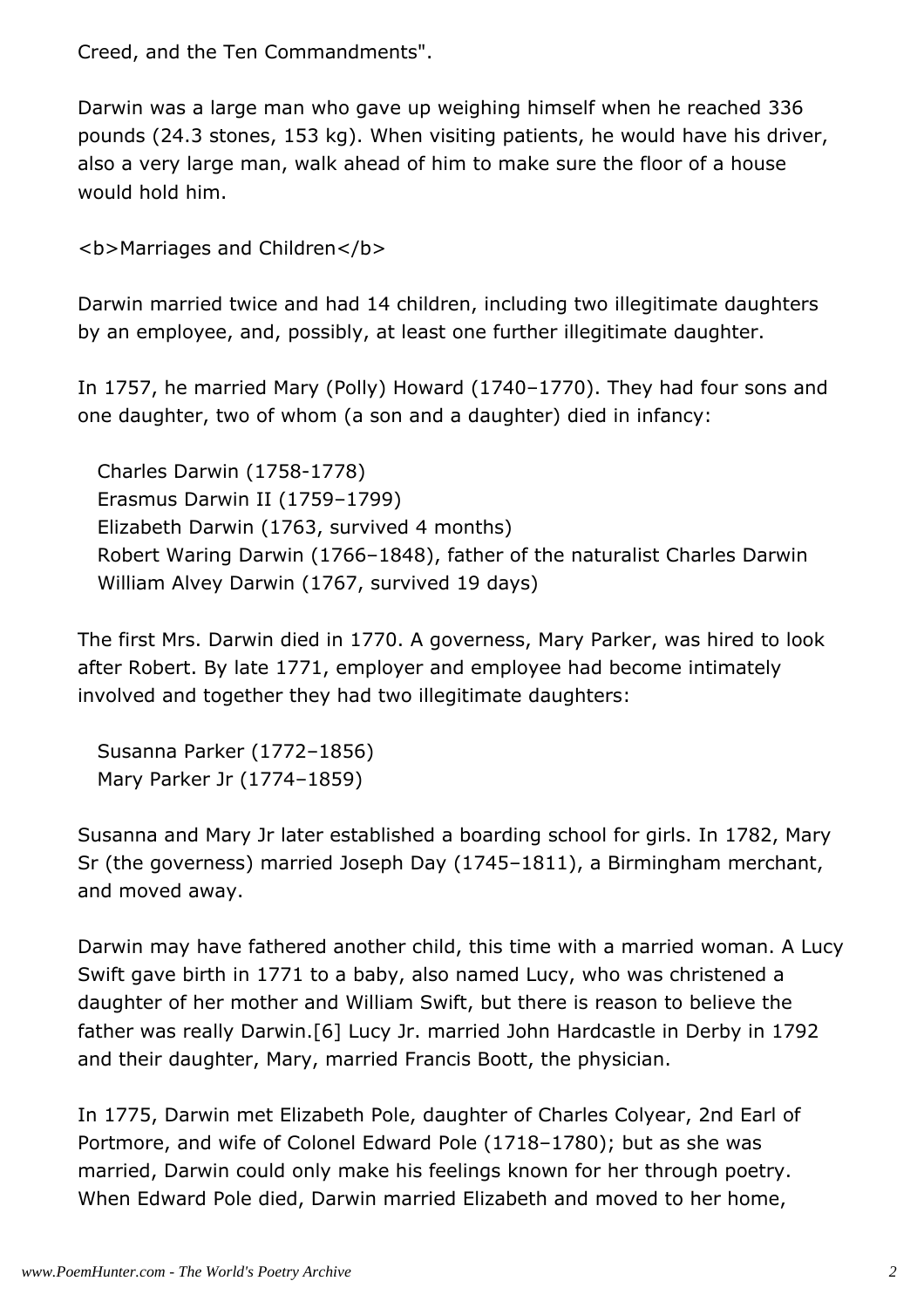Radbourne Hall, four miles (6 km) west of Derby. The hall and village are these days known as Radbourne. In 1782, they moved to Full Street, Derby. They had four sons, one of whom died in infancy, and three daughters:

 Edward Darwin (1782–1829) Frances Ann Violetta Darwin (1783–1874) Emma Georgina Elizabeth Darwin (1784–1818) Sir Francis Sacheverel Darwin (1786–1859) John Darwin (1787–1818) Henry Darwin (1789–1790), died in infancy. Harriet Darwin (1790–1825), married Admiral Thomas James Malling

<b>Death</b>

Darwin died suddenly on the 18 April 1802, weeks after having moved to Breadsall Priory, just north of Derby. His body is buried in All Saints Church, Breadsall.

Erasmus Darwin is commemorated on one of the Moonstones, a series of monuments in Birmingham.

<b>Writing</b>

Darwin formed the Lichfield Botanical Society in order to translate the works of the Swedish botanist Carolus Linnaeus from Latin into English. This took seven years. The result was two publications: A System of Vegetables between 1783 and 1785, and The Families of Plants in 1787. In these volumes, Darwin coined many of the English names of plants that we use today.

Darwin then wrote The Loves of the Plants, a long poem, which was a popular rendering of Linnaeus' works. Darwin also wrote Economy of Vegetation, and together the two were published as The Botanic Garden.

<b>Zoonomia</b>

Darwin's most important scientific work is Zoonomia (1794–1796), contains a system of pathology, and a chapter on 'Generation'. In the latter, he anticipated some of the views of Jean-Baptiste Lamarck, which foreshadowed the modern theory of evolution. Erasmus Darwin's works were read and commented on by his grandson Charles Darwin the naturalist. Erasmus Darwin based his theories on David Hartley's psychological theory of associationism. The essence of his views is contained in the following passage, which he follows up with the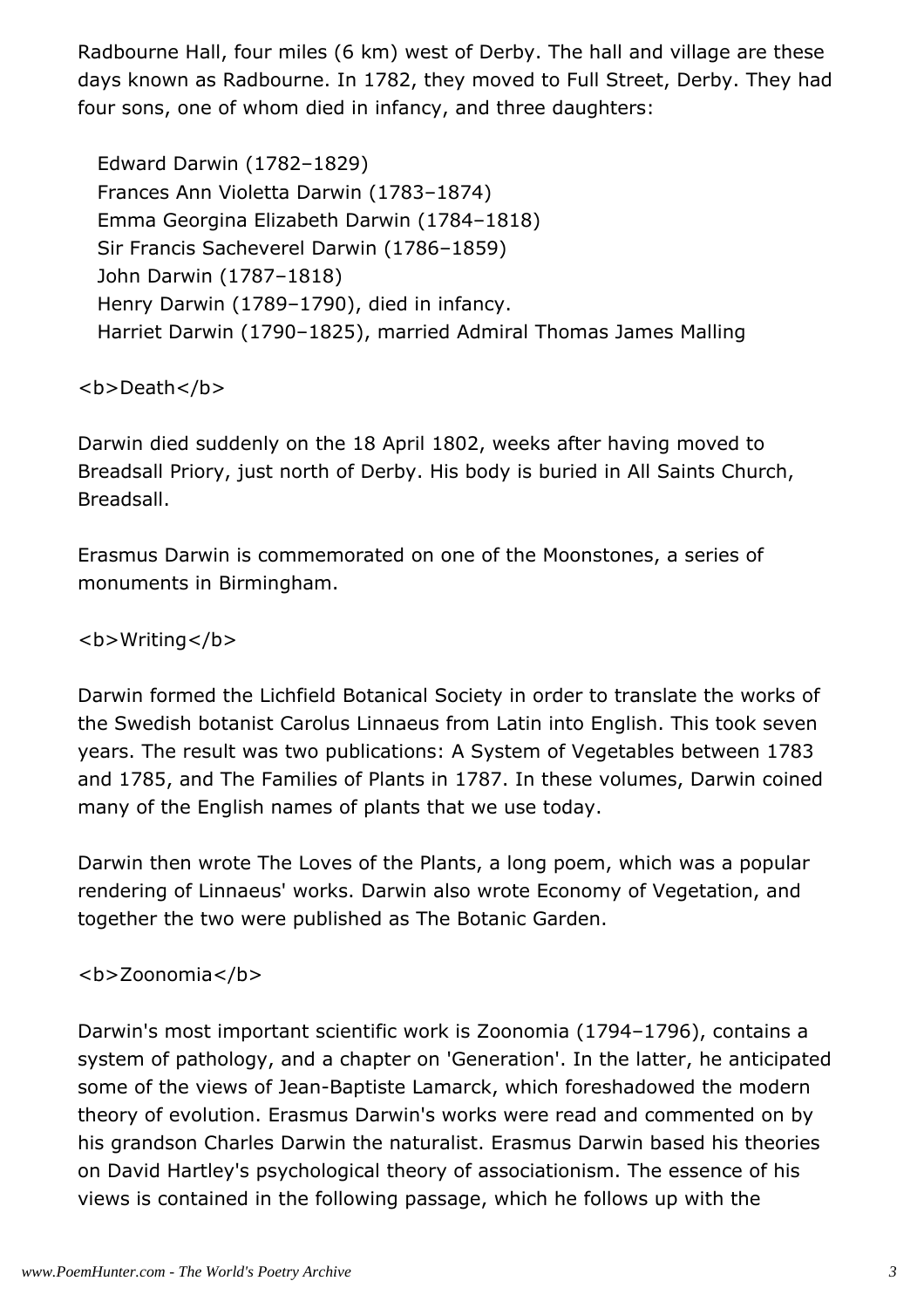conclusion that one and the same kind of living filament is and has been the cause of all organic life:

Would it be too bold to imagine, that in the great length of time, since the earth began to exist, perhaps millions of ages before the commencement of the history of mankind, would it be too bold to imagine, that all warm-blooded animals have arisen from one living filament, which THE GREAT FIRST CAUSE endued with animality, with the power of acquiring new parts, attended with new propensities, directed by irritations, sensations, volitions, and associations; and thus possessing the faculty of continuing to improve by its own inherent activity, and of delivering down those improvements by generation to its posterity, world without end!

Erasmus Darwin also anticipated natural selection in Zoönomia mainly when writing about the "three great objects of desire" for every organism: "lust, hunger, and security." Another remarkable foresight written in Zoönomia that relates to natural selection is Erasmus' thoughts on how a species propagated itself. Erasmus' idea that "the strongest and most active animal should propagate the species, which should thence become improved" was almost identical to the future theory of survival of the fittest.

Erasmus Darwin was familiar with the earlier proto-evolutionary thinking of James Burnett, Lord Monboddo, and cited him in his 1803 work Temple of Nature.

**<b>Poem on Evolution</b>** 

Erasmus Darwin offered the first glimpse of his theory of evolution, obliquely, in a question at the end of a long footnote to his popular poem The Loves of the Plants (1789), which was republished throughout the 1790s in several editions as The Botanic Garden. His poetic concept was to anthropomorphize the stamen (male) and pistil (female) sexual organs, as bride and groom. In this stanza on the flower Curcuma (also Flax and Turmeric) the "youths" are infertile, and he devotes the footnote to other examples of neutered organs in flowers, insect castes, and finally associates this more broadly with many popular and wellknown cases of vestigial organs (male nipples, the third and fourth wings of flies, etc.)

 Woo'd with long care, CURCUMA cold and shy Meets her fond husband with averted eye: Four beardless youths the obdurate beauty move With soft attentions of Platonic love.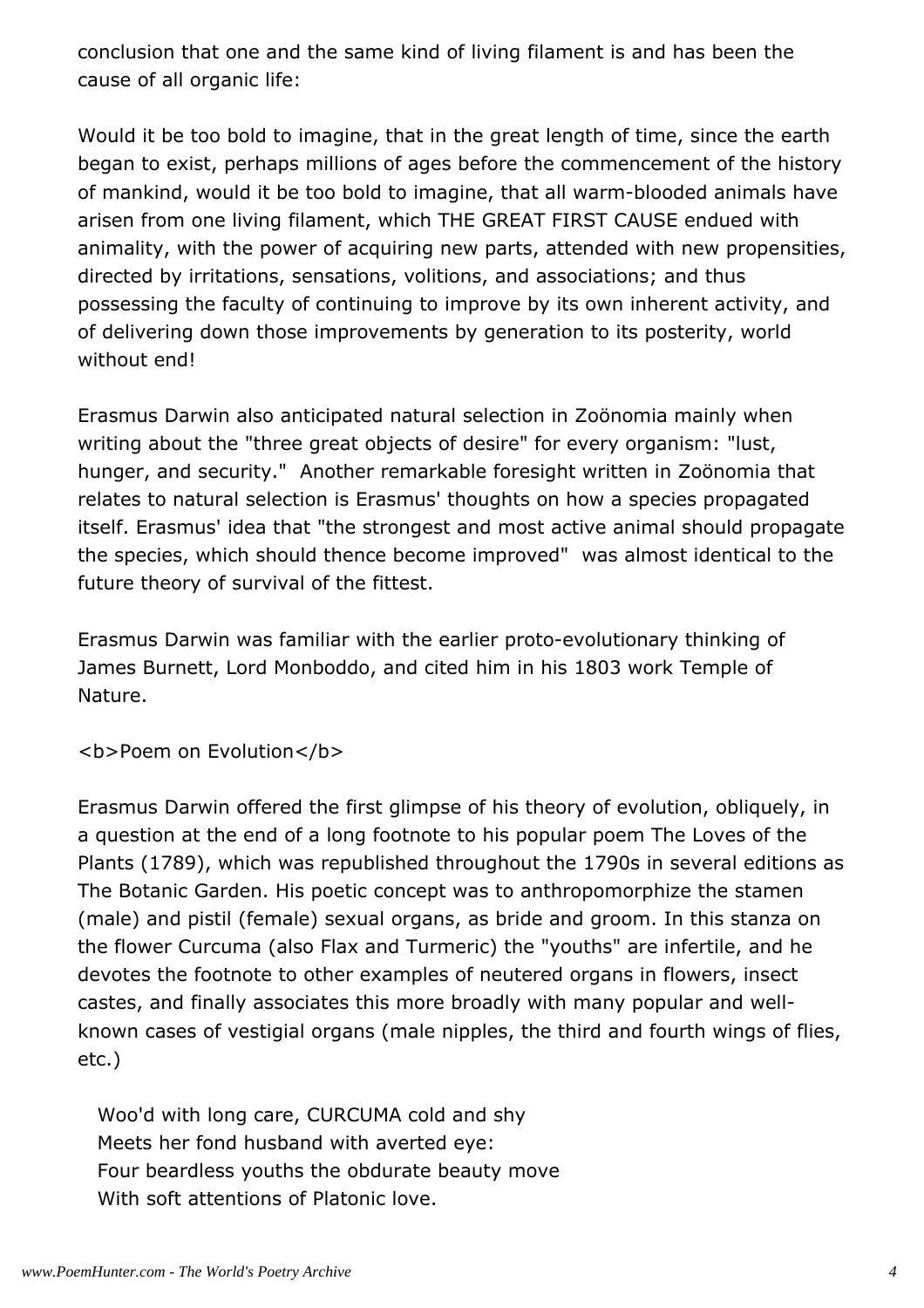Darwin's final long poem, The Temple of Nature, was published posthumously in 1803. The poem was originally titled The Origin of Society. It is considered his best poetic work. It centres on his own conception of evolution. The poem traces the progression of life from micro-organisms to civilized society.

His poetry was admired by Wordsworth, although Coleridge was intensely critical, writing, "I absolutely nauseate Darwin's poem". It often made reference to his interests in science; for example botany and steam engines.

<b>Education of Women</b>

The last two leaves of Darwin's A plan for the conduct of female education in boarding schools (1797) contain a book list, an apology for the work, and an advert for "Miss Parkers School". The work probably resulted from his liaison with Mary Parker.[citation needed] The school advertised on the last page is the one he set up in Ashbourne, Derbyshire for their two illegitimate children, Susanna and Mary.

Darwin regretted that a good education had not been generally available to women in Britain in his time, and drew on the ideas of Locke, Rousseau, and Genlis in organising his thoughts. Addressing the education of middle class girls, Darwin argued that amorous romance novels were inappropriate and that they should seek simplicity in dress. He contends that young women should be educated in schools, rather than privately at home, and learn appropriate subjects. These subjects include physiognomy, physical exercise, botany, chemistry, mineralogy, and experimental philosophy. They should familiarize themselves with arts and manufactures through visits to sites like Coalbrookdale, and Wedgwood's potteries; they should learn how to handle money, and study modern languages. Darwin's educational philosophy took the view that men and women should have different, but complementary capabilities, skills, spheres, and interests. In the context of the times, this program may be read as a modernising influence.

<b>Lunar Society</b>

The Lunar Society: these dates indicate the year in which Darwin became friends with these people, who, in turn, became members of the Lunar Society. The Lunar Society existed from 1765 to 1813.

Before 1765: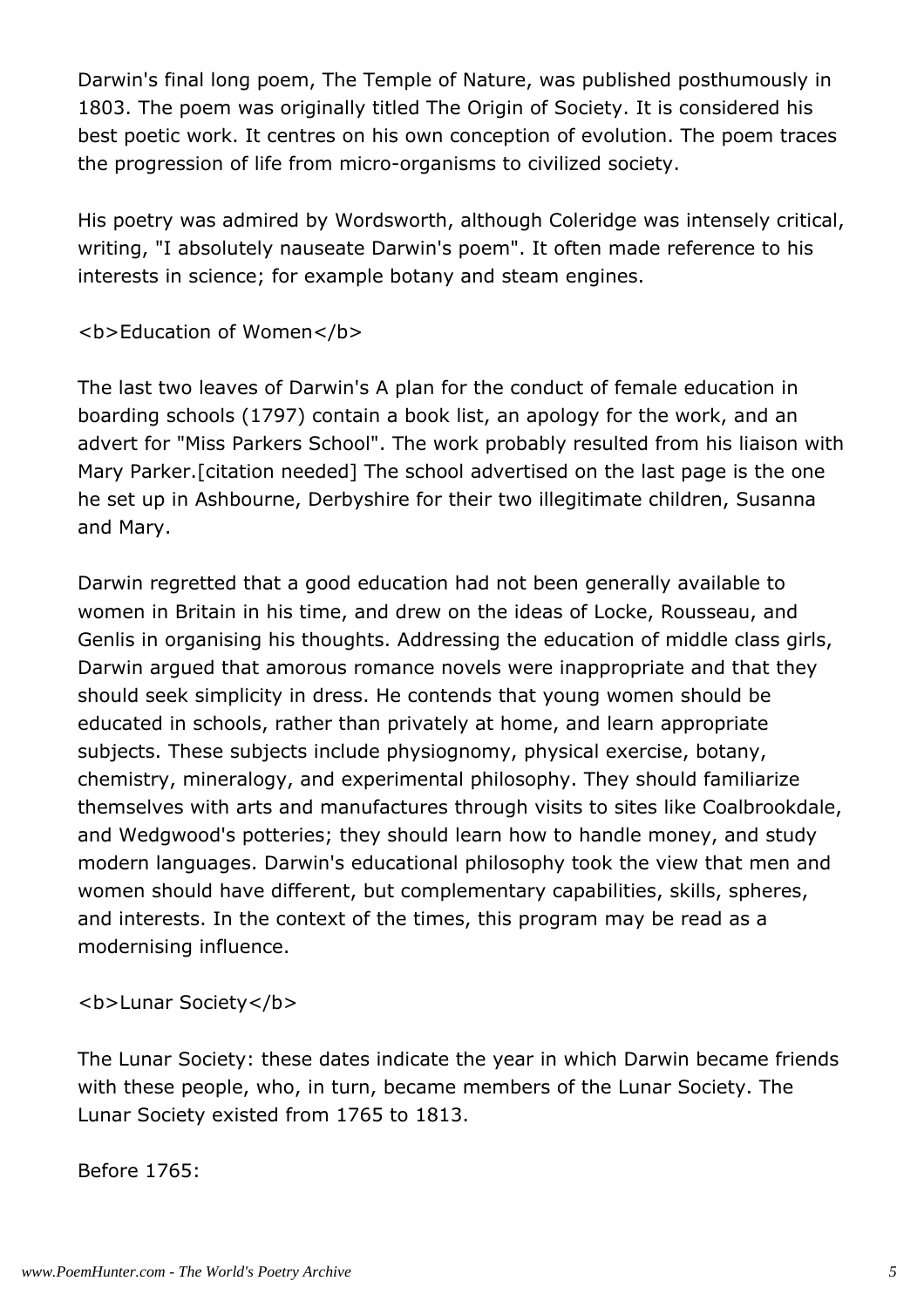Matthew Boulton, originally a buckle maker in Birmingham

 John Whitehurst of Derby, maker of clocks and scientific instruments, pioneer of geology

After 1765:

Josiah Wedgwood, potter 1765

 Dr. William Small, 1765, man of science, formerly Professor of Natural Philosophy at the College of William and Mary, where Thomas Jefferson was an appreciative pupil

Richard Lovell Edgeworth, 1766, inventor

James Watt, 1767, improver of steam engine

James Keir, 1767, pioneer of the chemical industry

Thomas Day, 1768, eccentric and author

 Dr. William Withering, 1775, the death of Dr. Small left an opening for a physician in the group.

 Joseph Priestley, 1780, experimental chemist and discoverer of many substances.

 Samuel Galton, 1782, a Quaker gunmaker with a taste for science, took Darwin's place after Darwin moved to Derby.

Darwin also established a lifelong friendship with Benjamin Franklin, who shared Darwin's support for the American and French revolutions. The Lunar Society was instrumental as an intellectual driving force behind England's Industrial Revolution.

The members of the Lunar Society, and especially Darwin, opposed the slave trade. He attacked it in The Botanic Garden (1789–1791), and in The Loves of Plants (1789) and The Economy of Vegetation (1791).

<b>Other Activities</b>

In addition to the Lunar Society, Erasmus Darwin belonged to the influential Derby Philosophical Society, as did his brother-in-law Samuel Fox (see family tree below). He experimented with the use of air and gases to alleviate infections and cancers in patients. A Pneumatic Institution was established at Clifton in 1799 for clinically testing these ideas. He conducted research into the formation of clouds, on which he published in 1788. He also inspired Robert Weldon's Somerset Coal Canal caisson lock.

<b>Cosmological Speculation</b>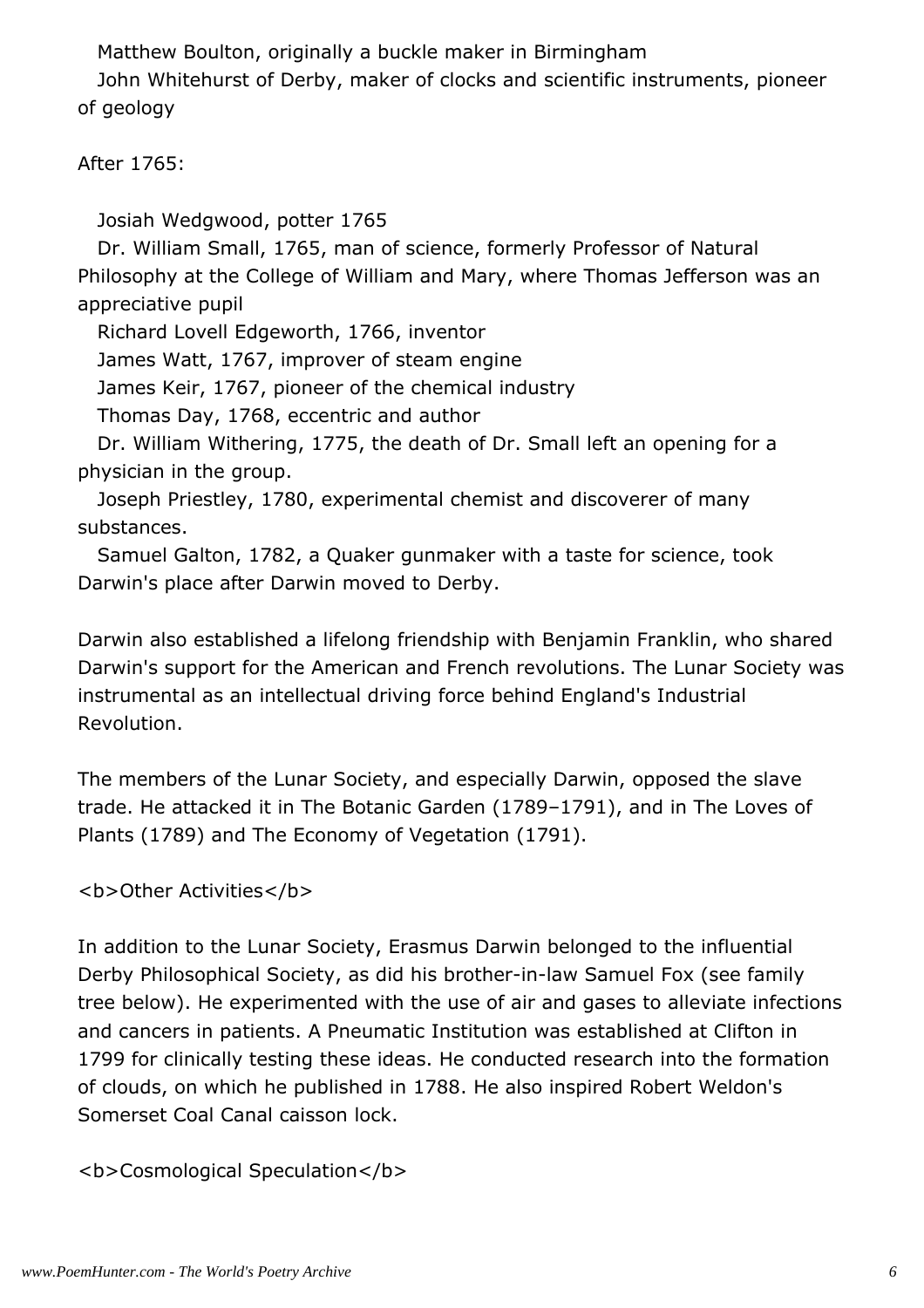Contemporary literature dates the cosmological theories of the Big Bang and Big Crunch to the 19th and 20th centuries. However Erasmus Darwin had speculated on these sorts of events in The Botanic Garden, A Poem in Two Parts: Part 1, The Economy of Vegetation, 1791:

 Roll on, ye Stars! exult in youthful prime, Mark with bright curves the printless steps of Time; Near and more near your beamy cars approach, And lessening orbs on lessening orbs encroach; —

 Flowers of the sky! ye too to age must yield, Frail as your silken sisters of the field! Star after star from Heaven's high arch shall rush, Suns sink on suns, and systems systems crush, Headlong, extinct, to one dark center fall, And Death and Night and Chaos mingle all!

 — Till o'er the wreck, emerging from the storm, Immortal Nature lifts her changeful form, Mounts from her funeral pyre on wings of flame, And soars and shines, another and the same

<b>Inventions</b>

Darwin was the inventor of several devices, though he did not patent any. He believed this would damage his reputation as a doctor, and encouraged his friends to patent their own modifications of his designs.

A carriage that would not tip over (1766).

A steering mechanism for his carriage that would be adopted by cars 130 years later (1759).

A speaking machine (at Clifton in 1799).

A canal lift for barges.

A minute artificial bird.

A copying machine (1778).

A variety of weather monitoring machines.

An artesian well (1783).

In notes dating to 1779, Darwin made a sketch of a simple hydrogen-oxygen rocket engine, with gas tanks connected by plumbing and pumps to an elongated combustion chamber and expansion nozzle, a concept not to be seen again until one century later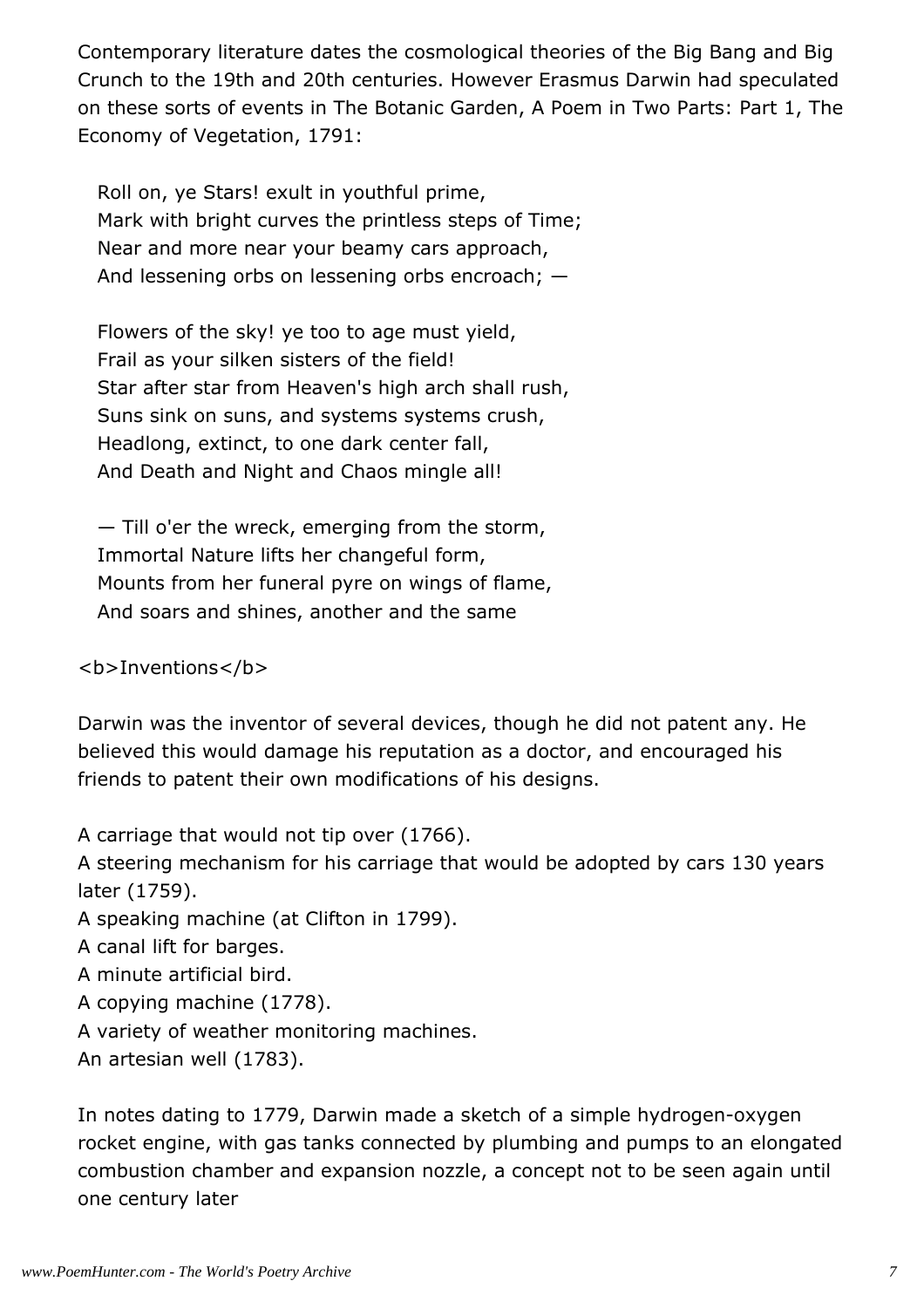## Eliza

Now stood Eliza on the wood-crowned height, O'er Minden's plain, spectatress of the fight; Sought, with bold eye, amid the bloody strife, Her dearer self, the partner of her life; From hill to hill the rushing host pursued, And viewed his banner, or believed she viewed. Pleased with the distant roar, with quicker tread, Fast by the hand, one lisping boy she led; And one fair girl, amid the loud alarm, Slept on her kerchief, cradled on her arm: While round her brows bright beams of honour dart, And love's warm eddies circle round her heart. Near and more near the intrepid beauty pressed, Saw, through the driving smoke, his dancing crest, Heard the exulting shout, 'they run! - they run!' 'He's safe!' she cried, 'he's safe! - the battle's won!' A ball now hisses through the airy tides, (Some Fury wings it, and some Demon guides,) Parts the fine locks, her graceful head that deck, Wounds her fair ear, and sinks into her neck; The red stream, issuing from her azure veins, Dyes her white veil, her ivory bosom stains - 'Ah me!' she cried, and sinking on the ground, Kissed her dear babes, regardless of the wound; 'Oh, cease not yet to beat, thou vital urn! Wait, gushing life - oh, wait my love's return!' Hoarse barks the wolf, the vulture screams from far, The angel Pity shuns the walks of war ;- 'Oh spare, ye war-hounds, spare their tender age! On me, on me,' she cried, 'exhaust your rage!' Then, with weak arms, her weeping babes caressed, And, sighing, hid them in her blood-stained vest.

From tent to tent the impatient warrior flies, Fear in his heart, and frenzy in his eyes; Eliza's name along the camp he calls, 'Eliza' echoes the murmuring gloom his footsteps tread, O'er groaning heaps, the dying and the dead, Vault o'er the plain - and in the tangled wood -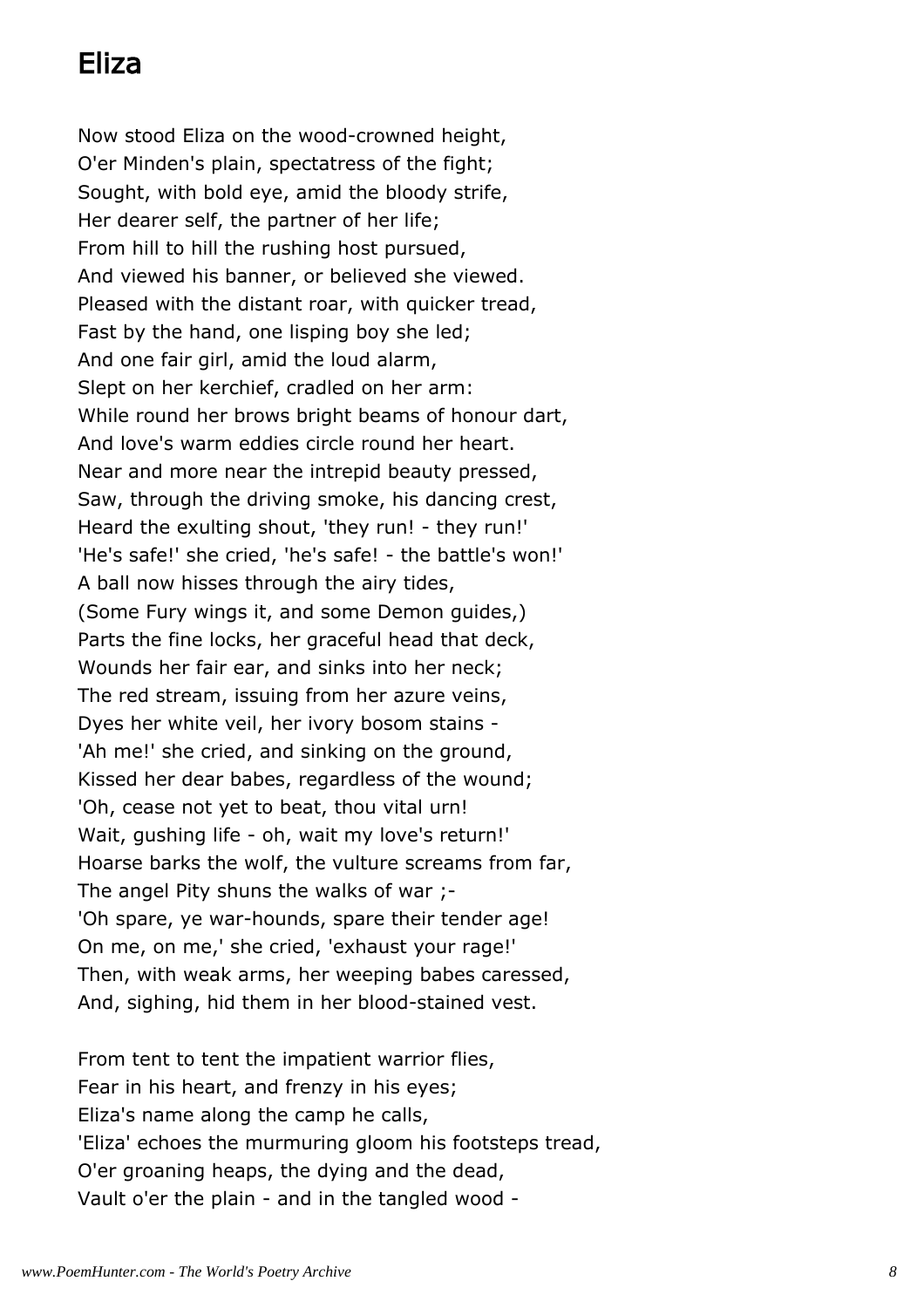Soon hears his listening son the welcome sounds; With open arms and sparkling eyes, he bounds: 'Speak low,' he cries, and gives his little hand - 'Mamma's asleep upon the dew-cold sand; Alas! we both with cold and hunger quake - Why do you weep? - mamma will soon awake.' 'She'll wake no more!' the hopeless mourner cried, Upturned his eyes, and clasped his hands, and sighed; Stretched on the ground awhile entranced he lay, And pressed warm kisses on the lifeless clay; He then upsprang, with wild convulsive start, And all the father kindled in his heart; 'O Heaven!' he cried, 'my first rash vow forgive! These bind to earth - for these I pray to live!' Round his chill babes he wrapped his crimson vest, And clasped them sobbing to his aching breast.

Erasmus Darwin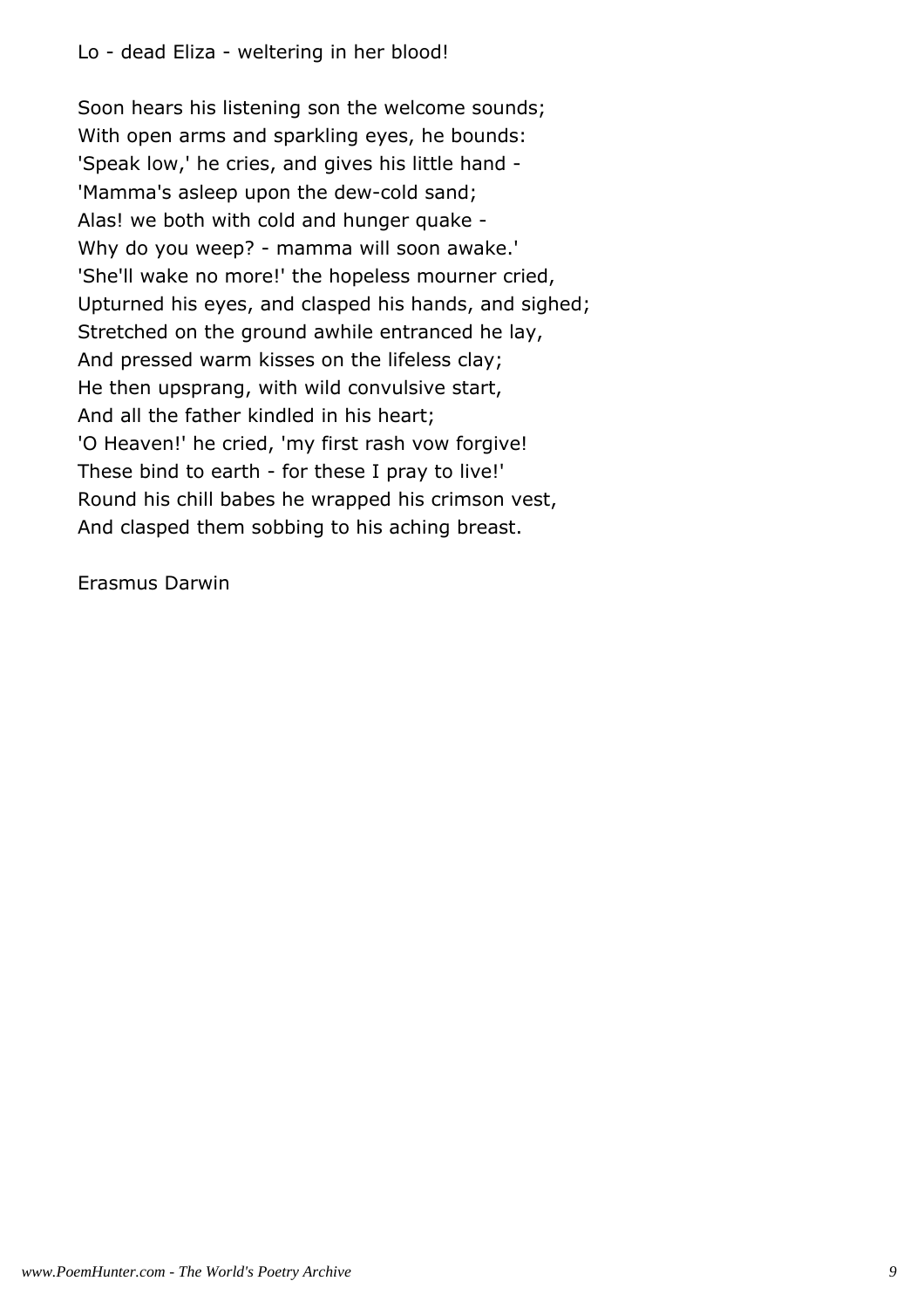## The Botanic Garden (Part Iv)

The Economy Of Vegetation

Canto IV

As when at noon in Hybla's fragrant bowers CACALIA opens all her honey'd flowers; Contending swarms on bending branches cling, And nations hover on aurelian wing; So round the GODDESS, ere she speaks, on high Impatient SYLPHS in gawdy circlets fly; Quivering in air their painted plumes expand, And coloured shadows dance upon the land.

I. 'SYLPHS! YOUR light troops the tropic Winds confine, And guide their streaming arrows to the Line; While in warm floods ecliptic breezes rise, And sink with wings benumb'd in colder skies. You bid Monsoons on Indian seas reside, And veer, as moves the sun, their airy tide; While southern gales o'er western oceans roll, And Eurus steals his ice-winds from the Pole. Your playful trains, on sultry islands born, Turn on fantastic toe at eve and morn; With soft susurrant voice alternate sweep Earth's green pavilions and encircling deep. OR in itinerant cohorts, borne sublime On tides of ether, float from clime to clime; O'er waving Autumn bend your airy ring, Or waft the fragrant bosom of the Spring.

II. 'When Morn, escorted by the dancing Hours, O'er the bright plains her dewy lustre showers; Till from her sable chariot Eve serene Drops the dark curtain o'er the brilliant scene; You form with chemic hands the airy surge, Mix with broad vans, with shadowy tridents urge. SYLPHS! from each sun-bright leaf, that twinkling shakes O'er Earth's green lap, or shoots amid her lakes, Your playful bands with simpering lips invite,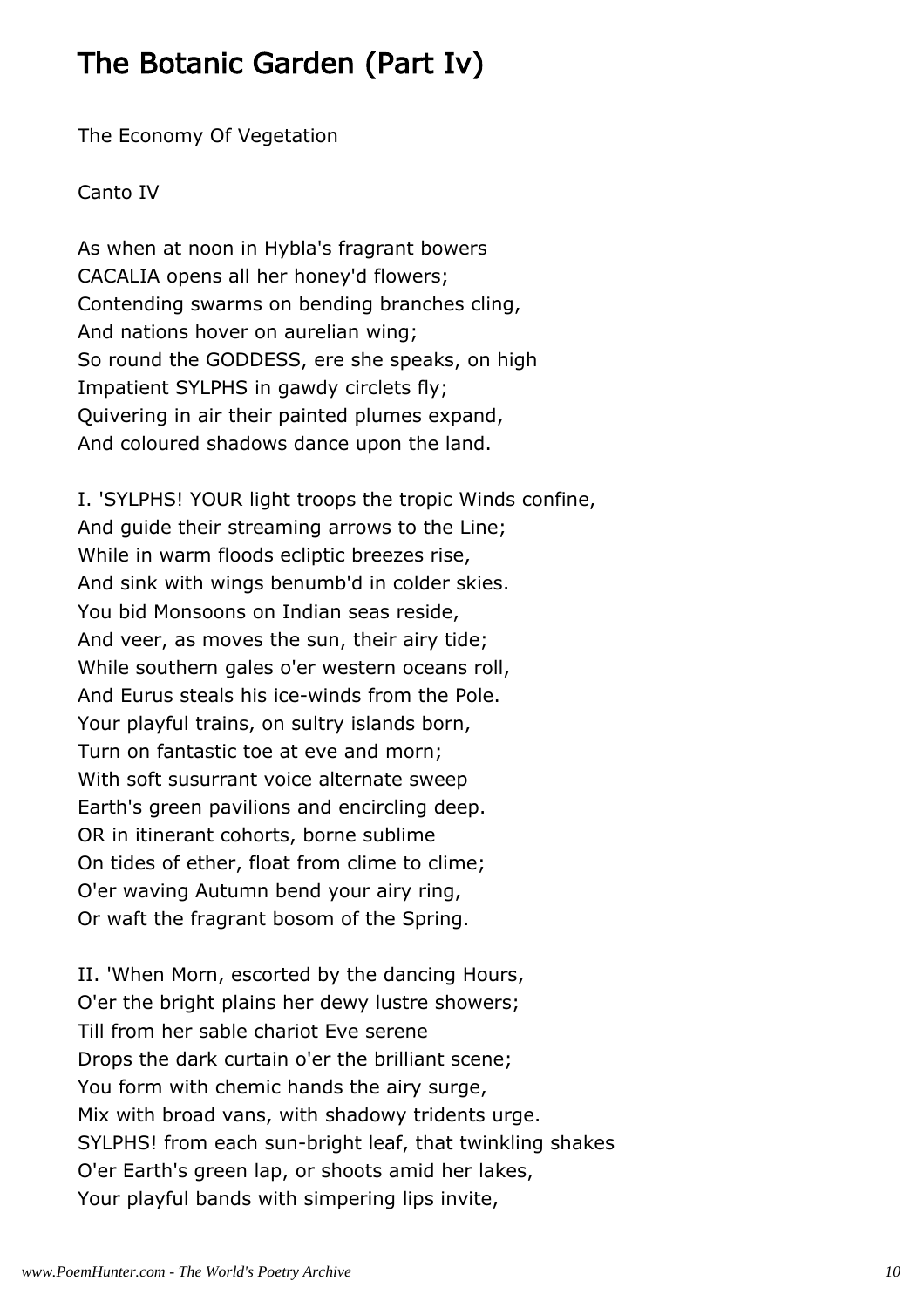And wed the enamour'd OXYGENE to LIGHT.- Round their white necks with fingers interwove, Cling the fond Pair with unabating love; Hand link'd in hand on buoyant step they rise, And soar and glisten in unclouded skies. Whence in bright floods the VITAL AIR expands, And with concentric spheres involves the lands; Pervades the swarming seas, and heaving earths, Where teeming Nature broods her myriad births; Fills the fine lungs of all that breathe

#### or

bud

, Warms the new heart, and dyes the gushing blood; With Life's first spark inspires the organic frame, And, as it wastes, renews the subtile flame. 'So pure, so soft, with sweet attraction shone Fair PSYCHE, kneeling at the ethereal throne; Won with coy smiles the admiring court of Jove, And warm'd the bosom of unconquer'd LOVE.- Beneath a moving shade of fruits and flowers Onward they march to HYMEN'S sacred bowers; With lifted torch he lights the festive train, Sublime, and leads them in his golden chain; Joins the fond pair, indulgent to their vows, And hides with mystic veil their blushing brows. Round their fair forms their mingling arms they fling, Meet with warm lip, and clasp with rustling wing.- -Hence plastic Nature, as Oblivion whelms Her fading forms, repeoples all her realms; Soft Joys disport on purple plumes unfurl'd, And Love and Beauty rule the willing world.

III. 1. 'SYLPHS! Your bold myriads on the withering heath Stay the fell SYROC'S suffocative breath; Arrest SIMOOM in his realms of sand, The poisoned javelin balanced in his hand;- Fierce on blue streams he rides the tainted air, Points his keen eye, and waves his whistling hair; While, as he turns, the undulating soil Rolls in red waves, and billowy deserts boil.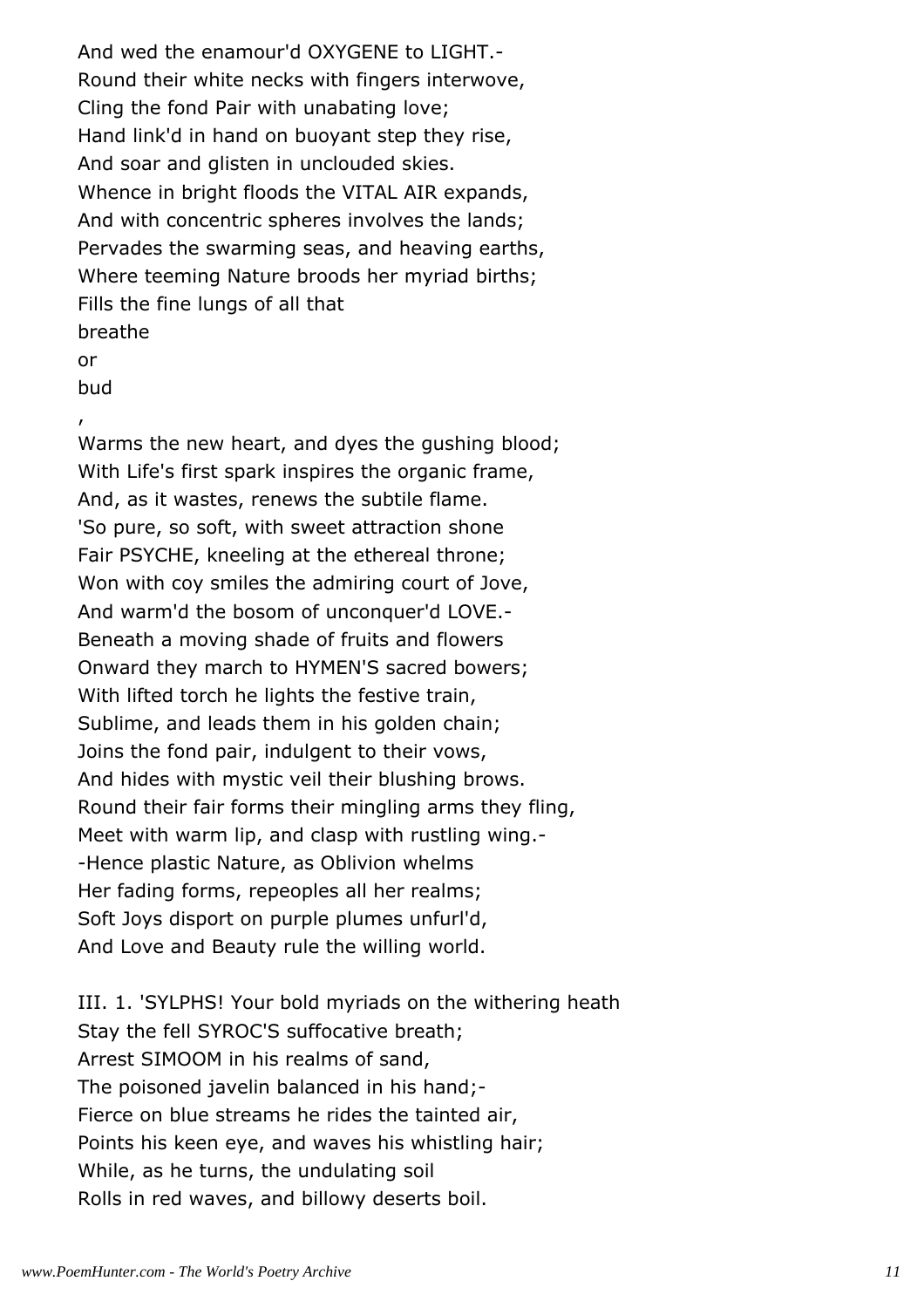You seize TORNADO by his locks of mist, Burst his dense clouds, his wheeling spires untwist; Wide o'er the West when borne on headlong gales, Dark as meridian night, the Monster sails, Howls high in air, and shakes his curled brow, Lashing with serpent-train the waves below, Whirls his black arm, the forked lightning flings, And showers a deluge from his demon-wings. 2. 'SYLPHS! with light shafts YOU pierce the drowsy FOG, That lingering slumbers on the sedge-wove bog, With webbed feet o'er midnight meadows creeps, Or flings his hairy limbs on stagnant deeps. YOU meet CONTAGION issuing from afar, And dash the baleful conqueror from his car; When, Guest of DEATH! from charnel vaults he steals, And bathes in human gore his armed wheels. 'Thus when the PLAGUE, upborne on Belgian air, Look'd through the mist and shook his clotted hair, O'er shrinking nations steer'd malignant clouds, And rain'd destruction on the gasping crouds. The beauteous AEGLE felt the venom'd dart, Slow roll'd her eye, and feebly throbb'd her heart; Each fervid sigh seem'd shorter than the last, And starting Friendship shunn'd her, as she pass'd. -With weak unsteady step the fainting Maid Seeks the cold garden's solitary shade, Sinks on the pillowy moss her drooping head, And prints with lifeless limbs her leafy bed. -On wings of Love her plighted Swain pursues, Shades her from winds, and shelters her from dews, Extends on tapering poles the canvas roof, Spreads o'er the straw-wove matt the flaxen woof, Sweet buds and blossoms on her bolster strows, And binds his kerchief round her aching brows; Sooths with soft kiss, with tender accents charms, And clasps the bright Infection in his arms.- With pale and languid smiles the grateful Fair Applauds his virtues, and rewards his care; Mourns with wet cheek her fair companions fled On timorous step, or number'd with the dead; Calls to its bosom all its scatter'd rays, And pours on THYRSIS the collected blaze;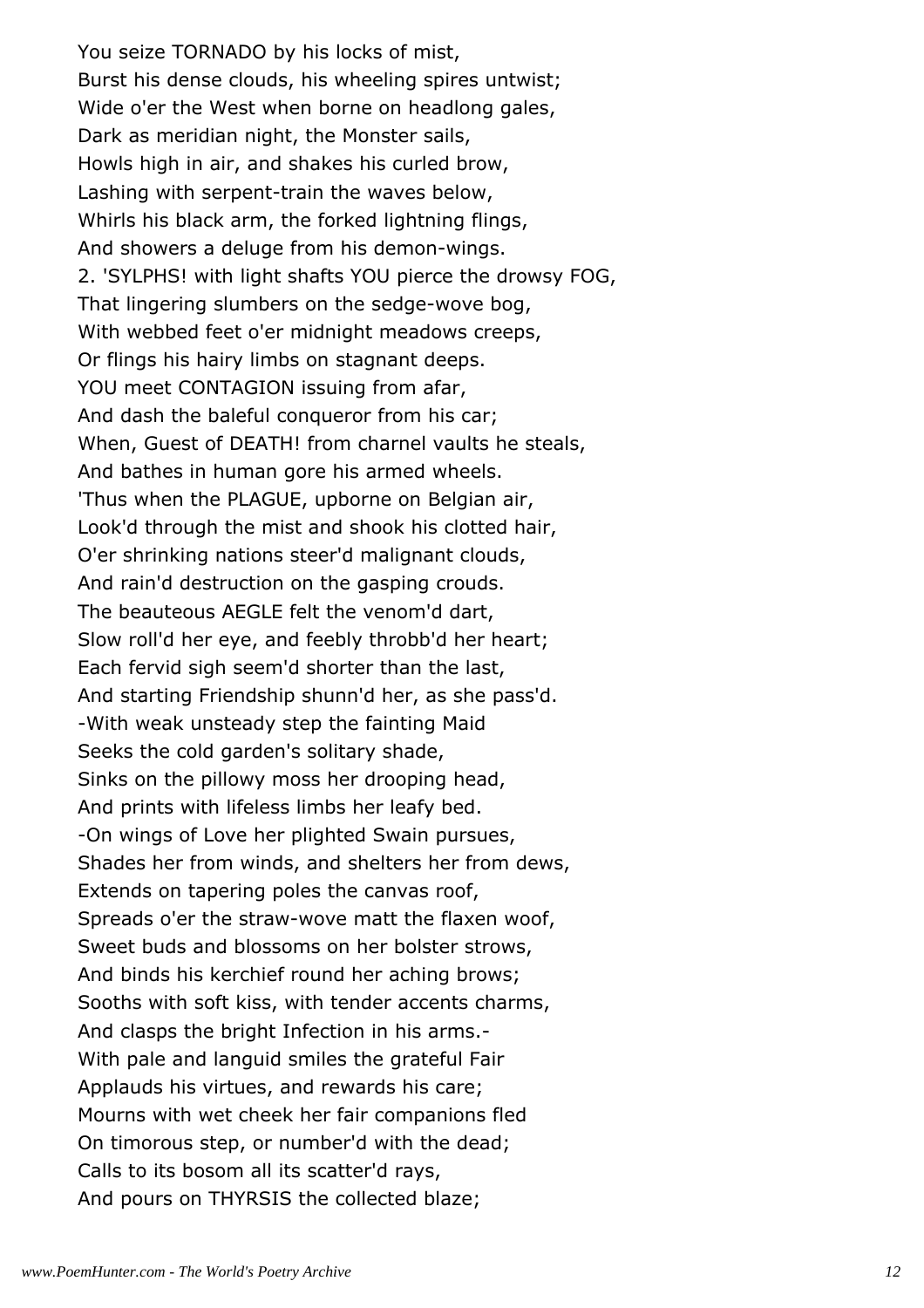Braves the chill night, caressing and caress'd, And folds her Hero-lover to her breast.- Less bold, LEANDER at the dusky hour Eyed, as he swam, the far love-lighted tower; Breasted with struggling arms the tossing wave, And sunk benighted in the watery grave. Less bold, TOBIAS claim'd the nuptial bed, Where seven fond Lovers by a Fiend had bled; And drove, instructed by his Angel-Guide, The enamour'd Demon from the fatal bride.- -SYLPHS! while your winnowing pinions fan'd the air, And shed gay visions o'er the sleeping pair; LOVE round their couch effused his rosy breath, And with his keener arrows conquer'd DEATH.

IV. 1. 'You charm'd, indulgent SYLPHS! their learned toil, And crown'd with fame your TORRICELL, and BOYLE; Taught with sweet smiles, responsive to their prayer, The spring and pressure of the viewless air. -How up exhausted tubes bright currents flow Of liquid silver from the lake below, Weigh the long column of the incumbent skies, And with the changeful moment fall and rise. -How, as in brazen pumps the pistons move, The membrane-valve sustains the weight above; Stroke follows stroke, the gelid vapour falls, And misty dew-drops dim the crystal walls; Rare and more rare expands the fluid thin, And Silence dwells with Vacancy within.- So in the mighty Void with grim delight Primeval Silence reign'd with ancient Night. 2. 'SYLPHS! your soft voices, whispering from the skies, Bade from low earth the bold MONGULFIER rise; Outstretch'd his buoyant ball with airy spring, And bore the Sage on levity of wing;- Where were ye, SYLPHS! when on the ethereal main Young ROSIERE launch'd, and call'd your aid in vain? Fair mounts the light balloon, by Zephyr driven, Parts the thin clouds, and sails along the heaven; Higher and yet higher the expanding bubble flies, Lights with quick flash, and bursts amid the skies.- Headlong He rushes through the affrighted air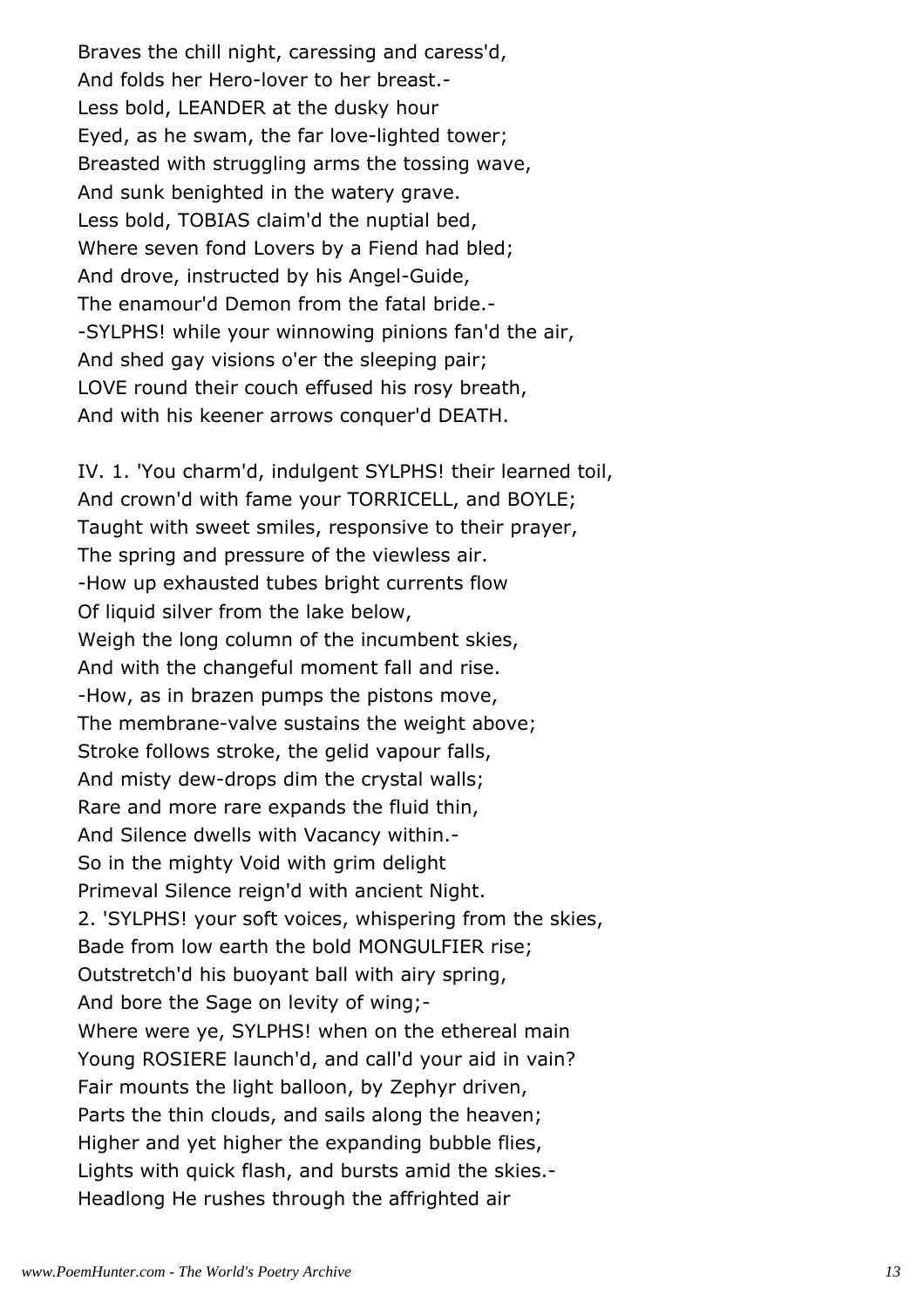With limbs distorted, and dishevel'd hair, Whirls round and round, the flying croud alarms, And DEATH receives him in his sable arms!- So erst with melting wax and loosen'd strings Sunk hapless ICARUS on unfaithful wings; His scatter'd plumage danced upon the wave, And sorrowing Mermaids deck'd his watery grave; O'er his pale corse their pearly sea-flowers shed, And strew'd with crimson moss his marble bed; Struck in their coral towers the pausing bell, And wide in ocean toll'd his echoing knell.

V. 'SYLPHS! YOU, retiring to sequester'd bowers, Where oft your PRIESTLEY woos your airy powers, On noiseless step or quivering pinion glide, As sits the Sage with Science by his side; To his charm'd eye in gay undress appear, Or pour your secrets on his raptured ear. How nitrous Gas from iron ingots driven Drinks with red lips the purest breath of heaven; How, while Conferva from its tender hair Gives in bright bubbles empyrean air; The crystal floods phlogistic ores calcine, And the pure ETHER marries with the MINE. 'So in Sicilia's ever-blooming shade When playful PROSERPINE from CERES stray'd, Led with unwary step her virgin trains O'er Etna's steeps, and Enna's golden plains; Pluck'd with fair hand the silver-blossom'd bower, And purpled mead,-herself a fairer flower; Sudden, unseen amid the twilight glade, Rush'd gloomy DIS, and seized the trembling maid.- Her starting damsels sprung from mossy seats, Dropp'd from their gauzy laps the gather'd sweets, Clung round the struggling Nymph, with piercing cries, Pursued the chariot, and invoked the skies;- Pleased as he grasps her in his iron arms, Frights with soft sighs, with tender words alarms, The wheels descending roll'd in smoky rings, Infernal Cupids flapp'd their demon wings; Earth with deep yawn received the Fair, amaz'd, And far in Night celestial Beauty blaz'd.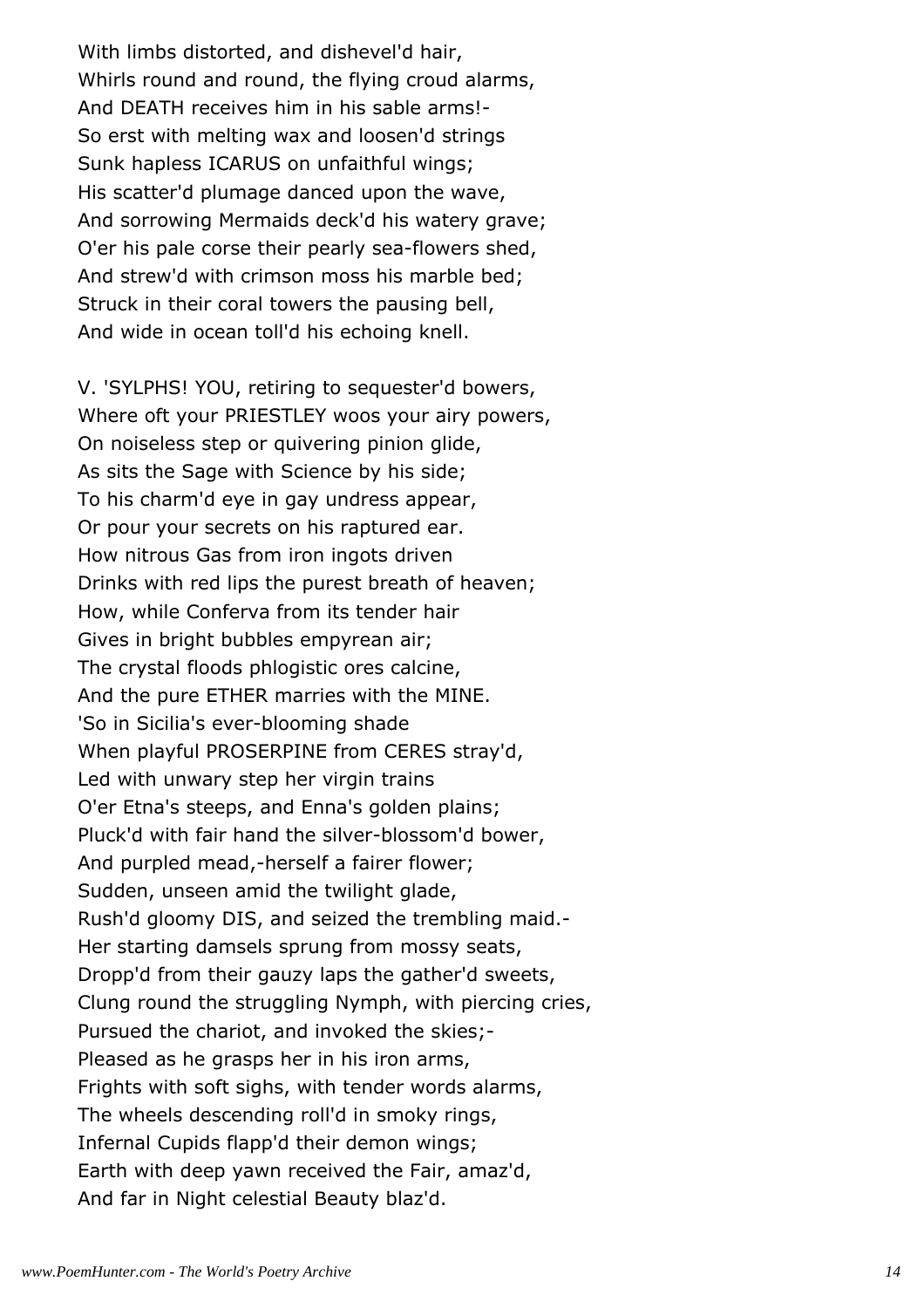VI. 'Led by the Sage, Lo! Britain's sons shall guide Huge SEA-BALLOONS beneath the tossing tide; The diving castles, roof'd with spheric glass, Ribb'd with strong oak, and barr'd with bolts of brass, Buoy'd with pure air shall endless tracks pursue, And PRIESTLEY'S hand the vital flood renew.- Then shall BRITANNIA rule the wealthy realms, Which Ocean's wide insatiate wave o'erwhelms; Confine in netted bowers his scaly flocks, Part his blue plains, and people all his rocks. Deep, in warm waves beneath the Line that roll, Beneath the shadowy ice-isles of the Pole, Onward, through bright meandering vales, afar, Obedient Sharks shall trail her sceptred car, With harness'd necks the pearly flood disturb, Stretch the silk rein, and champ the silver curb; Pleased round her triumph wondering Tritons play, And Seamaids hail her on the watery way. -Oft shall she weep beneath the crystal waves O'er shipwreck'd lovers weltering in their graves; Mingling in death the Brave and Good behold With slaves to glory, and with slaves to gold; Shrin'd in the deep shall DAY and SPALDING mourn, Each in his treacherous bell, sepulchral urn!- Oft o'er thy lovely daughters, hapless PIERCE! Her sighs shall breathe, her sorrows dew their hearse.- With brow upturn'd to Heaven, 'WE WILL NOT PART!' He cried, and clasp'd them to his aching heart,- -Dash'd in dread conflict on the rocky grounds, Crash the mock'd masts, the staggering wreck rebounds; Through gaping seams the rushing deluge swims, Chills their pale bosoms, bathes their shuddering limbs, Climbs their white shoulders, buoys their streaming hair, And the last sea-shriek bellows in the air.- Each with loud sobs her tender sire caress'd, And gasping strain'd him closer to her breast!- -Stretch'd on one bier they sleep beneath the brine, And their white bones with ivory arms intwine!

'VII. SYLPHS OF NICE EAR! with beating wings you guide The fine vibrations of the aerial tide;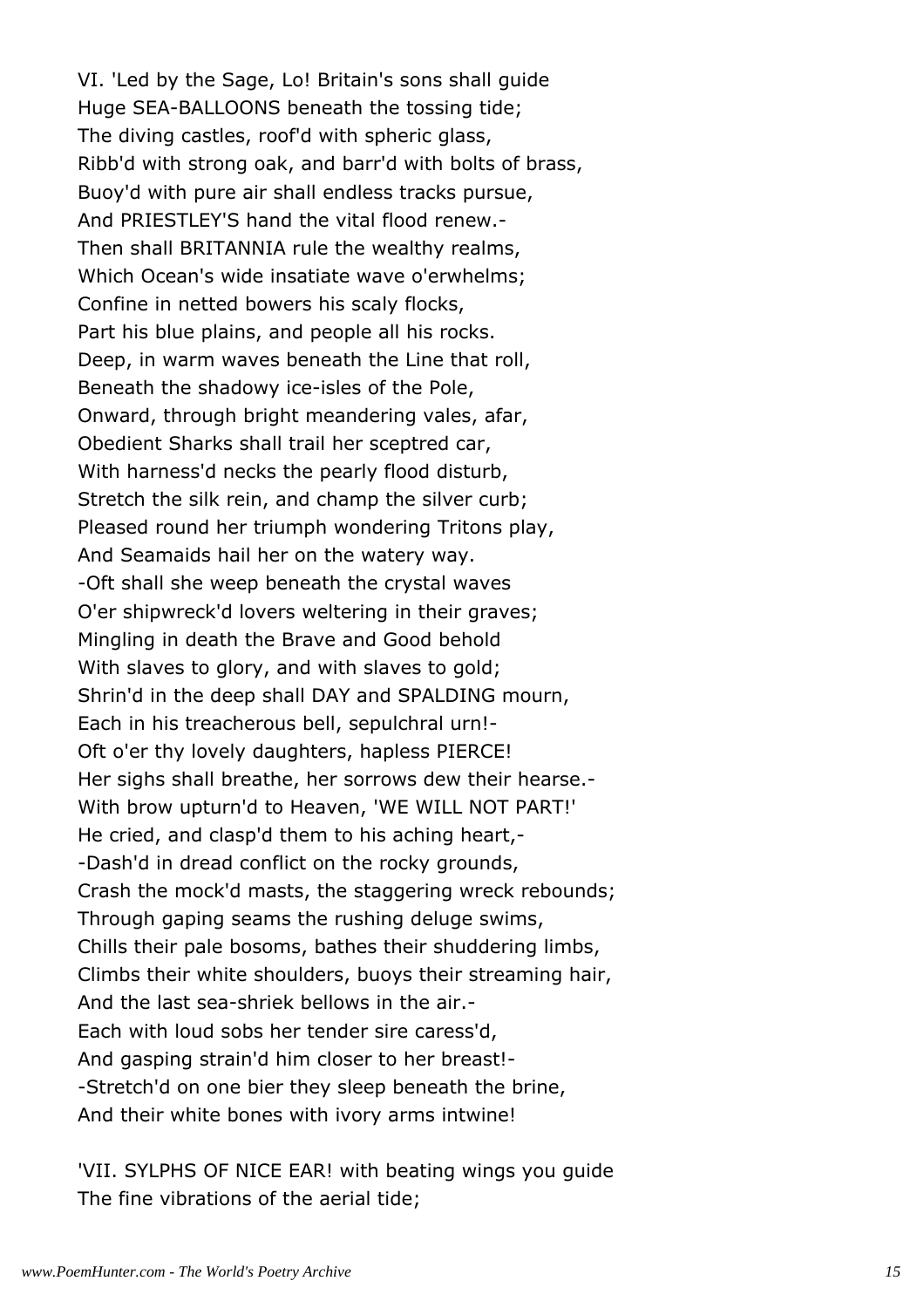Join in sweet cadences the measured words, Or stretch and modulate the trembling cords. You strung to melody the Grecian lyre, Breathed the rapt song, and fan'd the thought of fire, Or brought in combinations, deep and clear, Immortal harmony to HANDEL'S ear.- YOU with soft breath attune the vernal gale, When breezy evening broods the listening vale; Or wake the loud tumultuous sounds, that dwell In Echo's many-toned diurnal shell. YOU melt in dulcet chords, when Zephyr rings The Eolian Harp, and mingle all its strings; Or trill in air the soft symphonious chime, When rapt CECILIA lifts her eye sublime, Swell, as she breathes, her bosoms rising snow, O'er her white teeth in tuneful accents slow, Through her fair lips on whispering pinions move, And form the tender sighs, that kindle love! 'So playful LOVE on Ida's flowery sides With ribbon-rein the indignant Lion guides; Pleased on his brinded back the lyre he rings, And shakes delirious rapture from the strings; Slow as the pausing Monarch stalks along, Sheaths his retractile claws, and drinks the song; Soft Nymphs on timid step the triumph view, And listening Fawns with beating hoofs pursue; With pointed ears the alarmed forest starts, And Love and Music soften savage hearts.

VIII. 'SYLPHS! YOUR bold hosts, when Heaven with justice dread Calls the red tempest round the guilty head, Fierce at his nod assume vindictive forms, And launch from airy cars the vollied storms.- From Ashur's vales when proud SENACHERIB trod, Pour'd his swoln heart, defied the living GOD, Urged with incessant shouts his glittering powers; And JUDAH shook through all her massy towers; Round her sad altars press'd the prostrate crowd, Hosts beat their breasts, and suppliant chieftains bow'd; Loud shrieks of matrons thrill'd the troubled air, And trembling virgins rent their scatter'd hair; High in the midst the kneeling King adored,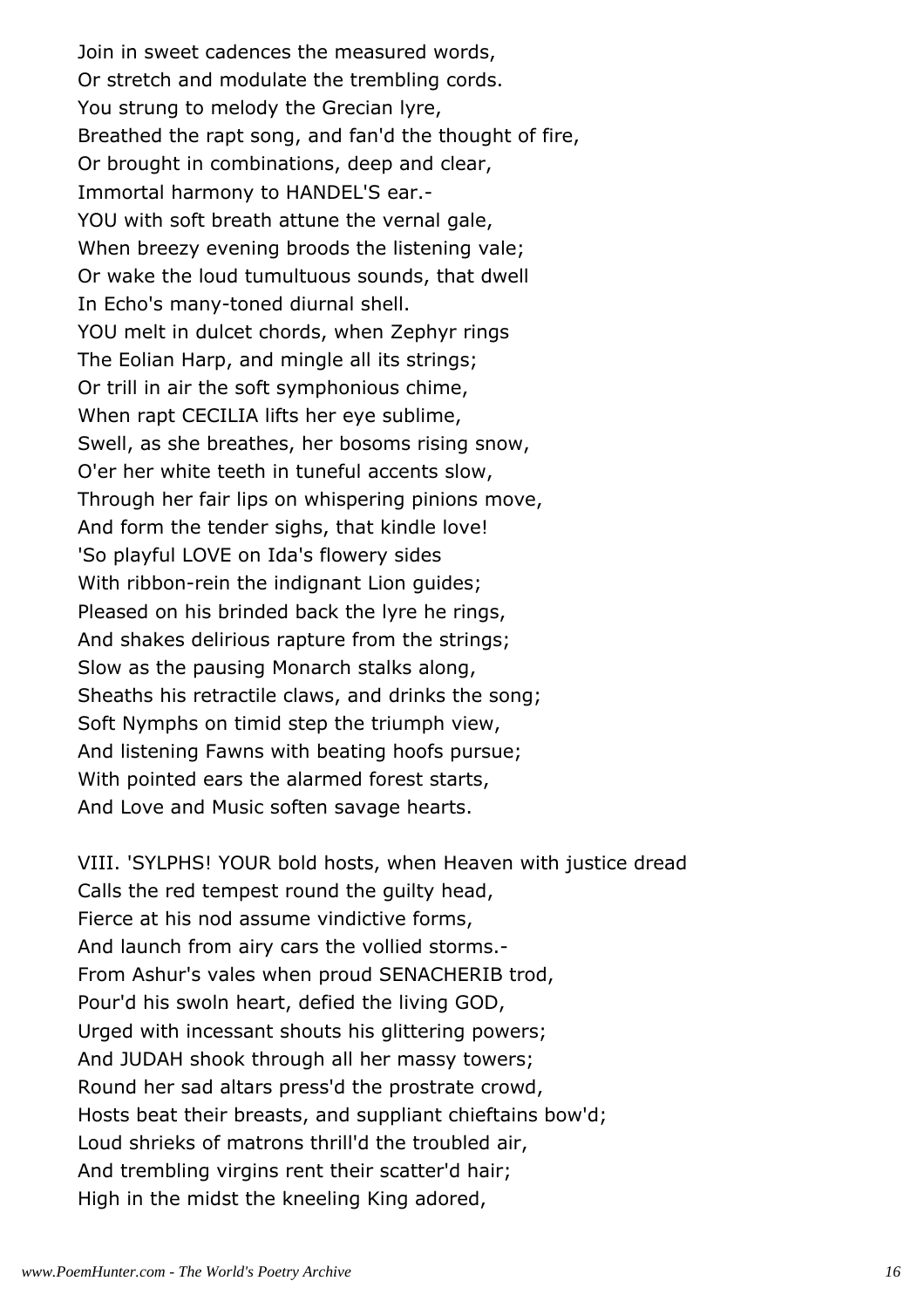Spread the blaspheming scroll before the Lord, Raised his pale hands, and breathed his pausing sighs, And fixed on Heaven his dim imploring eyes,- 'Oh! MIGHTY GOD! amidst thy Seraph-throng 'Who sit'st sublime, the Judge of Right and Wrong; 'Thine the wide earth, bright sun, and starry zone, 'That twinkling journey round thy golden throne; 'Thine is the crystal source of life and light, 'And thine the realms of Death's eternal night. 'Oh, bend thine ear, thy gracious eye incline, 'Lo! Ashur's King blasphemes thy holy shrine, 'Insults our offerings, and derides our vows,-- 'Oh! strike the diadem from his impious brows, 'Tear from his murderous hand the bloody rod, 'And teach the trembling nations, 'THOU ART GOD!'- -SYLPHS! in what dread array with pennons broad Onward ye floated o'er the ethereal road, Call'd each dank steam the reeking marsh exhales, Contagious vapours, and volcanic gales, Gave the soft South with poisonous breath to blow, And rolled the dreadful whirlwind on the foe!- Hark! o'er the camp the venom'd tempest sings, Man falls on Man, on buckler buckler rings; Groan answers groan, to anguish anguish yields, And DEATH'S loud accents shake the tented fields! -High rears the Fiend his grinning jaws, and wide Spans the pale nations with colossal stride, Waves his broad falchion with uplifted hand, And his vast shadow darkens all the land.

IX. 1. 'Ethereal cohorts! Essences of Air! Make the green children of the Spring your care! Oh, SYLPHS! disclose in this inquiring age One GOLDEN SECRET to some favour'd sage; Grant the charm'd talisman, the chain, that binds, Or guides the changeful pinions of the winds! -No more shall hoary Boreas, issuing forth With Eurus, lead the tempests of the North; Rime the pale Dawn, or veil'd in flaky showers Chill the sweet bosoms of the smiling Hours. By whispering Auster waked shall Zephyr rise, Meet with soft kiss, and mingle in the skies,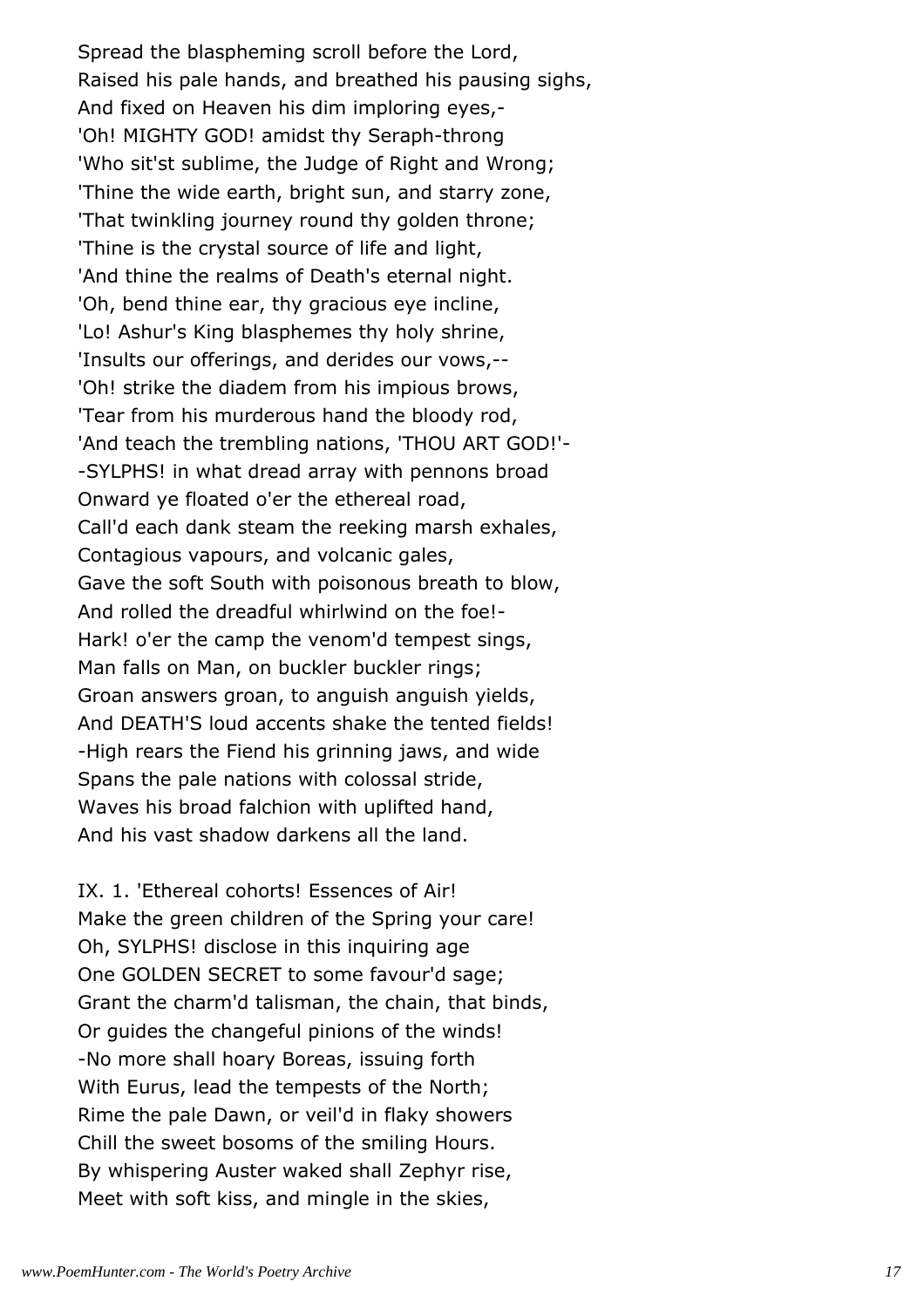Fan the gay floret, bend the yellow ear, And rock the uncurtain'd cradle of the year; Autumn and Spring in lively union blend, And from the skies the Golden Age descend. 2. 'Castled on ice, beneath the circling Bear, A vast CAMELION spits and swallows air; O'er twelve degrees his ribs gigantic bend, And many a league his leathern jaws extend; Half-fish, beneath, his scaly volutes spread, And vegetable plumage crests his head; Huge fields of air his wrinkled skin receives, From panting gills, wide lungs, and waving leaves; Then with dread throes subsides his bloated form, His shriek the thunder, and his sigh the storm. Oft high in heaven the hissing Demon wins His towering course, upborne on winnowing fins; Steers with expanded eye and gaping mouth, His mass enormous to the affrighted South; Spreads o'er the shuddering Line his shadowy limbs, And Frost and Famine follow as he swims.- SYLPHS! round his cloud-built couch your bands array, And mould the Monster to your gentle sway; Charm with soft tones, with tender touches check, Bend to your golden yoke his willing neck, With silver curb his yielding teeth restrain, And give to KIRWAN'S hand the silken rein. -Pleased shall the Sage, the dragon-wings between, Bend o'er discordant climes his eye serene, With Lapland breezes cool Arabian vales, And call to Hindostan antarctic gales, Adorn with wreathed ears Kampschatca's brows, And scatter roses on Zealandic snows, Earth's wondering Zones the genial seasons share, And nations hail him 'MONARCH OF THE AIR.'

X. 1. 'SYLPHS! as you hover on ethereal wing, Brood the green children of parturient Spring!- Where in their bursting cells my Embryons rest, I charge you guard the vegetable nest; Count with nice eye the myriad SEEDS, that swell Each vaulted womb of husk, or pod, or shell; Feed with sweet juices, clothe with downy hair,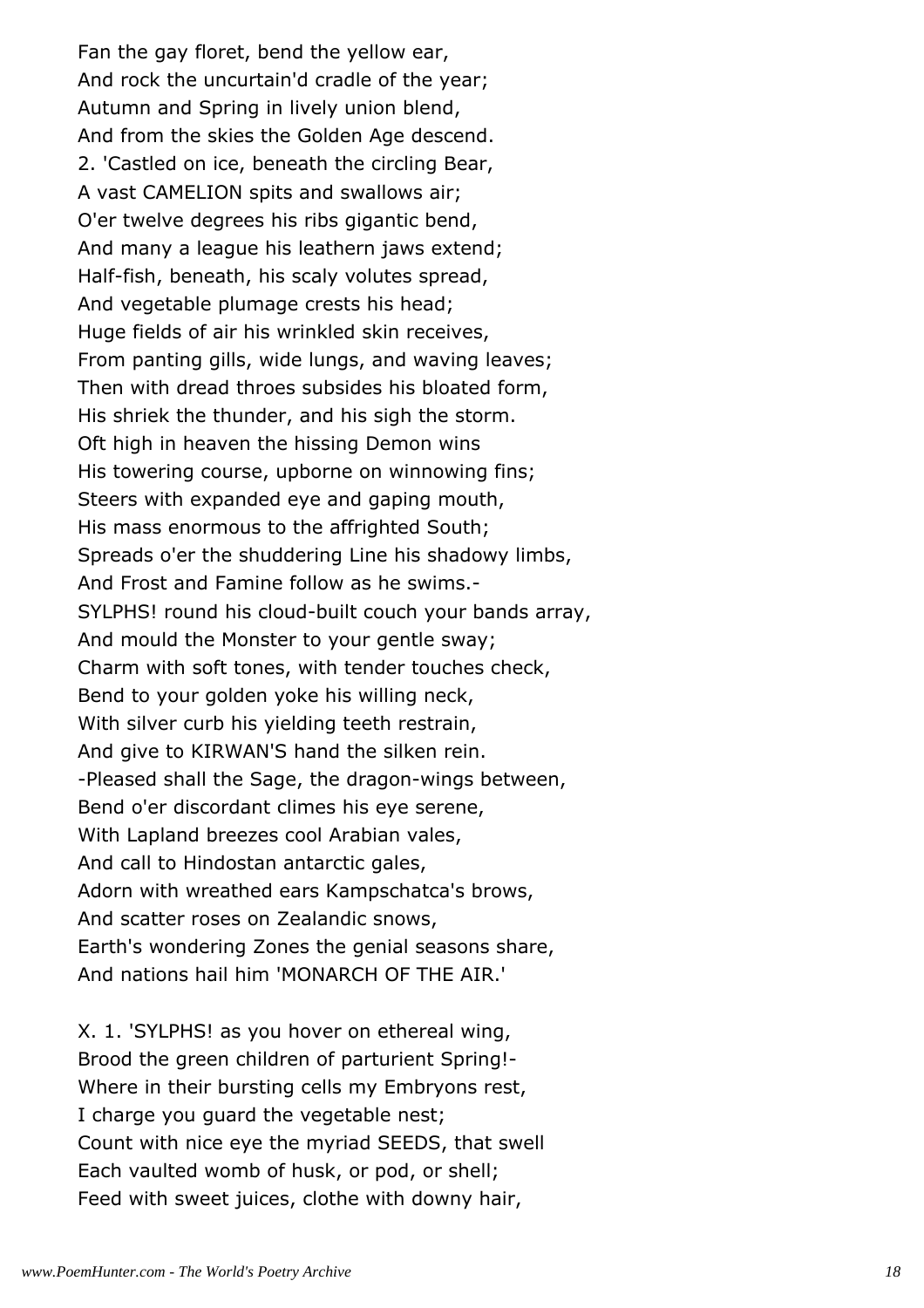Or hang, inshrined, their little orbs in air. 'So, late descry'd by HERSCHEL'S piercing sight, Hang the bright squadrons of the twinkling Night; Ten thousand marshall'd stars, a silver zone, Effuse their blended lustres round her throne; Suns call to suns, in lucid clouds conspire, And light exterior skies with golden fire; Resistless rolls the illimitable sphere, And one great circle forms the unmeasured year. -Roll on, YE STARS! exult in youthful prime, Mark with bright curves the printless steps of Time; Near and more near your beamy cars approach, And lessening orbs on lessening orbs encroach;- Flowers of the sky! ye too to age must yield, Frail as your silken sisters of the field! Star after star from Heaven's high arch shall rush, Suns sink on suns, and systems systems crush, Headlong, extinct, to one dark centre fall, And Death and Night and Chaos mingle all! -Till o'er the wreck, emerging from the storm, Immortal NATURE lifts her changeful form, Mounts from her funeral pyre on wings of flame, And soars and shines, another and the same. 2. 'Lo! on each SEED within its slender rind Life's golden threads in endless circles wind; Maze within maze the lucid webs are roll'd, And, as they burst, the living flame unfold. The pulpy acorn, ere it swells, contains The Oak's vast branches in its milky veins; Each ravel'd bud, fine film, and fibre-line Traced with nice pencil on the small design. The young Narcissus, in it's bulb compress'd, Cradles a second nestling on its breast; In whose fine arms a younger embryon lies, Folds its thin leaves, and shuts its floret-eyes; Grain within grain successive harvests dwell, And boundless forests slumber in a shell. -So yon grey precipice, and ivy'd towers, Long winding meads, and intermingled bowers, Green files of poplars, o'er the lake that bow, And glimmering wheel, which rolls and foams below, In one bright point with nice distinction lie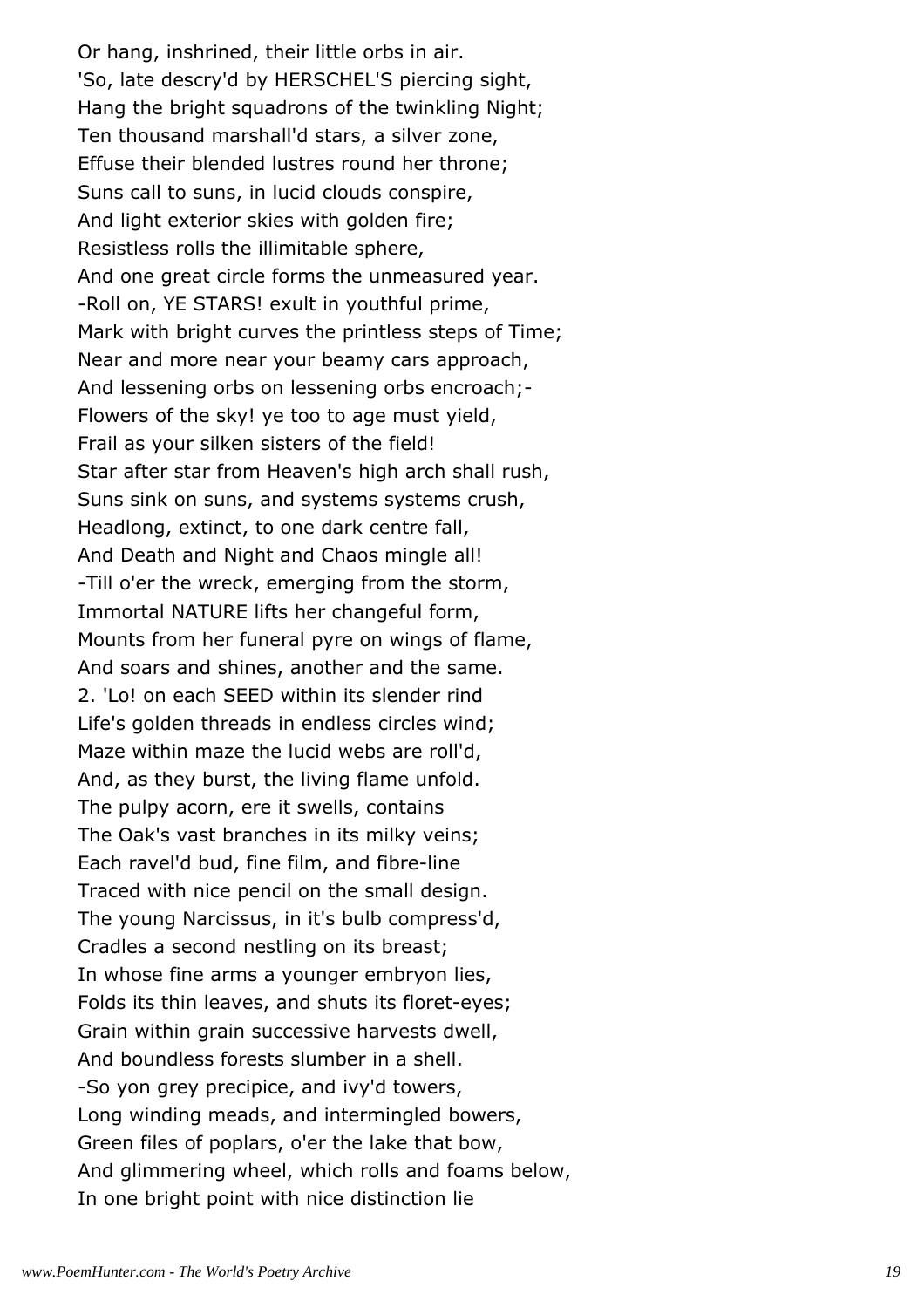Plan'd on the moving tablet of the eye. -So, fold on fold, Earth's wavy plains extend, And, sphere in sphere, its hidden strata bend;- Incumbent Spring her beamy plumes expands O'er restless oceans, and impatient lands, With genial lustres warms the mighty ball, And the GREAT SEED evolves, disclosing ALL; LIFE

buds

or

breathes

from Indus to the Poles,

And the vast surface kindles, as it rolls! 3. 'Come, YE SOFT SYLPHS! who sport on Latian land, Come, sweet-lip'd Zephyr, and Favonius bland! Teach the fine SEED, instinct with life, to shoot On Earth's cold bosom its descending root; With Pith elastic stretch its rising stem, Part the twin Lobes, expand the throbbing Gem; Clasp in your airy arms the aspiring Plume, Fan with your balmy breath its kindling bloom, Each widening scale and bursting film unfold, Swell the green cup, and tint the flower with gold; While in bright veins the silvery Sap ascends, And refluent blood in milky eddies bends; While, spread in air, the leaves respiring play, Or drink the golden quintessence of day. -So from his shell on Delta's shower-less isle Bursts into life the Monster of the Nile; First in translucent lymph with cobweb-threads The Brain's fine floating tissue swells, and spreads; Nerve after nerve the glistening spine descends, The red Heart dances, the Aorta bends; Through each new gland the purple current glides, New veins meandering drink the refluent tides; Edge over edge expands the hardening scale, And sheaths his slimy skin in silver mail. -Erewhile, emerging from the brooding sand, With Tyger-paw He prints the brineless strand, High on the flood with speckled bosom swims, Helm'd with broad tail, and oar'd with giant limbs; Rolls his fierce eye-balls, clasps his iron claws,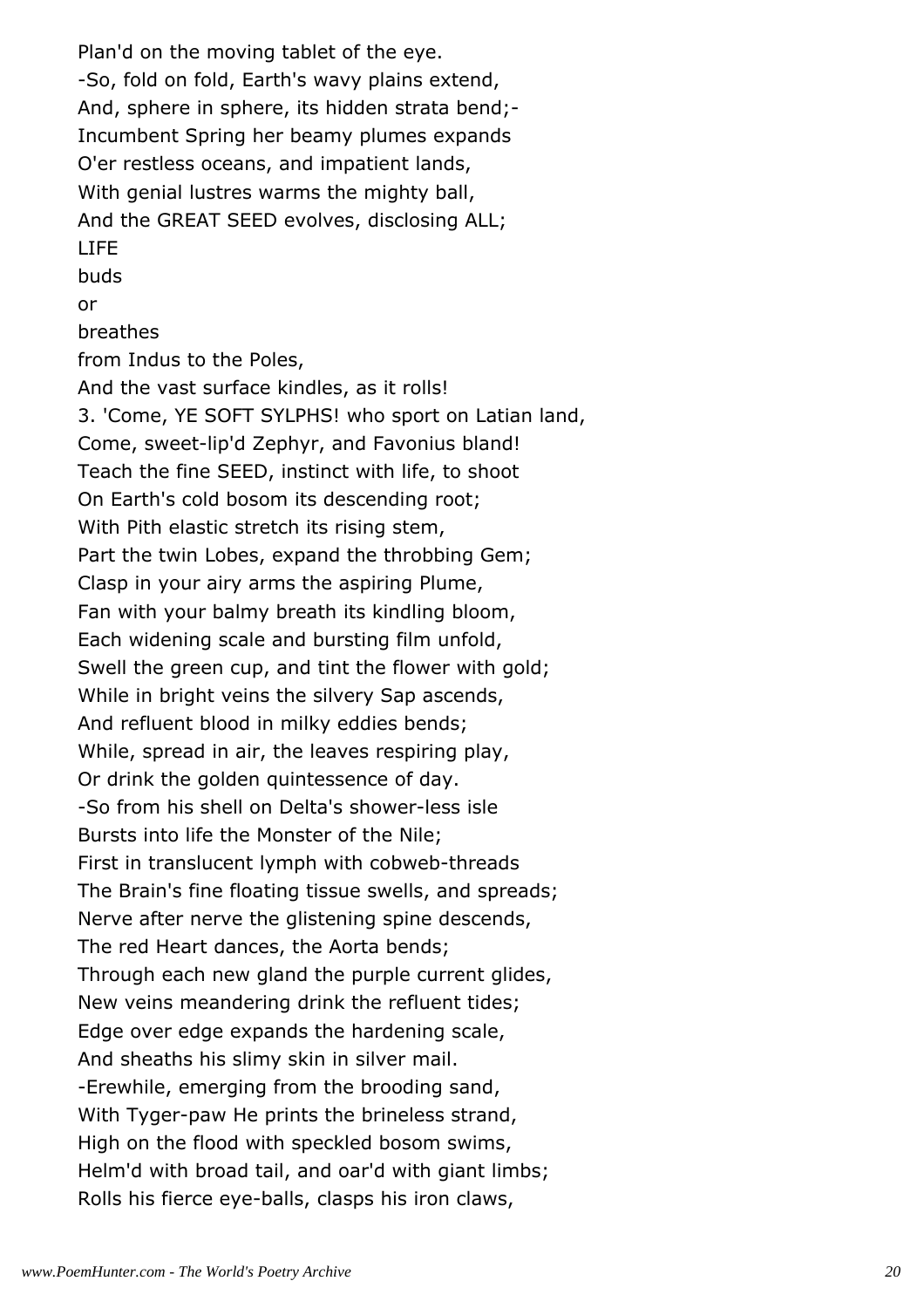And champs with gnashing teeth his massy jaws; Old Nilus sighs along his cane-crown'd shores, And swarthy Memphis trembles and adores.

XI. 'Come, YE SOFT SYLPHS! who fan the Paphian groves, And bear on sportive wings the callow Loves; Call with sweet whisper, in each gale that blows, The slumbering Snow-drop from her long repose; Charm the pale Primrose from her clay-cold bed, Unveil the bashful Violet's tremulous head; While from her bud the playful Tulip breaks, And young Carnations peep with blushing cheeks; Bid the closed Petals from nocturnal cold The virgin Style in silken curtains fold, Shake into viewless air the morning dews, And wave in light their iridescent hues; While from on high the bursting Anthers trust To the mild breezes their prolific dust; Or bend in rapture o'er the central Fair, Love out their hour, and leave their lives in air. So in his silken sepulchre the Worm, Warm'd with new life, unfolds his larva-form; Erewhile aloft in wanton circles moves, And woos on Hymen-wings his velvet loves.

XII. 1. 'If prouder branches with exuberance rude Point their green gems, their barren shoots protrude; Wound them, ye SYLPHS! with little knives, or bind A wiry ringlet round the swelling rind; Bisect with chissel fine the root below, Or bend to earth the inhospitable bough. So shall each germ with new prolific power Delay the leaf-bud, and expand the flower; Closed in the Style the tender pith shall end,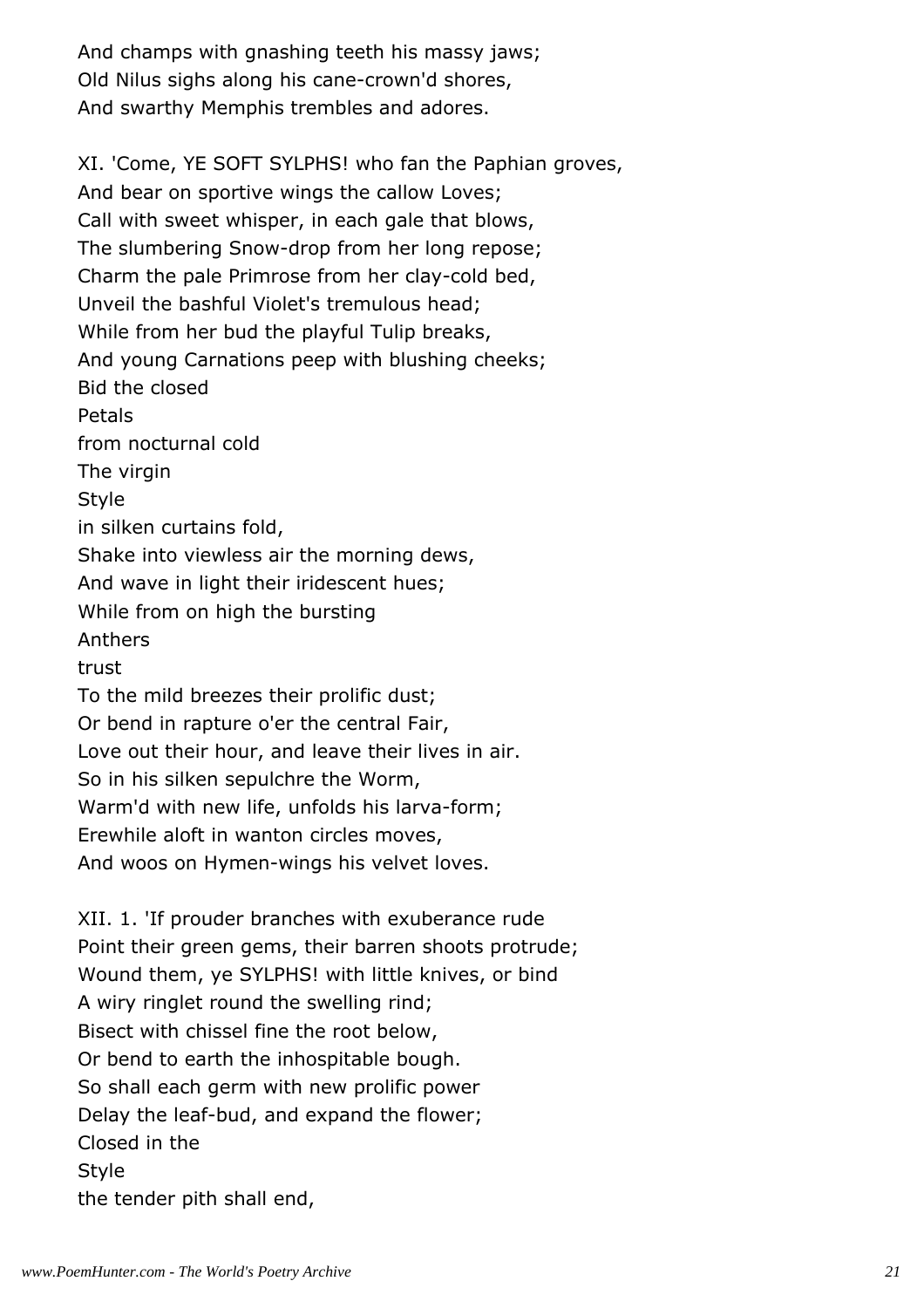The lengthening Wood in circling **Stamens** bend; The smoother Rind its soft embroidery spread In vaulted Petals o'er their fertile bed; While the rough Bark, in circling mazes roll'd, Forms the green **Cup** with many a wrinkled fold; And each small bud-scale spreads its foliage hard, Firm round the callow germ, a Floral Guard .

2. 'Where cruder juices swell the leafy vein, Stint the young germ, the tender blossom stain; On each lop'd shoot a softer scion bind, Pith press'd to pith, and rind applied to rind, So shall the trunk with loftier crest ascend, And wide in air its happier arms extend; Nurse the new buds, admire the leaves unknown, And blushing bend with fruitage not its own. 'Thus when in holy triumph Aaron trod, And offer'd on the shrine his mystic rod; First a new bark its silken tissue weaves, New buds emerging widen into leaves; Fair fruits protrude, enascent flowers expand, And blush and tremble round the living wand.

XIII. 1. 'SYLPHS! on each Oak-bud wound the wormy galls, With pigmy spears, or crush the venom'd balls; Fright the green Locust from his foamy bed, Unweave the Caterpillar's gluey thread; Chase the fierce Earwig, scare the bloated Toad, Arrest the snail upon his slimy road; Arm with sharp thorns the Sweet-brier's tender wood, And dash the Cynips from her damask bud; Steep in ambrosial dews the Woodbine's bells, And drive the Night-moth from her honey'd cells. So where the Humming-bird in Chili's bowers On murmuring pinions robs the pendent flowers;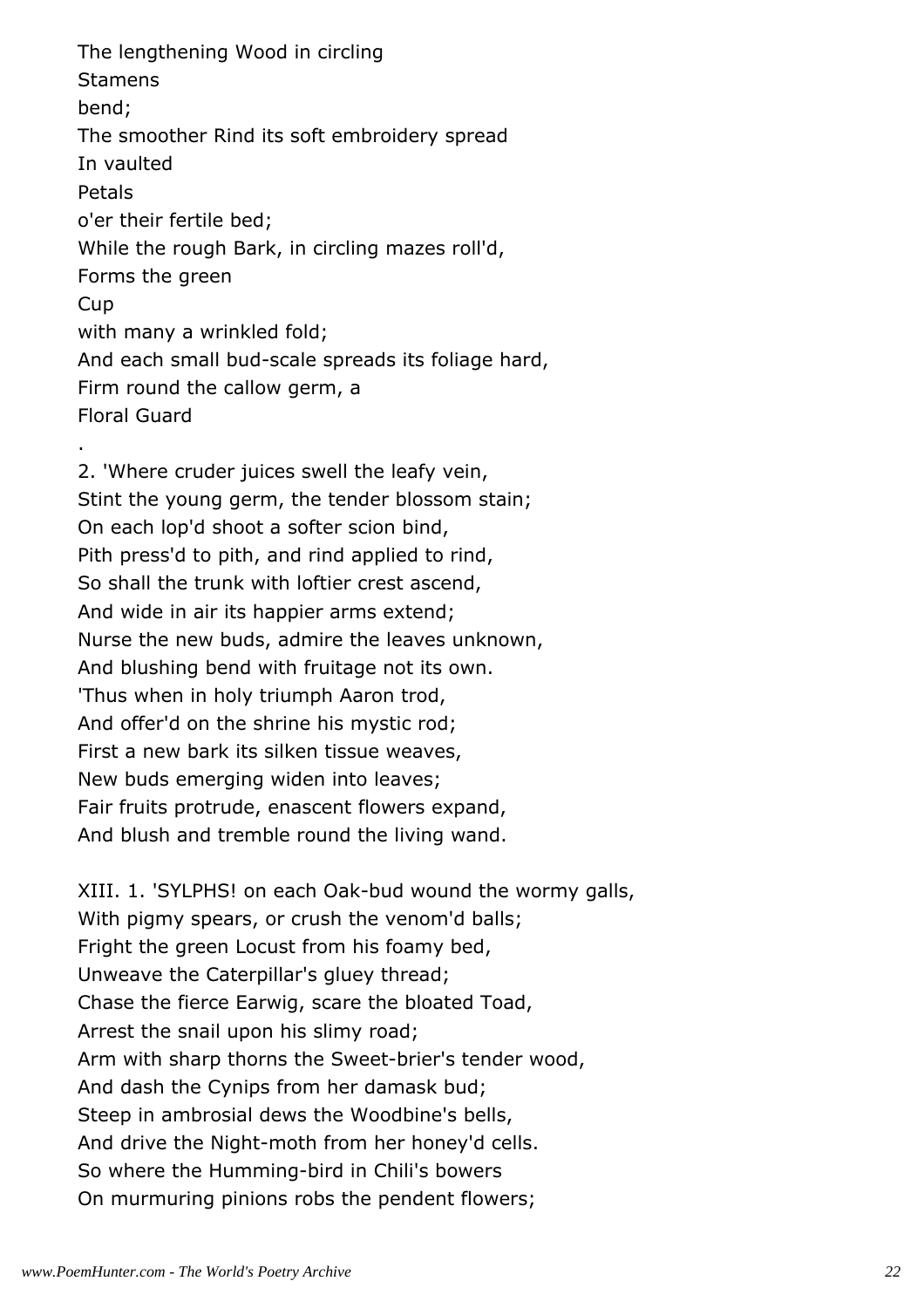Seeks, where fine pores their dulcet balm distill, And sucks the treasure with proboscis-bill; Fair CYPREPEDIA with successful guile Knits her smooth brow, extinguishes her smile; A Spiders bloated paunch and jointed arms Hide her fine form, and mask her blushing charms; In ambush sly the mimic warrior lies, And on quick wing the panting plunderer flies. 2. 'Shield the young Harvest from devouring blight, The Smut's dark poison, and the Mildew white; Deep-rooted Mould, and Ergot's horn uncouth, And break the Canker's desolating tooth. First in one point the festering wound confin'd Mines unperceived beneath the shrivel'd rin'd; Then climbs the branches with increasing strength, Spreads as they spread, and lengthens with their length; -Thus the slight wound ingraved on glass unneal'd Runs in white lines along the lucid field; Crack follows crack, to laws elastic just, And the frail fabric shivers into dust.

XIV. 1. 'SYLPHS! if with morn destructive Eurus springs, O, clasp the Harebel with your velvet wings; Screen with thick leaves the Jasmine as it blows, And shake the white rime from the shuddering Rose; Whilst Amaryllis turns with graceful ease Her blushing beauties, and eludes the breeze.- SYLPHS! if at noon the Fritillary droops, With drops nectareous hang her nodding cups; Thin clouds of Gossamer in air display, And hide the vale's chaste Lily from the ray; Whilst Erythrina o'er her tender flower Bends all her leaves, and braves the sultry hour;- Shield, when cold Hesper sheds his dewy light, Mimosa's soft sensations from the night; Fold her thin foilage, close her timid flowers, And with ambrosial slumbers guard her bowers; O'er each warm wall while Cerea flings her arms, And wastes on night's dull eye a blaze of charms. 2. Round her tall Elm with dewy fingers twine The gadding tendrils of the adventurous Vine; From arm to arm in gay festoons suspend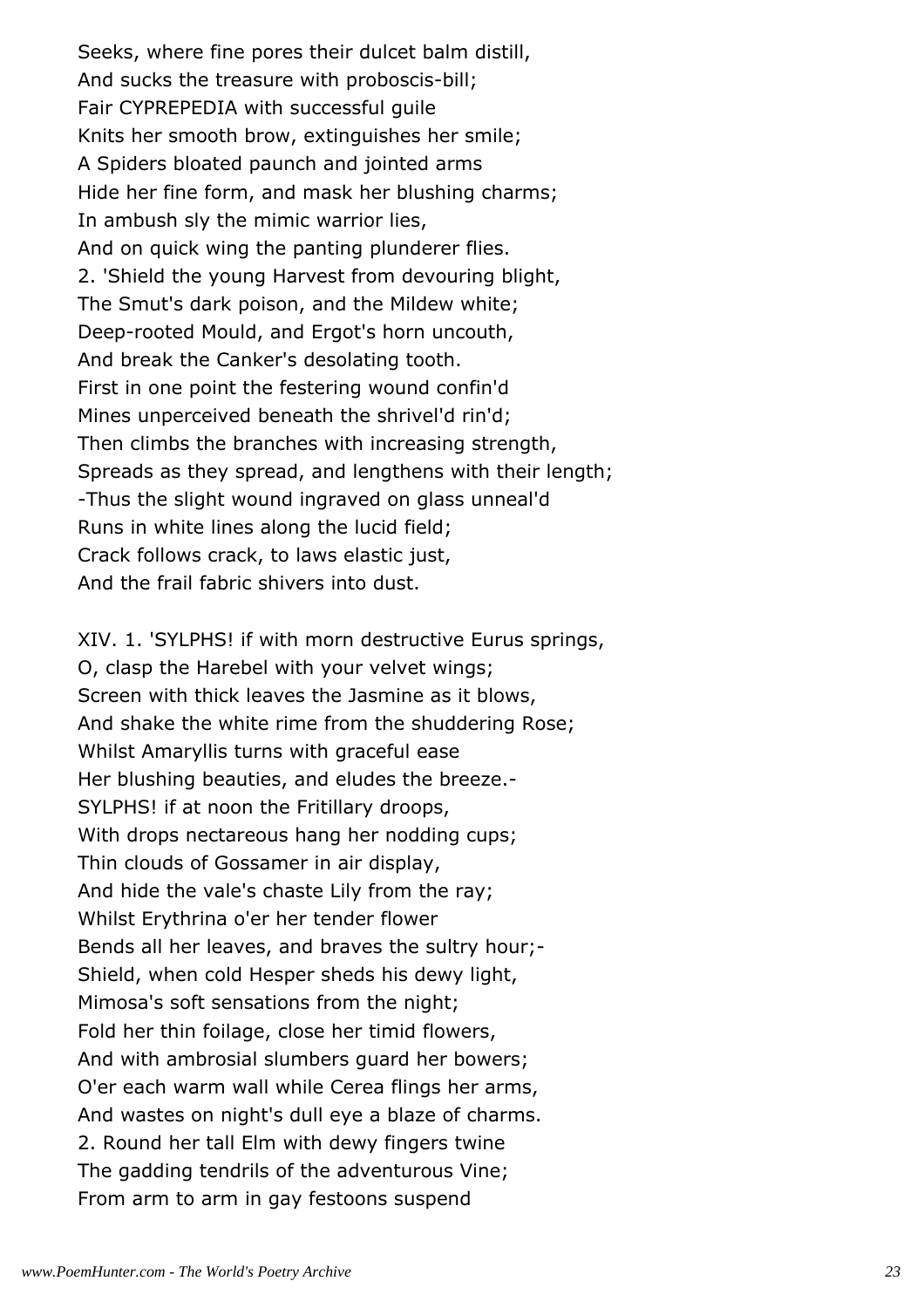Her fragrant flowers, her graceful foliage bend; Swell with sweet juice her vermil orbs, and feed Shrined in transparent pulp her pearly seed; Hang round the Orange all her silver bells, And guard her fragrance with Hesperian spells; Bud after bud her polish'd leaves unfold, And load her branches with successive gold. So the learn'd Alchemist exulting sees Rise in his bright matrass DIANA'S trees; Drop after drop, with just delay he pours The red-fumed acid on Potosi's ores; With sudden flash the fierce bullitions rise, And wide in air the gas phlogistic flies; Slow shoot, at length, in many a brilliant mass Metallic roots across the netted glass; Branch after branch extend their silver stems, Bud into gold, and blossoms into gems. So sits enthron'd in vegetable pride Imperial KEW by Thames's glittering side; Obedient sails from realms unfurrow'd bring For her the unnam'd progeny of spring; Attendant Nymphs her dulcet mandates hear, And nurse in fostering arms the tender year, Plant the young bulb, inhume the living seed, Prop the weak stem, the erring tendril lead; Or fan in glass-built fanes the stranger flowers With milder gales, and steep with warmer showers. Delighted Thames through tropic umbrage glides, And flowers antarctic, bending o'er his tides; Drinks the new tints, the sweets unknown inhales, And calls the sons of science to his vales. In one bright point admiring Nature eyes The fruits and foliage of discordant skies, Twines the gay floret with the fragrant bough, And bends the wreath round GEORGE'S royal brow. -Sometimes retiring, from the public weal One tranquil hour the ROYAL PARTNERS steal; Through glades exotic pass with step sublime, Or mark the growths of Britain's happier clime; With beauty blossom'd, and with virtue blaz'd, Mark the fair Scions, that themselves have rais'd; Sweet blooms the Rose, the towering Oak expands,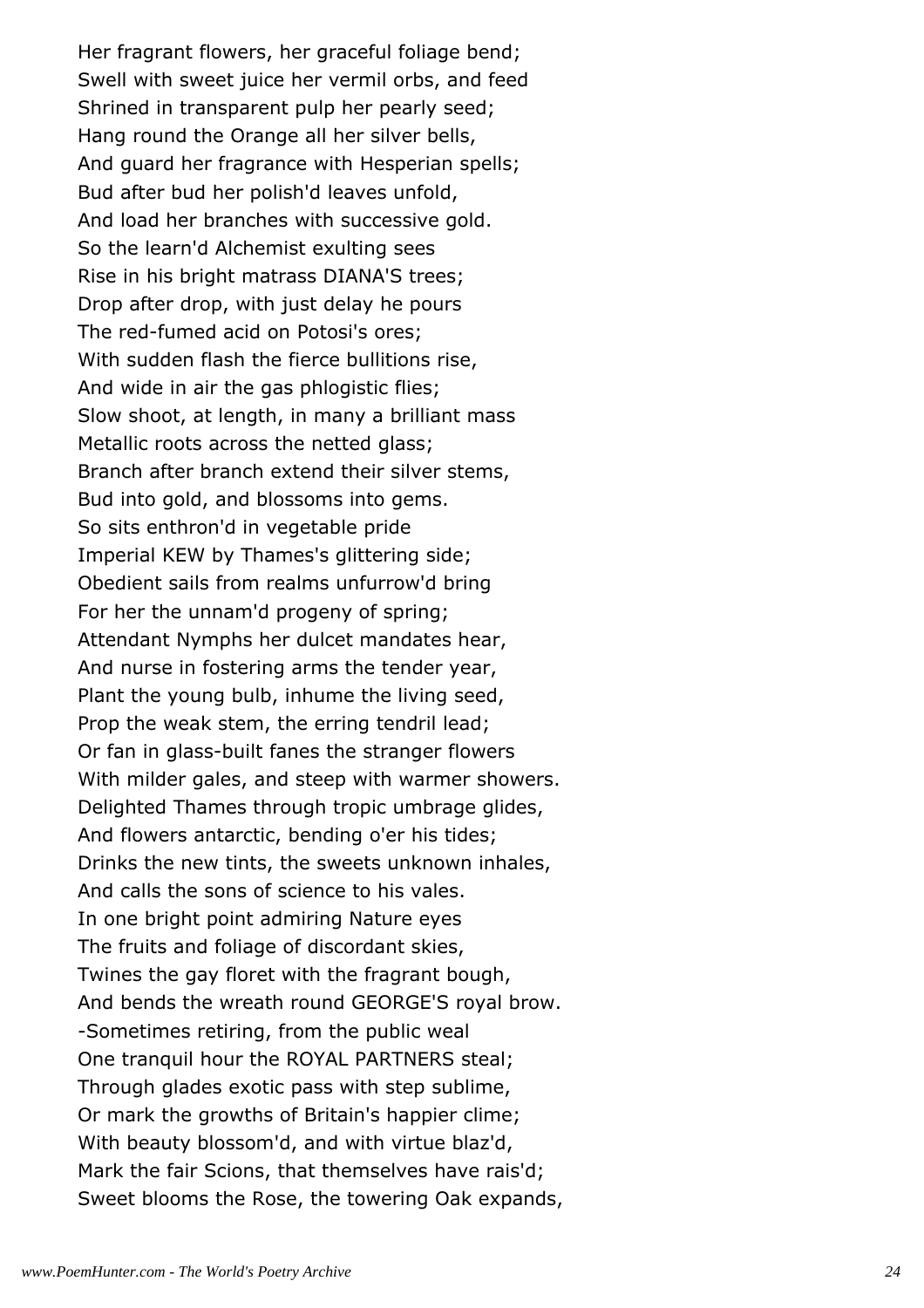The Grace and Guard of Britain's golden lands.

XV. SYLPHS! who, round earth on purple pinions borne, Attend the radiant chariot of the morn; Lead the gay hours along the ethereal hight, And on each dun meridian shower the light; SYLPHS! who from realms of equatorial day To climes, that shudder in the polar ray, From zone to zone pursue on shifting wing, The bright perennial journey of the spring; Bring my rich Balms from Mecca's hallow'd glades, Sweet flowers, that glitter in Arabia's shades; Fruits, whose fair forms in bright succession glow Gilding the Banks of Arno, or of Po; Each leaf, whose fragrant steam with ruby lip Gay China's nymphs from pictur'd vases sip; Each spicy rind, which sultry India boasts, Scenting the night-air round her breezy coasts; Roots whose bold stems in bleak Siberia blow, And gem with many a tint the eternal snow; Barks, whose broad umbrage high in ether waves O'er Ande's steeps, and hides his golden caves; -And, where yon oak extends his dusky shoots Wide o'er the rill, that bubbles from his roots; Beneath whose arms, protected from the storm A turf-built altar rears it's rustic form; SYLPHS! with religious hands fresh garlands twine, And deck with lavish pomp HYGEIA'S shrine. 'Call with loud voice the Sisterhood, that dwell On floating cloud, wide wave, or bubbling well; Stamp with charm'd foot, convoke the alarmed Gnomes From golden beds, and adamantine domes; Each from her sphere with beckoning arm invite, Curl'd with red flame, the Vestal Forms of light. Close all your spotted wings, in lucid ranks Press with your bending knees the crowded banks, Cross your meek arms, incline your wreathed brows, And win the Goddess with unwearied vows. 'Oh, wave, HYGEIA! o'er BRITANNIA'S throne Thy serpent-wand, and mark it for thy own; Lead round her breezy coasts thy guardian trains, Her nodding forests, and her waving plains;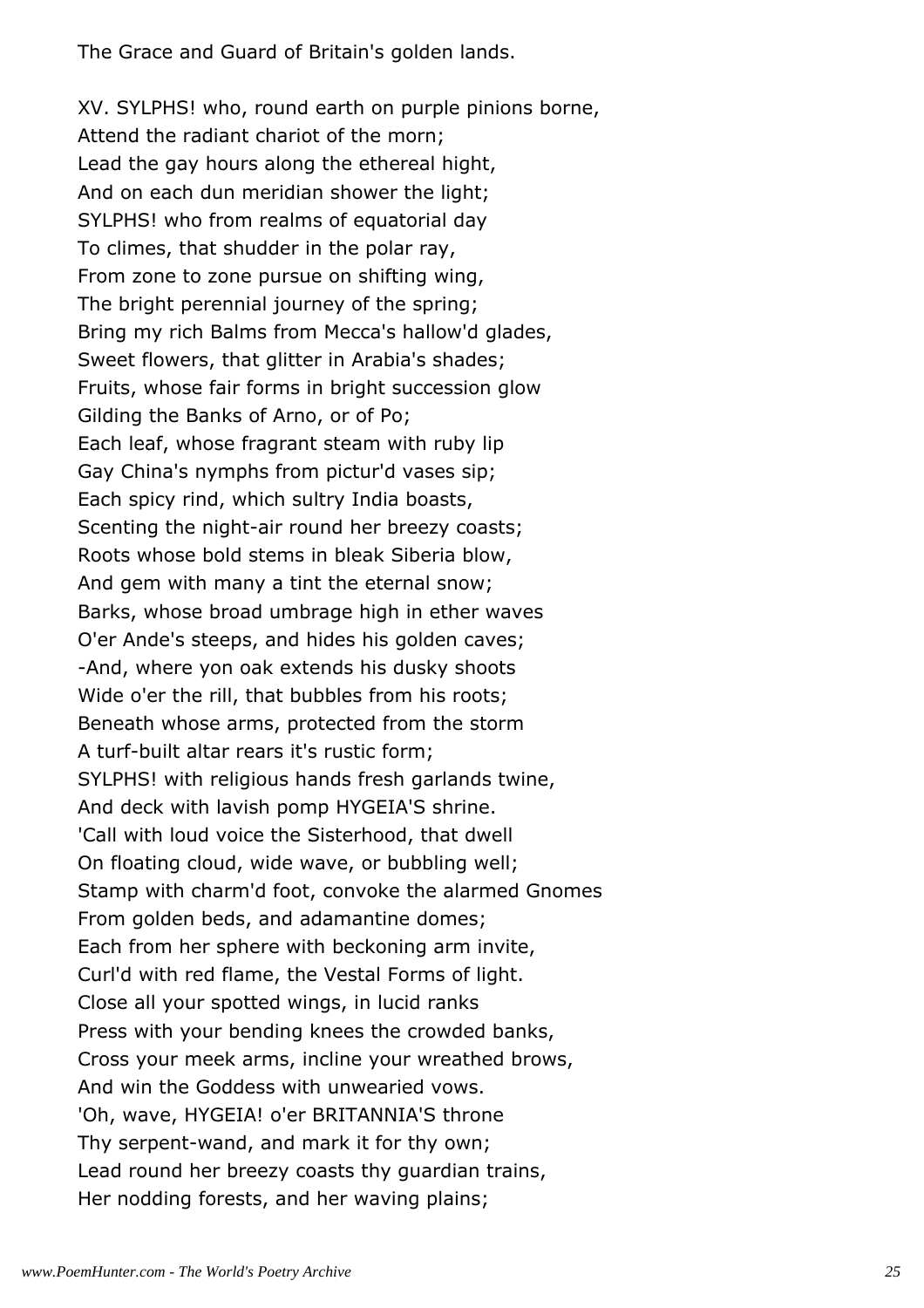Shed o'er her peopled realms thy beamy smile, And with thy airy temple crown her isle!' The GODDESS ceased,-and calling from afar The wandering Zephyrs, joins them to her car; Mounts with light bound, and graceful, as she bends, Whirls the long lash, the flexile rein extends; On whispering wheels the silver axle slides, Climbs into air, and cleaves the crystal tides; Burst from its pearly chains, her amber hair Streams o'er her ivory shoulders, buoy'd in air; Swells her white veil, with ruby clasp confined Round her fair brow, and undulates behind; The lessening coursers rise in spiral rings, Pierce the slow-sailing clouds, and stretch their shadowy wings.

Erasmus Darwin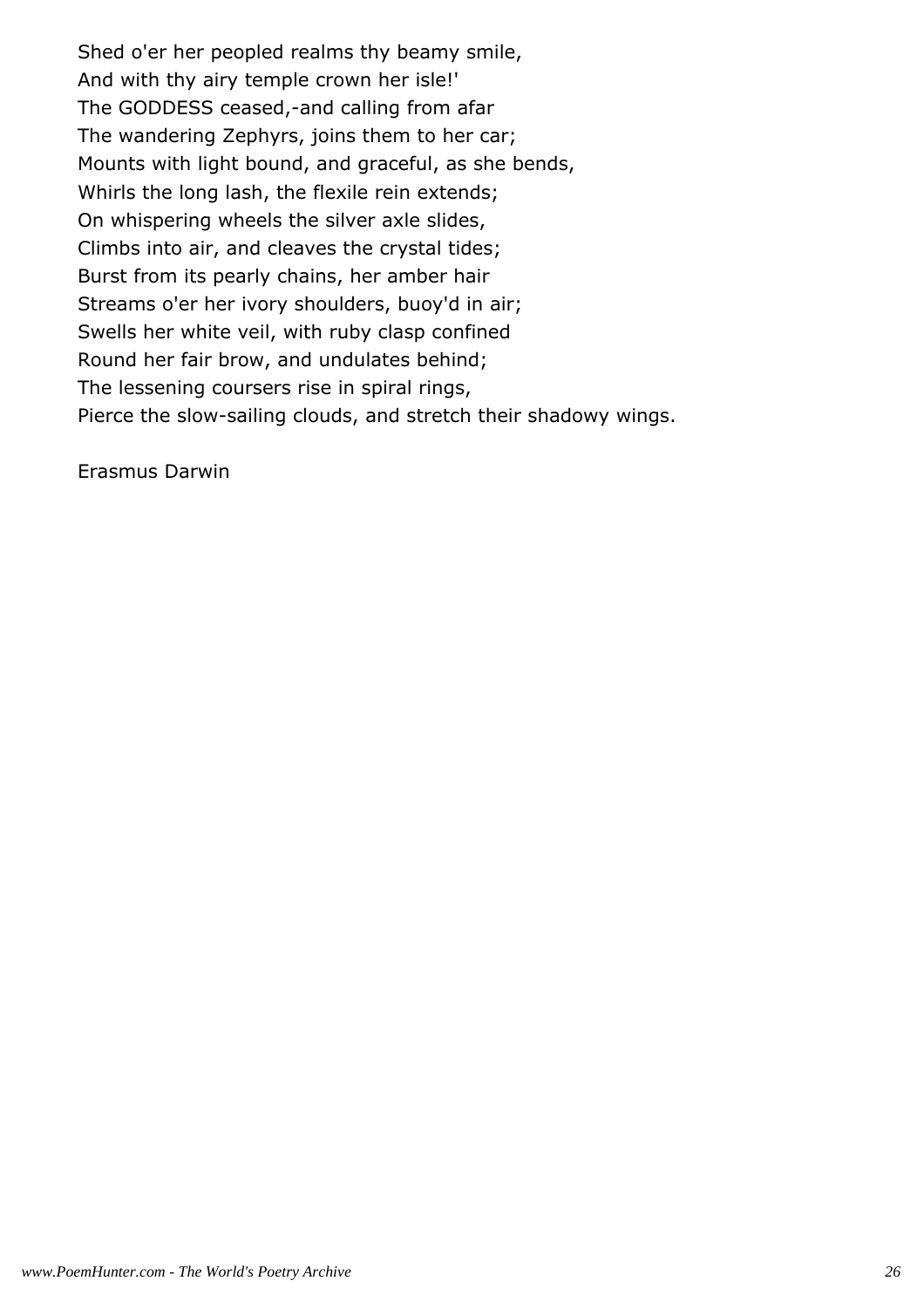## The Botanic Garden (Part V)

THE LOVES OF THE PLANTS.

#### CANTO I.

Descend, ye hovering Sylphs! aerial Quires, And sweep with little hands your silver lyres; With fairy footsteps print your grassy rings, Ye Gnomes! accordant to the tinkling strings; While in soft notes I tune to oaten reed Gay hopes, and amorous sorrows of the mead.- From giant Oaks, that wave their branches dark, To the dwarf Moss, that clings upon their bark, What Beaux and Beauties crowd the gaudy groves, And woo and win their vegetable Loves. How Snowdrops cold, and blue-eyed Harebels blend Their tender tears, as o'er the stream they bend; The lovesick Violet, and the Primrose pale Bow their sweet heads, and whisper to the gale; With secret sighs the Virgin Lily droops, And jealous Cowslips hang their tawny cups. How the young Rose in beauty's damask pride Drinks the warm blushes of his bashful bride; With honey'd lips enamour'd Woodbines meet, Clasp with fond arms, and mix their kisses sweet.- Stay thy soft-murmuring waters, gentle Rill; Hush, whispering Winds, ye ruflling Leaves, be still; Rest, silver Butterflies, your quivering wings; Alight, ye Beetles, from your airy rings; Ye painted Moths, your gold-eyed plumage furl, Bow your wide horns, your spiral trunks uncurl; Glitter, ye Glow-worms, on your mossy beds; Descend, ye Spiders, on your lengthen'd threads; Slide here, ye horned Snails, with varnish'd shells; Ye Bee-nymphs, listen in your waxen cells!- BOTANIC MUSE! who in this latter age Led by your airy hand the Swedish sage, Bad his keen eye your secret haunts explore On dewy dell, high wood, and winding shore; Say on each leaf how tiny Graces dwell;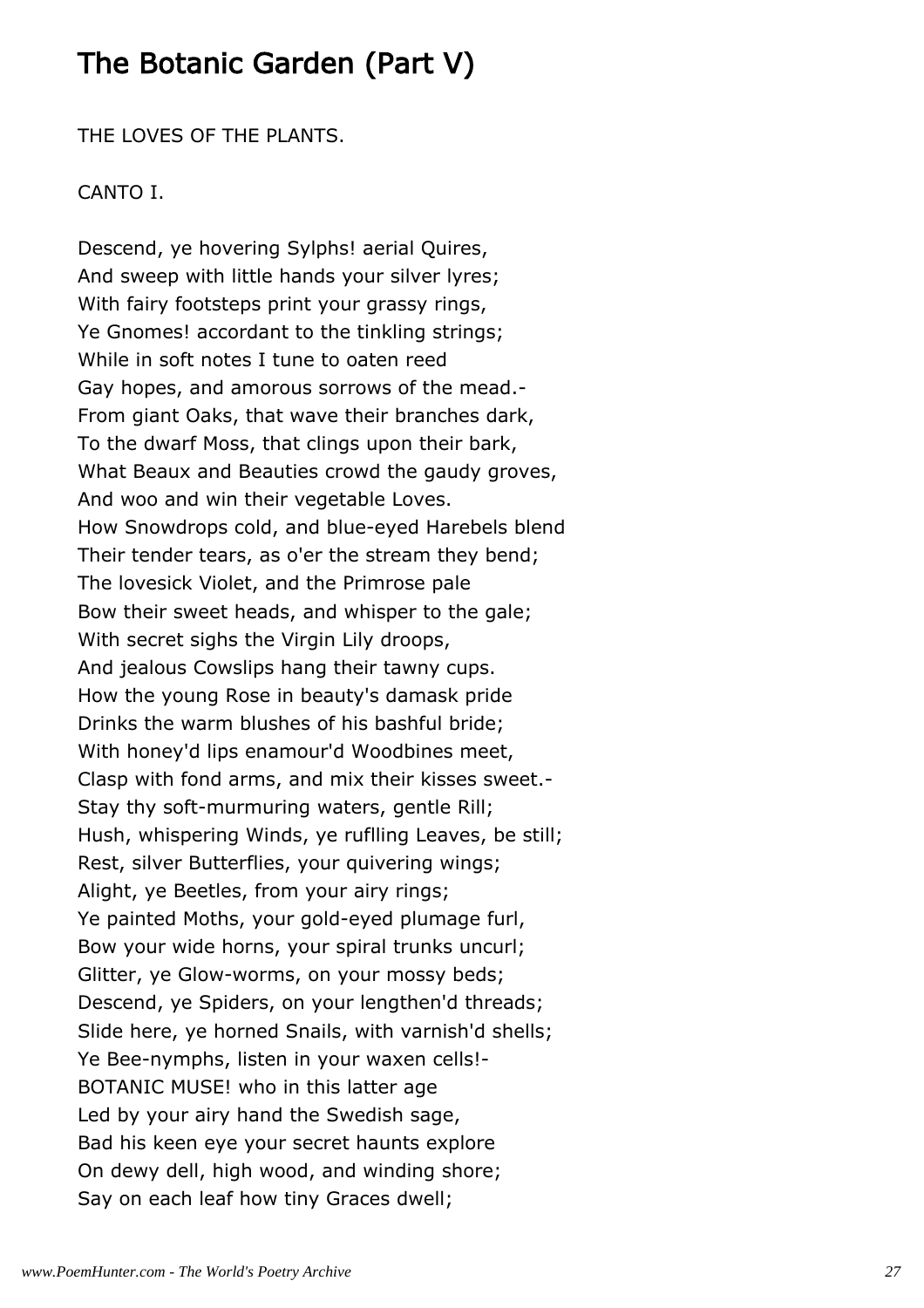How laugh the Pleasures in a blossom's bell; How insect Loves arise on cobweb wings, Aim their light shafts, and point their little stings. First the tall CANNA lifts his curled brow Erect to heaven, and plights his nuptial vow; The virtuous pair, in milder regions born, Dread the rude blast of Autumn's icy morn; Round the chill fair he folds his crimson vest, And clasps the timorous beauty to his breast. Thy love, CALLITRICHE,

#### two

Virgins share,

Smit with thy starry eye and radiant hair;- On the green margin sits the youth, and laves His floating train of tresses in the waves; Sees his fair features paint the streams that pass, And bends for ever o'er the watery glass.

#### Two

brother swains, of COLLIN'S gentle name, The same their features, and their forms the same, With rival love for fair COLLINIA sigh, Knit the dark brow, and roll the unsteady eye. With sweet concern the pitying beauty mourns, And sooths with smiles the jealous pair by turns. Sweet blooms GENISTA in the myrtle shade, And ten

fond brothers woo the haughty maid.

Two knights before thy fragrant altar bend, Adored MELISSA! and two squires attend. MEADIA'S soft chains five suppliant beaux confess, And hand in hand the laughing belle address; Alike to all, she bows with wanton air, Rolls her dark eye, and waves her golden hair. Woo'd with long care, CURCUMA cold and shy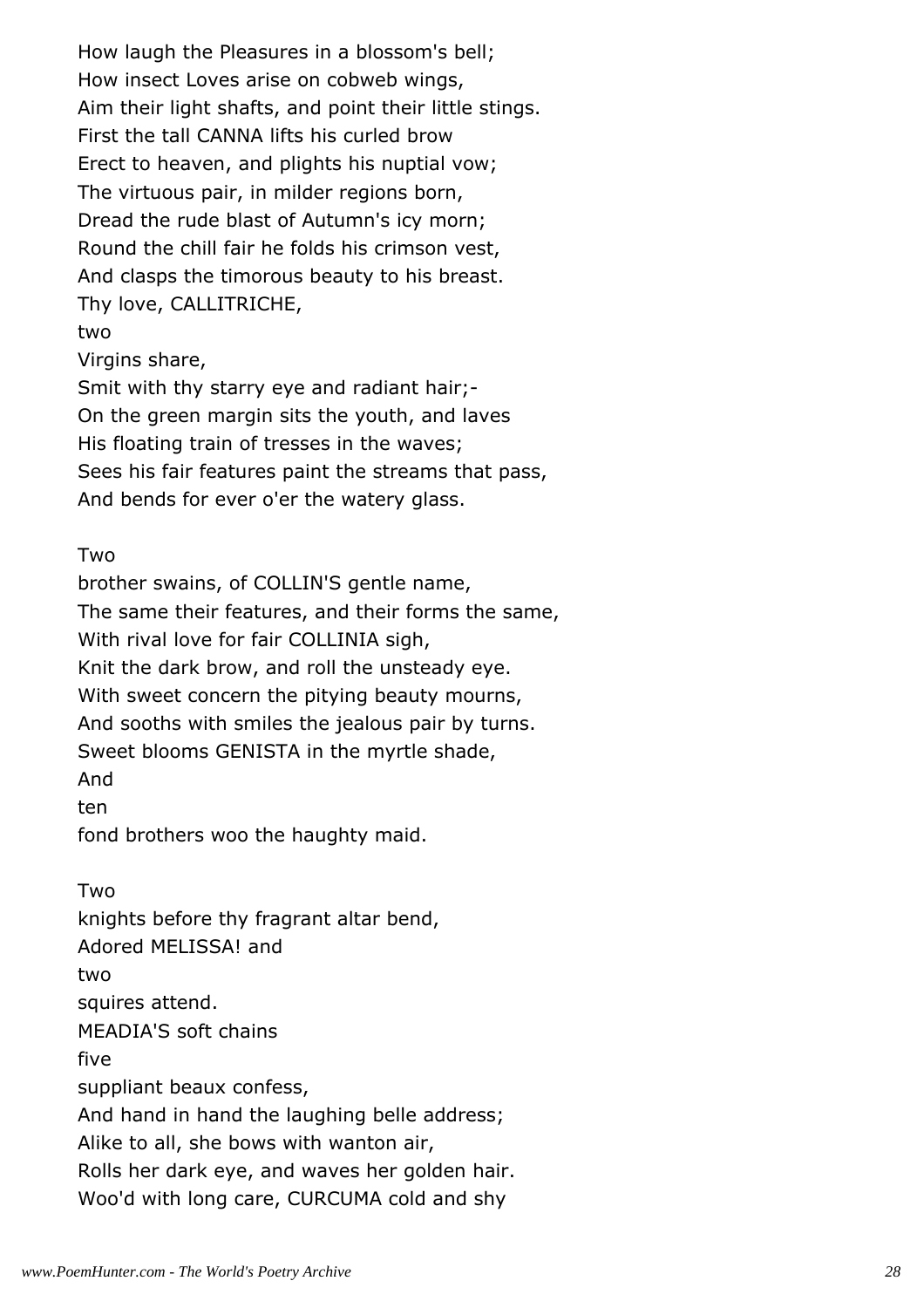Meets her fond husband with averted eye:

Four beardless youths the obdurate beauty move With soft attentions of Platonic love. With vain desires the pensive ALCEA burns, And, like sad ELOISA, loves and mourns. The freckled IRIS owns a fiercer flame, And three unjealous husbands wed the dame. CUPRESSUS dark disdains his dusky bride,

One dome contains them, but two beds divide. The proud OSYRIS flies his angry fair,

### Two

houses hold the fashionable pair. With strange deformity PLANTAGO treads, A Monster-birth! and lifts his hundred heads; Yet with soft love a gentle belle he charms, And clasps the beauty in his hundred arms. So hapless DESDEMONA, fair and young, Won by OTHELLO'S captivating tongue, Sigh'd o'er each strange and piteous tale, distress'd, And sunk enamour'd on his sooty breast.

#### Two

gentle shepherds and their sister-wives With thee, ANTHOXA! lead ambrosial lives; Where the wide heath in purple pride extends, And scatter'd furze its golden lustre blends, Closed in a green recess, unenvy'd lot! The blue smoak rises from their turf-built cot; Bosom'd in fragrance blush their infant train, Eye the warm sun, or drink the silver rain. The fair OSMUNDA seeks the silent dell, The ivy canopy, and dripping cell; There hid in shades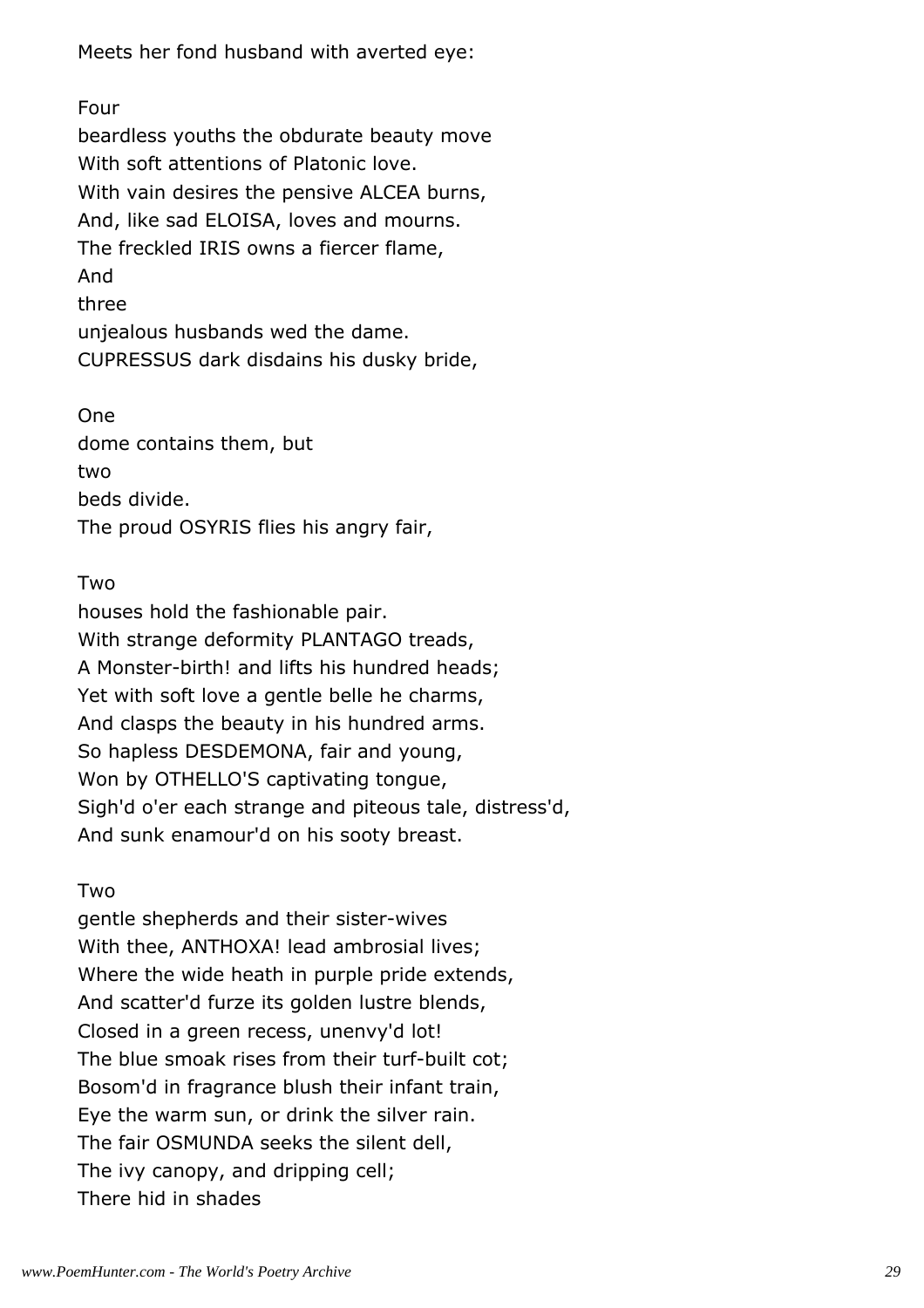clandestine rites approves, Till the green progeny betrays her loves. With charms despotic fair CHONDRILLA reigns O'er the soft hearts of five fraternal swains; If sighs the changeful nymph, alike they mourn; And, if she smiles, with rival raptures burn. So, tun'd in unison, Eolian Lyre! Sounds in sweet symphony thy kindred wire; Now, gently swept by Zephyr's vernal wings, Sink in soft cadences the love-sick strings; And now with mingling chords, and voices higher, Peal the full anthems of the aerial choir.

#### Five

sister-nymphs to join Diana's train With thee, fair LYCHNIS! vow,-but vow in vain; Beneath one roof resides the virgin band, Flies the fond swain, and scorns his offer'd hand; But when soft hours on breezy pinions move, And smiling May attunes her lute to love, Each wanton beauty, trick'd in all her grace, Shakes the bright dew-drops from her blushing face; In gay undress displays her rival charms, And calls her wondering lovers to her arms. When the young Hours amid her tangled hair Wove the fresh rose-bud, and the lily fair, Proud GLORIOSA led three chosen swains, The blushing captives of her virgin chains.-

-When Time's rude hand a bark of wrinkles spread Round her weak limbs, and silver'd o'er her head,

#### Three

other youths her riper years engage, The flatter'd victims of her wily age. So, in her wane of beauty, NINON won With fatal smiles her gay unconscious son.- Clasp'd in his arms she own'd a mother's name,-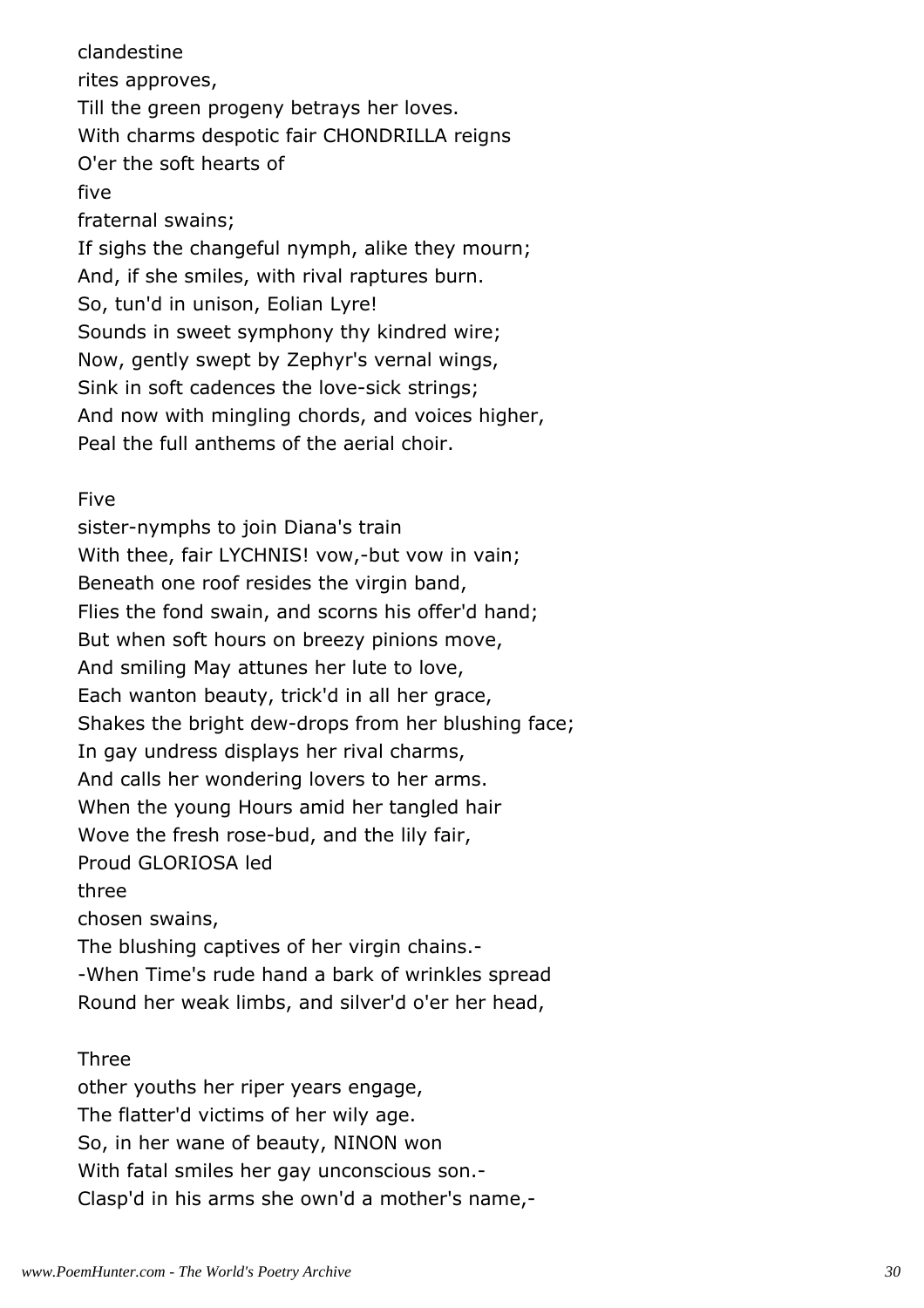'Desist, rash youth! restrain your impious flame, 'First on that bed your infant-form was press'd, 'Born by my throes, and nurtured at my breast.'- Back as from death he sprung, with wild amaze Fierce on the fair he fix'd his ardent gaze; Dropp'd on one knee, his frantic arms outspread, And stole a guilty glance toward the bed; Then breath'd from quivering lips a whisper'd vow, And bent on heaven his pale repentant brow; 'Thus, thus!' he cried, and plung'd the furious dart, And life and love gush'd mingled from his heart. The fell SILENE and her sisters fair, Skill'd in destruction, spread the viscous snare. The harlot-band ten lofty bravoes screen, And frowning guard the magic nets unseen.- Haste, glittering nations, tenants of the air, Oh, steer from hence your viewless course afar! If with soft words, sweet blushes, nods, and smiles, The three dread Syrens lure you to their toils, Limed by their art in vain you point your stings, In vain the efforts of your whirring wings!- Go, seek your gilded mates and infant hives, Nor taste the honey purchas'd with your lives! When heaven's high vault condensing clouds deform, Fair AMARYLLIS flies the incumbent storm, Seeks with unsteady step the shelter'd vale, And turns her blushing beauties from the gale.-

#### Six

rival youths, with soft concern impress'd, Calm all her fears, and charm her cares to rest.- So shines at eve the sun-illumin'd fane, Lifts its bright cross, and waves its golden vane; From every breeze the polish'd axle turns, And high in air the dancing meteor burns.

Four of the giant brood with ILEX stand,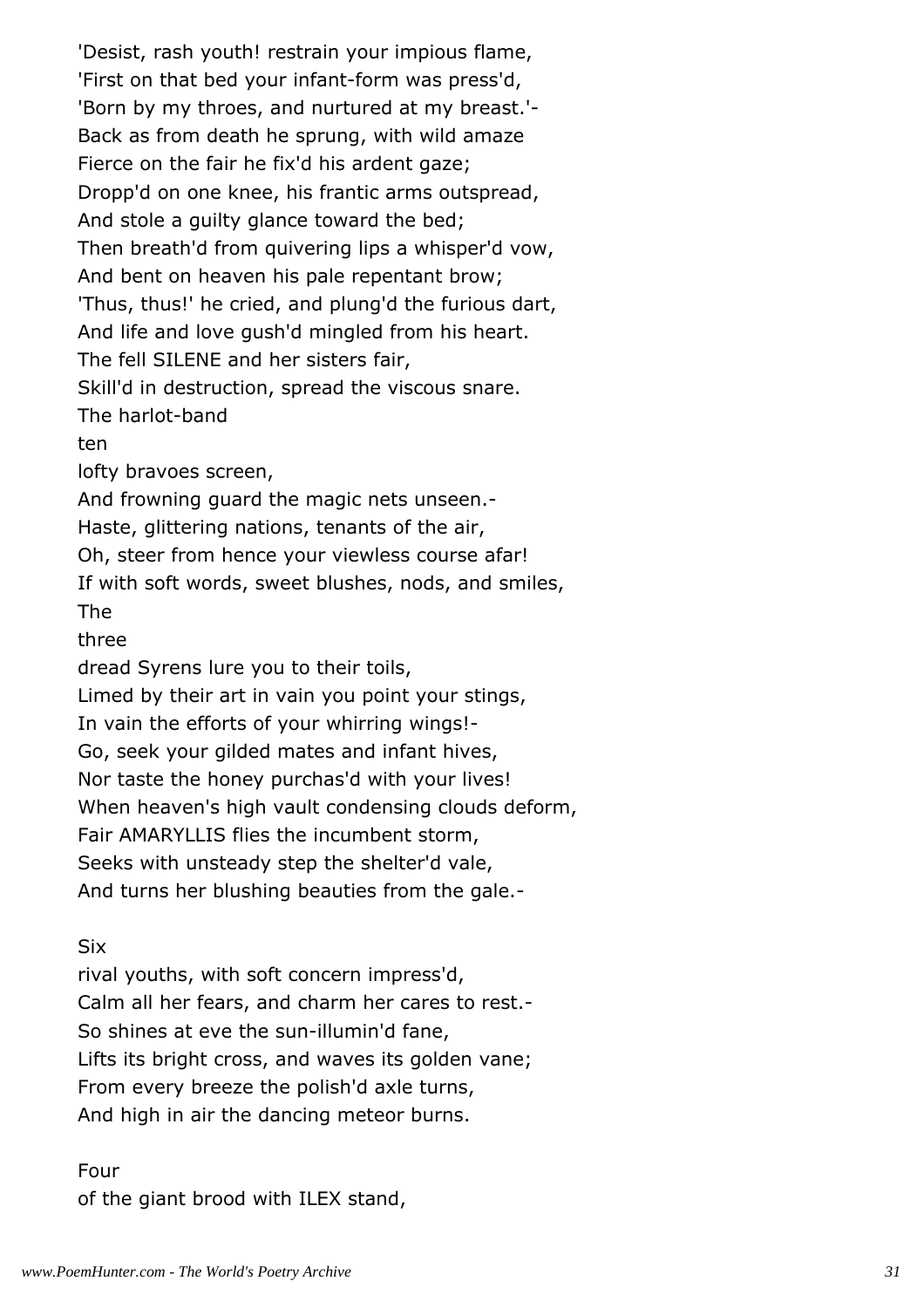Each grasps a thousand arrows in his hand; A thousand steely points on every scale Form the bright terrors of his bristly male.- So arm'd, immortal Moore uncharm'd the spell, And slew the wily dragon of the well.- Sudden with rage their injur'd bosoms burn, Retort the insult, or the wound return;

#### Unwrong'd

, as gentle as the breeze that sweeps The unbending harvests or undimpled deeps, They guard, the Kings of Needwood's wide domains, Their sister-wives and fair infantine trains; Lead the lone pilgrim through the trackless glade, Or guide in leafy wilds the wand'ring maid. So WRIGHT's bold pencil from Vesuvio's hight Hurls his red lavas to the troubled night; From Calpè starts the intolerable flash, Skies burst in flames, and blazing oceans dash;- Or bids in sweet repose his shades recede, Winds the still vale, and slopes the velvet mead; On the pale stream expiring Zephyrs sink, And Moonlight sleeps upon its hoary brink. Gigantic Nymph! the fair KLEINHOVIA reigns, The grace and terror of Orixa's plains; O'er her warm cheek the blush of beauty swims, And nerves Herculean bend her sinewy limbs; With frolic eye she views the affrighted throng, And shakes the meadows, as she towers along, With playful violence displays her charms, And bears her trembling lovers in her arms. So fair THALESTRIS shook her plumy crest, And bound in rigid mail her jutting breast; Poised her long lance amid the walks of war, And Beauty thunder'd from Bellona's car; Greece arm'd in vain, her captive heroes wove The chains of conquest with the wreaths of love. When o'er the cultured lawns and dreary wastes Retiring Autumn flings her howling blasts, Bends in tumultuous waves the struggling woods,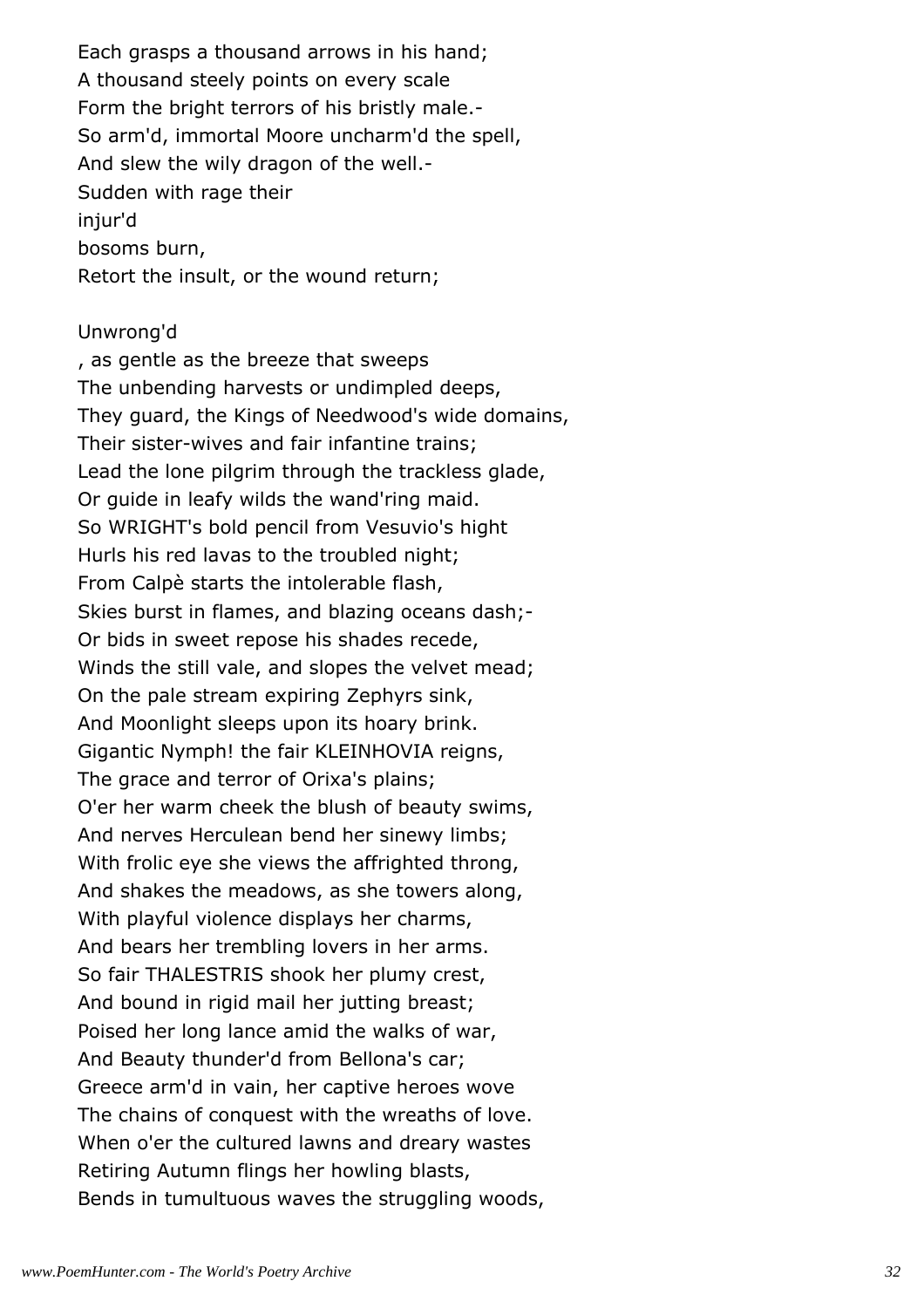And showers their leafy honours on the floods, In withering heaps collects the flowery spoil, And each chill insect sinks beneath the soil; Quick flies fair TULIPA the loud alarms, And folds her infant closer in her arms; In some lone cave, secure pavilion, lies, And waits the courtship of serener skies.- So, six cold moons, the Dormouse charm'd to rest, Indulgent Sleep! beneath thy eider breast, In fields of Fancy climbs the kernel'd groves, Or shares the golden harvest with his loves.- But bright from earth amid the troubled air Ascends fair COLCHICA with radiant hair, Warms the cold bosom of the hoary year, And lights with Beauty's blaze the dusky sphere.

Three

blushing Maids the intrepid Nymph attend, And six gay Youths, enamour'd train! defend. So shines with silver guards the Georgian star, And drives on Night's blue arch his glittering car; Hangs o'er the billowy clouds his lucid form, Wades through the mist, and dances in the storm. GREAT HELIANTHUS guides o'er twilight plains In gay solemnity his Dervise-trains; Marshall'd in fives each gaudy band proceeds, Each gaudy band a plumed Lady leads; With zealous step he climbs the upland lawn, And bows in homage to the rising dawn; Imbibes with eagle-eye the golden ray, And watches, as it moves, the orb of day.

Queen of the marsh, imperial DROSERA treads

Rush-fringed banks, and moss-embroider'd beds;

Redundant folds of glossy silk surround

Her slender waist, and trail upon the ground;

Five

sister-nymphs collect with graceful ease,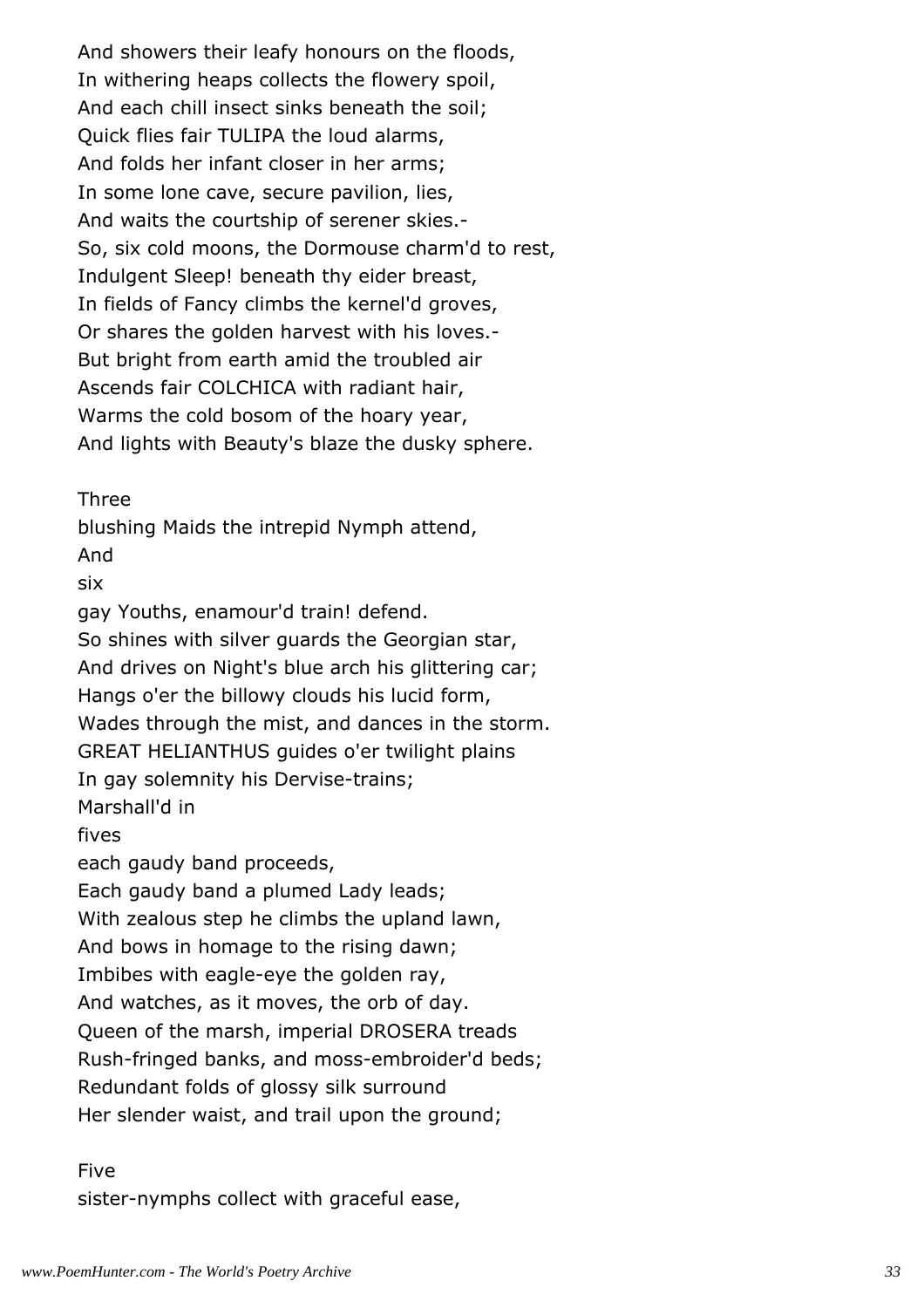Or spread the floating purple to the breeze; And

five

fair youths with duteous love comply With each soft mandate of her moving eye. As with sweet grace her snowy neck she bows, A zone of diamonds trembles round her brows; Bright shines the silver halo, as she turns; And, as she steps, the living lustre burns. Fair LONICERA prints the dewy lawn, And decks with brighter blush the vermil dawn; Winds round the shadowy rocks, and pansied vales, And scents with sweeter breath the summer-gales; With artless grace and native ease she charms, And bears the Horn of Plenty in her arms.

### Five

rival Swains their tender cares unfold, And watch with eye askance the treasured gold. Where rears huge Tenerif his azure crest, Aspiring DRABA builds her eagle nest; Her pendant eyry icy caves surround, Where erst Volcanos min'd the rocky ground. Pleased round the Fair four rival Lords ascend The shaggy steeps, two menial youths attend. High in the setting ray the beauty stands, And her tall shadow waves on distant lands. Stay, bright inhabitant of air, alight, Ambitious VISCA, from thy eagle-flight!- --Scorning the sordid soil, aloft she springs, Shakes her white plume, and claps her golden wings; High o'er the fields of boundless ether roves, And seeks amid the clouds her soaring loves! Stretch'd on her mossy couch, in trackless deeps, Queen of the coral groves, ZOSTERA sleeps; The silvery sea-weed matted round her bed, And distant surges murmuring o'er her head.- High in the flood her azure dome ascends,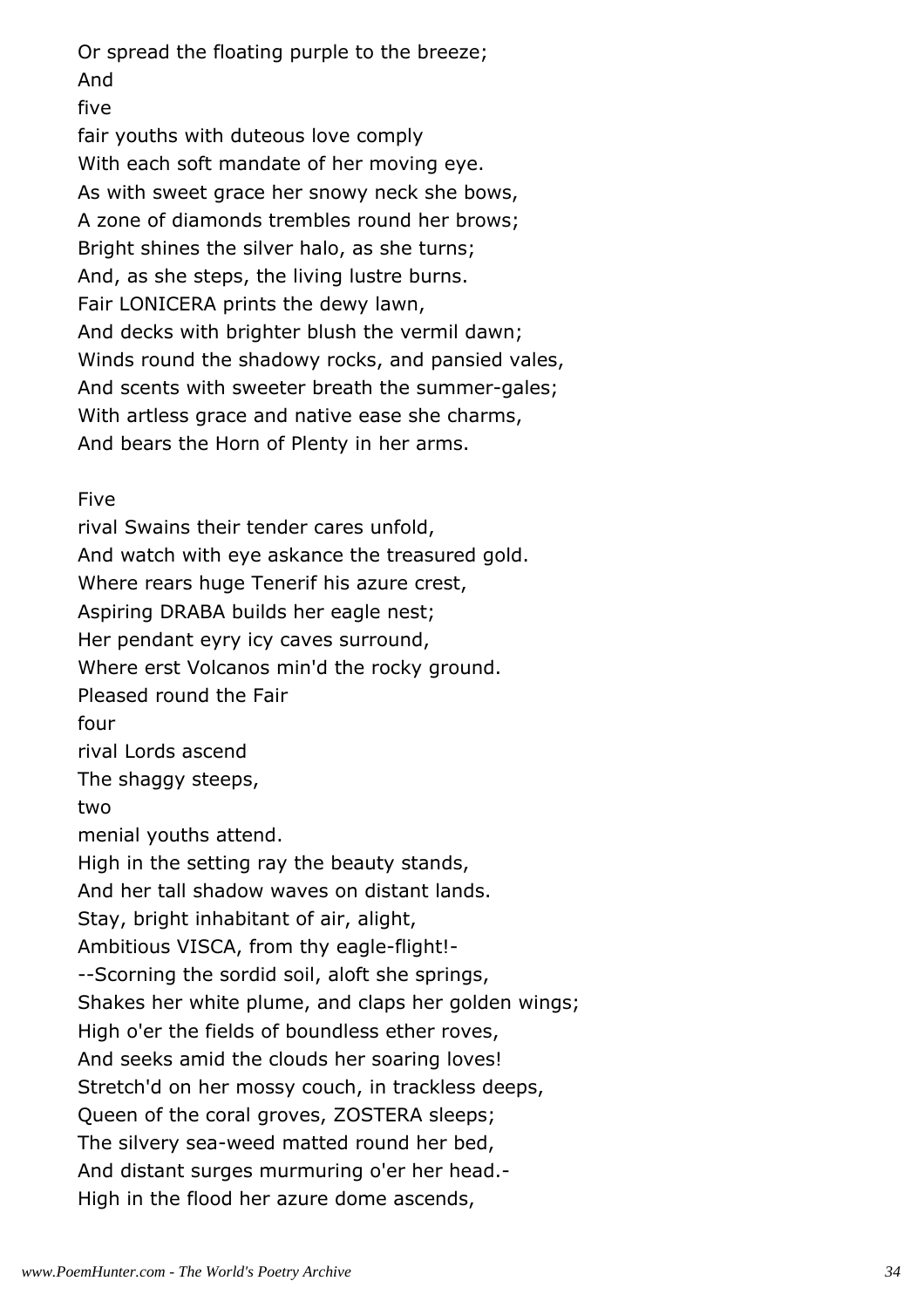The crystal arch on crystal columns bends; Roof'd with translucent shell the turrets blaze, And far in ocean dart their colour'd rays; O'er the white floor successive shadows move, As rise and break the ruffled waves above.- Around the nymph her mermaid-trains repair, And weave with orient pearl her radiant hair; With rapid fins she cleaves the watery way, Shoots like a diver meteor up to day; Sounds a loud conch, convokes a scaly band, Her sea-born lovers, and ascends the strand. E'en round the pole the flames of Love aspire, And icy bosoms feel the secret

fire!-

.

Cradled in snow and fann'd by arctic air Shines, gentle BAROMETZ! thy golden hair; Rooted in earth each cloven hoof descends, And round and round her flexile neck she bends; Crops the grey coral moss, and hoary thyme, Or laps with rosy tongue the melting rime; Eyes with mute tenderness her distant dam, Or seems to bleat, a Vegetable Lamb

-So, warm and buoyant in his oily mail, Gambols on seas of ice the unwieldy Whale; Wide-waving fins round floating islands urge His bulk gigantic through the troubled surge; With hideous yawn the flying shoals He seeks, Or clasps with fringe of horn his massy cheeks; Lifts o'er the tossing wave his nostrils bare, And spouts pellucid columns into air; The silvery arches catch the setting beams, And transient rainbows tremble o'er the streams. Weak with nice sense, the chaste MIMOSA stands, From each rude touch withdraws her timid hands; Oft as light clouds o'er-pass the Summer-glade, Alarm'd she trembles at the moving shade; And feels, alive through all her tender form, The whisper'd murmurs of the gathering storm; Shuts her sweet eye-lids to approaching night;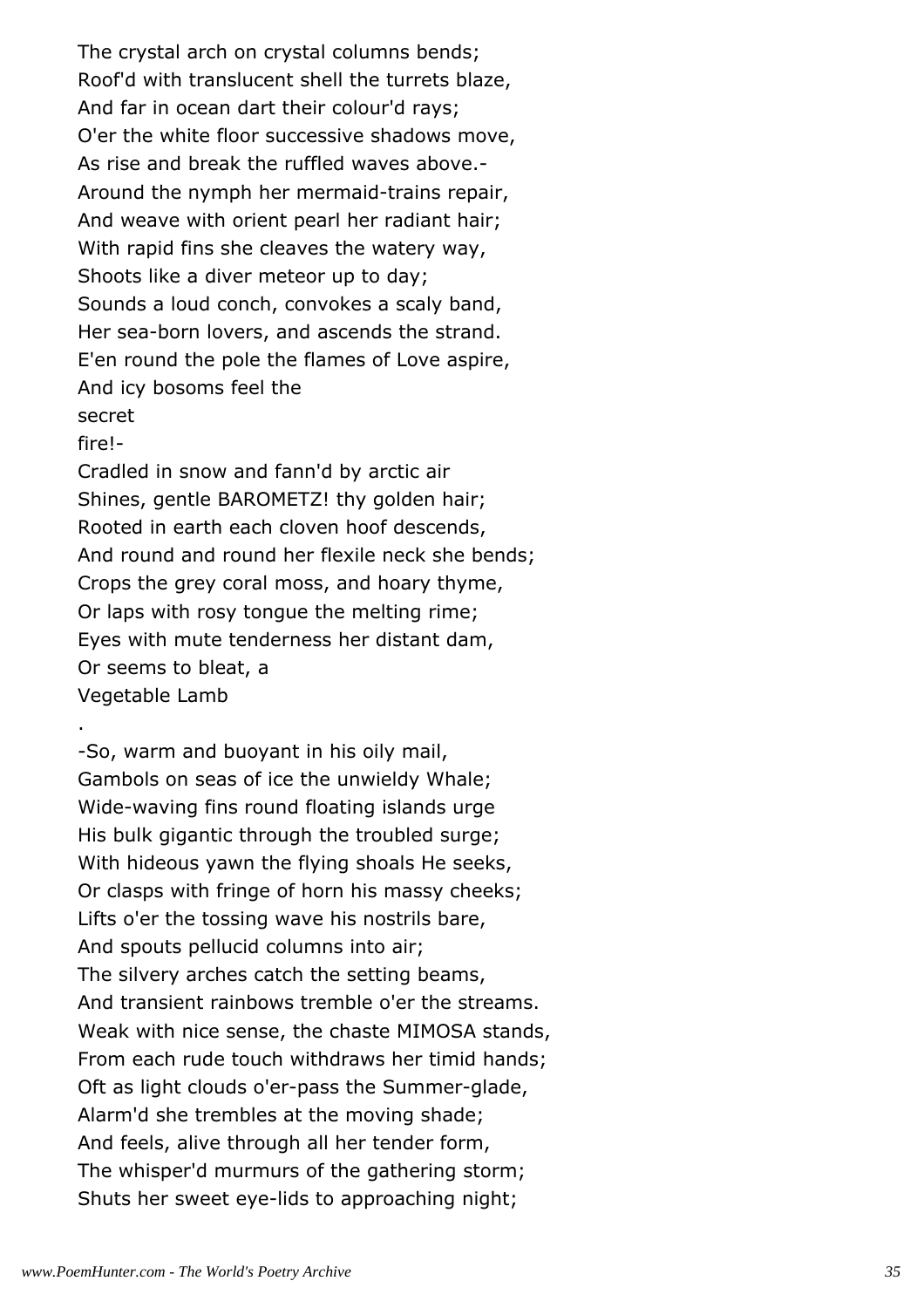And hails with freshen'd charms the rising light. Veil'd, with gay decency and modest pride, Slow to the mosque she moves, an eastern bride; There her soft vows unceasing love record, Queen of the bright seraglio of her Lord.- So sinks or rises with the changeful hour The liquid silver in its glassy tower. So turns the needle to the pole it loves, With fine librations quivering as it moves. All wan and shivering in the leafless glade The sad ANEMONE reclined her head; Grief on her cheeks had paled the roseate hue, And her sweet eye-lids dropp'd with pearly dew. -'See, from bright regions, borne on odorous gales The Swallow, herald of the summer, sails; 'Breathe, gentle AIR! from cherub-lips impart Thy balmy influence to my anguish'd heart; Thou, whose soft voice calls forth the tender blooms, Whose pencil paints them, and whose breath perfumes; O chase the Fiend of Frost, with leaden mace Who seals in death-like sleep my hapless race; Melt his hard heart, release his iron hand, And give my ivory petals to expand. So may each bud, that decks the brow of spring, Shed all its incense on thy wafting wing!'- To her fond prayer propitious Zephyr yields, Sweeps on his sliding shell through azure fields, O'er her fair mansion waves his whispering wand, And gives her ivory petals to expand; Gives with new life her filial train to rise, And hail with kindling smiles the genial skies. So shines the Nymph in beauty's blushing pride, When Zephyr wafts her deep calash aside; Tears with rude kiss her bosom's gauzy veil, And flings the fluttering kerchief to the gale. So bright, the folding canopy undrawn, Glides the gilt Landau o'er the velvet lawn, Of beaux and belles displays the glittering throng; And soft airs fan them, as they roll along. Where frowning Snowden bends his dizzy brow O'er Conway, listening to the surge below; Retiring LICHEN climbs the topmost stone,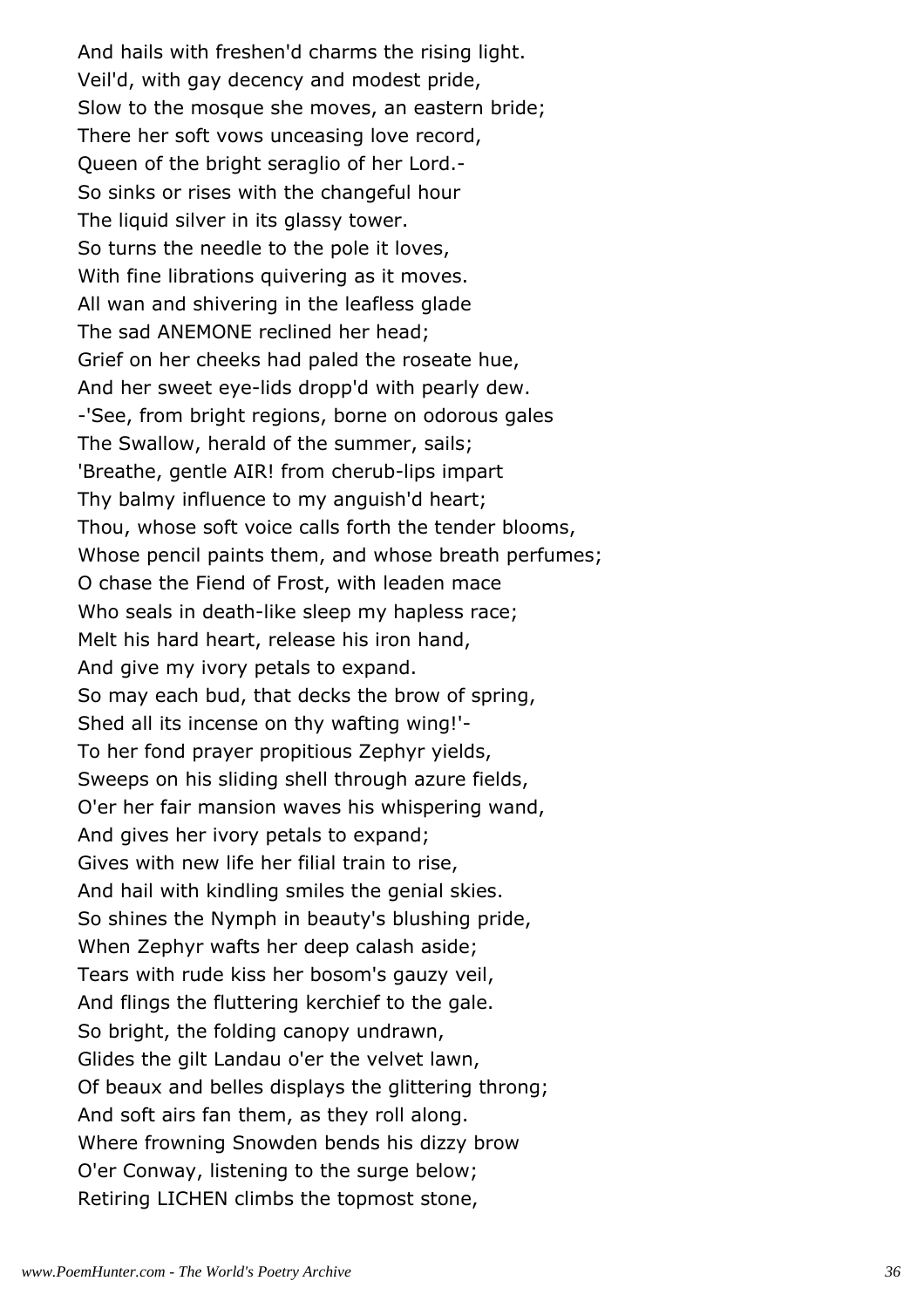And 'mid the airy ocean dwells alone.- Bright shine the stars unnumber'd o'er her head , And the cold moon-beam gilds her flinty bed; While round the rifted rocks hoarse whirlwinds breathe, And dark with thunder sail the clouds beneath .- The steepy path her plighted swain pursues, And tracks her light step o'er th' imprinted dews, Delighted Hymen gives his torch to blaze, Winds round the craggs, and lights the mazy ways; Sheds o'er their secret vows his influence chaste, And decks with roses the admiring waste. High in the front of heaven when Sirius glares, And o'er Britannia shakes his fiery hairs; When no soft shower descends, no dew distills, Her wave-worn channels dry, and mute her rills; When droops the sickening herb, the blossom fades, And parch'd earth gapes beneath the withering glades. -With languid step fair DYPSACA retreats; 'Fall gentle dews!' the fainting nymph repeats; Seeks the low dell, and in the sultry shade Invokes in vain the Naiads to her aid.-

### Four

silvan youths in crystal goblets bear The untasted treasure to the grateful fair; Pleased from their hands with modest grace she sips, And the cool wave reflects her coral lips. With nice selection modest RUBIA blends, Her vermil dyes, and o'er the cauldron bends; Warm 'mid the rising steam the Beauty glows, As blushes in a mist the dewy rose. With chemic art four favour'd youths aloof Stain the white fleece, or stretch the tinted woof; O'er Age's cheek the warmth of youth diffuse,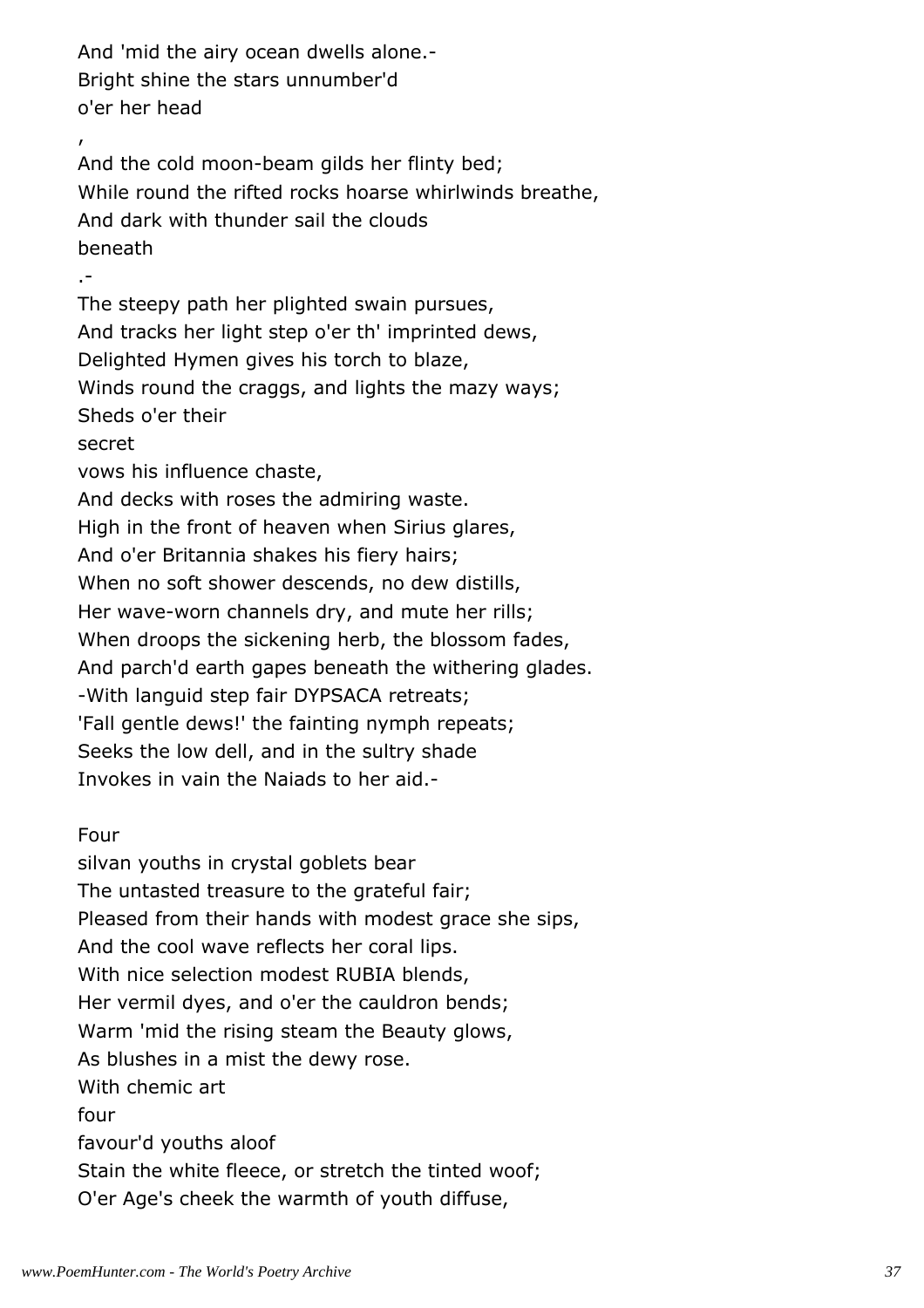Or deck the pale-eyed nymph in roseate hues. So when MEDEA to exulting Greece From plunder'd COLCHIS bore the golden fleece; On the loud shore a magic pile she rais'd, The cauldron bubbled, and the faggots blaz'd;-- Pleased on the boiling wave old ÆSON swims, And feels new vigour stretch his swelling limbs; Through his thrill'd nerves forgotten ardors dart, And warmer eddies circle round his heart; With softer fires his kindling eye-balls glow, And darker tresses wanton round his brow. As dash the waves on India's breezy strand, Her flush'd cheek press'd upon her lily hand, VALLISNER sits, up-turns her tearful eyes, Calls her lost lover, and upbraids the skies; For him she breathes the silent sigh, forlorn, Each setting-day; for him each rising morn.- 'Bright orbs, that light yon high etherial plain, Or bathe your radiant tresses in the main; Pale moon, that silver'st o'er night's sable brow;-For ye were witness to his parting vow!- Ye shelving rocks, dark waves, and sounding shore,- Ye echoed sweet the tender words he swore!- Can stars or seas the sails of love retain? O guide my wanderer to my arms again!'- Her buoyant skiff intrepid ULVA guides, And seeks her Lord amid the trackless tides; **Her** secret vows the Cyprian Queen approves, And hovering halcyons guard her infant-loves; Each in his floating cradle round they throng, And dimpling Ocean bears the fleet along.- Thus o'er the waves, which gently bend and swell, Fair GALATEA steers her silver shell; Her playful Dolphins stretch the silken rein, Hear her sweet voice, and glide along the main. As round the wild meandering coast she moves

By gushing rills, rude cliffs, and nodding groves;

Each by her pine the Wood-nymphs wave their locks,

And wondering Naiads peep amid the rocks;

Pleased trains of Mermaids rise from coral cells,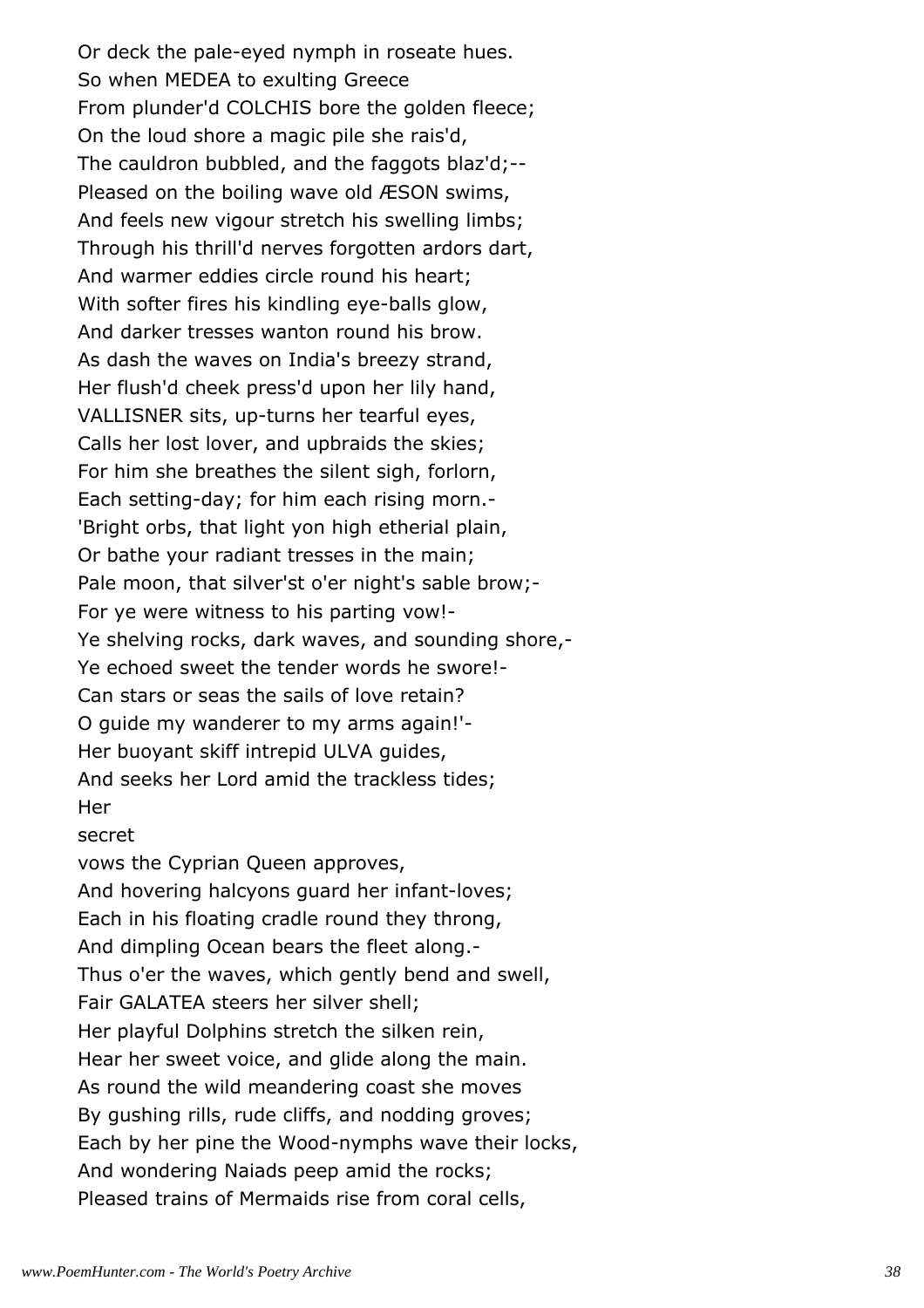Admiring Tritons sound their twisted shells; Charm'd o'er the car pursuing Cupids sweep, Their snow-white pinions twinkling in the deep; And, as the lustre of her eye she turns, Soft sighs the Gale, and amorous Ocean burns. On DOVE'S green brink the fair TREMELLA stood, And view'd her playful image in the flood; To each rude rock, lone dell, and echoing grove Sung the sweet sorrows of her secret

#### love.

'Oh, stay!-return!'-along the sounding shore Cry'd the sad Naiads,-she return'd no more!- Now girt with clouds the sullen Evening frown'd, And withering Eurus swept along the ground; The misty moon withdrew her horned light, And sunk with Hesper in the skirt of night; No dim electric streams, (the northern dawn,) With meek effulgence quiver'd o'er the lawn; No star benignant shot one transient ray To guide or light the wanderer on her way. Round the dark craggs the murmuring whirlwinds blow, Woods groan above, and waters roar below; As o'er the steeps with pausing foot she moves, The pitying Dryads shriek amid their groves; She flies,-she stops,-she pants-she looks behind, And hears a demon howl in every wind. -As the bleak blast unfurls her fluttering vest, Cold beats the snow upon her shuddering breast; Through her numb'd limbs the chill sensations dart, And the keen ice bolt trembles at her heart. 'I sink, I fall! oh, help me, help!' she cries, Her stiffening tongue the unfinish'd sound denies; Tear after tear adown her cheek succeeds, And pearls of ice bestrew the glittering meads; Congealing snows her lingering feet surround, Arrest her flight, and root her to the ground; With suppliant arms she pours the silent prayer; Her suppliant arms hang crystal in the air; Pellucid films her shivering neck o'erspread, Seal her mute lips, and silver o'er her head, Veil her pale bosom, glaze her lifted hands,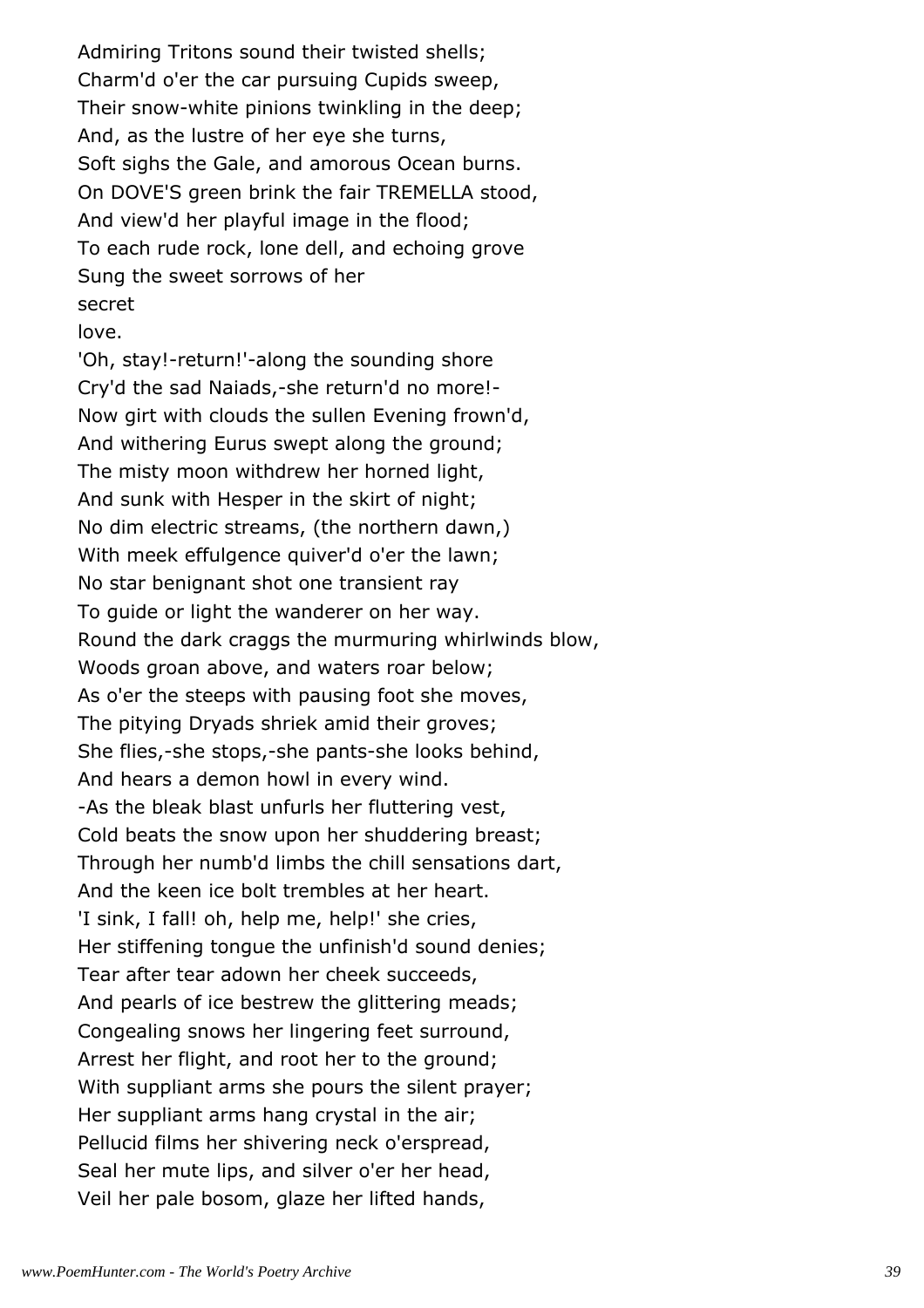And shrined in ice the beauteous statue stands. -DOVE'S azure nymphs on each revolving year For fair TREMELLA shed the tender tear; With rush-wove crowns in sad procession move, And sound the sorrowing shell to hapless love.' Here paused the MUSE,-across the darken'd pole Sail the dim clouds, the echoing thunders roll; The trembling Wood-nymphs, as the tempest lowers, Lead the gay Goddess to their inmost bowers; Hang the mute lyre the laurel shade beneath, And round her temples bind the myrtle wreath. -Now the light swallow with her airy brood Skims the green meadow, and the dimpled flood; Loud shrieks the lone thrush from his leafless thorn, Th' alarmed beetle sounds his bugle horn; Each pendant spider winds with fingers fine His ravel'd clue, and climbs along the line; Gay Gnomes in glittering circles stand aloof Beneath a spreading mushroom's fretted roof; Swift bees returning seek their waxen cells, And Sylphs cling quivering in the lily's bells. Through the still air descend the genials showers, And pearly rain-drops deck the laughing flowers.

Erasmus Darwin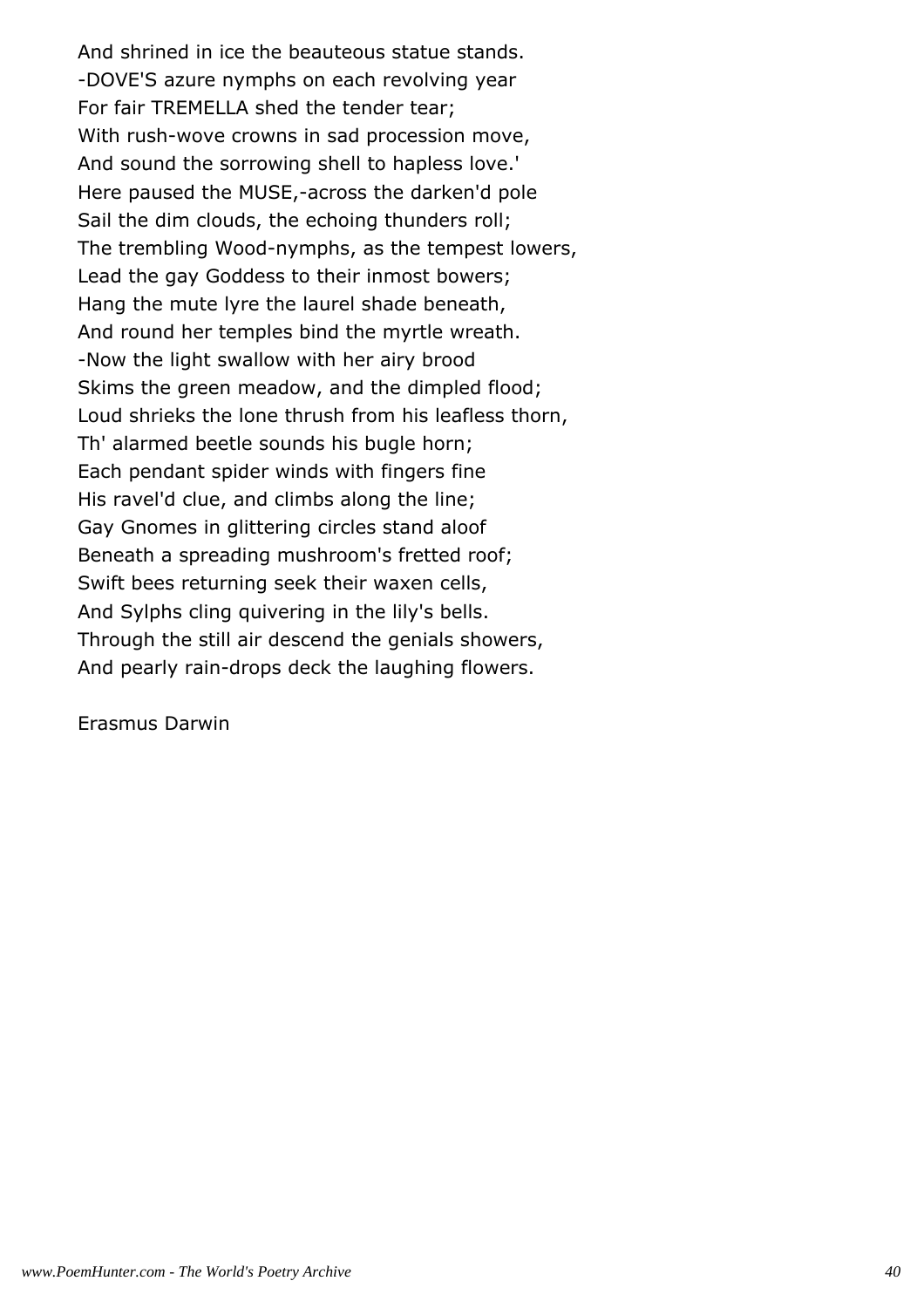# The Botanic Garden (Part Vi)

THE LOVES OF THE PLANTS.

## CANTO II.

Again the Goddess strikes the golden lyre, And tunes to wilder notes the warbling wire; With soft suspended step Attention moves, And Silence hovers o'er the listening groves; Orb within orb the charmed audience throng, And the green vault reverberates the song. 'Breathe soft, ye Gales!' the fair CARLINA cries, Bear on broad wings your Votress to the skies. How sweetly mutable yon orient hues, As Morn's fair hand her opening roses strews; How bright, when Iris blending many a ray Binds in embroider'd wreath the brow of Day; Soft, when the pendant Moon with lustres pale O'er heaven's blue arch unfurls her milky veil; While from the north long threads of silver light Dart on swift shuttles o'er the tissued night! 'Breathe soft, ye Zephyrs! hear my fervent sighs, Bear on broad wings your Votress to the skies!'- -Plume over plume in long divergent lines On whale-bone ribs the fair Mechanic joins; Inlays with eider down the silken strings, And weaves in wide expanse Dædalian wings; Round her bold sons the waving pennons binds, And walks with angel-step upon the winds. So on the shoreless air the intrepid Gaul Launch'd the vast concave of his buoyant ball.- Journeying on high, the silken castle glides Bright as a meteor through the azure tides; O'er towns and towers and temples wins its way, Or mounts sublime, and gilds the vault of day. Silent with upturn'd eyes unbreathing crowds Pursue the floating wonder to the clouds; And, flush'd with transport or benumb'd with fear, Watch, as it rises, the diminish'd sphere. -Now less and less!-and now a speck is seen!-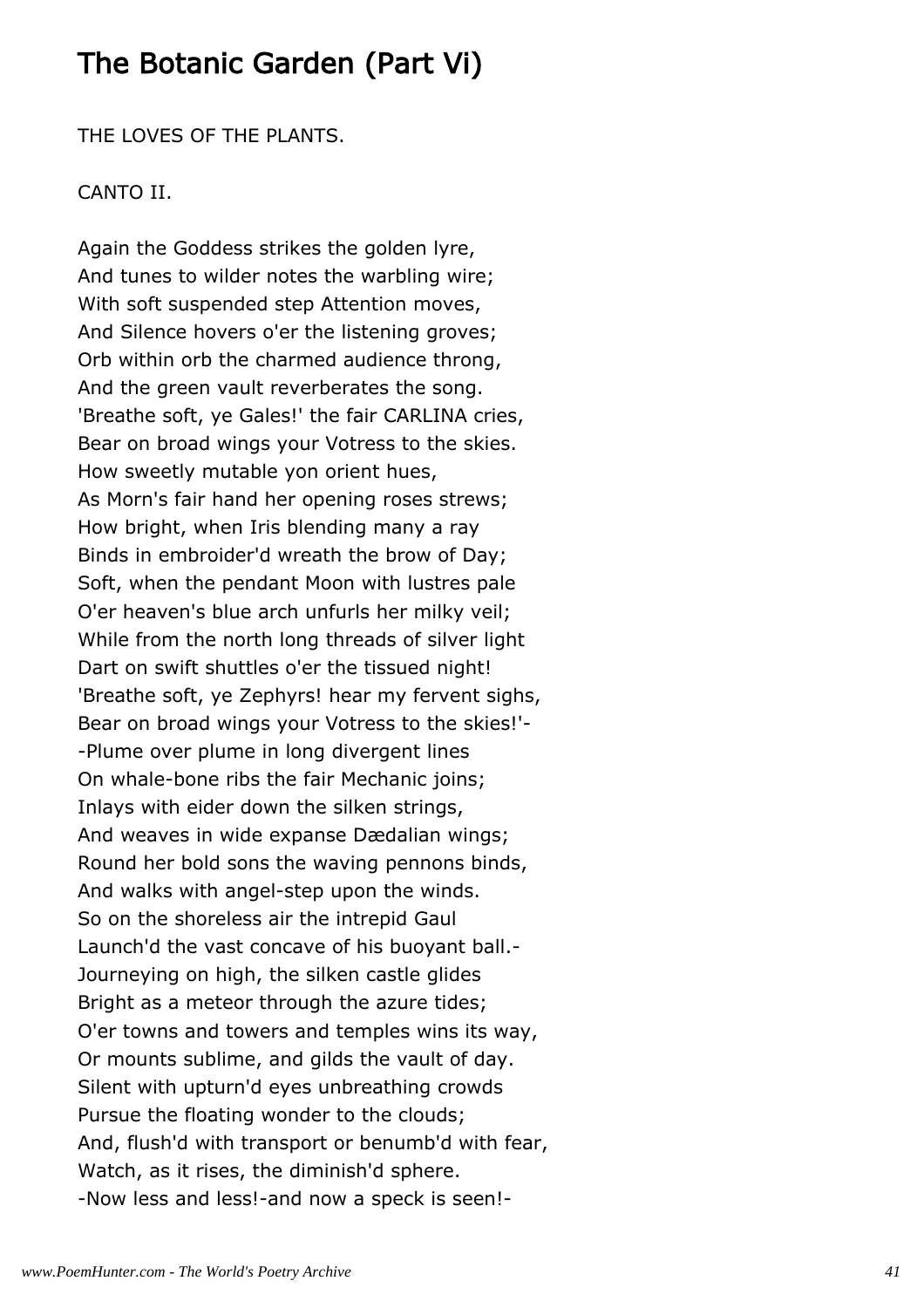And now the fleeting rack obtrudes between!- With bended knees, raised arms, and suppliant brow To every shrine with mingled cries they vow.- 'Save Him, ye Saints! who o'er the good preside; 'Bear Him, ye Winds! ye Stars benignant! guide.' -The calm Philosopher in ether fails, Views broader stars, and breathes in purer gales; Sees, like a map, in many a waving line Round Earth's blue plains her lucid waters mine; Sees at his feet the forky lightnings glow, And hears innocuous thunders roar below. --Rife, great MONGOLFIER! urge thy venturous flight High o'er the Moon's pale ice-reflected light; High o'er the pearly Star, whose beamy horn. Hangs in the east, gay harbinger of morn; Leave the red eye of Mars on rapid wing; Jove's silver guards, and Saturn's dusky ring; Leave the fair beams, which, issuing from afar; Play with new lustres round the Georgian star; Shun with strong oars the Sun's attractive throne, The sparkling zodiack, and the milky zone; Where headlong Comets with increasing force Through other systems bend their blazing course.- For thee Cassiope her chair withdraws, For thee the Bear retracts his shaggy paws; High o'er the North thy golden orb shall roll, And blaze eternal round the wondering pole. So Argo, rising from the southern main, Lights with new stars the blue etherial plain; With favoring beams the mariner protects, And the bold course, which first it steer'd, directs. Inventress of the Woof, fair LINA flings The flying shuttle through the dancing strings; Inlays the broider'd weft with flowery dyes, Quick beat the reeds, the pedals fall and rise; Slow from the beam the lengths of warp unwind, And dance and nod the massy weights behind.- Taught by her labours, from the fertile soil Immortal Isis clothed the banks of Nile; And fair ARACHNE with her rival loom Found undeserved a melancholy doom.-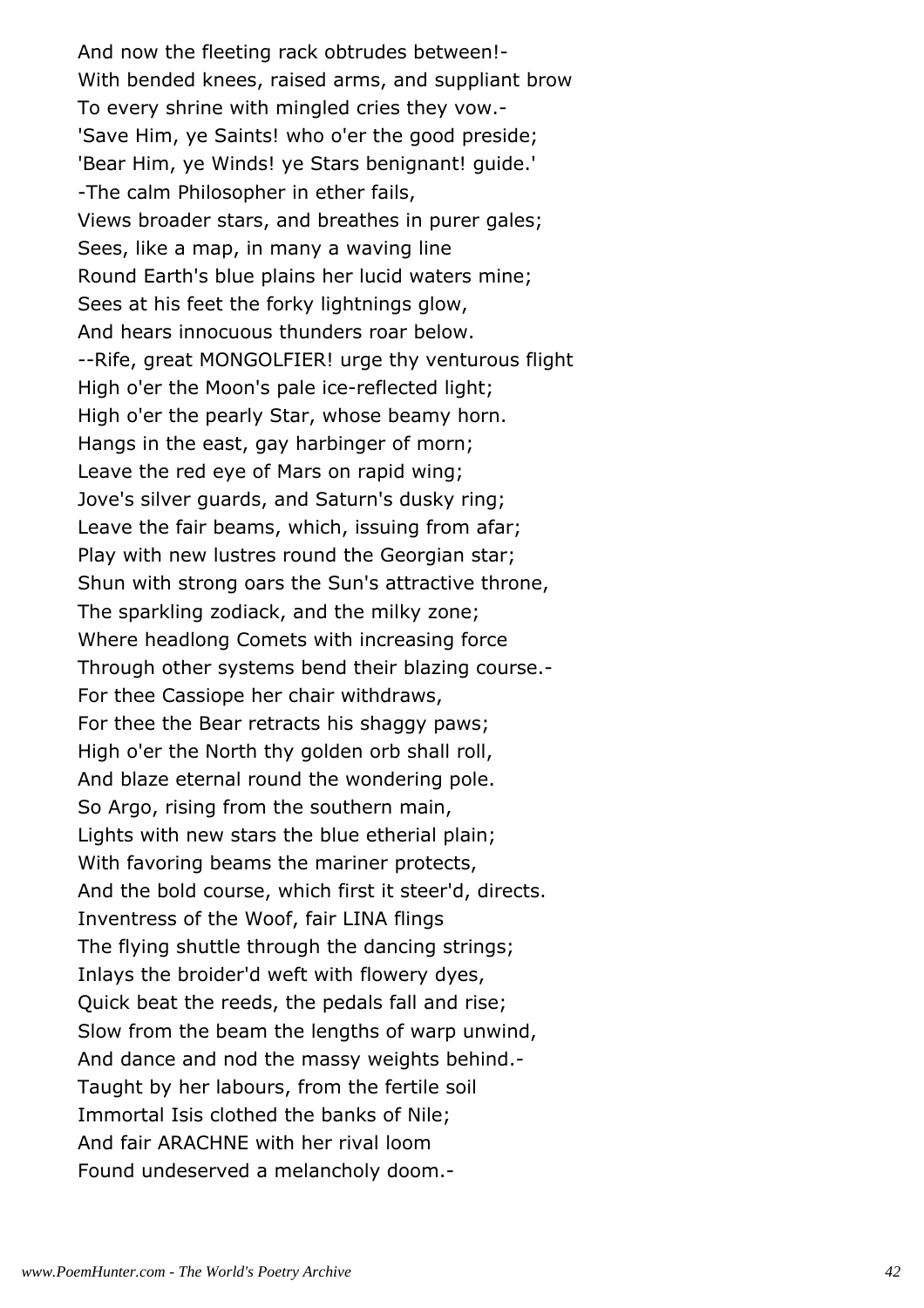Sister-nymphs with dewy fingers twine The beamy flax, and stretch the fibre-line; Quick eddying threads from rapid spindles reel, Or whirl with beaten foot the dizzy wheel. -Charm'd round the busy Fair five shepherds press, Praise the nice texture of their snowy dress, Admire the Artists, and the art approve, And tell with honey'd words the tale of love. So now, where Derwent rolls his dusky floods Through vaulted mountains, and a night of woods, The Nymph, GOSSYPIA, treads the velvet sod, And warms with rosy smiles the watery God; His ponderous oars to slender spindles turns, And pours o'er massy wheels his foamy urns; With playful charms her hoary lover wins, And wields his trident,-while the Monarch spins. -First with nice eye emerging Naiads cull From leathery pods the vegetable wool; With wiry teeth revolving cards release The tanged knots, and smooth the ravell'd fleece; Next moves the iron-band with fingers fine, Combs the wide card, and forms the eternal line; Slow, with soft lips, the whirling Can acquires The tender skeins, and wraps in rising spires; With quicken'd pace successive rollers move, And these retain, and those extend the rove ; Then fly the spoles, the rapid axles glow;-

And slowly circumvolves the labouring wheel below.

PAPYRA, throned upon the banks of Nile,

Five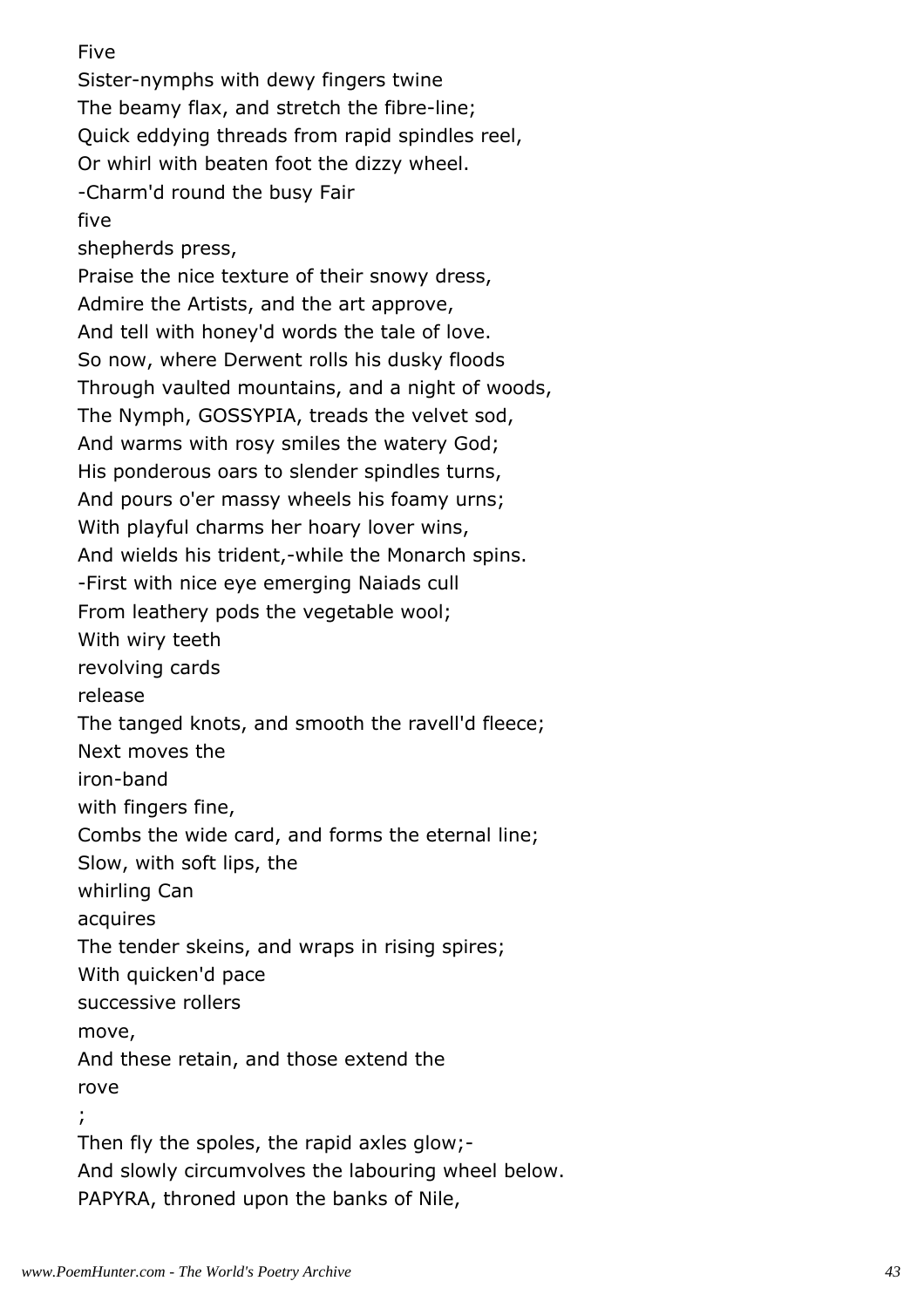Spread her smooth leaf, and waved her silver style. -The storied pyramid, the laurel'd bust, The trophy'd arch had crumbled into dust; The sacred symbol, and the epic song, (Unknown the character, forgot the tongue,) With each unconquer'd chief, or fainted maid, Sunk undistinguish'd in Oblivion's shade. Sad o'er the scatter'd ruins Genius sigh'd, And infant Arts but learn'd to lisp and died. Till to astonish'd realms PAPYRA taught To paint in mystic colours Sound and Thought. With Wisdom's voice to print the page sublime, And mark in adamant the steps of Time. -Three favour'd youths her soft attention share, The fond disciples of the studious Fair, Hear her sweet voice, the golden process prove; Gaze, as they learn; and, as they listen, love.

The first from Alpha to Omega joins The letter'd tribes along the level lines; Weighs with nice ear the vowel, liquid, surd, And breaks in syllables the volant word. Then forms the next upon the marshal'd plain In deepening ranks his dexterous cypher-train; And counts, as wheel the decimating bands, The dews of Ægypt, or Arabia's sands, And then the third on four concordant lines Prints the lone crotchet, and the quaver joins; Marks the gay trill, the solemn pause inscribes, And parts with bars the undulating tribes. Pleased round her cane-wove throne, the applauding crowd Clap'd their rude hands, their swarthy foreheads bow'd; With loud acclaim 'a present God!' they cry'd, 'A present God!' rebellowing shores reply'd-Then peal'd at intervals with mingled swell The echoing harp, shrill clarion, horn, and shell; While Bards ecstatic, bending o'er the lyre,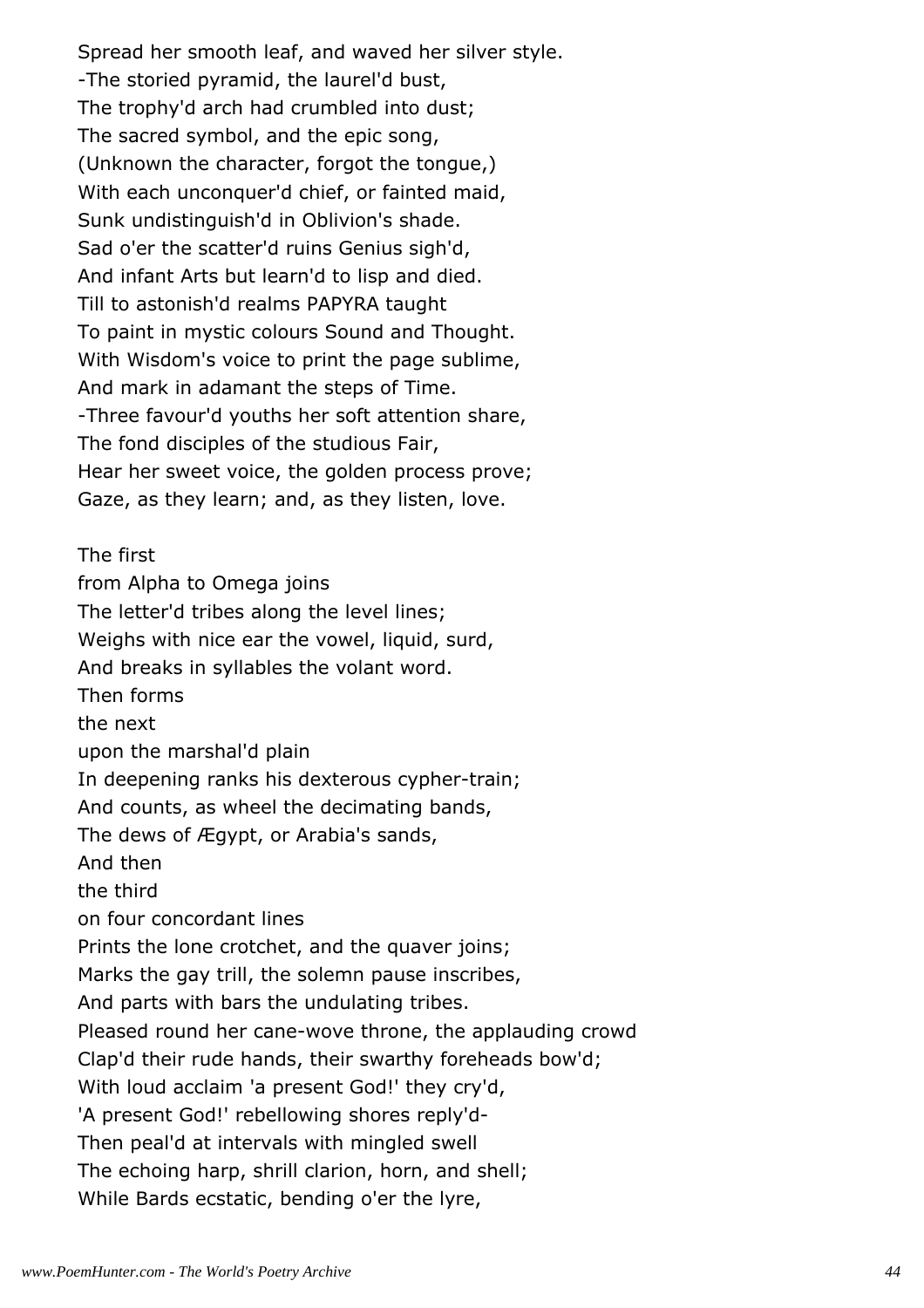Struck deeper chords, and wing'd the song with fire. Then mark'd Astronomers with keener eyes The Moon's refulgent journey through the skies; Watch'd the swift Comets urge their blazing cars, And weigh'd the Sun with his revolving Stars. High raised the Chemists their Hermetic wands, (And changing forms obey'd their waving hands,) Her treasur'd gold from Earth's deep chambers tore, Or fused and harden'd her chalybeate ore. All with bent knee from fair PAPYRA claim Wove by her hands the wreath of deathless fame. -Exulting Genius crown'd his darling child, The young Arts clasp'd her knees, and Virtue smiled. So now DELANY forms her mimic bowers, Her paper foliage, and her silken flowers; Her virgin train the tender scissars ply, Vein the green leaf, the purple petal dye: Round wiry stems the flaxen tendril bends, Moss creeps below, and waxen fruit impends. Cold Winter views amid his realms of snow DELANY'S vegetable statues blow; Smooths his stern brow, delays his hoary wing, And eyes with wonder all the blooms of spring. The gentle LAPSANA, NYMPHÆA fair, And bright CALENDULA with golden hair, Watch with nice eye the Earth's diurnal way, Marking her solar and sidereal day, Her slow nutation, and her varying clime, And trace with mimic art the march of Time; Round his light foot a magic chain they fling, And count the quick vibrations of his wing.- First in its brazen cell reluctant roll'd Bends the dark spring in many a steely fold; On spiral brass is stretch'd the wiry thong, Tooth urges tooth, and wheel drives wheel along; In diamond-eyes the polish'd axles flow, Smooth slides the hand, the ballance pants below. Round the white circlet in relievo bold A Serpent twines his scaly length in gold; And brightly pencil'd on the enamel'd sphere Live the fair trophies of the passing year. -Here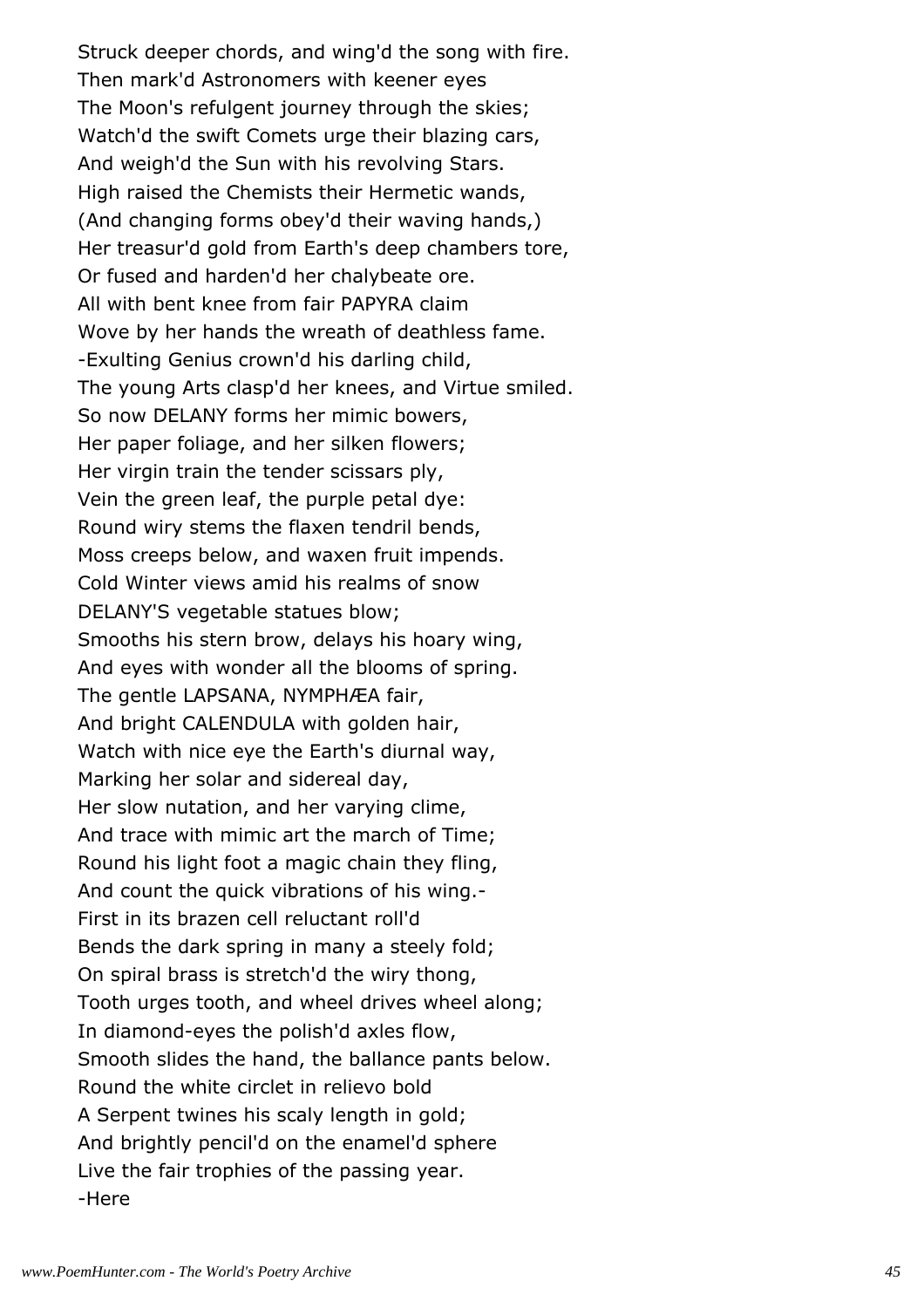Time's huge fingers grasp his giant-mace, And dash proud Superstition from her base, Rend her strong towers and gorgeous fanes, and shed The crumbling fragments round her guilty head. There the gay **Hours** , whom wreaths of roses deck, Lead their young trains amid the cumberous wreck; And, slowly purpling o'er the mighty waste, Plant the fair growths of Science and of Taste. While each light Moment , as it dances by With feathery foot and pleasure-twinkling eye, Feeds from its baby-hand, with many a kiss, The callow nestlings of domestic Bliss. As yon gay clouds, which canopy the skies, Change their thin forms, and lose their lucid dyes; So the soft bloom of Beauty's vernal charms Fades in our eyes, and withers in our arms. -Bright as the silvery plume, or pearly shell, The snow-white rose, or lily's virgin bell, The fair HELLEBORAS attractive shone, Warm'd every Sage, and every Shepherd won.- Round the gay sisters press the enamour'd bands , And seek with soft solicitude their hands. -Ere while how chang'd!-in dim suffusion lies The glance divine, that lighten'd in their eyes;

Cold are those lips, where smiles seductive hung, And the weak accents linger on their tongue; Each roseat feature fades to livid green,- -Disgust with face averted shuts the scene. So from his gorgeous throne, which awed the world, The mighty Monarch of the east was hurl'd, To dwell with brutes beneath the midnight storm, By Heaven's just vengeance changed in mind and form. -Prone to the earth He bends his brow superb, Crops the young floret and the bladed herb; Lolls his red tongue, and from the reedy side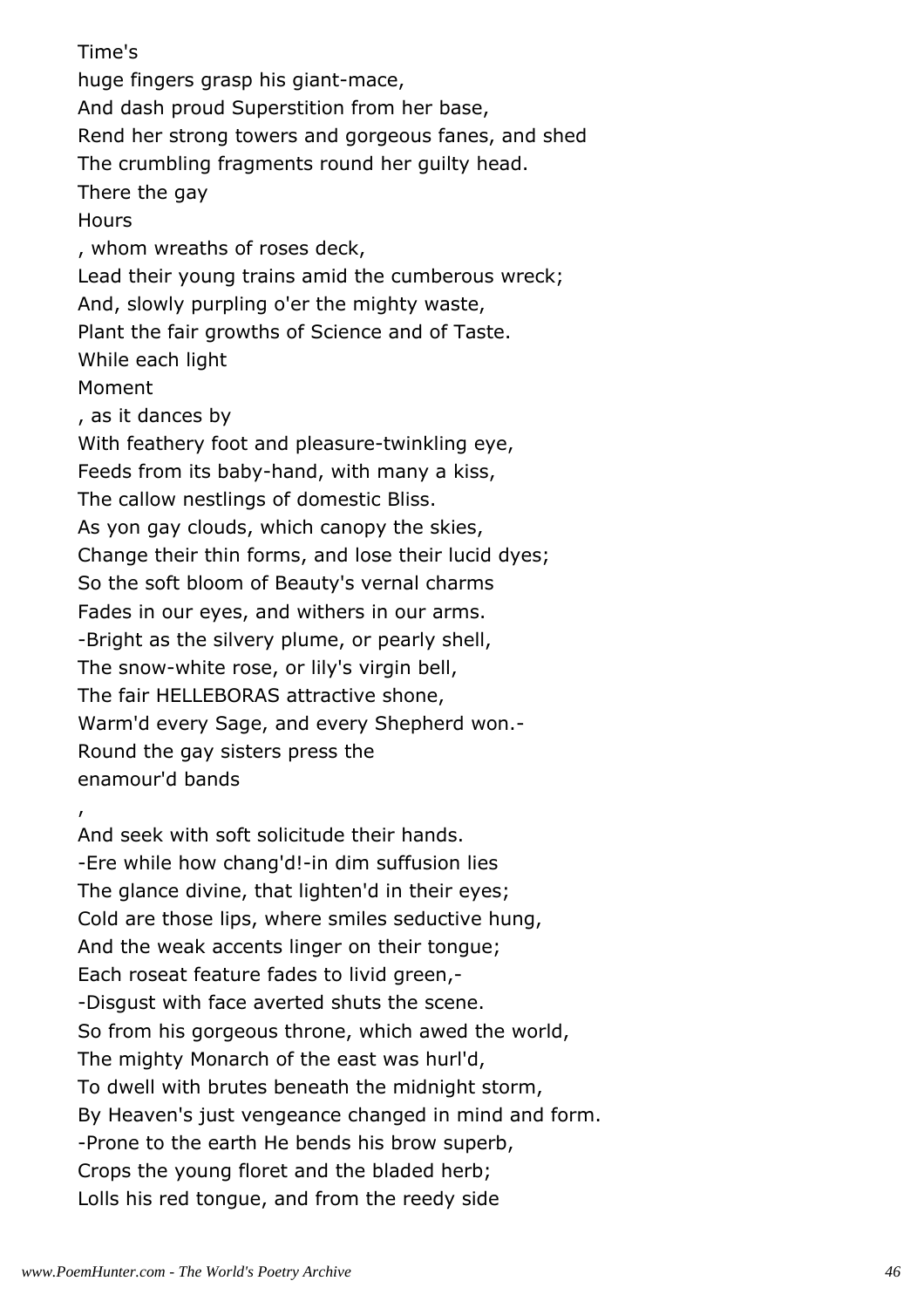Of slow Euphrates laps the muddy tide. Long eagle-plumes his arching neck invest, Steal round his arms, and clasp his sharpen'd breast; Dark brinded hairs in bristling ranks, behind, Rise o'er his back, and rustle in the wind, Clothe his lank sides, his shrivel'd limbs surround, And human hands with talons print the ground. Silent in shining troops the Courtier-throng Pursue their monarch as he crawls along; E'en Beauty pleads in vain with smiles and tears, Nor Flattery's self can pierce his pendant ears.

Two

Sister-Nymphs to Ganges' flowery brink Bend their light steps, the lucid water drink, Wind through the dewy rice, and nodding canes, (As eight black Eunuchs guard the sacred plains), With playful malice watch the scaly brood, And shower the inebriate berries on the flood.- Stay in your crystal chambers, silver tribes! Turn your bright eyes, and shun the dangerous bribes; The tramel'd net with less destruction sweeps Your curling shallows, and your azure deeps; With less deceit, the gilded fly beneath, Lurks the fell hook unseen,-to taste is death!- -Dim your slow eyes, and dull your pearly coat, Drunk on the waves your languid forms shall float, On useless fins in giddy circles play, And Herons and Otters seize you for their prey.- So, when the Saint from Padua's graceless land In silent anguish sought the barren strand, High on the shatter'd beech sublime He stood, Still'd with his waving arm the babbling flood; 'To Man's dull ear,' He cry'd, 'I call in vain, 'Hear me, ye scaly tenants of the main!'- Misshapen Seals approach in circling flocks, In dusky mail the Tortoise climbs the rocks, Torpedoes, Sharks, Rays, Porpus, Dolphins, pour Their twinkling squadrons round the glittering shore;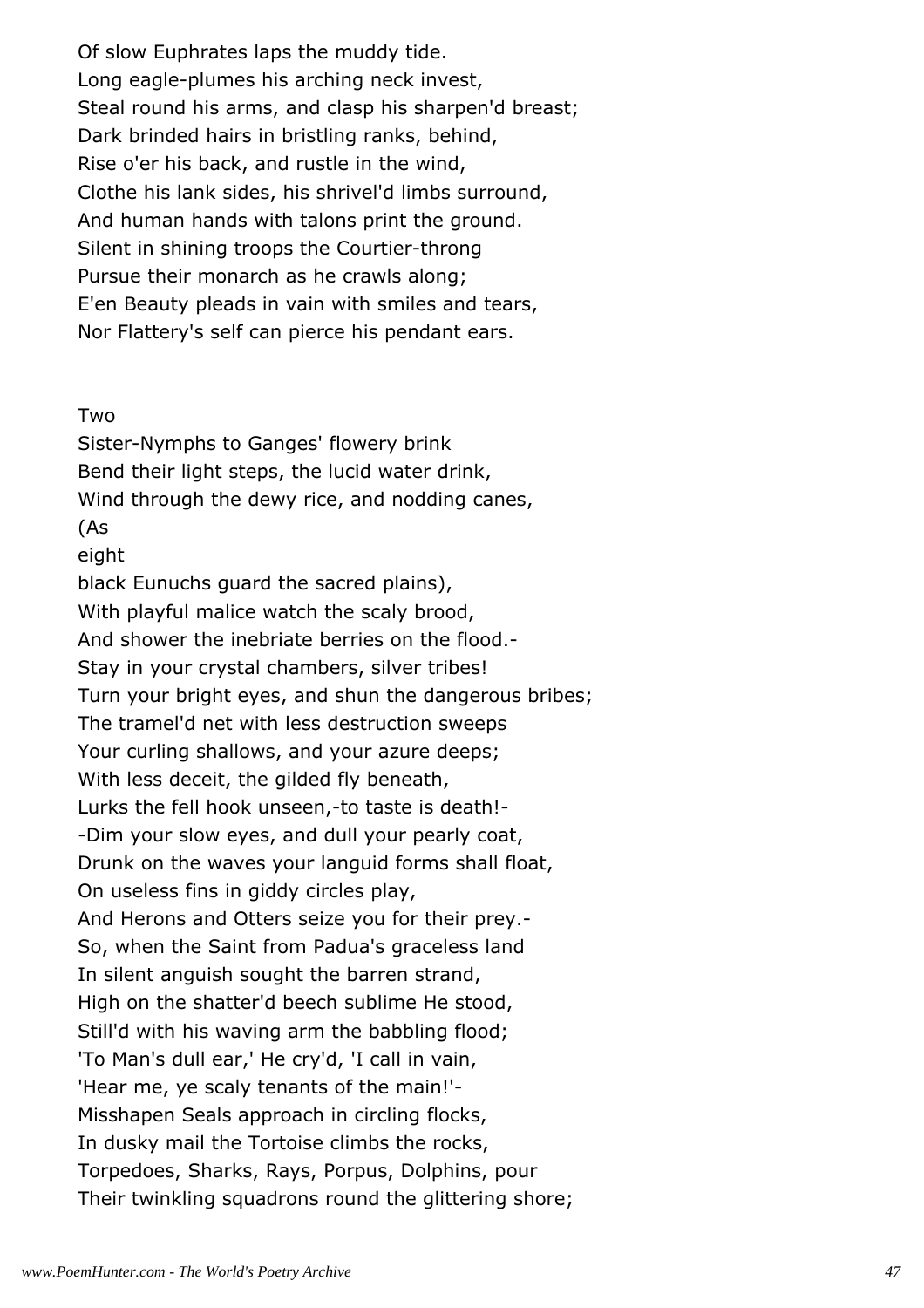With tangled fins, behind, huge Phocæ glide, And Whales and Grampi swell the distant tide. Then kneel'd the hoary Seer, to heaven address'd His fiery eyes, and smote his sounding breast; 'Bless ye the Lord!' with thundering voice he cry'd, 'Bless ye the Lord!' the bending shores reply'd; The winds and waters caught the sacred word, And mingling echoes shouted 'Bless the Lord!' The listening shoals the quick contagion feel, Pant on the floods, inebriate with their zeal, Ope their wide jaws, and bow their slimy heads, And dash with frantic fins their foamy beds. Sopha'd on silk, amid her charm-built towers, Her meads of asphodel, and amaranth bowers, Where Sleep and Silence guard the soft abodes, In sullen apathy PAPAVER nods. Faint o'er her couch in scintillating streams Pass the thin forms of Fancy and of Dreams; Froze by inchantment on the velvet ground Fair youths and beauteous ladies glitter round; On crystal pedestals they seem to sigh, Bend the meek knee, and lift the imploring eye. -And now the Sorceress bares her shrivel'd hand, And circles thrice in air her ebon wand; Flush'd with new life descending statues talk, The pliant marble softening as they walk; With deeper sobs reviving lovers breathe, Fair bosoms rise, and soft hearts pant beneath; With warmer lips relenting damsels speak, And kindling blushes tinge the Parian cheek; To viewless lutes aërial voices sing, And hovering Loves are heard on rustling wing. -She waves her wand again!-fresh horrors seize Their stiffening limbs, their vital currents freeze; By each cold nymph her marble lover lies, And iron slumbers seal their glassy eyes. So with his dread Caduceus HERMES led From the dark regions of the imprison'd dead, Or drove in silent shoals the lingering train To Night's dull shore, and PLUTO'S dreary reign So with her waving pencil CREWE commands The realms of Taste, and Fancy's fairy lands;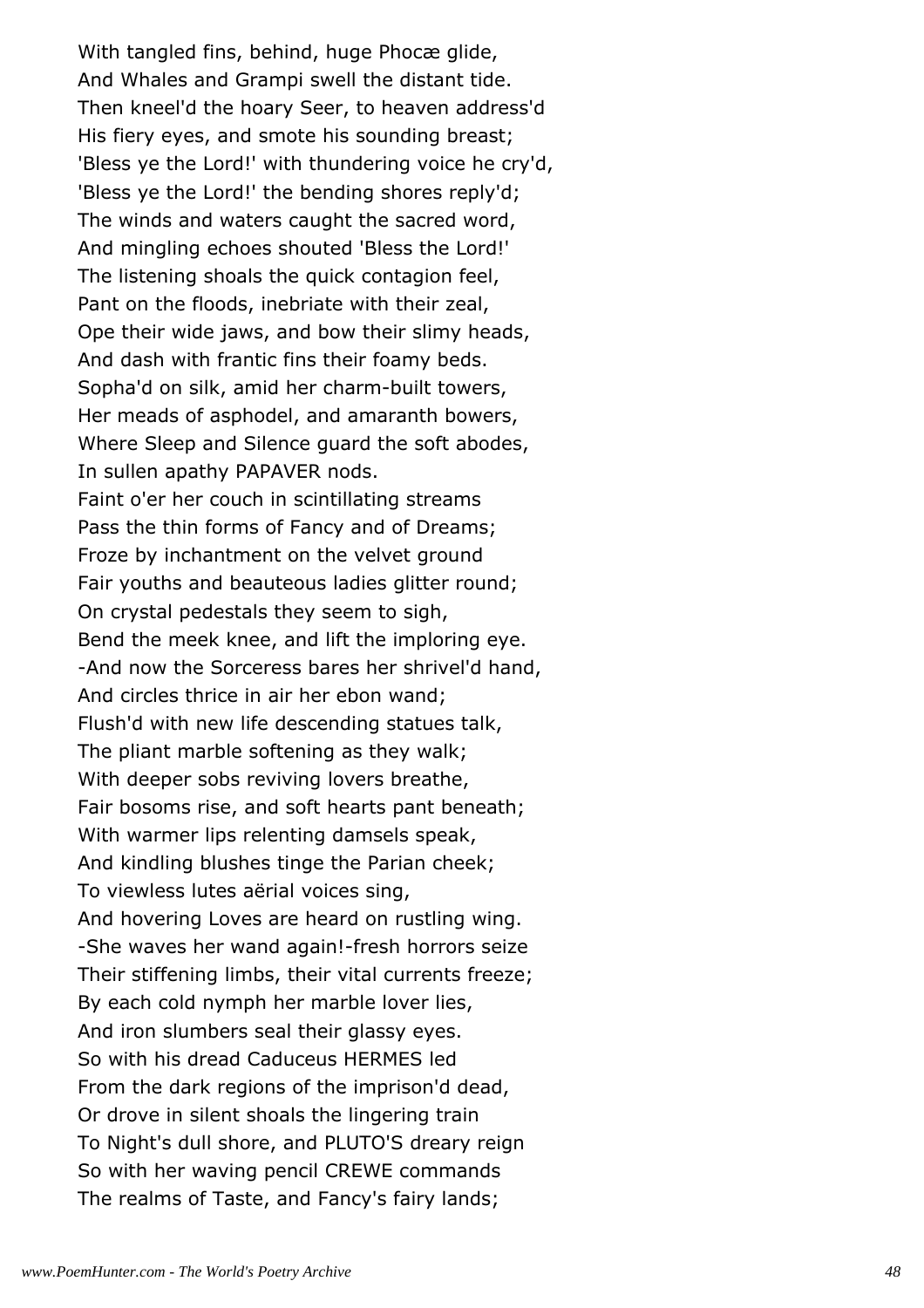Calls up with magic voice the shapes, that sleep In earth's dark bosom, or unfathom'd deep; That shrined in air on viewless wings aspire, Or blazing bathe in elemental fire. As with nice touch her plaistic hand she moves, Rise the fine forms of Beauties, Graces, Loves; Kneel to the fair Inchantress, smile or sigh, And fade or flourish, as she turns her eye. Fair CISTA, rival of the rosy dawn, Call'd her light choir, and trod the dewy lawn; Hail'd with rude melody the new-born May, As cradled yet in April's lap she lay.

## I.

'Born in yon blaze of orient sky, 'Sweet MAY! thy radiant form unfold; 'Unclose thy blue voluptuous eye, 'And wave thy shadowy locks of gold.

## II.

'For Thee the fragrant zephyrs blow, 'For Thee descends the sunny shower; 'The rills in softer murmurs slow, 'And brighter blossoms gem the bower.

# III.

'Light Graces dress'd in flowery wreaths 'And tiptoe Joys their hands combine; 'And Love his sweet contagion breathes, 'And laughing dances round thy shrine.

# IV.

'Warm with new life the glittering throngs 'On quivering fin and rustling wing 'Delighted join their votive songs, 'And hail thee, GODDESS OF THE SPRING.'

O'er the green brinks of Severn's oozy bed,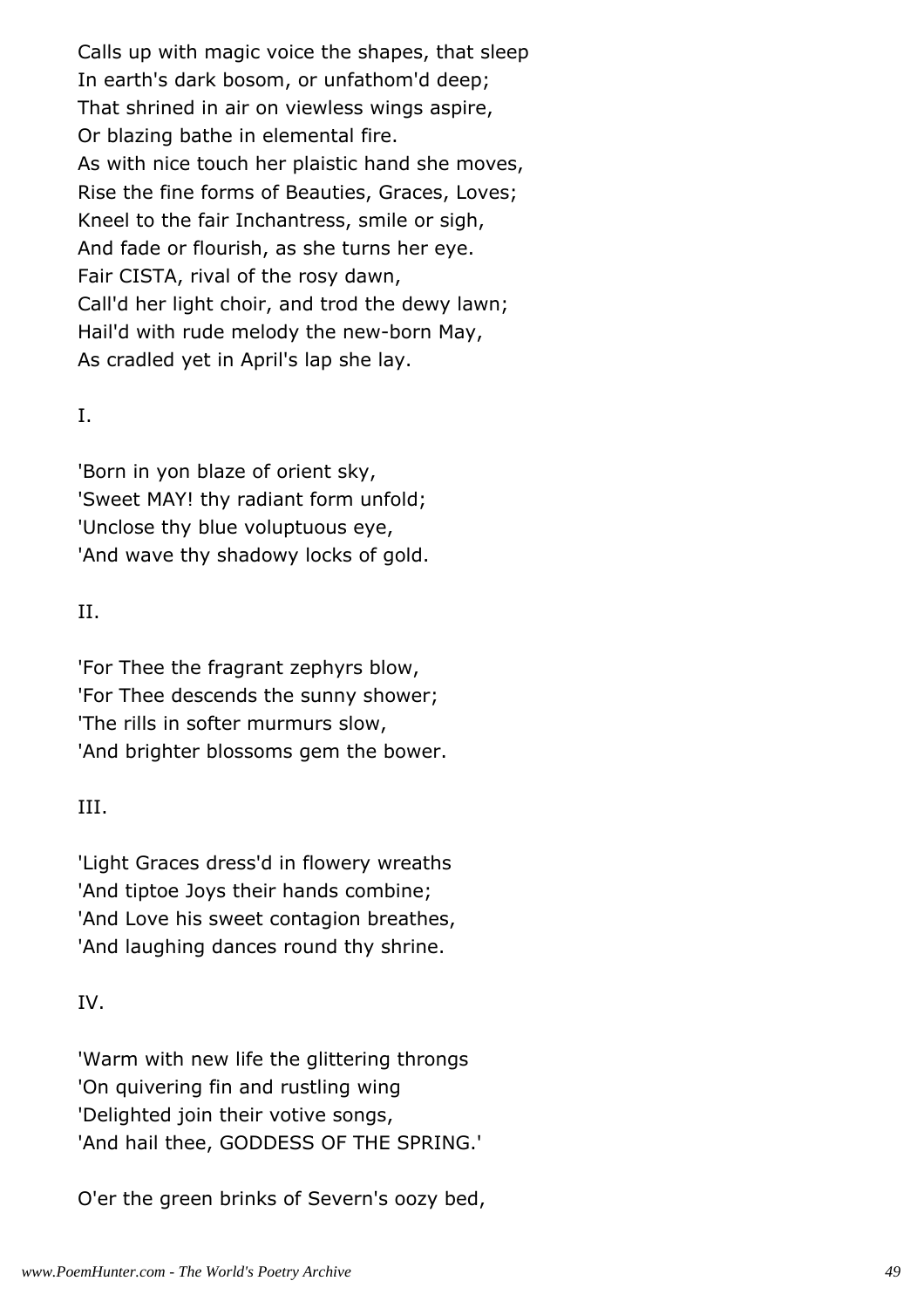In changeful rings, her sprightly troop She led; PAN tripp'd before, where Eudness shades the mead, And blew with glowing lip his sevenfold reed; Emerging Naiads swell'd the jocund strain, And aped with mimic step the dancing train.- 'I faint, I fall!' at noon the Beauty cried, 'Weep o'er my tomb, ye Nymphs!'-and sunk and died. -Thus, when white Winter o'er the shivering clime Drives the still snow, or showers the silver rime; As the lone shepherd o'er the dazzling rocks Prints his steep step, and guides his vagrant flocks; Views the green holly veil'd in network nice, Her vermil clusters twinkling in the ice; Admires the lucid vales, and slumbering floods, Fantastic cataracts, and crystal woods, Transparent towns, with seas of milk between, And eyes with transport the refulgent scene:- If breaks the sunshine o'er the spangled trees, Or flits on tepid wing the western breeze, In liquid dews descends the transient glare, And all the glittering pageant melts in air. Where Andes hides his cloud-wreath'd crest in snow, And roots his base on burning sands below; Cinchona, fairest of Peruvian maids To Health's bright Goddess in the breezy glades On Quito's temperate plain an altar rear'd, Trill'd the loud hymn, the solemn prayer preferr'd: Each balmy bud she cull'd, and honey'd flower,

And hung with fragrant wreaths the sacred bower; Each pearly sea she search'd, and sparkling mine, And piled their treasures on the gorgeous shrine; Her suppliant voice for sickening Loxa raised, Sweet breath'd the gale, and bright the censor blazed. -'Divine HYGEIA! on thy votaries bend Thy angel-looks, oh, hear us, and defend! While streaming o'er the night with baleful glare The star of Autumn rays his misty hair; Fierce from his fens the Giant AGUE springs, And wrapp'd in fogs descends on vampire wings;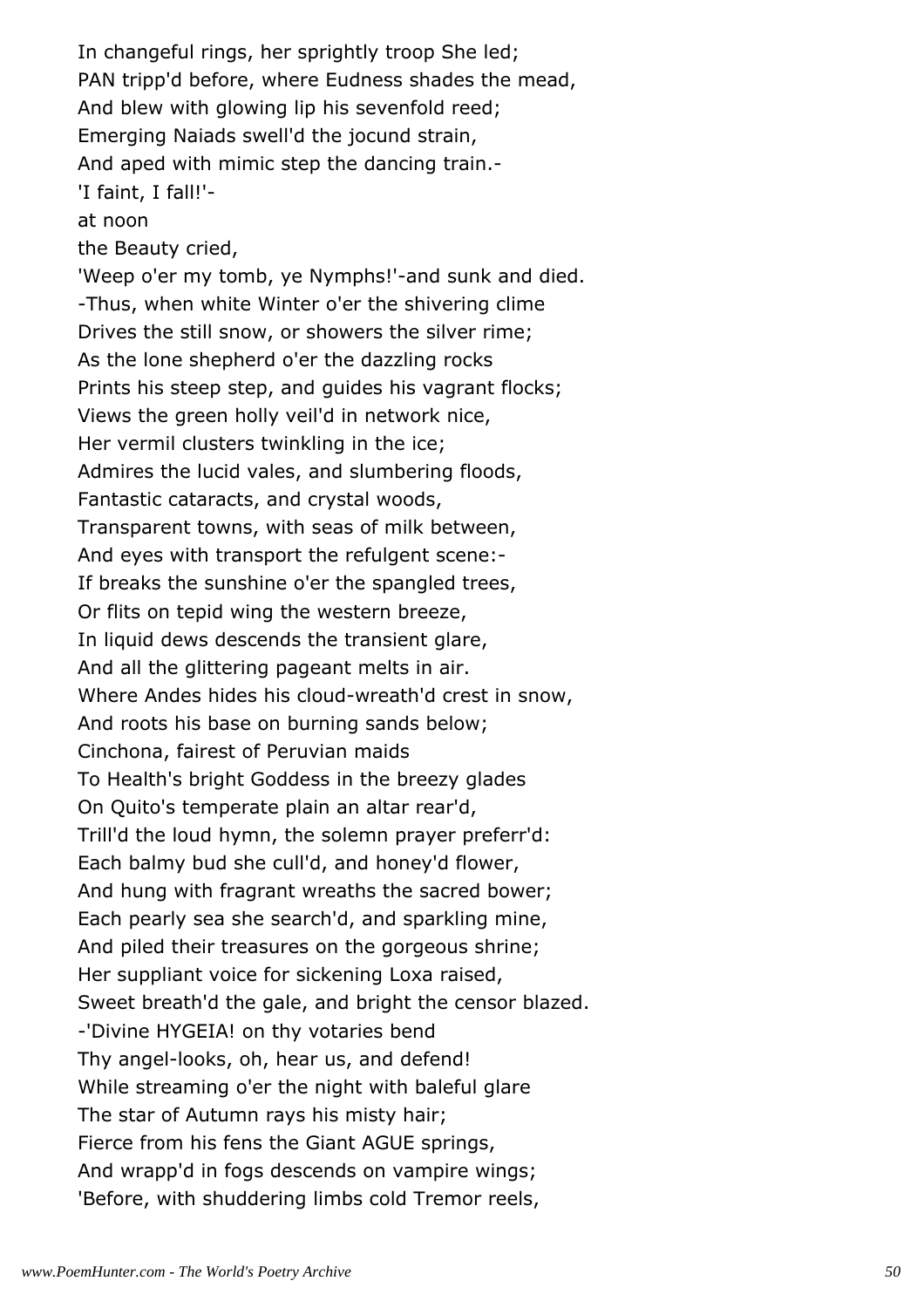And Fever's burning nostril dogs his heels; Loud claps the grinning Fiend his iron hands, Stamps with his marble feet, and shouts along the lands; Withers the damask cheek, unnerves the strong, And drives with scorpion-lash the shrieking throng. Oh, Goddess! on thy kneeling votaries bend Thy angel-looks, oh, hear us, and defend!' -HYGEIA, leaning from the blest abodes, The crystal mansions of the immortal gods, Saw the sad Nymph uplift her dewy eyes, Spread her white arms, and breathe her fervid sighs; Call'd to her fair associates, Youth, and Joy, And shot all-radiant through the glittering sky; Loose waved behind her golden train of hair, Her sapphire mantle swam diffus'd in air.- O'er the grey matted moss, and pansied sod, With step sublime the glowing Goddess trod, Gilt with her beamy eye the conscious shade, And with her smile celestial bless'd the maid. 'Come to my arms,' with seraph voice she cries, 'Thy vows are heard, benignant Nymph! arise; Where yon aspiring trunks fantastic wreath Their mingled roots, and drink the rill beneath, Yield to the biting axe thy sacred wood, And strew the bitter foliage on the flood.' In silent homage bow'd the blushing maid,-

### Five

youths athletic hasten to her aid, O'er the scar'd hills re-echoing strokes resound, And headlong forests thunder on the ground. Round the dark roots, rent bark, and shatter'd boughs, From ocherous beds the swelling fountain flows; With streams austere its winding margin laves, And pours from vale to vale its dusky waves. -As the pale squadrons, bending o'er the brink, View with a sigh their alter'd forms, and drink; Slow-ebbing life with refluent crimson breaks O'er their wan lips, and paints their haggard cheeks; Through each fine nerve rekindling transports dart, Light the quick eye, and swell the exulting heart. -Thus ISRAEL's heaven-taught chief o'er trackless lands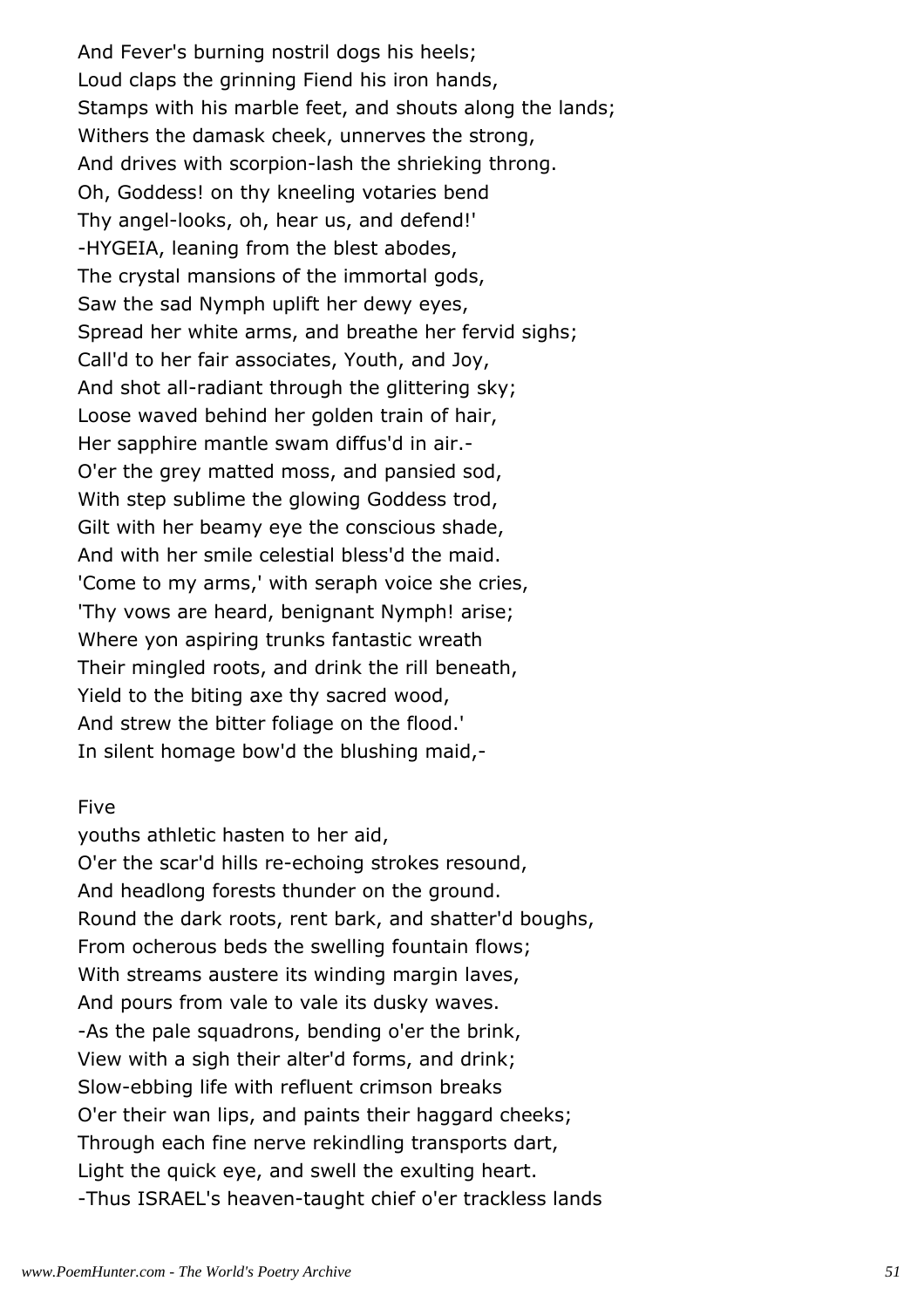Led to the sultry rock his murmuring bands. Bright o'er his brows the forky radiance blazed, And high in air the rod divine He raised.- Wide yawns the cliff!-amid the thirsty throng Rush the redundant waves, and shine along; With gourds and shells and helmets press the bands, Ope their parch'd lips, and spread their eager hands, Snatch their pale infants to the exuberant shower, Kneel on the shatter'd rock, and bless the Almighty Power. Bolster'd with down, amid a thousand wants, Pale Dropsy rears his bloated form, and pants; 'Quench me, ye cool pellucid rills!' he cries, Wets his parch'd tongue, and rolls his hollow eyes. So bends tormented TANTALUS to drink, While from his lips the refluent waters shrink; Again the rising stream his bosom laves, And Thirst consumes him 'mid circumfluent waves. -Divine HYGEIA, from the bending sky Descending, listens to his piercing cry; Assumes bright DIGITALIS' dress and air, Her ruby cheek, white neck, and raven hair;

#### Four

youths protect her from the circling throng, And like the Nymph the Goddess steps along.- -O'er Him She waves her serpent-wreathed wand, Cheers with her voice, and raises with her hand, Warms with rekindling bloom his visage wan, And charms the shapeless monster into man. So when Contagion with mephitic breath And withered Famine urged the work of death; Marseilles' good Bishop, London's generous Mayor, With food and faith, with medicine and with prayer, Raised the weak head and stayed the parting sigh, Or with new life relumed the swimming eye.- -And now, PHILANTHROPY! thy rays divine Dart round the globe from Zembla to the Line; O'er each dark prison plays the cheering light, Like northern lustres o'er the vault of night.- From realm to realm, with cross or crescent crown'd, Where'er Mankind and Misery are found, O'er burning sands, deep waves, or wilds of snow,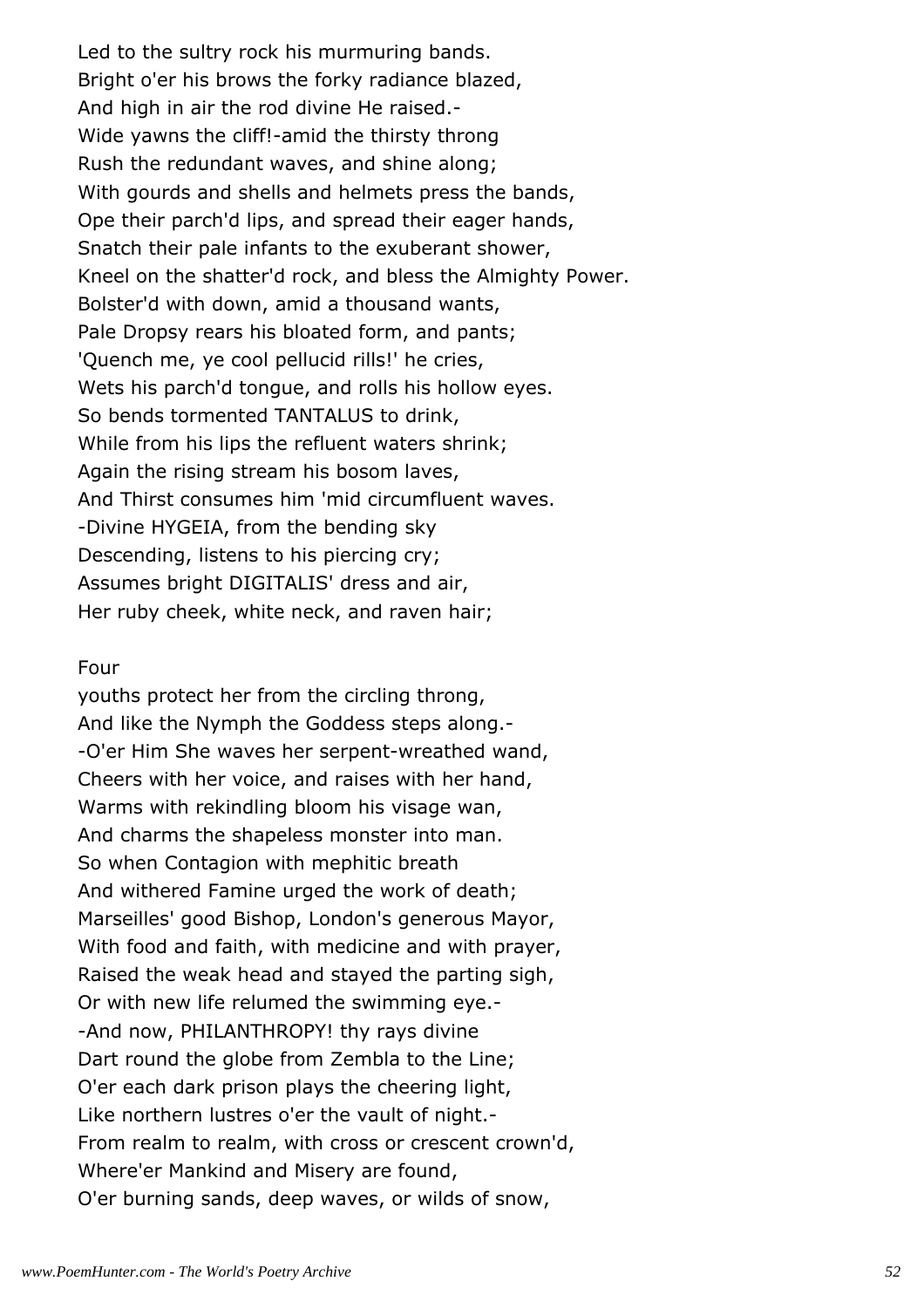Thy HOWARD journeying seeks the house of woe. Down many a winding step to dungeons dank, Where anguish wails aloud, and fetters clank; To caves bestrew'd with many a mouldering bone, And cells, whose echoes only learn to groan; Where no kind bars a whispering friend disclose, No sunbeam enters, and no zephyr blows, HE treads, inemulous of fame or wealth, Profuse of toil, and prodigal of health; With soft assuasive eloquence expands Power's rigid heart, and opes his clenching hands; Leads stern-ey'd Justice to the dark domains, If not to fever, to relax the chains; Or guides awaken'd Mercy through the gloom, And shews the prison, sister to the tomb!- Gives to her babes the self-devoted wife, To her fond husband liberty and life!- -The Spirits of the Good, who bend from high Wide o'er these earthly scenes their partial eye, When first, array'd in VIRTUE'S purest robe, They saw her HOWARD traversing the globe; Saw round his brows her sun-like Glory blaze In arrowy circles of unwearied rays; Mistook a Mortal for an Angel-Guest, And ask'd what Seraph-foot the earth imprest. -Onward he moves!-Disease and Death retire, And murmuring Demons hate him, and admire.' Here paused the Goddess,-on HYGEIA'S shrine Obsequious Gnomes repose the lyre divine; Descending Sylphs relax the trembling strings, And catch the rain-drops on their shadowy wings. -And now her vase a modest Naiad fills With liquid crystal from her pebbly rills; Piles the dry cedar round her silver urn, (Bright climbs the blaze, the crackling faggots burn), Culls the green herb of China's envy'd bowers, In gaudy cups the steamy treasure pours; And, sweetly-smiling, on her bended knee Presents the fragrant quintessence of Tea.

Erasmus Darwin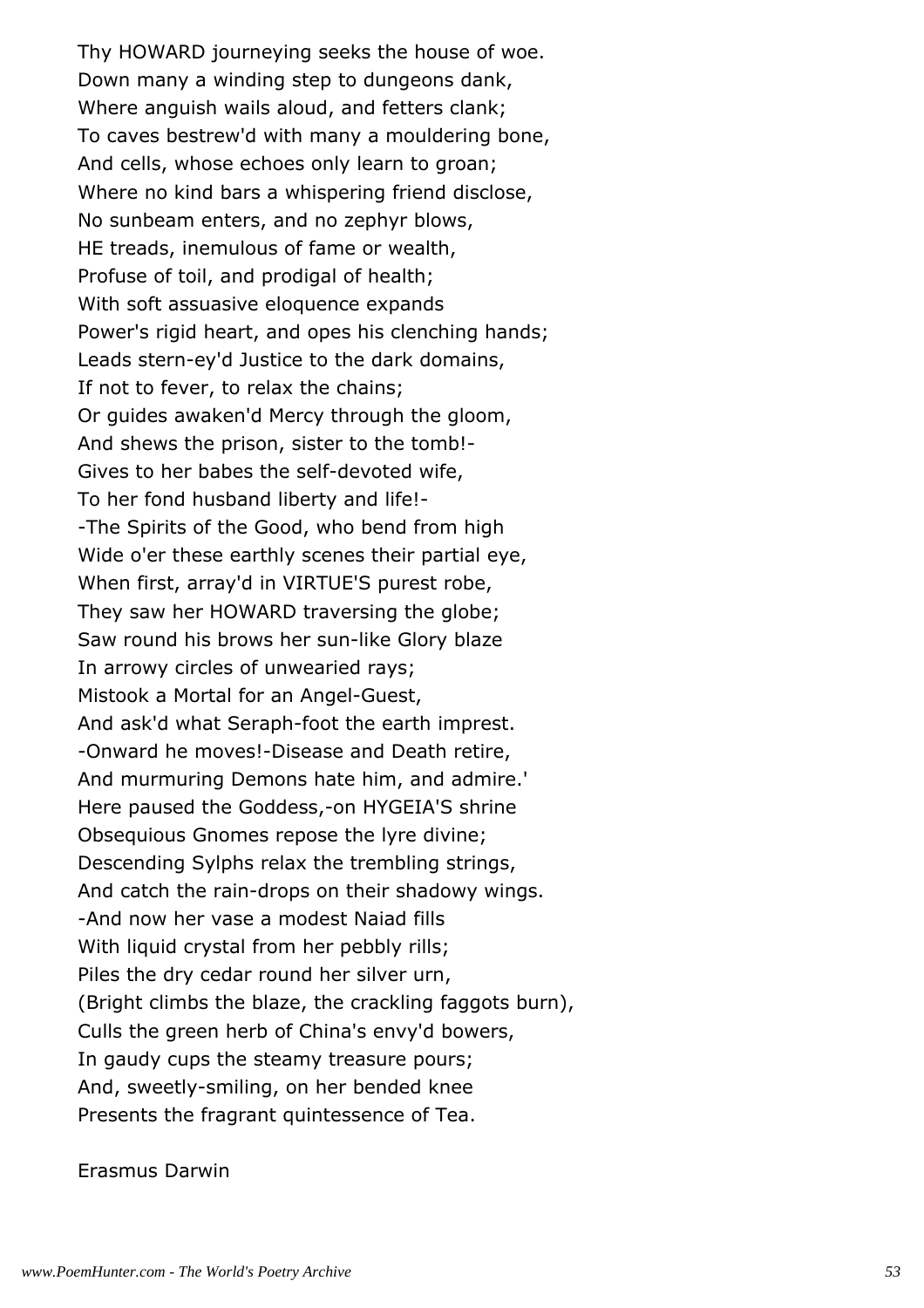# The Botanic Garden (Part Vii)

THE LOVES OF THE PLANTS.

## CANTO III.

And now the Goddess founds her silver shell, And shakes with deeper tones the inchanted dell; Pale, round her grassy throne, bedew'd with tears, Flit the thin forms of Sorrows, and of Fears; Soft Sighs responsive whisper to the chords, And Indignations half-unsheath their swords. 'Thrice round the grave CIRCÆA prints her tread, And chaunts the numbers, which disturb the dead; Shakes o'er the holy earth her sable plume, Waves her dread wand, and strikes the echoing tomb! -Pale shoot the stars across the troubled night, The timorous moon withholds her conscious light; Shrill scream the famish'd bats, and shivering owls, And loud and long the dog of midnight howls!- -Then yawns the bursting ground!- two imps obscene Rise on broad wings, and hail the baleful queen; Each with dire grin salutes the potent wand, And leads the sorceress with his sooty hand; Onward they glide, where sheds the sickly yew O'er many a mouldering bone its nightly dew; The ponderous portals of the church unbar,- Hoarse on their hinge the ponderous portals jar; As through the colour'd glass the moon-beam falls, Huge shapeless spectres quiver on the walls; Low murmurs creep along the hollow ground, And to each step the pealing ailes resound; By glimmering lamps, protecting saints among, The shrines all tremble as they pass along, O'er the still choir with hideous laugh they move, (Fiends yell below, and angels weep above!) Their impious march to God's high altar bend, With feet impure the sacred steps ascend; With wine unbless'd the holy chalice stain, Assume the mitre, and the cope profane; To heaven their eyes in mock devotion throw,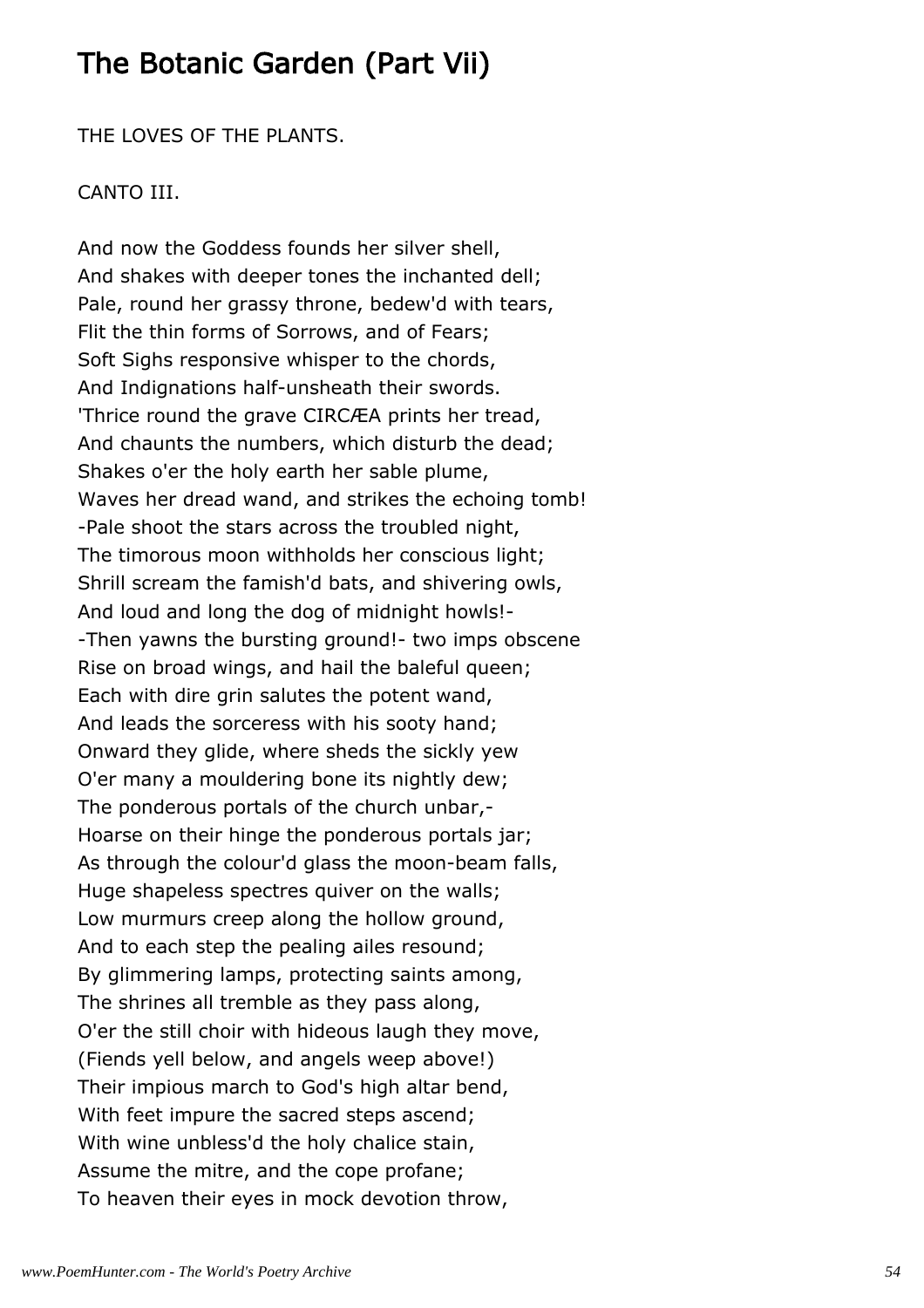And to the cross with horrid mummery bow; Adjure by mimic rites the powers above, And plite alternate their Satanic love. Avaunt, ye Vulgar! from her sacred groves With maniac step the Pythian LAURA moves; Full of the God her labouring bosom sighs, Foam on her lips, and fury in her eyes, Strong writhe her limbs, her wild dishevell'd hair Starts from her laurel-wreath, and swims in air.- While twenty Priests the gorgeous shrine surround Cinctur'd with ephods, and with garlands crown'd, Contending hosts and trembling nations wait The firm immutable behests of Fate; -She speaks in thunder from her golden throne With words unwill'd , and wisdom not her own. So on his NIGHTMARE through the evening fog Flits the squab Fiend o'er fen, and lake, and bog; Seeks some love-wilder'd Maid with sleep oppress'd, Alights, and grinning fits upon her breast. -Such as of late amid the murky sky Was mark'd by FUSELI'S poetic eye; Whose daring tints, with SHAKESPEAR'S happiest grace, Gave to the airy phantom form and place.- Back o'er her pillow sinks her blushing head, Her snow-white limbs hang helpless from the bed; While with quick sighs, and suffocative breath, Her interrupted heart-pulse swims in death. -Then shrieks of captured towns, and widows' tears, Pale lovers stretch'd upon their blood-stain'd biers, The headlong precipice that thwarts her flight, The trackless desert, the cold starless night, And stern-eye'd Murder with his knife behind, In dread succession agonize her mind. O'er her fair limbs convulsive tremors fleet, Start in her hands, and struggle in her feet; In vain to scream with quivering lips she tries, And strains in palsy'd lids her tremulous eyes; In vain she wills to run, fly, swim, walk, creep; The WILL presides not in the bower of SLEEP. -On her fair bosom sits the Demon-Ape Erect, and balances his bloated shape; Rolls in their marble orbs his Gorgon-eyes,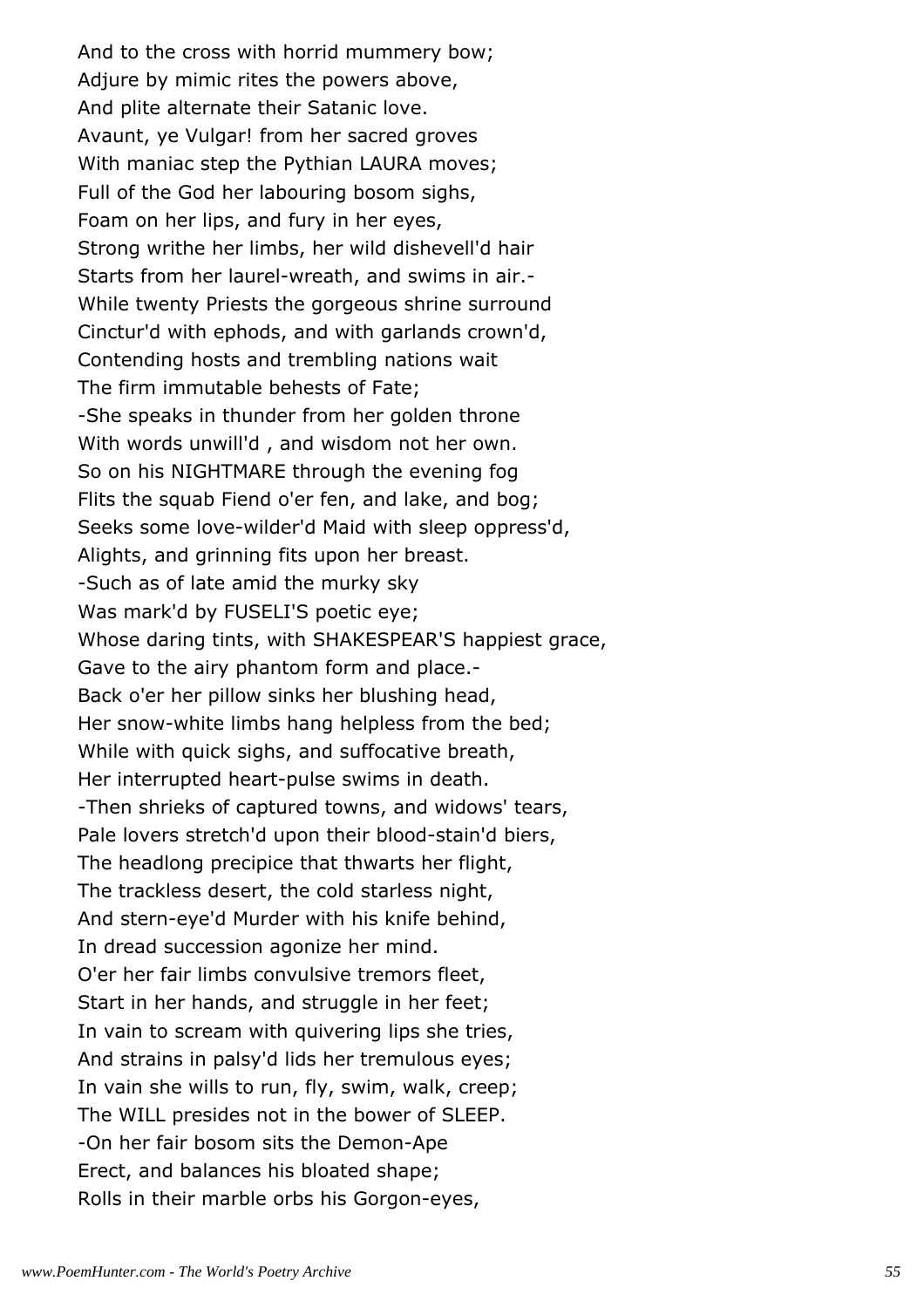And drinks with leathern ears her tender cries. Arm'd with her ivory beak, and talon-hands, Descending FICA dives into the sands; Chamber'd in earth with cold oblivion lies; Nor heeds, ye Suitor-train , your amorous sighs; Erewhile with renovated beauty blooms, Mounts into air, and moves her leafy plumes. -Where HAMPS and MANIFOLD, their cliffs among, Each in his flinty channel winds along; With lucid lines the dusky Moor divides, Hurrying to intermix their sister tides. Where still their silver-bosom'd Nymphs abhor, The blood-smear'd mansion of gigantic THOR,- -Erst, fires volcanic in the marble womb Of cloud-wrapp'd WETTON raised the massy dome; Rocks rear'd on rocks in huge disjointed piles Form the tall turrets, and the lengthen'd ailes; Broad ponderous piers sustain the roof, and wide Branch the vast rain-bow ribs from side to side. While from above descends in milky streams One scanty pencil of illusive beams, Suspended crags and gaping gulphs illumes, And gilds the horrors of the deepen'd glooms. -Here oft the Naiads, as they chanced to play Near the dread Fane on THOR'S returning day, Saw from red altars streams of guiltless blood Stain their green reed-beds, and pollute their flood; Heard dying babes in wicker prisons wail, And shrieks of matrons thrill the affrighted Gale; While from dark caves infernal Echoes mock, And Fiends triumphant shout from every rock! --So still the Nymphs emerging lift in air Their snow-white shoulders and their azure hair; Sail with sweet grace the dimpling streams along, Listening the Shepherd's or the Miner's song; But, when afar they view the giant-cave, On timorous fins they circle on the wave, With streaming eyes and throbbing hearts recoil, Plunge their fair forms, and dive beneath the soil.- Closed round their heads reluctant eddies sink, And wider rings successive dash the brink.- Three thousand steps in sparry clefts they stray,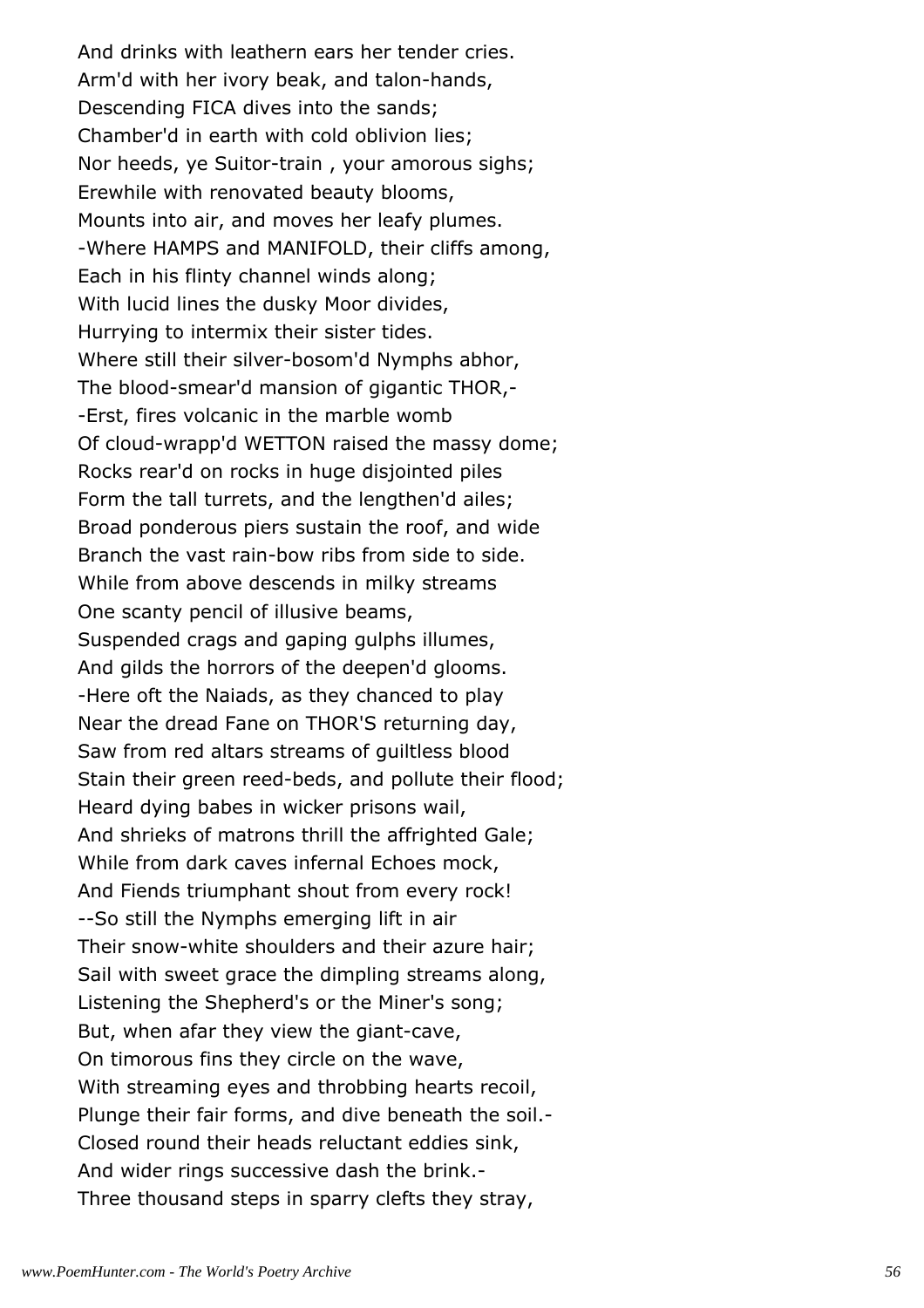Or seek through sullen mines their gloomy way; On beds of Lava sleep in coral cells, Or sigh o'er jasper fish, and agate shells. Till, where famed ILAM leads his boiling floods Through flowery meadows and impending woods, Pleased with light spring they leave the dreary night, And 'mid circumfluent surges rise to light; Shake their bright locks, the widening vale pursue, Their sea-green mantles fringed with pearly dew; In playful groups by towering THORP they move, Bound o'er the foaming wears, and rush into the Dove. With fierce distracted eye IMPATIENS stands, Swells her pale cheeks, and brandishes her hands, With rage and hate the astonish'd groves alarms, And hurls her infants from her frantic arms. -So when MEDÆA left her native soil Unaw'd by danger, unsubdued by toil; Her weeping sire and beckoning friends withstood, And launch'd enamour'd on the boiling flood; One ruddy boy her gentle lips caress'd, And one fair girl was pillow'd on her breast; While high in air the golden treasure burns, And Love and Glory guide the prow by turns. But, when Thessalia's inauspicious plain Received the matron-heroine from the main; While horns of triumph sound, and altars burn, And shouting nations hail their Chief's return: Aghaft, She saw new-deck'd the nuptial bed, And proud CREUSA to the temple led; Saw her in JASON'S mercenary arms Deride her virtues, and insult her charms; Saw her dear babes from fame and empire torn, In foreign realms deserted and forlorn; Her love rejected, and her vengeance braved, By Him her beauties won, her virtues saved.- With stern regard she eyed the traitor-king, And felt, Ingratitude! thy keenest sting; 'Nor Heaven,' She cried, 'nor Earth, nor Hell can hold 'A Heart abandon'd to the thirst of Gold!' Stamp'd with wild foot, and shook her horrent brow, And call'd the furies from their dens below. -Slow out of earth, before the festive crowds,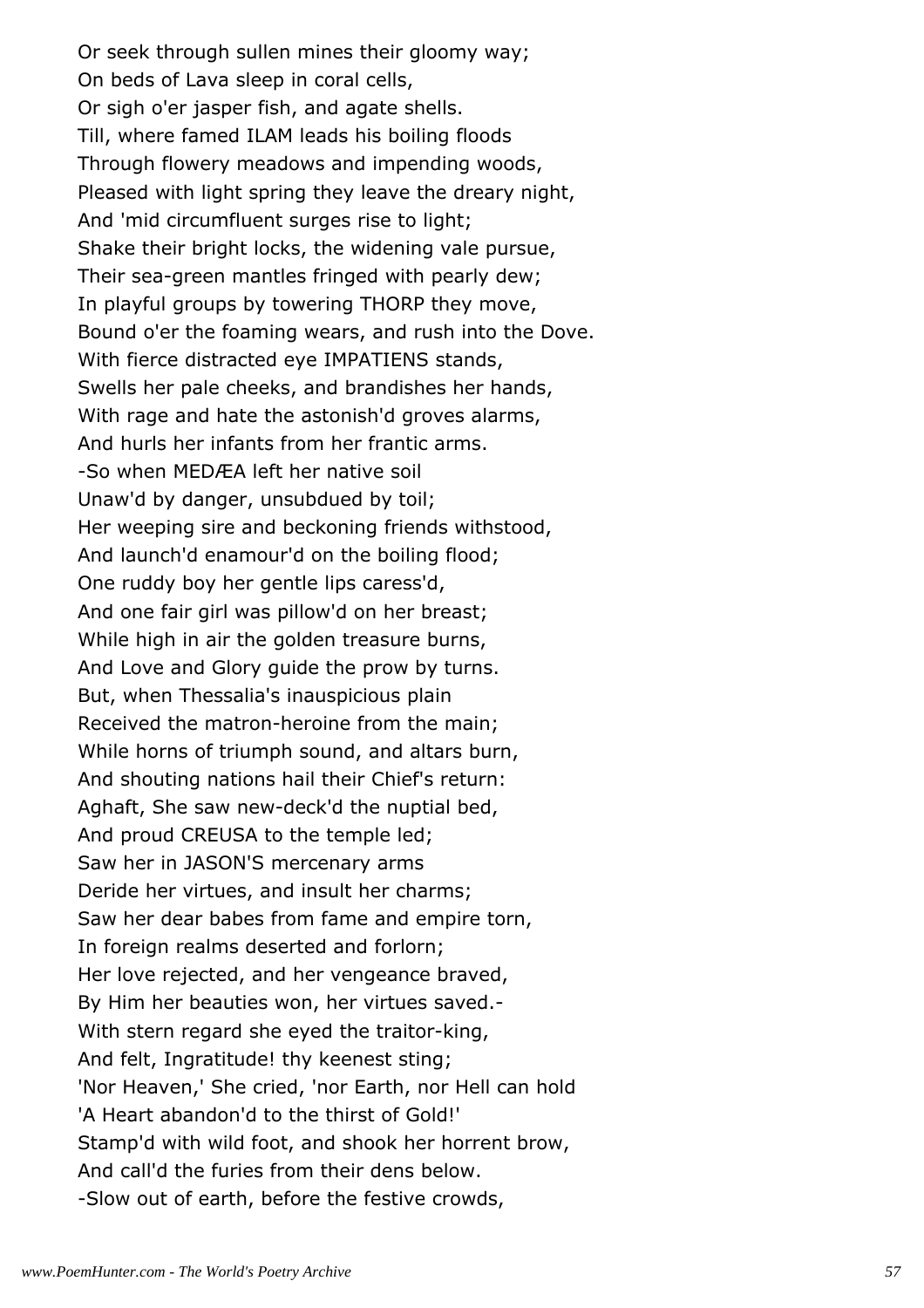On wheels of fire, amid a night of clouds, Drawn by fierce fiends arose a magic car, Received the Queen, and hovering flamed in air.- As with raised hands the suppliant traitors kneel And fear the vengeance they deserve to feel, Thrice with parch'd lips her guiltless babes she press'd, And thrice she clasp'd them to her tortur'd breast; Awhile with white uplifted eyes she stood, Then plung'd her trembling poniards in their blood. 'Go, kiss your sire! go, share the bridal mirth!' She cry'd, and hurl'd their quivering limbs on earth. Rebellowing thunders rock the marble towers, And red-tongued lightnings shoot their arrowy showers; Earth yawns!-the crashing ruin sinks!-o'er all Death with black hands extends his mighty Pall; Their mingling gore the Fiends of Vengeance quaff, And Hell receives them with convulsive laugh. Round the vex'd isles where fierce tornados roar, Or tropic breezes sooth the sultry shore; What time the eve her gauze pellucid spreads O'er the dim flowers, and veils the misty meads; Slow, o'er the twilight sands or leafy walks, With gloomy dignity DICTAMNA stalks; In sulphurous eddies round the weird dame Plays the light gas, or kindles into flame. If rests the traveller his weary head, Grim MANCINELLA haunts the mossy bed, Brews her black hebenon, and, stealing near, Pours the curst venom in his tortured ear.- Wide o'er the mad'ning throng URTICA flings Her barbed shafts, and darts her poison'd stings. And fell LOBELIA'S suffocating breath Loads the dank pinion of the gale with death.- With fear and hate they blast the affrighted groves, Yet own with tender care their kindred Loves! - So, where PALMIRA 'mid her wasted plains, Her shatter'd aqueducts, and prostrate sanes, (As the bright orb of breezy midnight pours Long threads of silver through her gaping towers, O'er mouldering tombs, and tottering columns gleams, And frosts her deserts with diffusive beams), Sad o'er the mighty wreck in silence bends,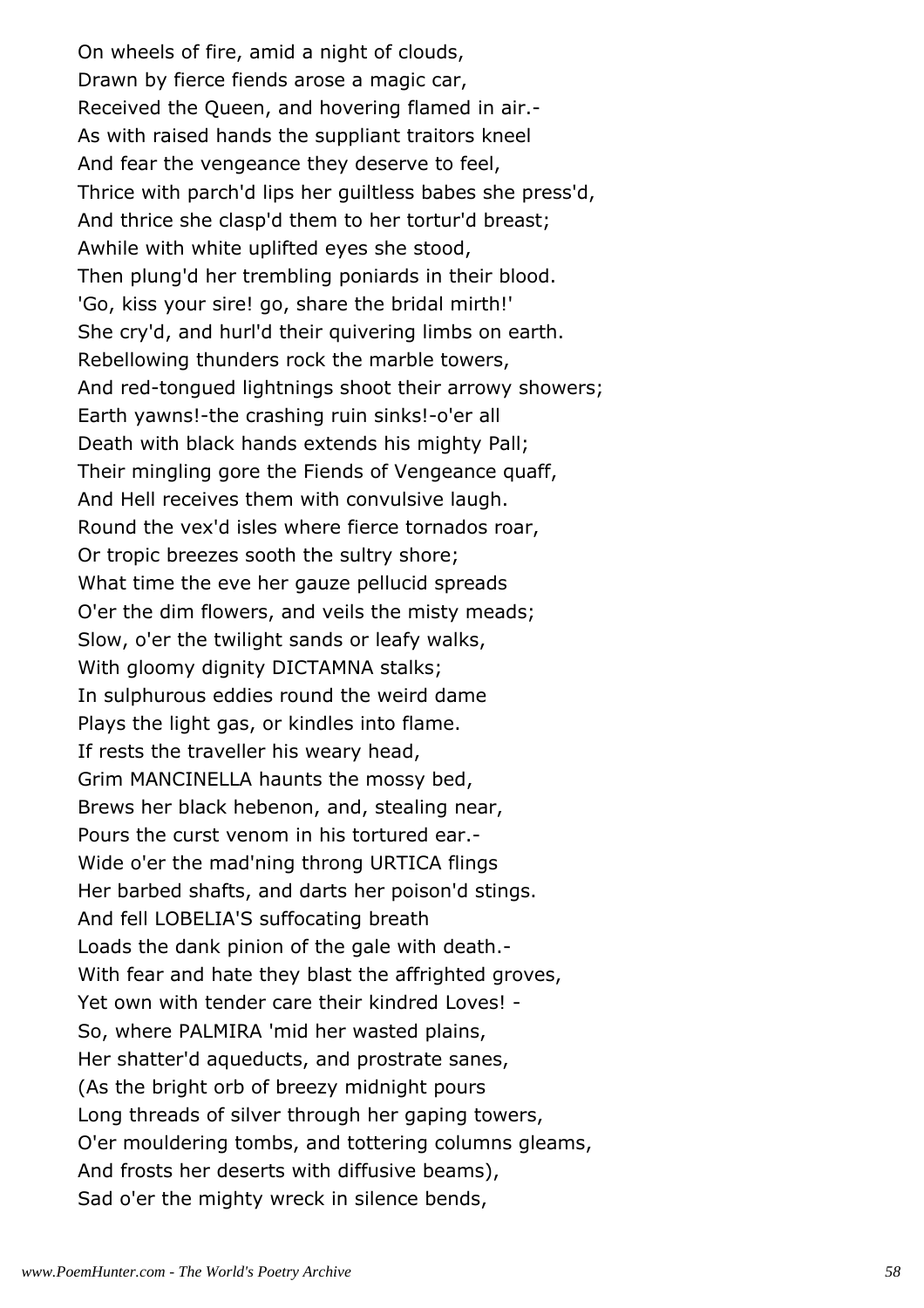Lifts her wet eyes, her tremulous hands extends.- If from lone cliffs a bursting rill expands Its transient course, and sinks into the sands; O'er the moist rock the fell Hyæna prowls, The Leopard hisses, and the Panther growls; On quivering wing the famish'd Vulture screams, Dips his dry beak, and sweeps the gushing streams; With foamy jaws, beneath, and sanguine tongue, Laps the lean Wolf, and pants, and runs along; Stern stalks the Lion, on the rustling brinks Hears the dread Snake, and trembles as he drinks; Quick darts the scaly Monster o'er the plain, Fold after fold, his undulating train; And, bending o'er the lake his crested brow, Starts at the Crocodile, that gapes below. Where seas of glass with gay reflections smile Round the green coasts of Java's palmy isle; A spacious plain extends its upland scene, Rocks rise on rocks, and fountains gush between; Soft zephyrs blow, eternal summers reign, And showers prolific bless the soil,-in vain! -No spicy nutmeg scents the vernal gales, Nor towering plaintain shades the mid-day vales; No grassy mantle hides the sable hills, No flowery chaplet crowns the trickling rills; Nor tufted moss, nor leathery lichen creeps In russet tapestry o'er the crumbling steeps. -No step retreating, on the sand impress'd, Invites the visit of a second guest; No refluent fin the unpeopled stream divides, No revolant pinion cleaves the airy tides; Nor handed moles, nor beaked worms return, That mining pass the irremeable bourn.- Fierce in dread silence on the blasted heath Fell UPAS sits, the HYDRA-TREE of death. Lo! from one root, the envenom'd soil below, A thousand vegetative serpents grow; In shining rays the scaly monster spreads O'er ten square leagues his far-diverging heads; Or in one trunk entwists his tangled form, Looks o'er the clouds, and hisses in the storm. Steep'd in fell poison, as his sharp teeth part,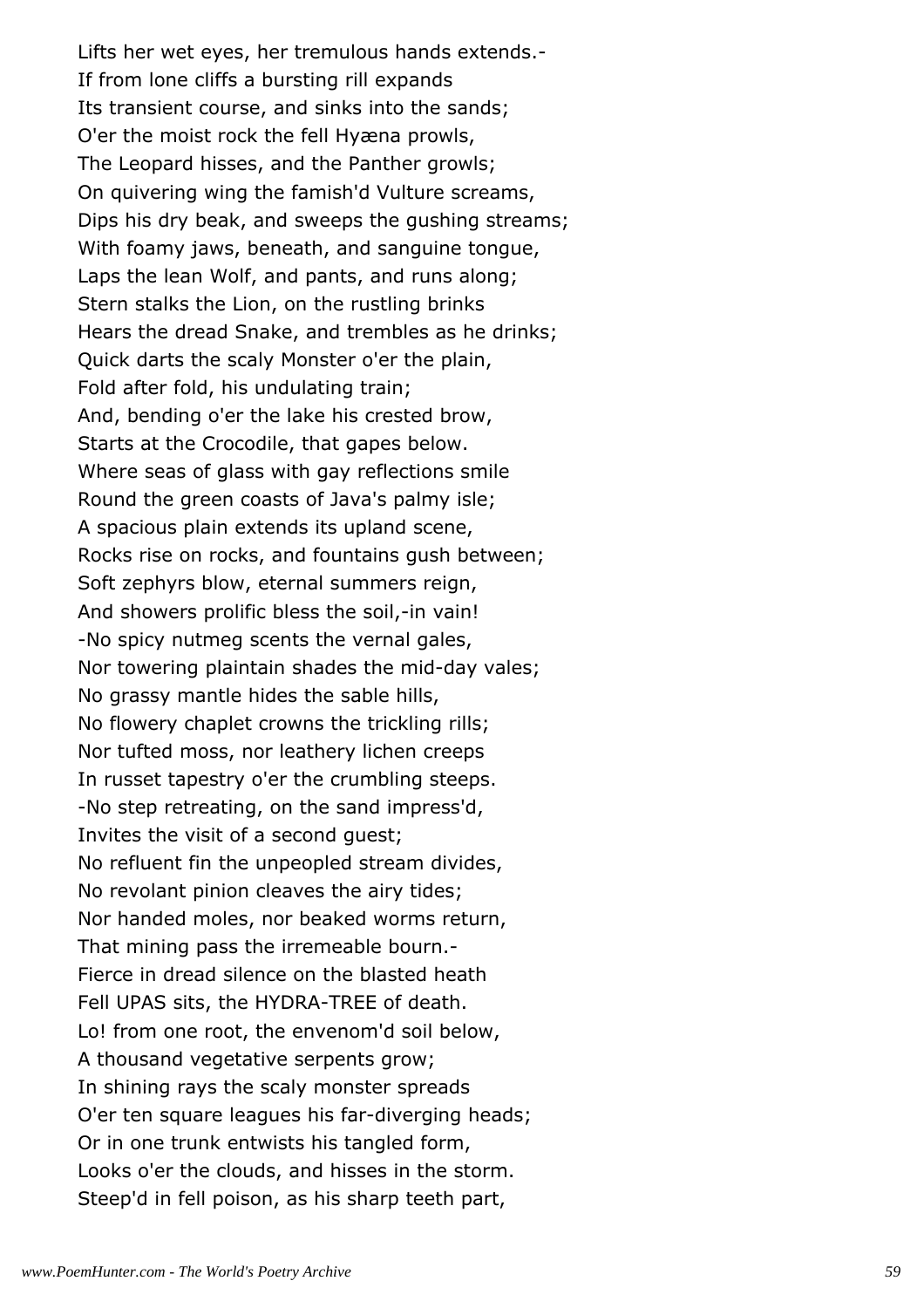A thousand tongues in quick vibration dart; Snatch the proud Eagle towering o'er the heath, Or pounce the Lion, as he stalks beneath; Or strew, as marshall'd hosts contend in vain, With human skeletons the whiten'd plain. -Chain'd at his root two scion-demons dwell, Breathe the faint hiss, or try the shriller yell; Rise, fluttering in the air on callow wings, And aim at insect-prey their little stings. So Time's strong arms with sweeping scythe erase Art's cumberous works, and empires, from their base; While each young Hour its sickle fine employs, And crops the sweet buds of domestic joys! With blushes bright as morn fair ORCHIS charms, And lulls her infant in her fondling arms; Soft play Affection round her bosom's throne, And guards his life, forgetful of her own. So wings the wounded Deer her headlong flight, Pierced by some ambush'd archer of the night, Shoots to the woodlands with her bounding fawn, And drops of blood bedew the conscious lawn; There hid in shades she shuns the cheerful day, Hangs o'er her young, and weeps her life away. So stood Eliza on the wood-crown'd height, O'er Minden's plain, spectatress of the sight, Sought with bold eye amid the bloody strife Her dearer self, the partner of her life; From hill to hill the rushing host pursued, And view'd his banner, or believed she view'd. Pleased with the distant roar, with quicker tread Fast by his hand one lisping boy she led; And one fair girl amid the loud alarm Slept on her kerchief, cradled by her arm; While round her brows bright beams of Honour dart, And Love's warm eddies circle round her heart -Near and more near the intrepid Beauty press'd, Saw through the driving smoke his dancing crest, Heard the exulting shout, 'they run! they run!' 'Great GOD!' she cried, 'He's safe! the battle's won!' -A ball now hisses through the airy tides, (Some Fury wing'd it, and some Demon guides!) Parts the fine locks, her graceful head that deck,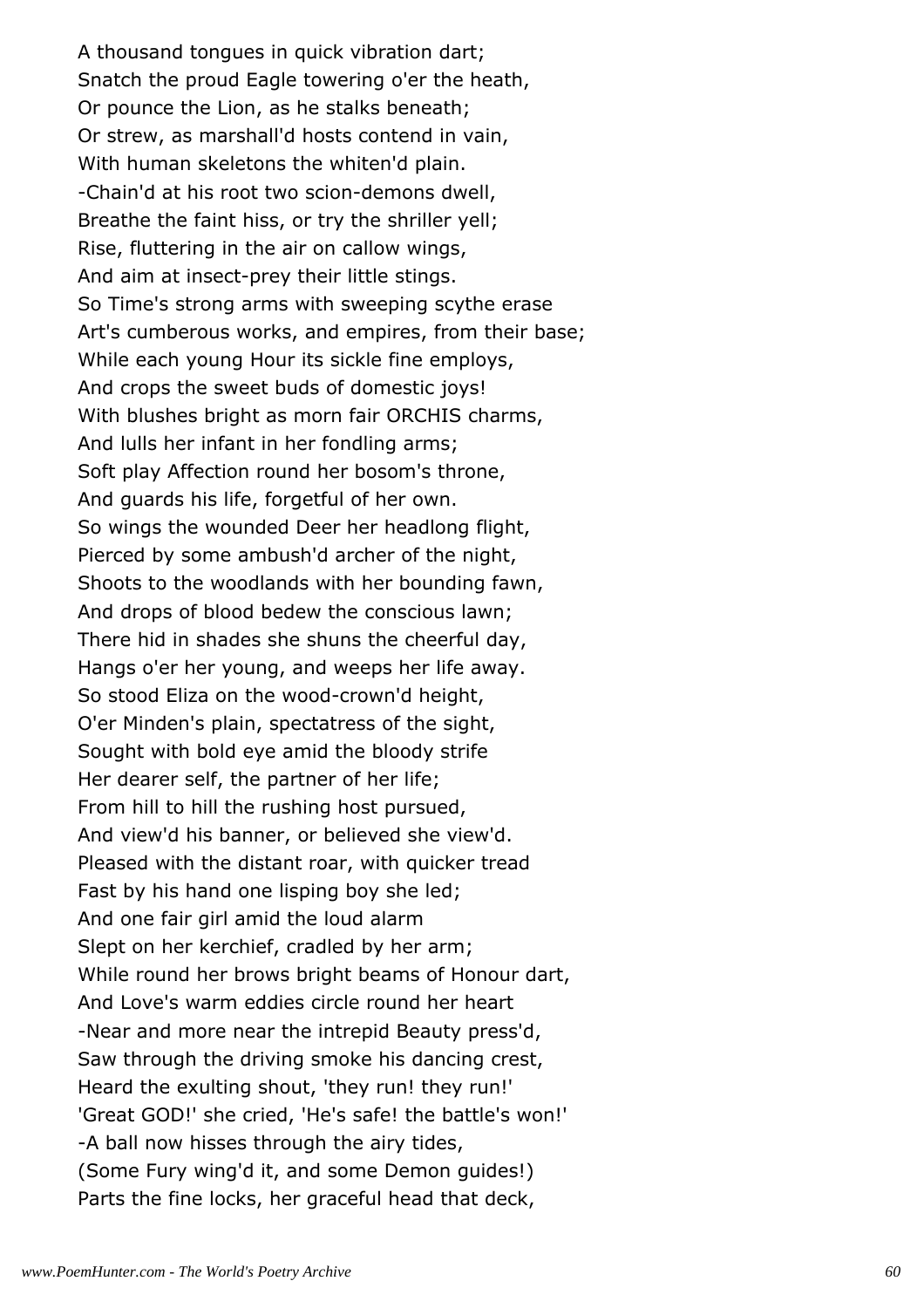Wounds her fair ear, and sinks into her neck; The red stream, issuing from her azure veins, Dyes her white veil, her ivory bosom stains.- -'Ah me!' she cried, and, sinking on the ground, Kiss'd her dear babes, regardless of the wound; 'Oh, cease not yet to beat, thou Vital Urn! 'Wait, gushing Life, oh, wait my Love's return!- 'Hoarse barks the wolf, the vulture screams from far! 'The angel, Pity, shuns the walks of war!-- 'Oh, spare ye War-hounds, spare their tender age!- 'On me, on me,' she cried, 'exhaust your rage!'- Then with weak arms her weeping babes caress'd, And sighing bid them in her blood-stain'd vest. From tent to tent the impatient warrior flies, Fear in his heart, and frenzy in his eyes; Eliza's name along the camp he calls, Eliza echoes through the canvas walls; Quick through the murmuring gloom his footsteps tread, O'er groaning heaps, the dying and the dead, Vault o'er the plain, and in the tangled wood, Lo! dead Eliza weltering in her blood!- -Soon hears his listening son the welcome sounds, With open arms and sparkling eyes he bounds:- 'Speak low,' he cries, and gives his little hand, 'Eliza sleeps upon the dew-cold sand; 'Poor weeping Babe with bloody fingers press'd, 'And tried with pouting lips her milkless breast; 'Alas! we both with cold and hunger quake- 'Why do you weep?-Mama will soon awake.' -'She'll wake no more!' the hopeless mourner cried Upturn'd his eyes, and clasp'd his hands, and sigh'd; Stretch'd on the ground awhile entranc'd he lay, And press'd warm kisses on the lifeless clay; And then unsprung with wild convulsive start, And all the Father kindled in his heart; 'Oh, Heavens!' he cried, 'my first rash vow forgive! 'These bind to earth, for these I pray to live!'- Round his chill babes he wrapp'd his crimson vest, And clasp'd them sobbing to his aching breast. Two Harlot-Nymphs, the fair CUSCUTAS, please With labour'd negligence, and studied ease; In the meek garb of modest worth disguised,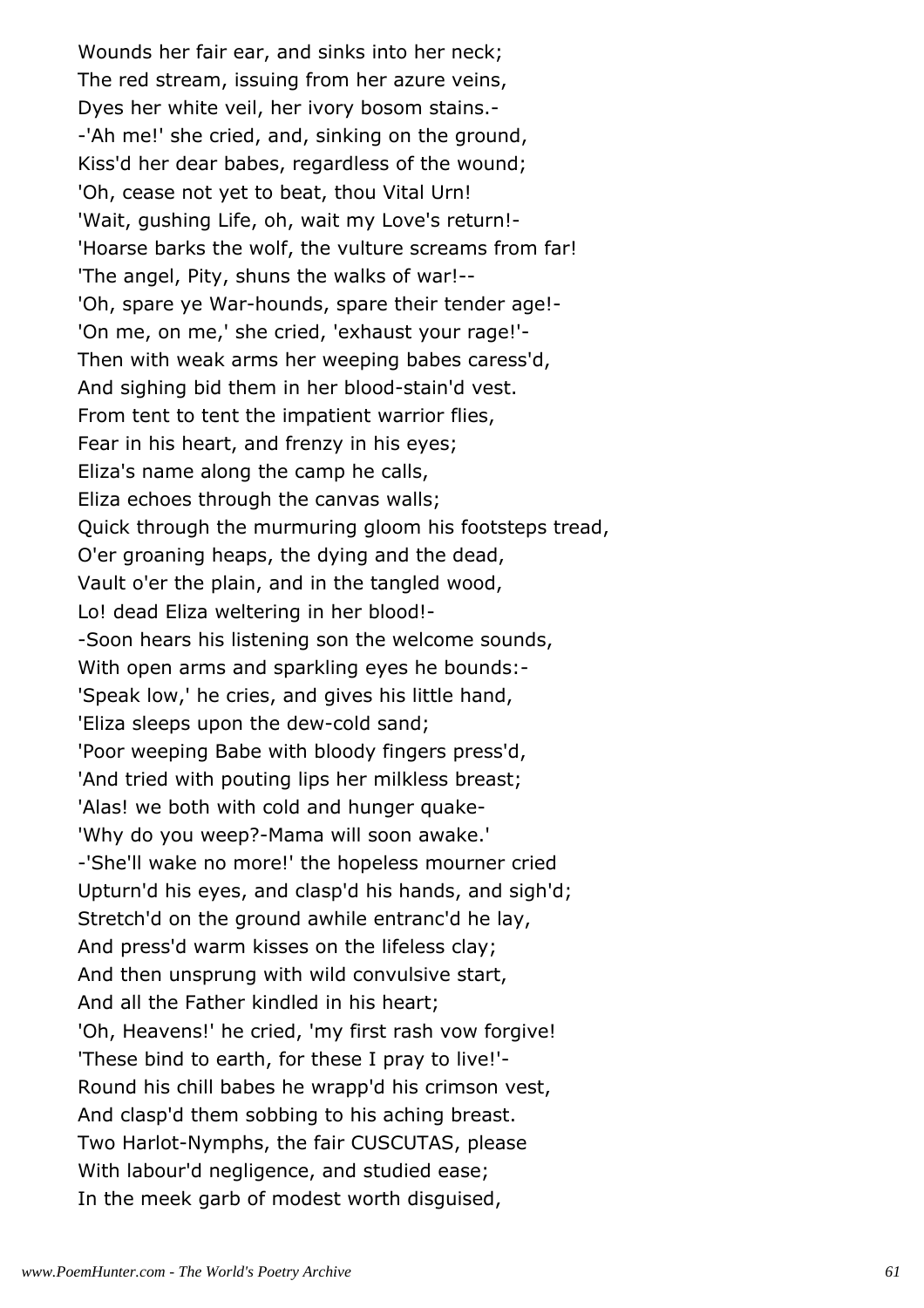The eye averted, and the smile chastised, With sly approach they spread their dangerous charms, And round their victim wind their wiry arms. So by Scamander when LAOCOON stood, Where Troy's proud turrets glitter'd in the flood, Raised high his arm, and with prophetic call To shrinking realms announced her fatal fall; Whirl'd his fierce spear with more than mortal force, And pierced the thick ribs of the echoing horse; Two Serpent-forms incumbent on the main, Lashing the white waves with redundant train, Arch'd their blue necks, and (hook their towering crests, And plough'd their foamy way with speckled breasts; Then darting fierce amid the affrighted throngs, Roll'd their red eyes, and shot their forked tongues,- -Two daring Youths to guard the hoary fire Thwart their dread progress, and provoke their ire. Round sire and sons the scaly monsters roll'd, Ring above ring, in many a tangled fold, Close and more close their writhing limbs surround, And fix with foamy teeth the envenom'd wound. -With brow upturn'd to heaven the holy Sage In silent agony sustains their rage; While each fond Youth, in vain, with piercing cries Bends on the tortured Sire his dying eyes. 'Drink deep, sweet youths' seductive VITIS cries, The maudlin tear-drop glittering in her eyes; Green leaves and purple clusters crown her head, And the tall Thyrsus stays her tottering tread. - Five hapless swains with soft assuasive smiles The harlot meshes in her deathful toils; 'Drink deep,' she carols, as she waves in air The mantling goblet, 'and forget your care.'- O'er the dread feast malignant Chemia scowls, And mingles poison in the nectar'd bowls; Fell Gout peeps grinning through the flimsy scene, And bloated Dropsy pants behind unseen; Wrapp'd in his robe white Lepra hides his stains, And silent Frenzy writhing bites his chains. So when PROMETHEUS braved the Thunderer's ire, Stole from his blazing throne etherial fire, And, lantern'd in his breast, from realms of day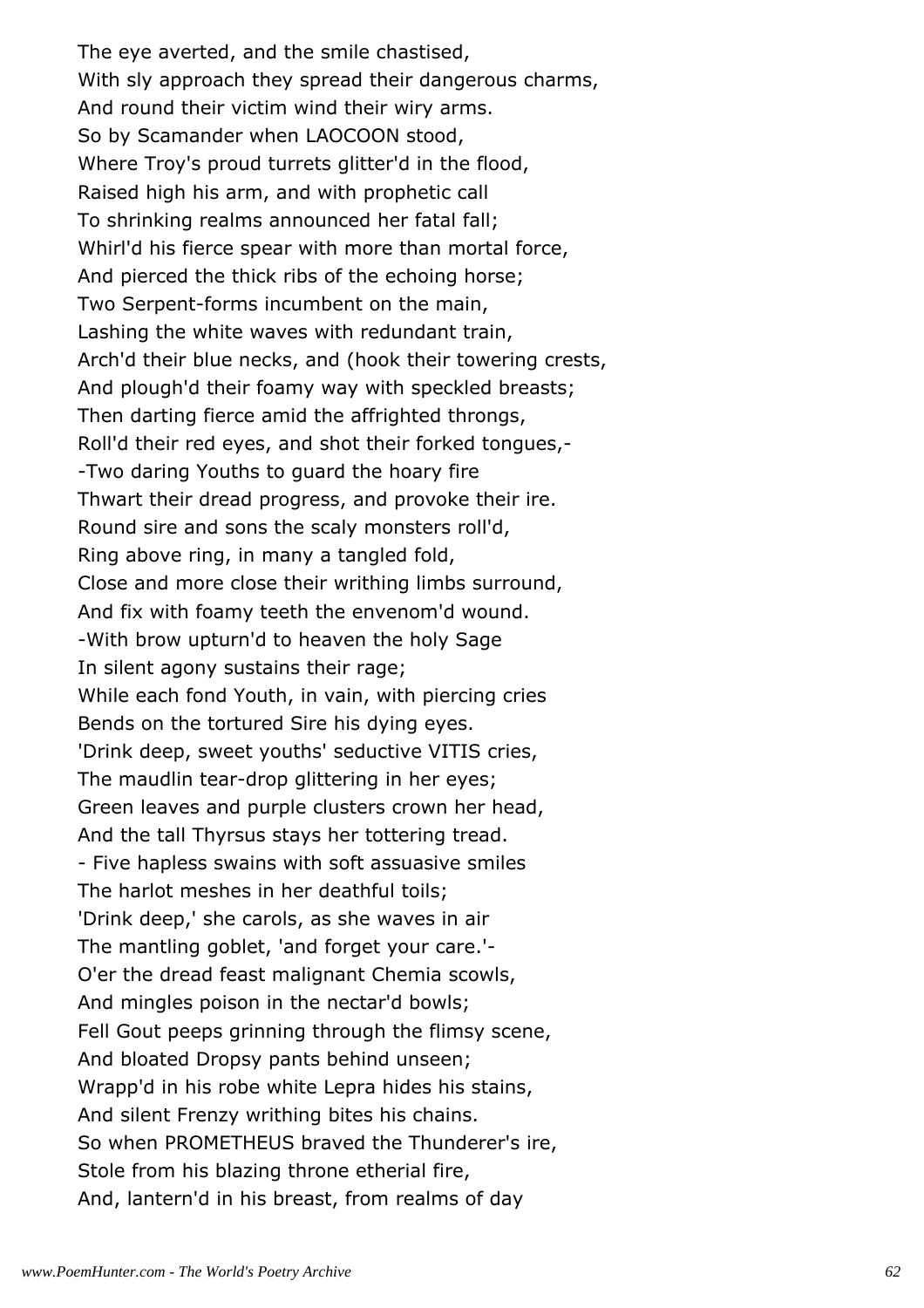Bore the bright treasure to his Man of clay;- High on cold Caucasus by VULCAN bound, The lean impatient Vulture fluttering round, His writhing limbs in vain he twists and strains To break or loose the adamantine chains. The gluttonous bird, exulting in his pangs, Tears his swoln liver with remorseless fangs. The gentle CYCLAMEN with dewy eye Breathes o'er her lifeless babe the parting sigh; And, bending low to earth, with pious hands Inhumes her dear Departed in the sands. 'Sweet Nursling! withering in thy tender hour, 'Oh, sleep,' She cries, 'and rise a fairer flower!' -So when the Plague o'er London's gasping crowds Shook her dank wing, and steer'd her murky clouds; When o'er the friendless bier no rites were read, No dirge slow-chanted, and no pall out-spread; While Death and Night piled up the naked throng, And Silence drove their ebon cars along; Six lovely daughters, and their father, swept To the throng'd grave CLEONE saw, and wept; Her tender mind, with meek Religion fraught, Drank all-resigned Affliction's bitter draught; Alive and listening to the whisper'd groan Of others' woes, unconscious of her own!- One smiling boy, her last sweet hope, she warms Hushed on her bosom, circled in her arms,- Daughter of woe! ere morn, in vain caress'd, Clung the cold Babe upon thy milkless breast, With feeble cries thy last sad aid required, Stretch'd its stiff limbs, and on thy lap expired!- -Long with wide eye-lids on her Child she gazed, And long to heaven their tearless orbs she raised; Then with quick foot and throbbing heart she found Where Chartreuse open'd deep his holy ground; Bore her last treasure through the midnight gloom, And kneeling dropp'd it in the mighty tomb; 'I follow next!' the frantic mourner said, And living plunged amid the festering dead. Where vast Ontario rolls his brineless tides, And feeds the trackless forests on his sides, Fair CASSIA trembling hears the howling woods,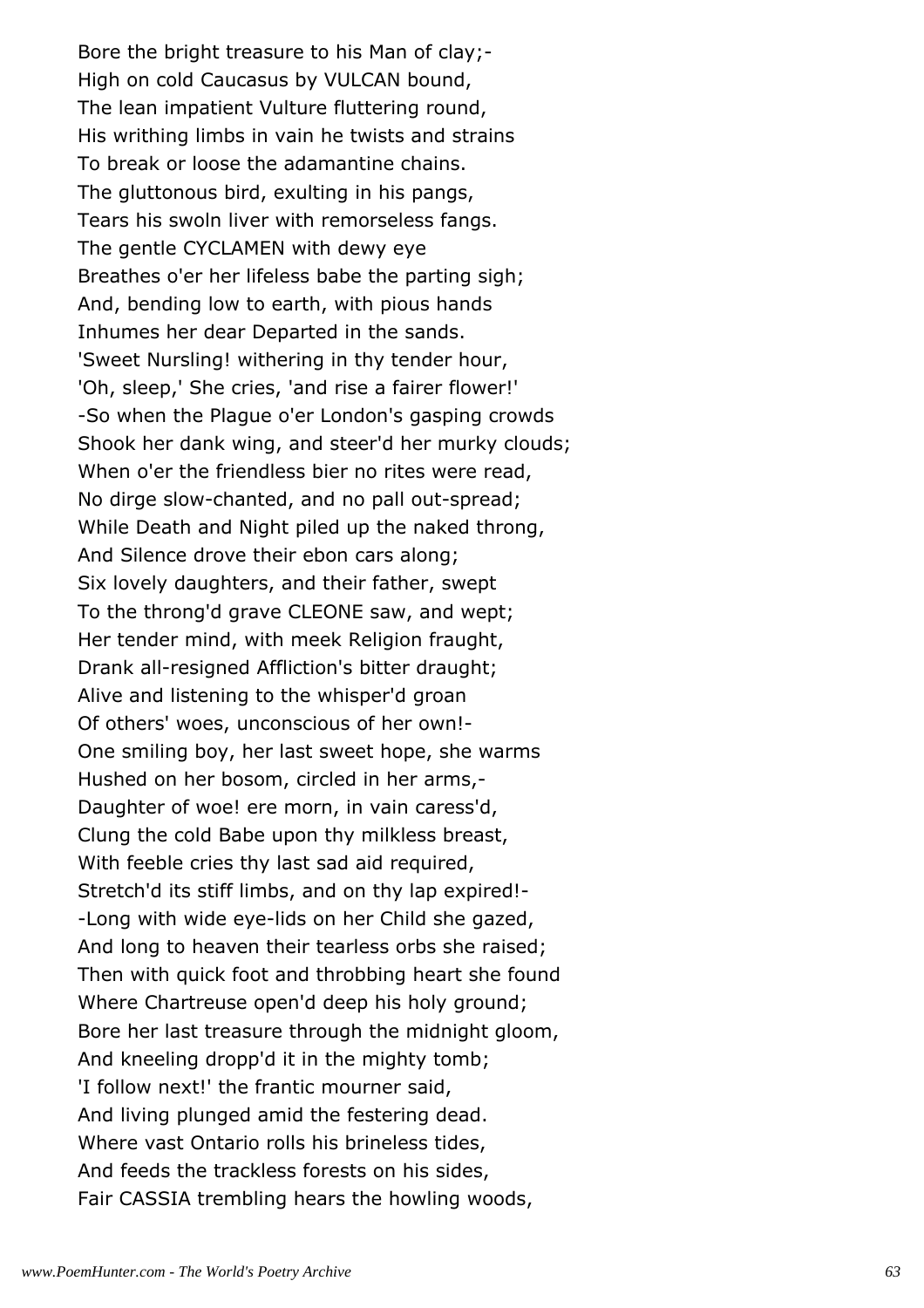And trusts her tawny children to the floods.- Cinctured with gold while ten fond brothers stand, And guard the beauty on her native land, Soft breathes the gale, the current gently moves, And bears to Norway's coasts her infant-loves. -So the sad mother at the noon of night From bloody Memphis stole her silent flight; Wrapp'd her dear babe beneath her folded vest, And clasp'd the treasure to her throbbing breast, With soothing whispers hushed its feeble cry, Pressed the soft kiss, and breathed the secret sigh.- -With dauntless step she seeks the winding shore, Hears unappall'd the glimmering torrents roar; With Paper-flags a floating cradle weaves, And hides the smiling boy in Lotus-leaves; Gives her white bosom to his eager lips, The salt tears mingling with the milk he sips; Waits on the reed-crown'd brink with pious guile, And trusts the scaly monsters of the Nile.- -Erewhile majestic from his lone abode, Embassador of Heaven, the Prophet trod; Wrench'd the red Scourge from proud Oppression's hands, And broke, curst Slavery! thy iron bands. Hark! heard ye not that piercing cry, Which shook the waves and rent the sky!- E'en now, e'en now, on yonder Western shores Weeps pale Despair, and writhing Anguish roars: E'en now in Afric's groves with hideous yell Fierce SLAVERY stalks, and slips the dogs of hell; From vale to vale the gathering cries rebound, And sable nations tremble at the sound!- -YE BANDS OF SENATORS! whose suffrage sways Britannia's realms, whom either Ind obeys; Who right the injured, and reward the brave, Stretch your strong arm, for ye have power to save! Throned in the vaulted heart, his dread resort, Inexorable CONSCIENCE holds his court; With still small voice the plots of Guilt alarms, Bares his mask'd brow, his lifted hand disarms; But, wrapp'd in night with terrors all his own, He speaks in thunder, when the deed is done. Hear him ye Senates! hear this truth sublime,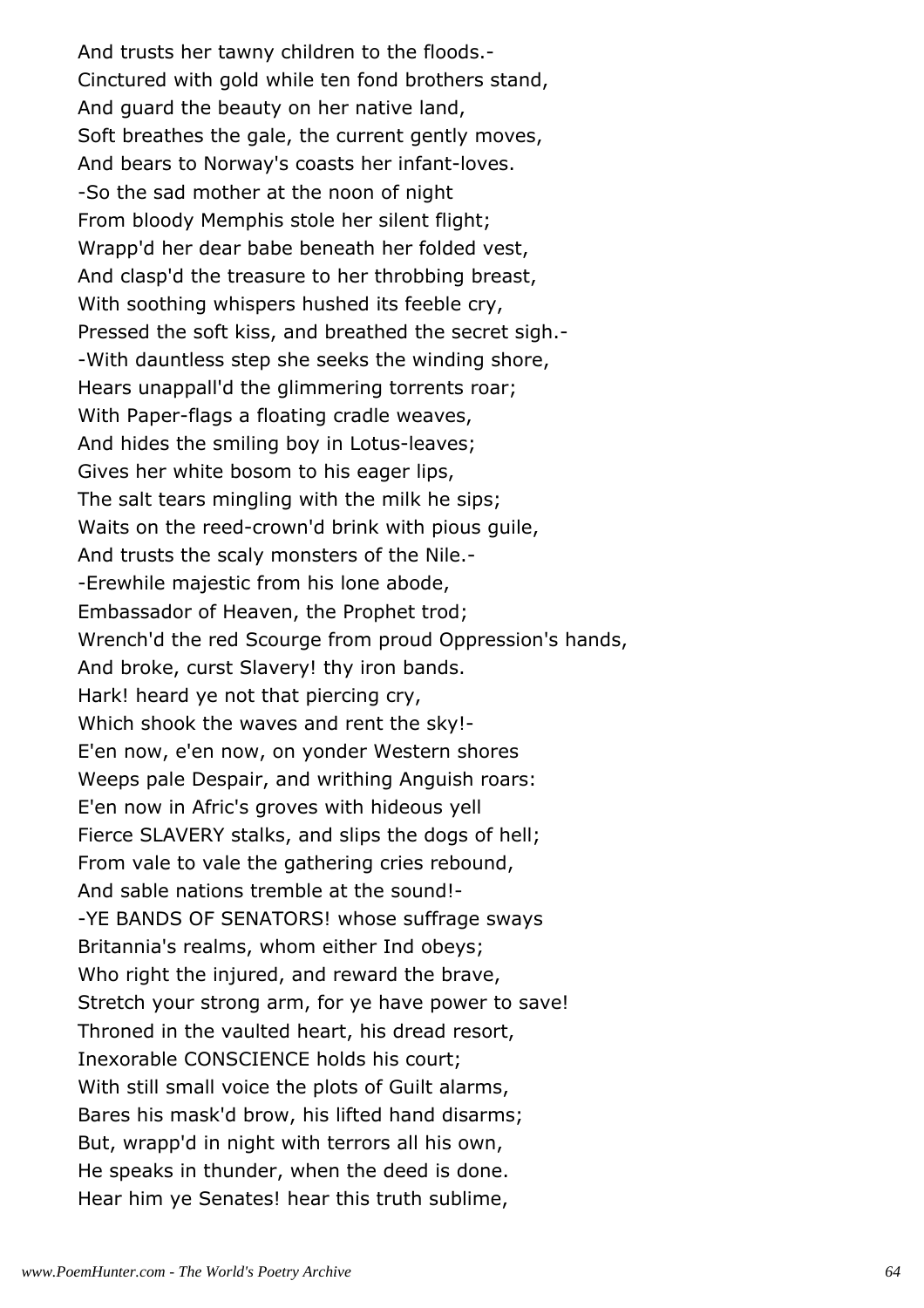'HE, WHO ALLOWS OPPRESSION, SHARES THE CRIME.' No radiant pearl, which crested Fortune wears, No gem, that twinkling hangs from Beauty's ears, Not the bright stars, which Night's blue arch adorn, Nor rising suns that gild the vernal morn, Shine with such lustre as the tear, that breaks For other's woe down Virtue's manly cheeks.' Here ceased the MUSE, and dropp'd her tuneful shell, Tumultuous woes her panting bosom swell, O'er her flush'd cheek her gauzy veil she throws, Folds her white arms, and bends her laurel'd brows; For human guilt awhile the Goddess sighs, And human sorrows dim celestial eyes.

Erasmus Darwin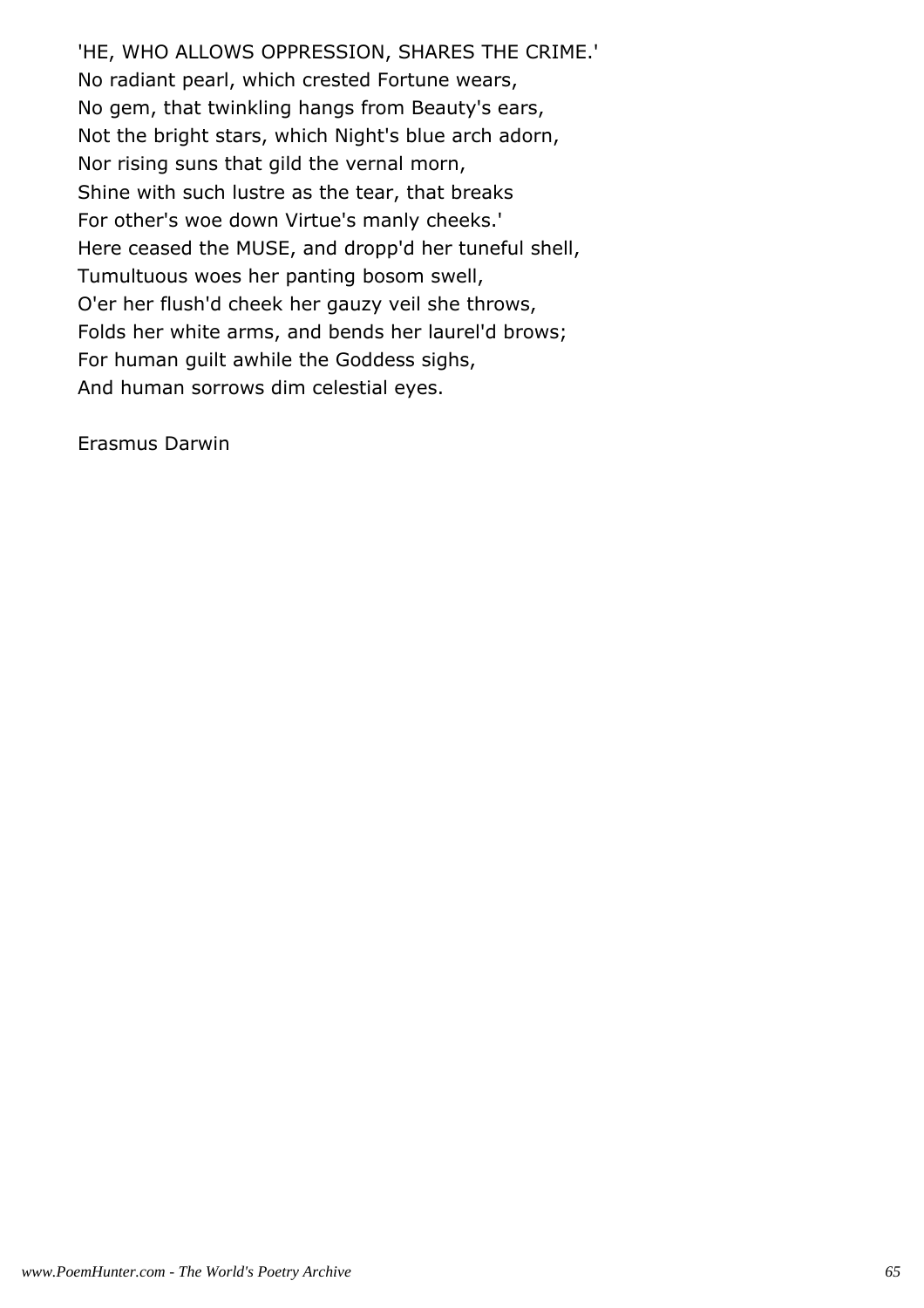# The Botanic Garden (Part Viii)

THE LOVES OF THE PLANTS

### CANTO IV.

Now the broad Sun his golden orb unshrouds, Flames in the west, and paints the parted clouds; O'er heaven's wide arch refracted lustres flow, And bend in air the many-colour'd bow.- -The tuneful Goddess on the glowing sky Fix'd in mute extacy her glistening eye; And then her lute to sweeter tones she strung, And swell'd with softer chords the Paphian song. Long ailes of Oaks return'd the silver sound, And amorous Echoes talk'd along the ground; Pleas'd Lichfield listen'd from her sacred bowers, Bow'd her tall groves, and shook her stately towers. 'Nymph! not for thee the radiant day returns, Nymph! not for thee the golden solstice burns, Refulgent CEREA!-at the dusky hour She seeks with pensive step the mountain-bower, Bright as the blush of rising morn, and warms The dull cold eye of Midnight with her charms. There to the skies she lifts her pencill'd brows, Opes her fair lips, and breathes her virgin vows; Eyes the white zenyth; counts the suns, that roll Their distant fires, and blaze around the Pole; Or marks where Jove directs his glittering car O'er Heaven's blue vault,-Herself a brighter star. -There as soft Zephyrs sweep with pausing airs Thy snowy neck, and part thy shadowy hairs, Sweet Maid of Night! to Cynthia's sober beams Glows thy warm cheek, thy polish'd bosom gleams.

### In crowds

around thee gaze the admiring swains, And guard in silence the enchanted plains; Drop the still tear, or breathe the impassion'd sigh, And drink inebriate rapture from thine eye. Thus, when old Needwood's hoary scenes the Night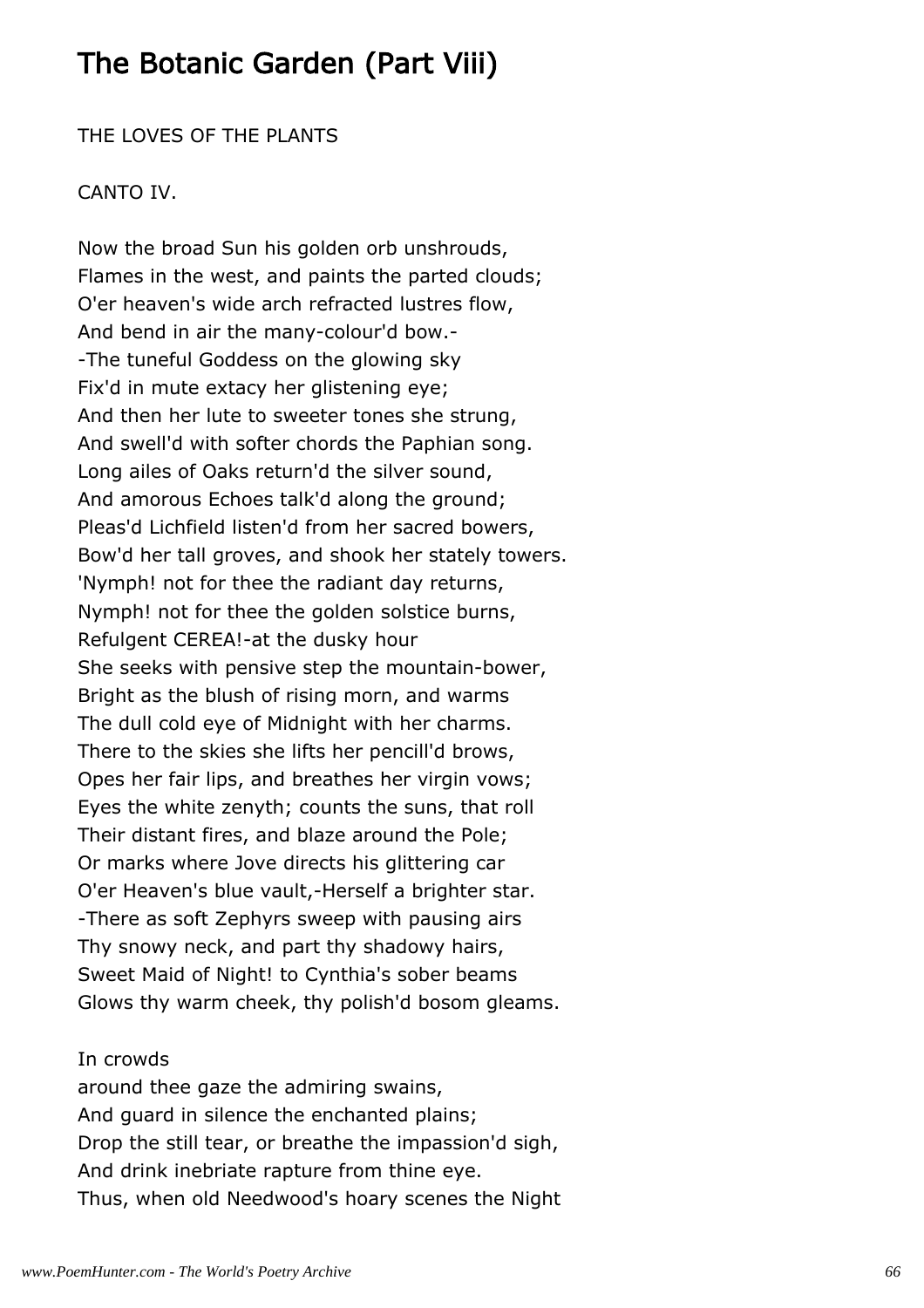Paints with blue shadow, and with milky light; Where MUNDY pour'd, the listening nymphs among, Loud to the echoing vales his parting song; With measured step the Fairy Sovereign treads, Shakes her high plume, and glitters o'er the meads; Round each green holly leads her sportive train, And little footsteps mark the circled plain; Each haunted rill with silver voices rings, And Night's sweet bird in livelier accents sings. Ere the bright star, which leads the morning sky, Hangs o'er the blushing east his diamond eye, The chaste TROPAEO leaves her secret bed; A saint-like glory trembles round her head;

#### Eight

watchful swains along the lawns of night With amorous steps pursue the virgin light; O'er her fair form the electric lustre plays, And cold she moves amid the lambent blaze. So shines the glow-fly, when the sun retires, And gems the night-air with phosphoric fires; Thus o'er the marsh aërial lights betray, And charm the unwary wanderer from his way. So when thy King, Assyria, fierce and proud, Three human victims to his idol vow'd; Rear'd a vast pyre before the golden shrine Of sulphurous coal, and pitch-exsuding pine;- -Loud roar the flames, the iron nostrils breathe, And the huge bellows pant and heave beneath; Bright and more bright the blazing deluge flows, And white with seven-fold heat the furnace glows. And now the Monarch fix'd with dread surprize Deep in the burning vault his dazzled eyes. 'Lo! Three unbound amid the frightful glare, Unscorch'd their sandals, and unsing'd their hair! And now a fourth with seraph-beauty bright Descends, accosts them, and outshines the light! Fierce flames innocuous, as they step, retire! And slow they move amid a world of fire!' He spoke,-to Heaven his arms repentant spread, And kneeling bow'd his gem-incircled head.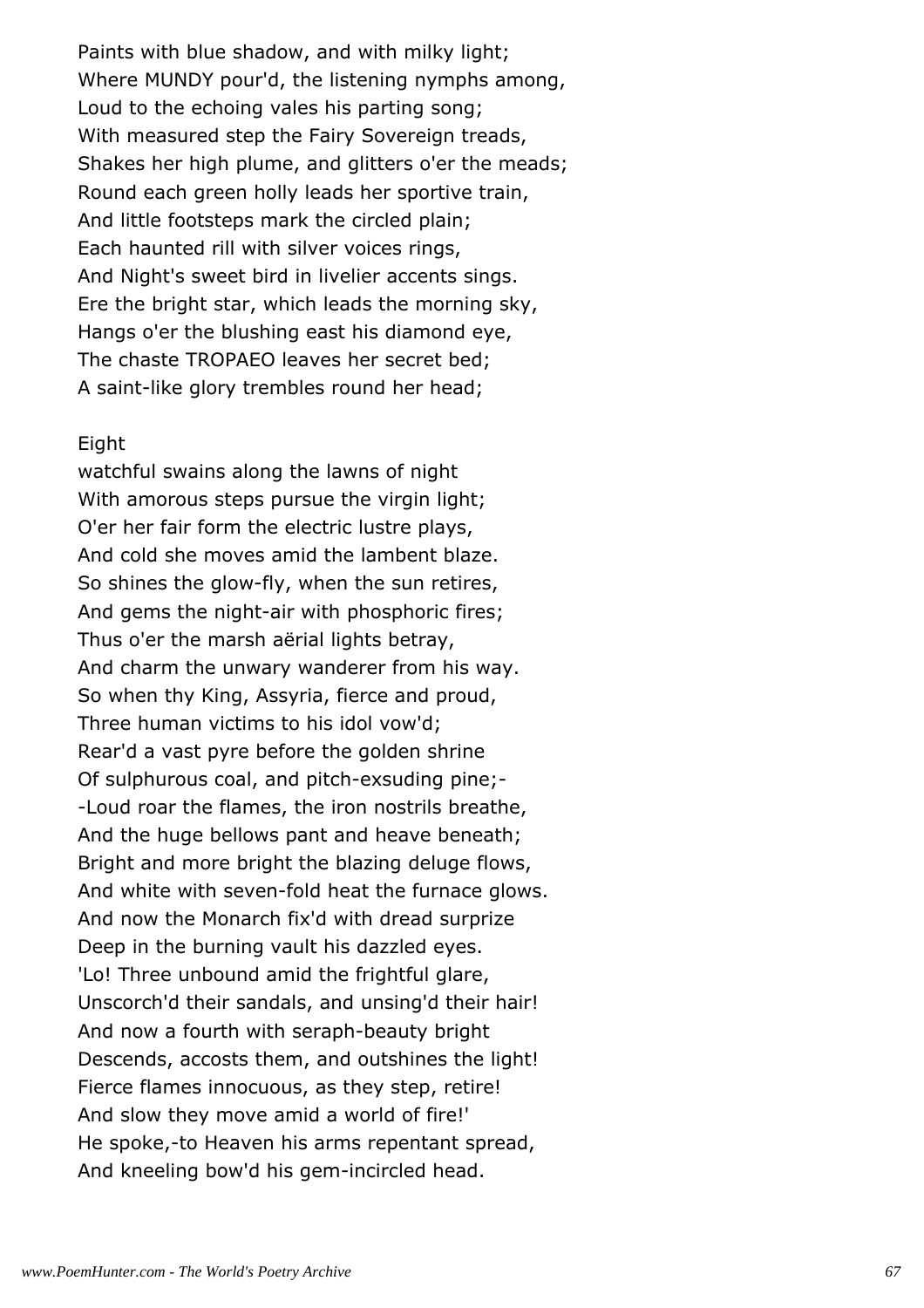# Two

Sister-Nymphs, the fair AVENAS, lead Their fleecy squadrons on the lawns of Tweed; Pass with light step his wave-worn banks along, And wake his Echoes with their silver tongue; Or touch the reed, as gentle Love inspires, In notes accordant to their chaste desires.

I.

'Sweet ECHO! sleeps thy vocal shell, 'Where this high arch o'erhangs the dell; 'While Tweed with sun-reflecting streams 'Chequers thy rocks with dancing beams?-

# II.

'Here may no clamours harsh intrude, No brawling hound or clarion rude; Here no fell beast of midnight prowl, And teach thy tortured cliffs to howl!

III.

'Be thine to pour these vales along Some artless Shepherd's evening song; While Night's sweet bird, from yon high spray Responsive, listens to his lay.

# IV.

'And if, like me, some love-lorn maid 'Should sing her sorrows to thy shade, 'Oh, sooth her breast, ye rocks around! 'With softest sympathy of sound.'

From ozier bowers the brooding Halcyons peep, The Swans pursuing cleave the glassy deep, On hovering wings the wondering Reed-larks play, And silent Bitterns listen to the lay.-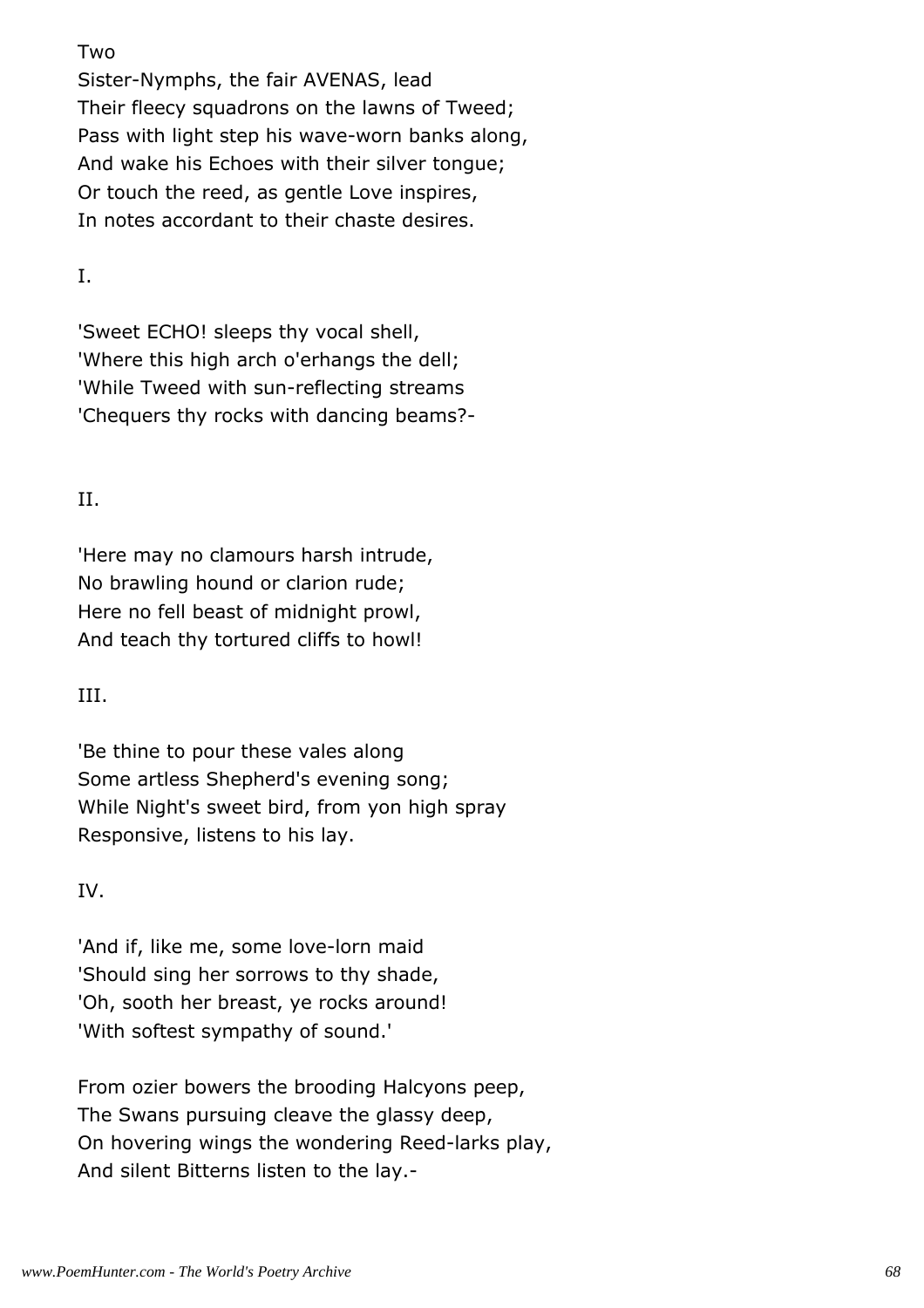## Three

shepherd-swains beneath the beechen shades Twine rival garlands for the tuneful maids; On each smooth bark the mystic love-knot frame, Or on white sands inscribe the favour'd name. From Time's remotest dawn where China brings In proud succession all her Patriot-Kings; O'er desert-sands, deep gulfs, and hills sublime, Extends her massy wall from clime to clime; With bells and dragons crests her Pagod-bowers, Her silken palaces, and porcelain towers; With long canals a thousand nations laves; Plants all her wilds, and peoples all her waves; Slow treads fair CANNABIS the breezy strand, The distaff streams dishevell'd in her hand; Now to the left her ivory neck inclines, And leads in Paphian curves its azure lines; Dark waves the fringed lid, the warm cheek glows, And the fair ear the parting locks disclose; Now to the right with airy sweep she bends, Quick join the threads, the dancing spole depends.

## Five

-

Swains attracted guard the Nymph, by turns Her grace inchants them, and her beauty burns; To each She bows with sweet assuasive smile, Hears his soft vows, and turns her spole the while. So when with light and shade, concordant strife! Stern CLOTHO weaves the chequer'd thread of life; Hour after hour the growing line extends, The cradle and the coffin bound its ends; Soft cords of silk the whirling spoles reveal, If smiling Fortune turn the giddy wheel; But if sweet Love with baby-fingers twines, And wets with dewy lips the lengthening lines, Skein after skein celestial tints unfold, And all the silken tissue shines with gold. Warm with sweet blushes bright GALANTHA glows, And prints with frolic step the melting snows; O'er silent floods, white hills, and glittering meads

Six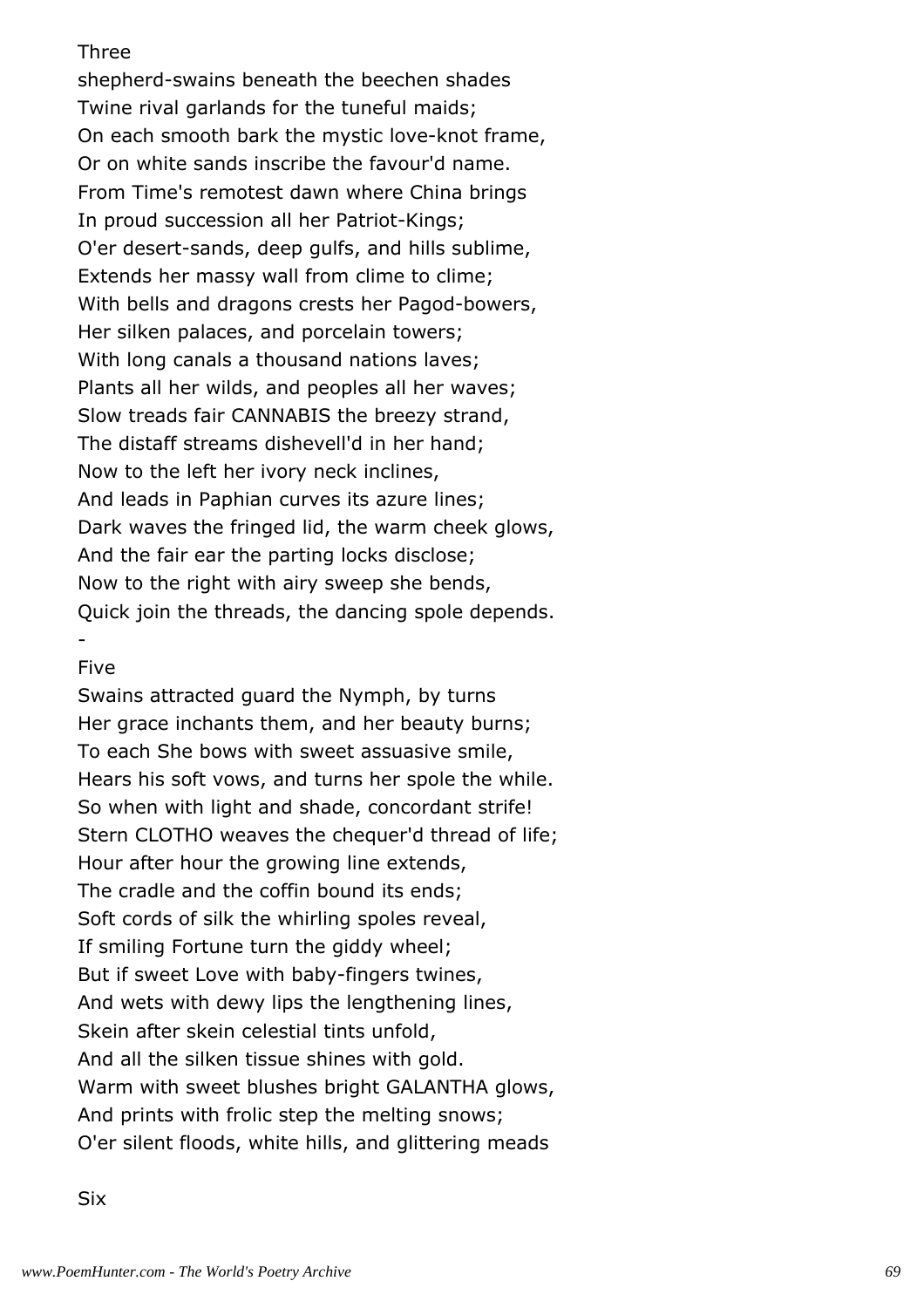rival swains the playful beauty leads, Chides with her dulcet voice the tardy Spring, Bids slumbering Zephyr stretch his folded wing, Wakes the hoarse Cuckoo in his gloomy cave, And calls the wondering Dormouse from his grave, Bids the mute Redbreast cheer the budding grove, And plaintive Ringdove tune her notes to love. Spring! with thy own sweet smile, and tuneful tongue, Delighted BELLIS calls her infant throng. Each on his reed astride, the Cherub-train Watch her kind looks, and circle o'er the plain; Now with young wonder touch the siding snail, Admire his eye-tipp'd horns, and painted mail; Chase with quick step, and eager arms outspread, The pausing Butterfly from mead to mead; Or twine green oziers with the fragrant gale, The azure harebel, and the primrose pale, Join hand in hand, and in procession gay Adorn with votive wreaths the shrine of May. -So moves the Goddess to the Idalian groves, And leads her gold-hair'd family of Loves. These, from the flaming furnace, strong and bold Pour the red steel into the sandy mould; On tinkling anvils (with Vulcanian art), Turn with hot tongs, and forge the dreadful dart; The barbed head on whirling jaspers grind, And dip the point in poison for the mind; Each polish'd shaft with snow-white plumage wing, Or strain the bow reluctant to its string. Those on light pinion twine with busy hands, Or stretch from bough to bough the flowery bands; Scare the dark beetle, as he wheels on high, Or catch in silken nets the gilded fly; Call the young Zephyrs to their fragrant bowers, And stay with kisses sweet the Vernal Hours. Where, as proud Maffon rises rude and bleak, And with mishapen turrets crests the Peak, Old Matlock gapes with marble jaws, beneath, And o'er fear'd Derwent bends his flinty teeth; Deep in wide caves below the dangerous soil Blue sulphurs flame, imprison'd waters boil. Impetuous steams in spiral colums rise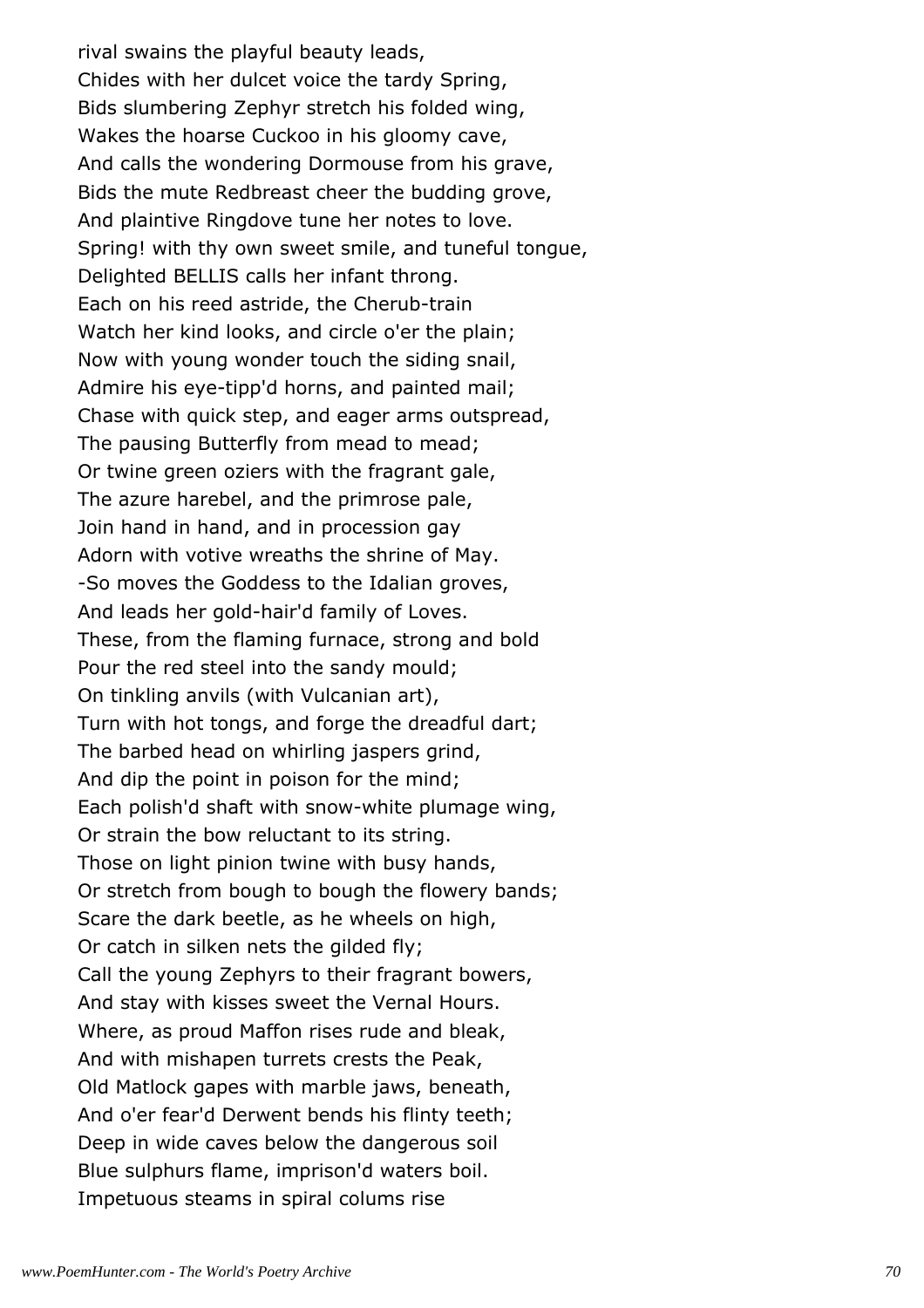Through rifted rocks, impatient for the skies; Or o'er bright seas of bubbling lavas blow, As heave and toss the billowy fires below; Condensed on high, in wandering rills they glide From Maffon's dome, and burst his sparry side; Round his grey towers, and down his fringed walls, From cliff to cliff, the liquid treasure falls; In beds of stalactite, bright ores among, O'er corals, shells, and crystals, winds along; Crusts the green mosses, and the tangled wood, And sparkling plunges to its parent flood. -O'er the warm wave a smiling youth presides, Attunes its murmurs, its meanders guides, (The blooming FUCUS), in her sparry coves To amorous Echo sings his secret

loves,

Bathes his fair forehead in the misty stream, And with sweet breath perfumes the rising steam. -So, erst, an Angel o'er Bethesda's springs, Each morn descending, shook his dewy wings; And as his bright translucent form He laves, Salubrious powers enrich the troubled waves. Amphibious Nymph, from Nile's prolific bed Emerging TRAPA lifts her pearly head; Fair glows her virgin cheek and modest breast, A panoply of scales deforms the rest; Her quivering fins and panting gills she hides But spreads her silver arms upon the tides; Slow as she sails, her ivory neck she laves, And shakes her golden tresses o'er the waves. Charm'd round the Nymph, in circling gambols glide

## Four

Nereid-forms, or shoot along the tide; Now all as one they rise with frolic spring, And beat the wondering air on humid wing; Now all descending plunge beneath the main, And lash the foam with undulating train; Above, below, they wheel, retreat, advance, In air and ocean weave the mazy dance; Bow their quick heads, and point their diamond eyes,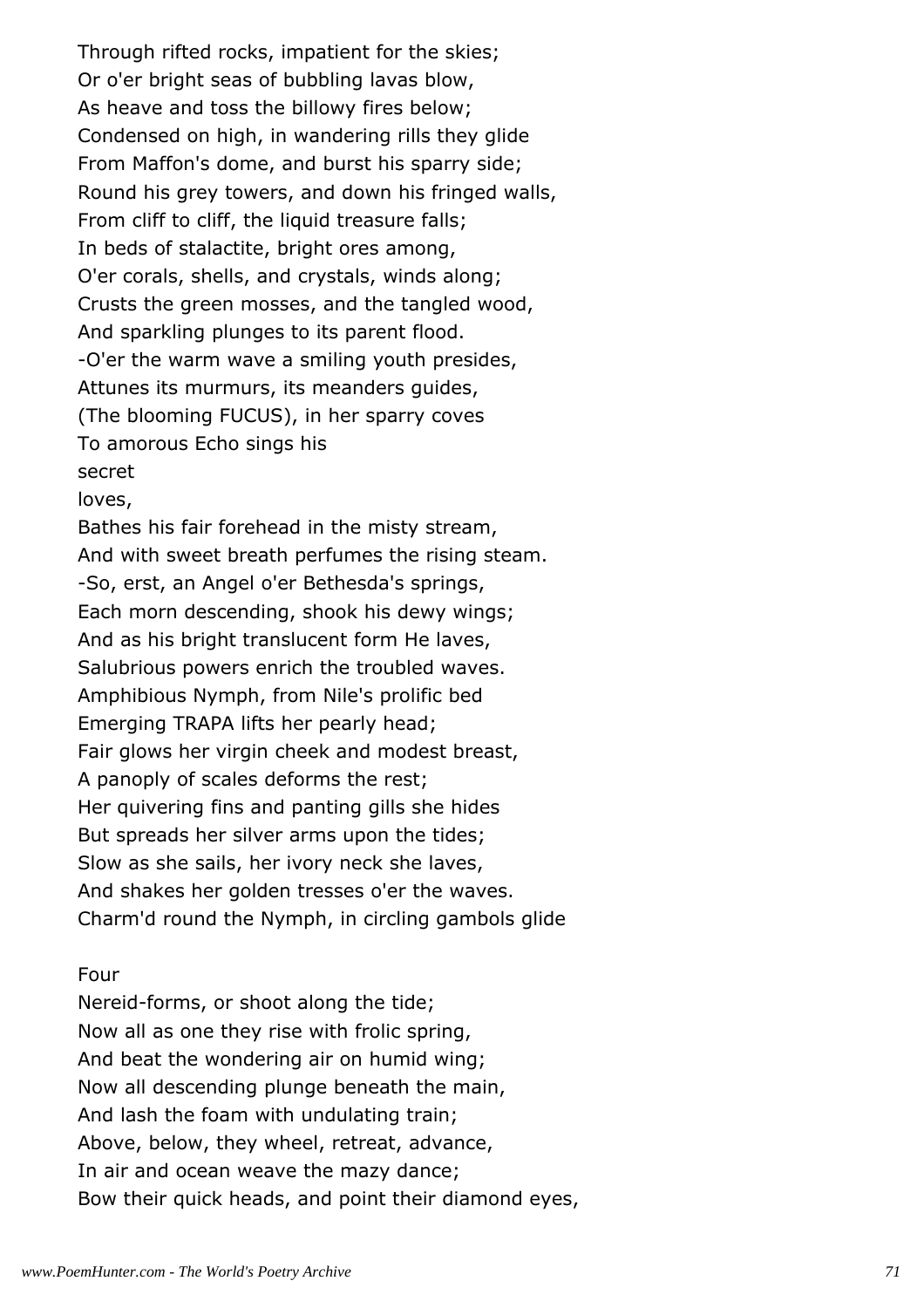And twinkle to the sun with ever-changing dyes. Where Andes, crested with volcanic beams, Sheds a long line of light on Plata's streams; Opes all his springs, unlocks his golden caves, And feeds and freights the immeasurable waves; Delighted OCYMA at twilight hours Calls her light car, and leaves the sultry bowers;- Love's rising ray, and Youth's seductive dye, Bloom'd on her cheek, and brighten'd in her eye; Chaste, pure, and white, a zone of silver graced Her tender breast, as white, as pure, as chaste;-- By

#### four

fond swains in playful circles drawn, On glowing wheels she tracks the moon-bright lawn, Mounts the rude cliff, unveils her blushing charms, And calls the panting zephyrs to her arms. Emerged from ocean springs the vaporous air, Bathes her light limbs, uncurls her amber hair, Incrusts her beamy form with films saline, And Beauty blazes through the crystal shrine.- So with pellucid studs the ice-flower gems Her rimy foliage, and her candied stems. So from his glassy horns, and pearly eyes, The diamond-beetle darts a thousand dyes; Mounts with enamel'd wings the vesper gale, And wheeling shines in adamantine mail. Thus when loud thunders o'er Gomorrah burst, And heaving earthquakes shook his realms accurst, An Angel-guest led forth the trembling Fair With shadowy hand, and warn'd the quiltless pair; 'Haste from these lands of sin, ye Righteous! fly, Speed the quick step, nor turn the lingering eye!'- -Such the command, as fabling Bards indite, When Orpheus charm'd the grisly King of Night; Sooth'd the pale phantoms with his plaintive lay, And led the fair Assurgent into day.- Wide yawn'd the earth, the fiery tempest flash'd, And towns and towers in one vast ruin crash'd;- Onward they move,--loud horror roars behind, And shrieks of Anguish bellow in the wind. With many a sob, amid a thousand fears,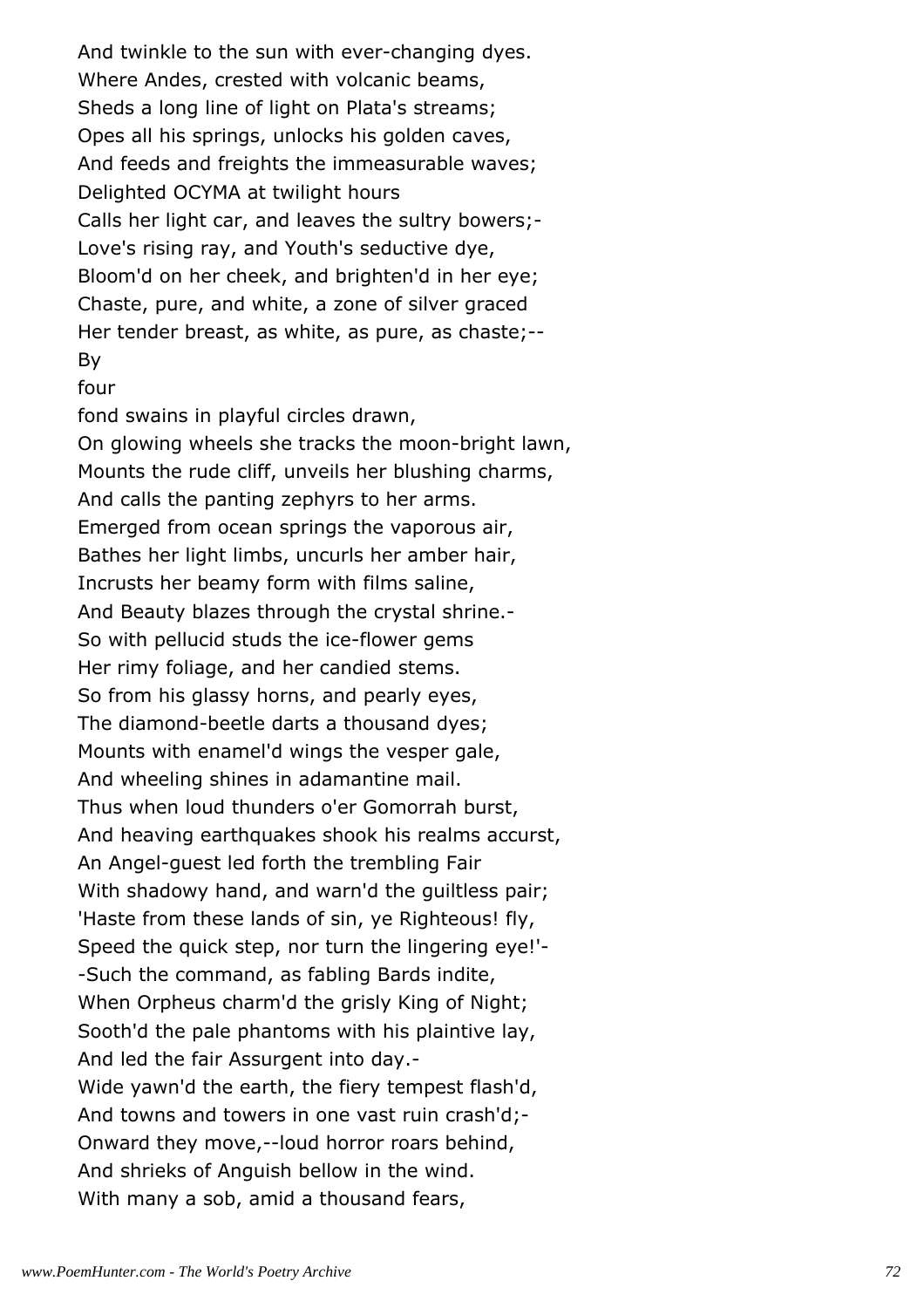The beauteous wanderer pours her gushing tears; Each soft connection rends her troubled breast, -She turns, unconscious of the stern behest!- 'I faint!-I fall!-ah, me!-sensations chill Shoot through my bones, my shuddering bosom thrill! I freeze! I freeze! just Heaven regards my fault, Numbs my cold limbs, and hardens into salt!- Not yet, not yet, your dying Love resign!- This last, last kiss receive!-no longer thine!'- She said, and ceased,-her stiffen'd form He press'd, And strain'd the briny column to his breast; Printed with quivering lips the lifeless snow, And wept, and gazed the monument of woe.- So when Aeneas through the flames of Troy Bore his pale fire, and led his lovely boy; With loitering step the fair Creusa stay'd, And Death involved her in eternal shade.- Oft the lone Pilgrim that his road forsakes, Marks the wide ruins, and the sulphur'd lakes; On mouldering piles amid asphaltic mud Hears the hoarse bittern, where Gomorrah stood; Recalls the unhappy Pair with lifted eye, Leans on the crystal tomb, and breathes the silent sigh.. With net-wove sash and glittering gorget dress'd, And scarlet robe lapell'd upon her breast, Stern ARA frowns, the measured march assumes, Trails her long lance, and nods her shadowy plumes; While Love's soft beams illume her treacherous eyes, And Beauty lightens through the thin disguise. So erst, when HERCULES, untamed by toil, Own'd the soft power of DEJANIRA'S smile;- His lion-spoils the laughing Fair demands, And gives the distaff to his awkward hands; O'er her white neck the bristly mane she throws, And binds the gaping whiskers on her brows; Plaits round her slender waist the shaggy vest, And clasps the velvet paws across her breast. Next with soft hands the knotted club she rears, Heaves up from earth, and on her shoulder bears. Onward with loftier step the Beauty treads, And trails the brinded ermine o'er the meads; Wolves, bears, and bards, forsake the affrighted groves,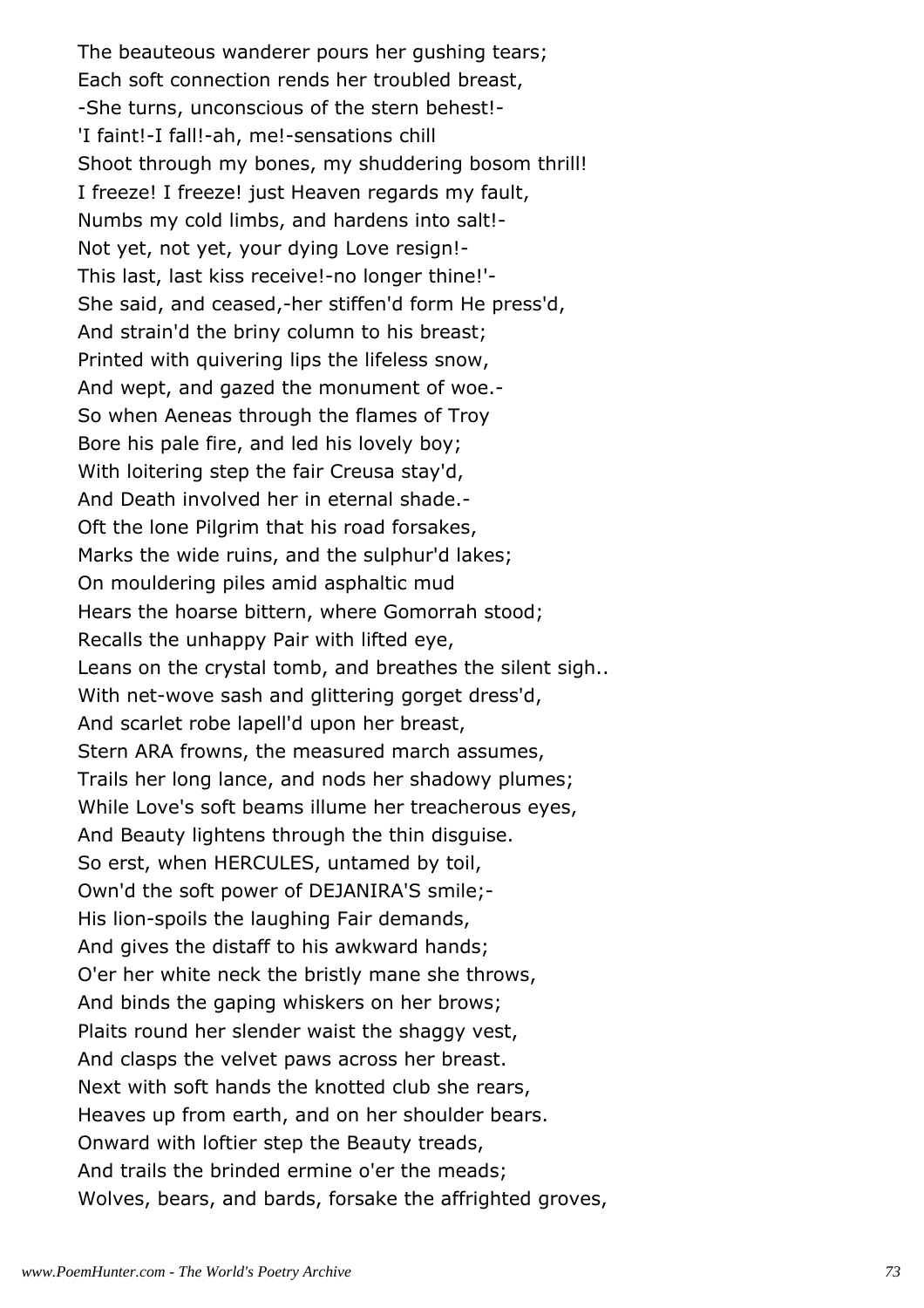And grinning Satyrs tremble, as she moves. CARYO'S sweet smile DIANTHUS proud admires, And gazing burns with unallow'd desires; With sighs and sorrows her compassion moves, And wins the damsel to illicit loves. The Monster-offspring heirs the father's pride, Mask'd in the damask beauties of the bride. So, when the Nightingale in eastern bowers On quivering pinion woos the Queen of flowers; Inhales her fragrance, as he hangs in air, And melts with melody the blushing fair; Half-rose, half-bird, a beauteous Monster springs, Waves his thin leaves, and claps his glossy wings; Long horrent thorns his mossy legs surround, And tendril-talons root him to the ground; Green films of rind his wrinkled neck o'espread, And crimson petals crest his curled head; Soft-warbling beaks in each bright blossom move, And vocal Rosebuds thrill the enchanted grove!- Admiring Evening stays her beamy star, And still Night listens from his ebon ear; While on white wings descending Houries throng, And drink the floods of odour and of song. When from his golden urn the Solstice pours O'er Afric's sable sons the sultry hours; When not a gale flits o'er her tawny hills, Save where the dry Harmattan breathes and kills; -Fair CHUNDA smiles amid the burning waste, Her brow unturban'd, and her zone unbrac'd;

#### Ten

brother-youths with light umbrella's shade, Or fan with busy hands the panting maid; Loose wave her locks, disclosing, as they break, The rising bosom and averted cheek; Clasp'd round her ivory neck with studs of gold Flows her thin vest in many a gauzy fold; O'er her light limbs the dim transparence plays, And the fair form, it seems to hide, betrays. Where leads the northern Star his lucid train High o'er the snow-clad earth, and icy main, With milky light the white horizon streams,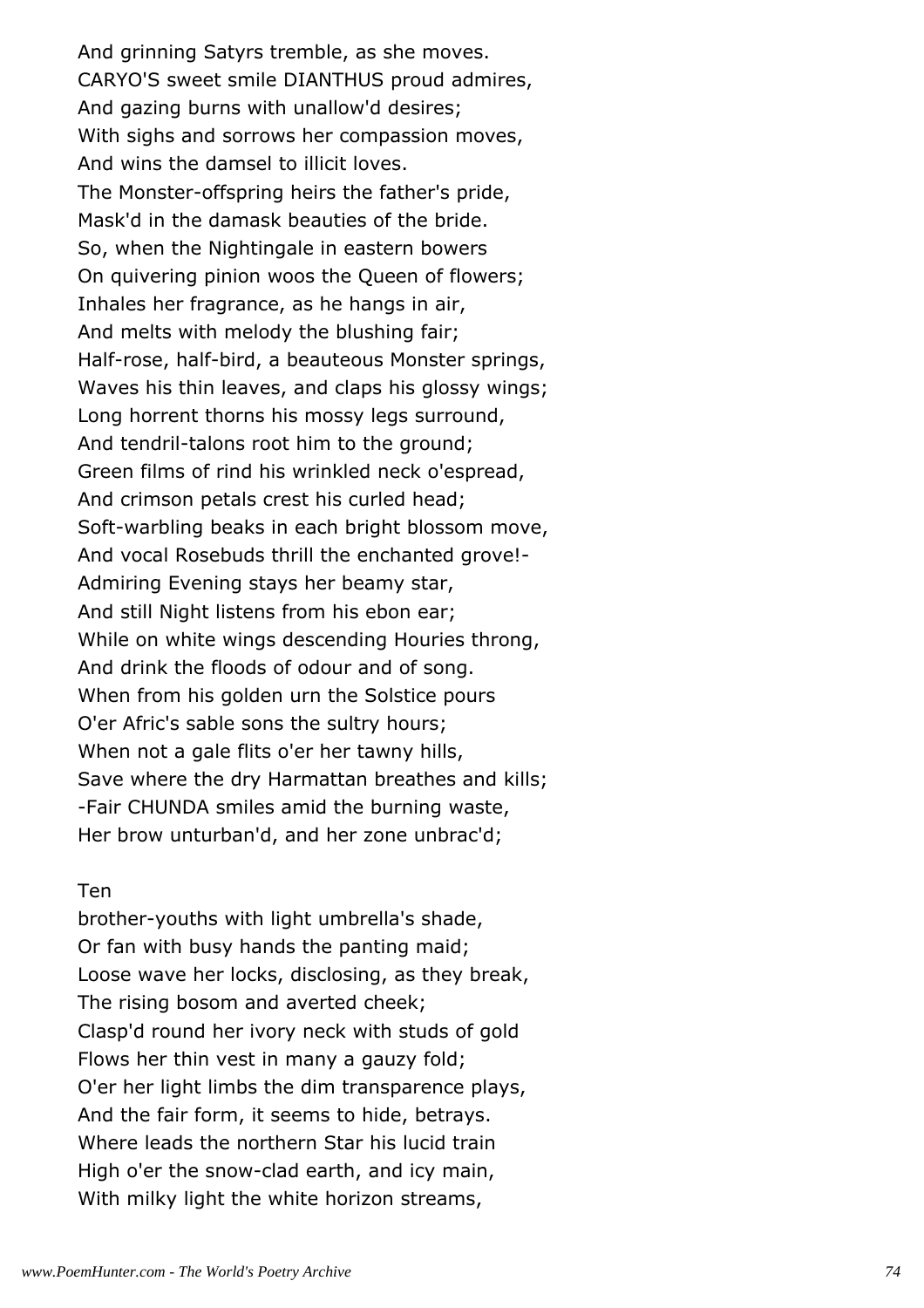And to the moon each sparkling mountain gleams.- Slow o'er the printed snows with silent walk Huge shaggy forms across the twilight stalk; And ever and anon with hideous sound Burst the thick ribs of ice, and thunder round.- There, as old Winter slaps his hoary wing, And lingering leaves his empire to the Spring, Pierced with quick shafts of silver-shooting light Fly in dark troops the dazzled imps of night- 'Awake, my Love!' enamour'd MUSCHUS cries, 'Stretch thy fair limbs, resulgent Maid! arise; Ope thy sweet eye-lids to the rising ray, And hail with ruby lips returning day. Down the white hills dissolving torrents pour, Green springs the turf, and purple blows the flower; His torpid wing the Rail exulting tries, Mounts the soft gale, and wantons in the skies; Rise, let us mark how bloom the awaken'd groves, And 'mid the banks of roses hide our loves.'

Night's tinsel beams on smooth Lock-lomond dance, Impatient ÆGA views the bright expanse;- In vain her eyes the parting floods explore, Wave after wave rolls freightless to the shore. -Now dim amid the distant foam she spies A rising speck,-''tis he! 'tis he!' She cries; As with firm arms he beats the streams aside, And cleaves with rising chest the tossing tide, With bended knee she prints the humid sands, Up-turns her glistening eyes, and spreads her hands; -''Tis he, 'tis he!-My Lord, my life, my love!- Slumber, ye winds; ye billows, cease to move! beneath his arms your buoyant plumage spread, Ye Swans! ye Halcyons! hover round his head!'- -With eager step the boiling surf she braves, And meets her refluent lover in the waves; Loose o'er the flood her azure mantle swims, And the clear stream betrays her snowy limbs. So on her sea-girt tower fair HERO stood At parting day, and mark'd the dashing flood; While high in air, the glimmering rocks above,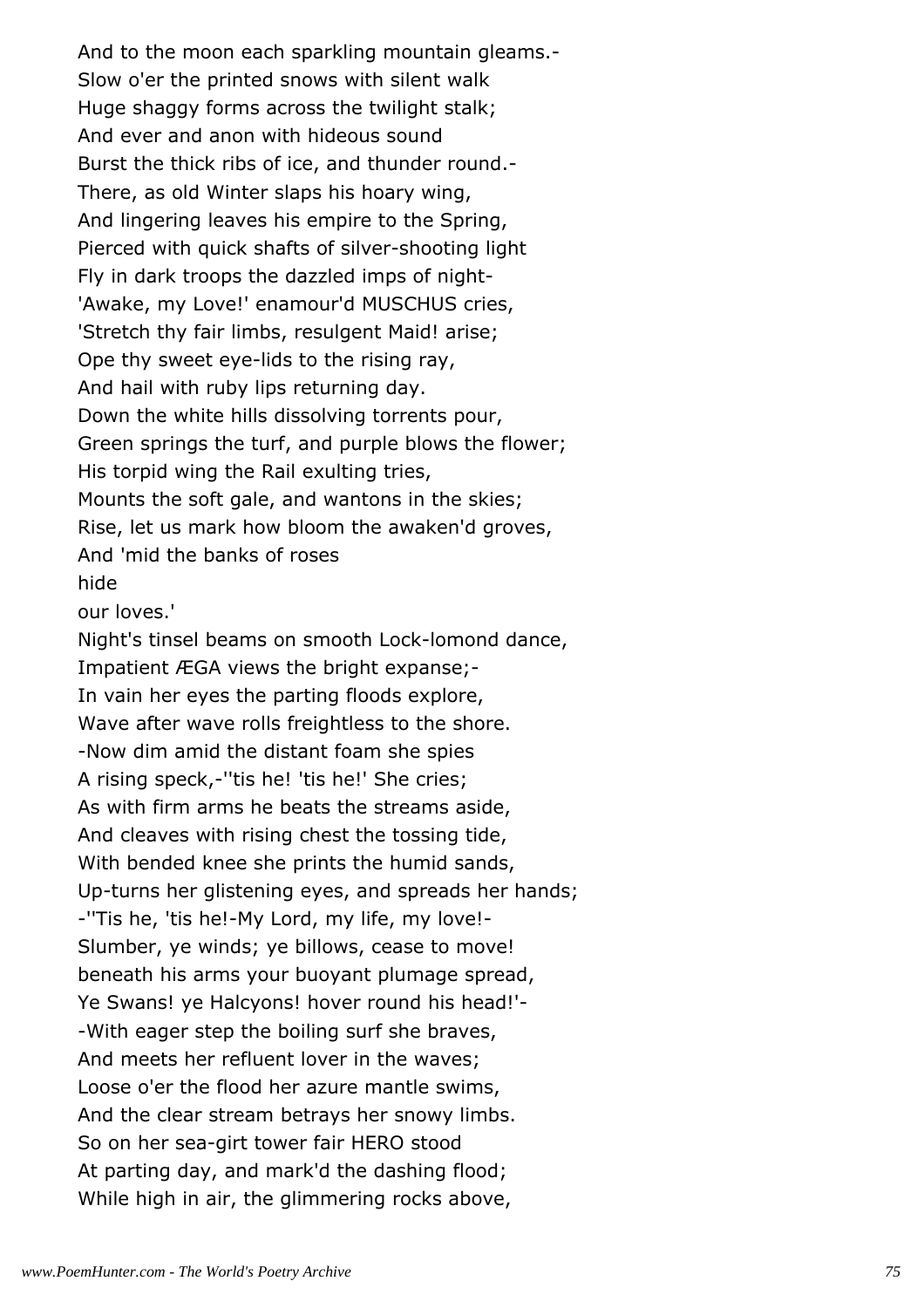Shone the bright lamp, the pilot-star of Love. -With robe outspread the wavering flame behind She kneels, and guards it from the shifting wind; Breathes to her Goddess all her vows, and guides Her bold LEANDER o'er the dusky tides; Wrings his wet hair, his briny bosom warms, And clasps her panting lover in her arms. Deep, in wide caverns and their shadowy ailes, Daughter of Earth, the chaste TRUFFELIA smiles; On silvery beds, of soft asbestus wove, Meets her Gnome-husband, and avows her love.

### High

-

o'er her couch impending diamonds blaze, And branching gold the crystal roof inlays; With verdant light the modest emeralds glow, Blue sapphires glare, and rubies blush, below

;

Light piers of lazuli the dome surround, And pictured mochoes tesselate the ground; In glittering threads along reflective walls The warm rill murmuring twinkles, as it falls; Now sink the Eolian strings, and now they swell, And Echoes woo in every vaulted cell; While on white wings delighted Cupids play, Shake their bright lamps, and shed celestial day. Closed in an azure fig by fairy spells, Bosom'd in down, fair CAPRI-FICA dwells;- So sleeps in silence the Curculio, shut In the dark chambers of the cavern'd nut, Erodes with ivory beak the vaulted shell, And quits on filmy wings its narrow cell. So the pleased Linnet in the moss-wove nest, Waked into life beneath its parent's breast, Chirps in the gaping shell, bursts forth erelong, Shakes its new plumes, and tries its tender song.- -And now the talisman she strikes, that charms Her husband-Sylph,-and calls him to her arms.- Quick, the light Gnat her airy Lord bestrides, With cobweb reins the flying courser guides, From crystal steeps of viewless ether springs,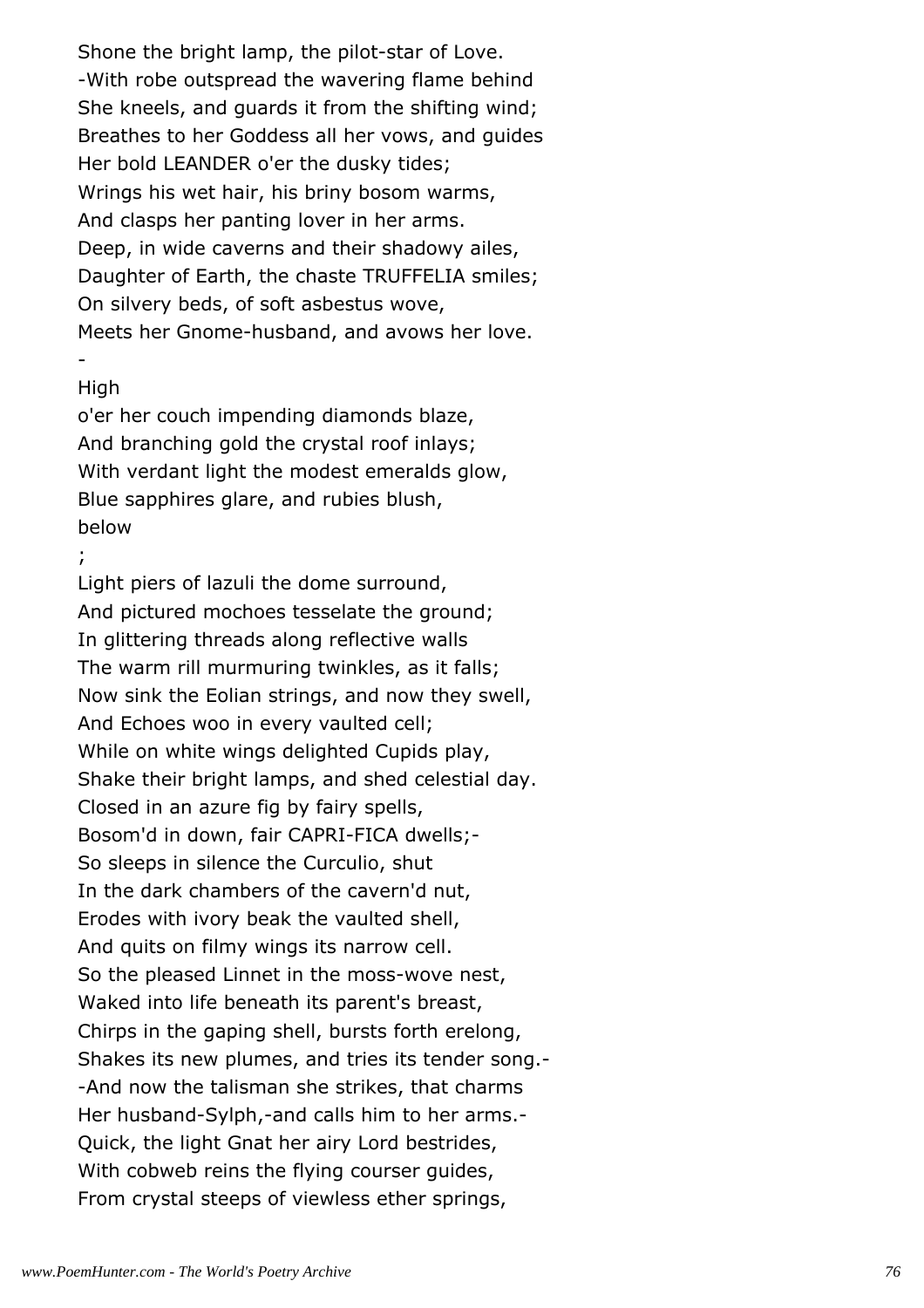Cleaves the soft air on still expanded wings; Darts like a sunbeam o'er the boundless wave, And seeks the beauty in her secret

cave.

So with quick impulse through all nature's frame Shoots the electric air its subtle flame. So turns the impatient needle to the pole, Tho' mountains rise between, and oceans roll. Where round the Orcades white torrents roar, Scooping with ceaseless rage the incumbent shore, Wide o'er the deep a dusky cavern bends Its marble arms, and high in air impends; Basaltic piers the ponderous roof sustain, And steep their massy sandals in the main; Round the dim walls, and through the whispering ailes Hoarse breathes the wind, the glittering water boils. Here the charm'd BYSSUS with his blooming bride Spreads his green sails, and braves the foaming tide; The star of Venus gilds the twilight wave, And lights her votaries to the secret

cave;

Light Cupids flutter round the nuptial bed, And each coy sea-maid hides her blushing head. Where cool'd by rills, and curtain'd round by woods, Slopes the green dell to meet the briny floods, The sparkling noon-beams trembling on the tide, The PROTEUS-LOVER woos his playful bride, To win the fair he tries a thousand forms, Basks on the sands, or gambols in the storms. A Dolphin now, his scaly sides he laves, And bears the sportive damsel on the waves; She strikes the cymbal as he moves along, And wondering Ocean listens to the song. -And now a spotted Pard the lover stalks, Plays round her steps, and guards her favour'd walks; As with white teeth he prints her hand, caress'd, And lays his velvet paw upon her breast, O'er his round face her snowy fingers strain The silken knots, and fit the ribbon-rein. -And now a Swan, he spreads his plumy sails,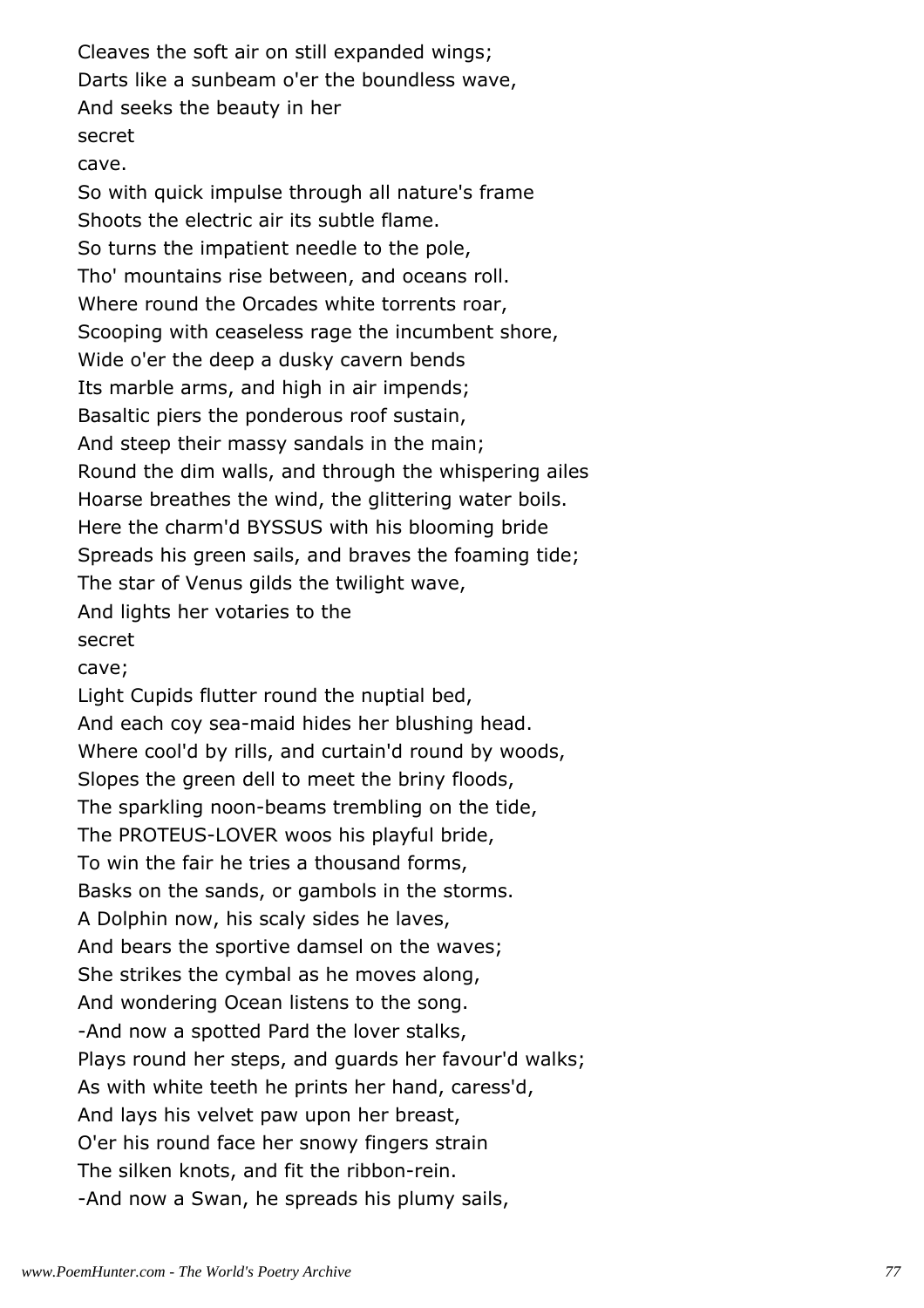And proudly glides before the fanning gales; Pleas'd on the flowery brink with graceful hand She waves her floating lover to the land; Bright shines his sinuous neck, with crimson beak He prints fond kisses on her glowing cheek, Spreads his broad wings, elates his ebon crest, And clasps the beauty to his downy breast.

# A

hundred virgins join a

hundred

# swains,

And fond ADONIS leads the sprightly trains; Pair after pair, along his sacred groves To Hymen's fane the bright procession moves; Each smiling youth a myrtle garland shades, And wreaths of roses veil the blushing maids; Light joys on twinkling feet attend the throng, Weave the gay dance, or raise the frolic song; -Thick, as they pass, exulting Cupids fling Promiscuous arrows from the sounding string; On wings of gossamer soft Whispers fly, And the sly Glance steals side-long from the eye. -As round his shrine the gaudy circles bow, And seal with muttering lips the faithless vow, Licentious Hymen joins their mingled hands, And loosely twines the meretricious bands.- Thus where pleased VENUS, in the southern main, Sheds all her smiles on Otaheite's plain, Wide o'er the isle her silken net she draws, And the Loves laugh at all, but Nature's laws.' Here ceased the Goddess,-o'er the silent strings Applauding Zephyrs swept their fluttering wings; Enraptur'd Sylphs arose in murmuring crowds To air-wove canopies and pillowy clouds; Each Gnome reluctant sought his earthy cell, And each bright Floret clos'd her velvet bell. Then, on soft tiptoe, NIGHT approaching near Hung o'er the tuneless lyre his sable ear; Gem'd with bright stars the still etherial plain, And bad his Nightingales repeat the strain.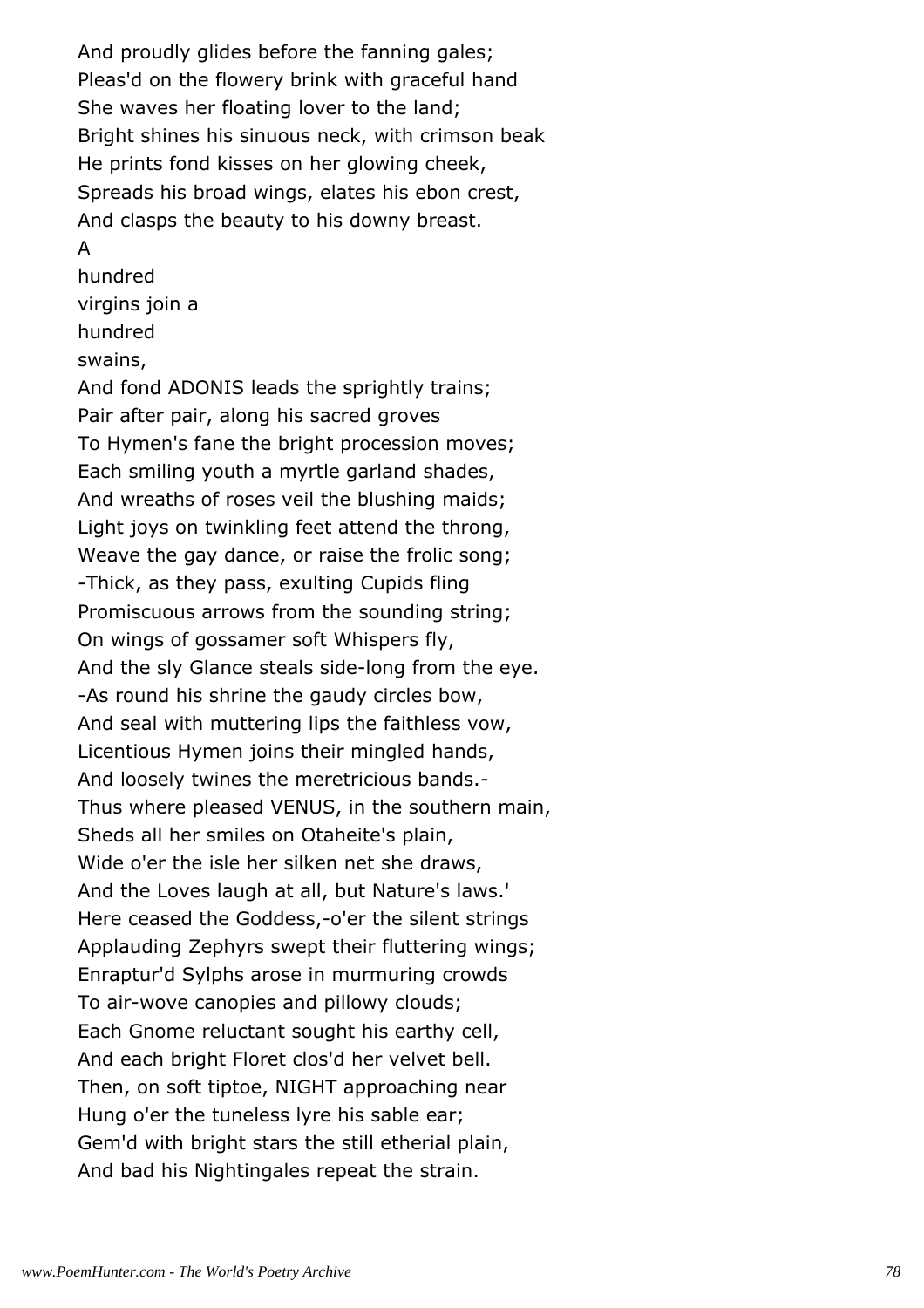Erasmus Darwin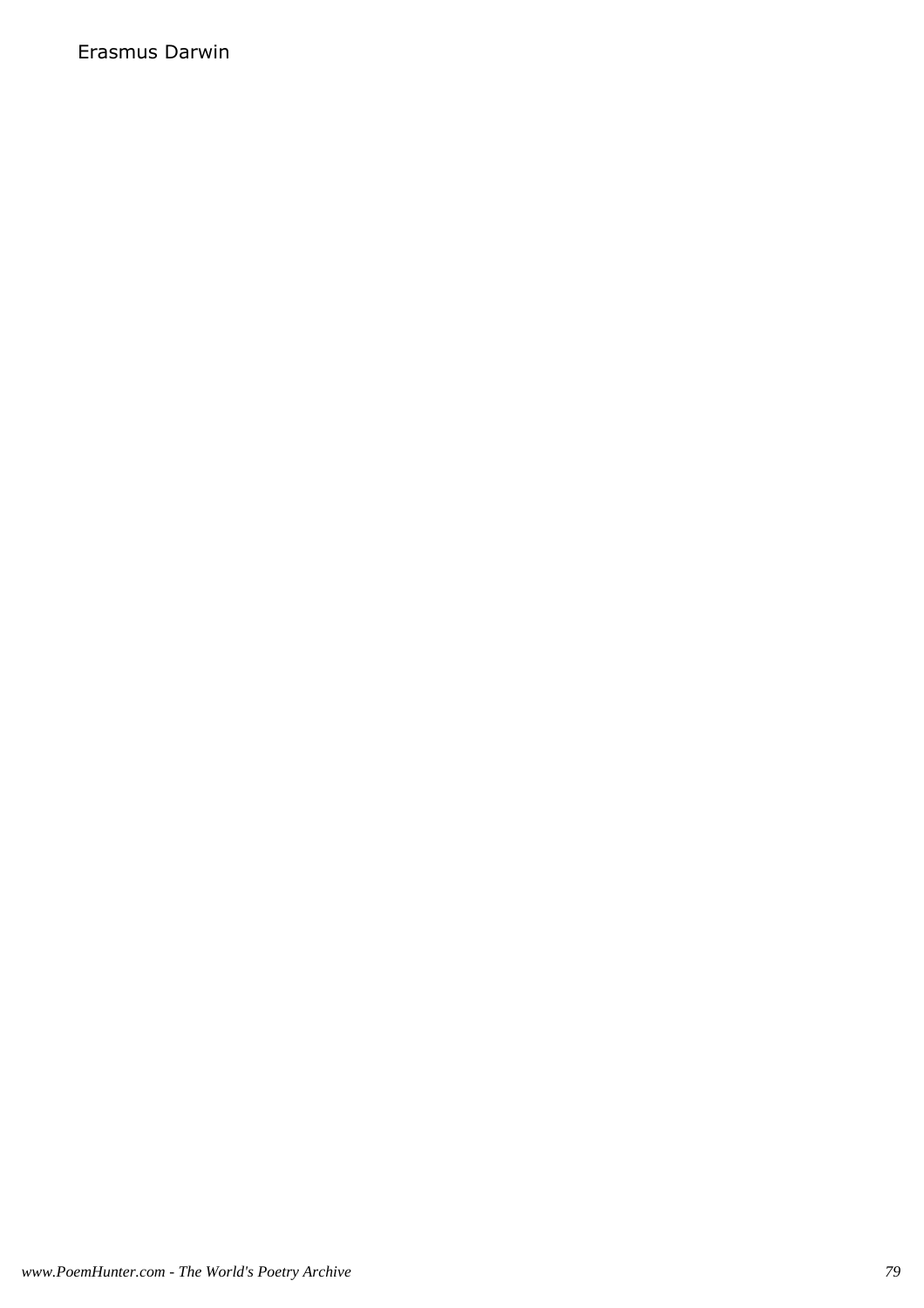# The Botanic Garden( Part I)

The Economy Of Vegetation

# Canto I

STAY YOUR RUDE STEPS! whose throbbing breasts infold The legion-fiends of Glory, or of Gold! Stay! whose false lips seductive simpers part, While Cunning nestles in the harlot-heart!- For you no Dryads dress the roseate bower, For you no Nymphs their sparkling vases pour; Unmark'd by you, light Graces swim the green, And hovering Cupids aim their shafts, unseen. 'But THOU! whose mind the well-attemper'd ray Of Taste and Virtue lights with purer day; Whose finer sense each soft vibration owns With sweet responsive sympathy of tones; So the fair flower expands it's lucid form To meet the sun, and shuts it to the storm;- For thee my borders nurse the fragrant wreath, My fountains murmur, and my zephyrs breathe; Slow slides the painted snail, the gilded fly Smooths his fine down, to charm thy curious eye; On twinkling fins my pearly nations play, Or win with sinuous train their trackless way; My plumy pairs in gay embroidery dress'd Form with ingenious bill the pensile nest, To Love's sweet notes attune the listening dell, And Echo sounds her soft symphonious shell. 'And, if with Thee some hapless Maid should stray, Disasterous Love companion of her way, Oh, lead her timid steps to yonder glade, Whose arching cliffs depending alders shade; There, as meek Evening wakes her temperate breeze, And moon-beams glimmer through the trembling trees, The rills, that gurgle round, shall soothe her ear, The weeping rocks shall number tear for tear; There as sad Philomel, alike forlorn, Sings to the Night from her accustomed thorn; While at sweet intervals each falling note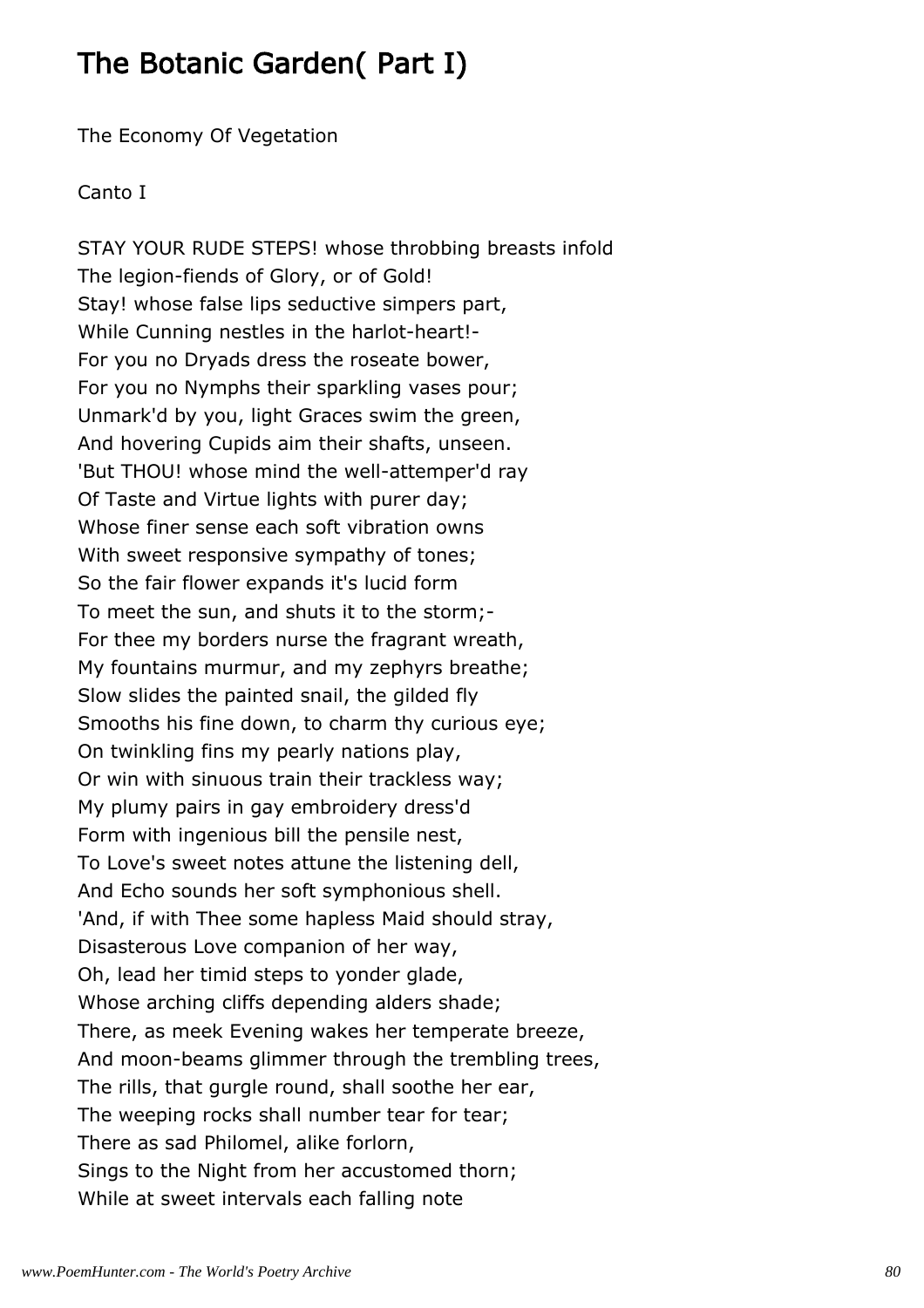Sighs in the gale, and whispers round the grot; The sister-woe shall calm her aching breast, And softer slumbers steal her cares to rest.- 'Winds of the North! restrain your icy gales, Nor chill the bosom of these happy vales! Hence in dark heaps, ye gathering Clouds, revolve! Disperse, ye Lightnings! and, ye Mists, dissolve! -Hither, emerging from yon orient skies, BOTANIC GODDESS! bend thy radiant eyes; O'er these soft scenes assume thy gentle reign, Pomona, Ceres, Flora in thy train; O'er the still dawn thy placid smile effuse, And with thy silver sandals print the dews; In noon's bright blaze thy vermil vest unfold, And wave thy emerald banner star'd with gold.' Thus spoke the GENIUS, as He stept along, And bade these lawns to Peace and Truth belong; Down the steep slopes He led with modest skill The willing pathway, and the truant rill, Stretch'd o'er the marshy vale yon willowy mound, Where shines the lake amid the tufted ground, Raised the young woodland, smooth'd the wavy green, And gave to Beauty all the quiet scene.- She comes!-the GODDESS!-through the whispering air, Bright as the morn, descends her blushing car; Each circling wheel a wreath of flowers intwines, And gem'd with flowers the silken harness shines; The golden bits with flowery studs are deck'd, And knots of flowers the crimson reins connect.- And now on earth the silver axle rings, And the shell sinks upon its slender springs; Light from her airy seat the Goddess bounds, And steps celestial press the pansied grounds. Fair Spring advancing calls her feather'd quire, And tunes to softer notes her laughing lyre; Bids her gay hours on purple pinions move, And arms her Zephyrs with the shafts of Love, Pleased GNOMES, ascending from their earthy beds, Play round her graceful footsteps, as she treads; Gay SYLPHS attendant beat the fragrant air On winnowing wings, and waft her golden hair; Blue NYMPHS emerging leave their sparkling streams,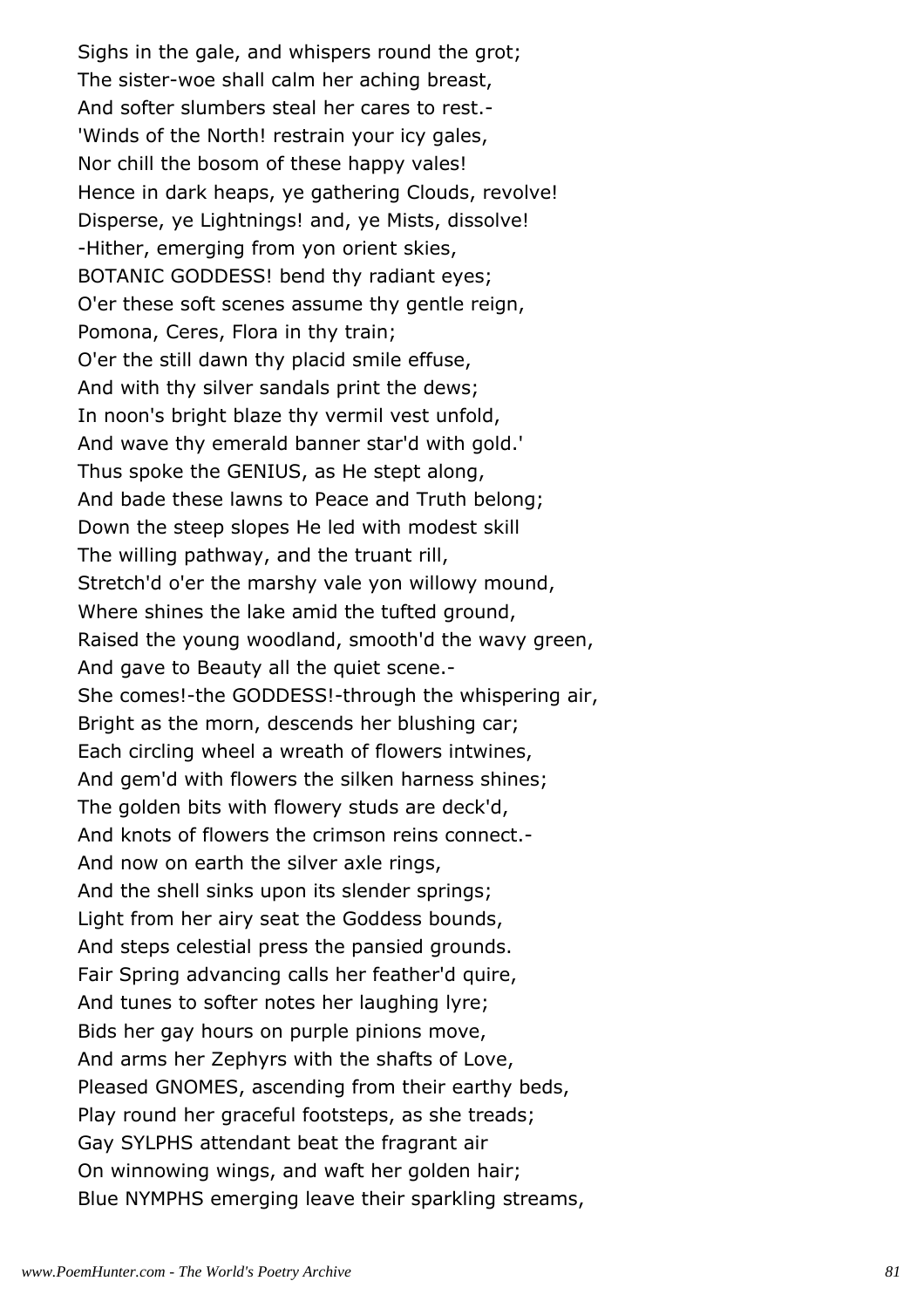And FIERY FORMS alight from orient beams; Musk'd in the rose's lap fresh dews they shed, Or breathe celestial lustres round her head. First the fine Forms her dulcet voice requires, Which bathe or bask in elemental fires; From each bright gem of Day's refulgent car, From the pale sphere of every twinkling star, From each nice pore of ocean, earth, and air, With eye of flame the sparkling hosts repair, Mix their gay hues, in changeful circles play, Like motes, that tenant the meridian ray.- So the clear Lens collects with magic power The countless glories of the midnight hour; Stars after stars with quivering lustre fall, And twinkling glide along the whiten'd wall.- Pleased, as they pass, she counts the glittering bands, And stills their murmur with her waving hands; Each listening tribe with fond expectance burns, And now to these, and now to those, she turns.

I. 'NYMPHS OF PRIMEVAL FIRE! YOUR vestal train Hung with gold-tresses o'er the vast inane, Pierced with your silver shafts the throne of Night, And charm'd young Nature's opening eyes with light; When LOVE DIVINE, with brooding wings unfurl'd, Call'd from the rude abyss the living world. '-LET THERE BE LIGHT!' proclaim'd the ALMIGHTY LORD, Astonish'd Chaos heard the potent word;- Through all his realms the kindling Ether runs, And the mass starts into a million suns; Earths round each sun with quick explosions burst, And second planets issue from the first; Bend, as they journey with projectile force, In bright ellipses their reluctant course; Orbs wheel in orbs, round centres centres roll, And form, self-balanced, one revolving Whole. -Onward they move amid their bright abode, Space without bound, THE BOSOM OF THEIR GOD!

II. 'ETHEREAL POWERS! YOU chase the shooting stars, Or yoke the vollied lightenings to your cars, Cling round the aërial bow with prisms bright,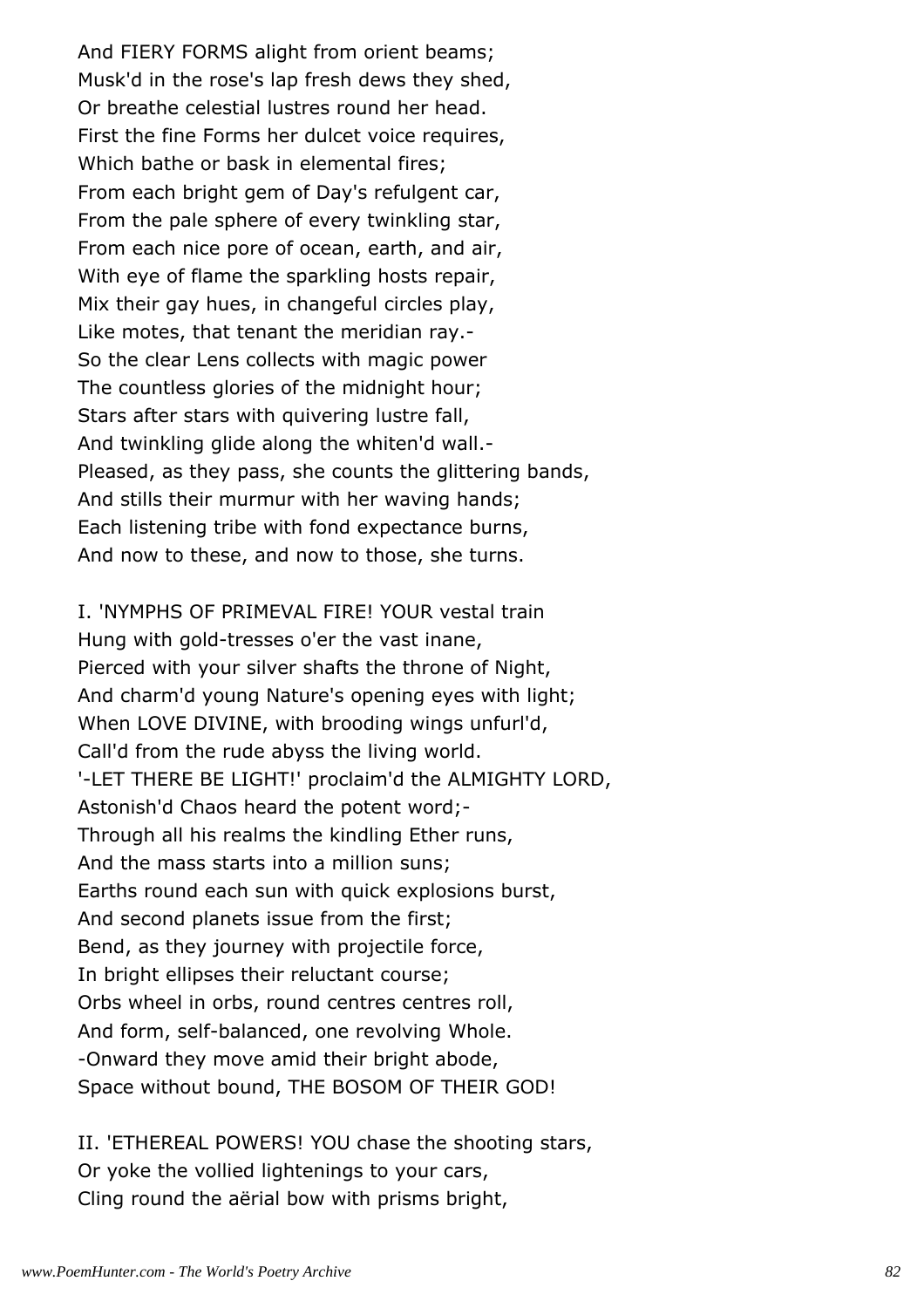And pleased untwist the sevenfold threads of light; Eve's silken couch with gorgeous tints adorn, And fire the arrowy throne of rising Morn. -OR, plum'd with flame, in gay battalion's spring To brighter regions borne on broader wing; Where lighter gases, circumfused on high, Form the vast concave of exterior sky; With airy lens the scatter'd rays assault, And bend the twilight round the dusky vault; Ride, with broad eye and scintillating hair, The rapid Fire-ball through the midnight air; Dart from the North on pale electric streams, Fringing Night's sable robe with transient beams. -OR rein the Planets in their swift careers, Gilding with borrow'd light their twinkling spheres; Alarm with comet-blaze the sapphire plain, The wan stars glimmering through its silver train; Gem the bright Zodiac, stud the glowing pole, Or give the Sun's phlogistic orb to roll.

III. NYMPHS! YOUR fine forms with steps impassive mock Earth's vaulted roofs of adamantine rock; Round her still centre tread the burning soil, And watch the billowy Lavas, as they boil; Where, in basaltic caves imprison'd deep, Reluctant fires in dread suspension sleep; Or sphere on sphere in widening waves expand, And glad with genial warmth the incumbent land. So when the Mother-bird selects their food With curious bill, and feeds her callow brood; Warmth from her tender heart eternal springs, And pleased she clasps them with extended wings. 'YOU from deep cauldrons and unmeasured caves Blow flaming airs, or pour vitrescent waves; O'er shining oceans ray volcanic light, Or hurl innocuous embers to the night.- While with loud shouts to Etna Heccla calls, And Andes answers from his beacon'd walls; Sea-wilder'd crews the mountain-stars admire, And Beauty beams amid tremendous fire. 'Thus when of old, as mystic bards presume, Huge CYCLOPS dwelt in Etna's rocky womb,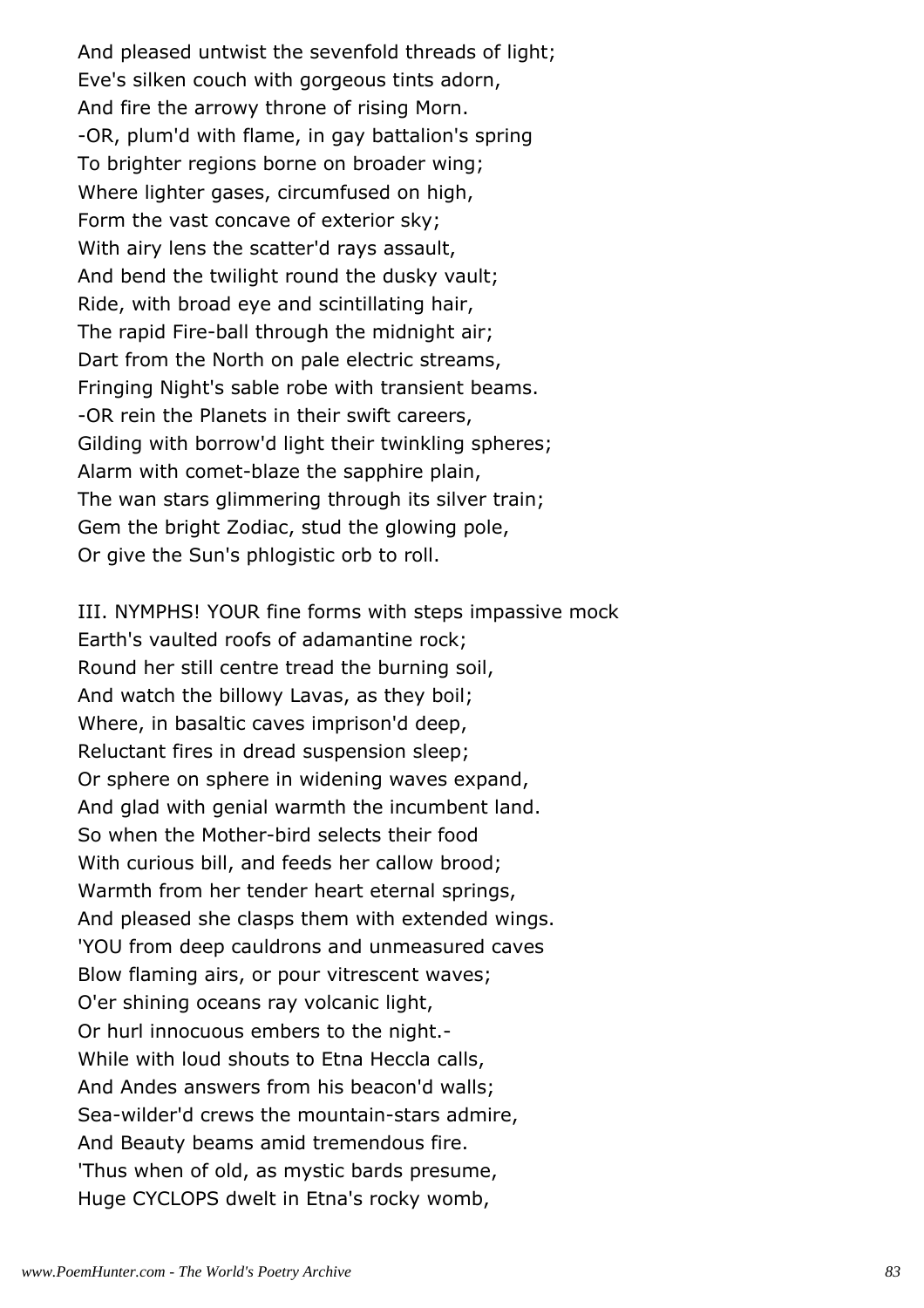On thundering anvils rung their loud alarms, And leagued with VULCAN forged immortal arms; Descending VENUS sought the dark abode, And sooth'd the labours of the grisly God.- While frowning Loves the threatening falchion wield, And tittering Graces peep behind the shield, With jointed mail their fairy limbs o'erwhelm, Or nod with pausing step the plumed helm; With radiant eye She view'd the boiling ore, Heard undismay'd the breathing bellows roar, Admired their sinewy arms, and shoulders bare, And ponderous hammers lifted high in air, With smiles celestial bless'd their dazzled sight, And Beauty blazed amid infernal night.

IV. 'EFFULGENT MAIDS! YOU round deciduous day, Tressed with soft beams, your glittering bands array; On Earth's cold bosom, as the Sun retires, Confine with folds of air the lingering fires; O'er Eve's pale forms diffuse phosphoric light, And deck with lambent flames the shrine of Night. So, warm'd and kindled by meridian skies, And view'd in darkness with dilated eyes, BOLOGNA'S chalks with faint ignition blaze, BECCARI'S shells emit prismatic rays. So to the sacred Sun in MEMNON's fane, Spontaneous concords quired the matin strain; -Touch'd by his orient beam, responsive rings The living lyre, and vibrates all it's strings; Accordant ailes the tender tones prolong, And holy echoes swell the adoring song. 'YOU with light Gas the lamps nocturnal feed, Which dance and glimmer o'er the marshy mead; Shine round Calendula at twilight hours, And tip with silver all her saffron flowers; Warm on her mossy couch the radiant Worm, Guard from cold dews her love-illumin'd form, From leaf to leaf conduct the virgin light, Star of the earth, and diamond of the night. You bid in air the tropic Beetle burn, And fill with golden flame his winged urn; Or gild the surge with insect-sparks, that swarm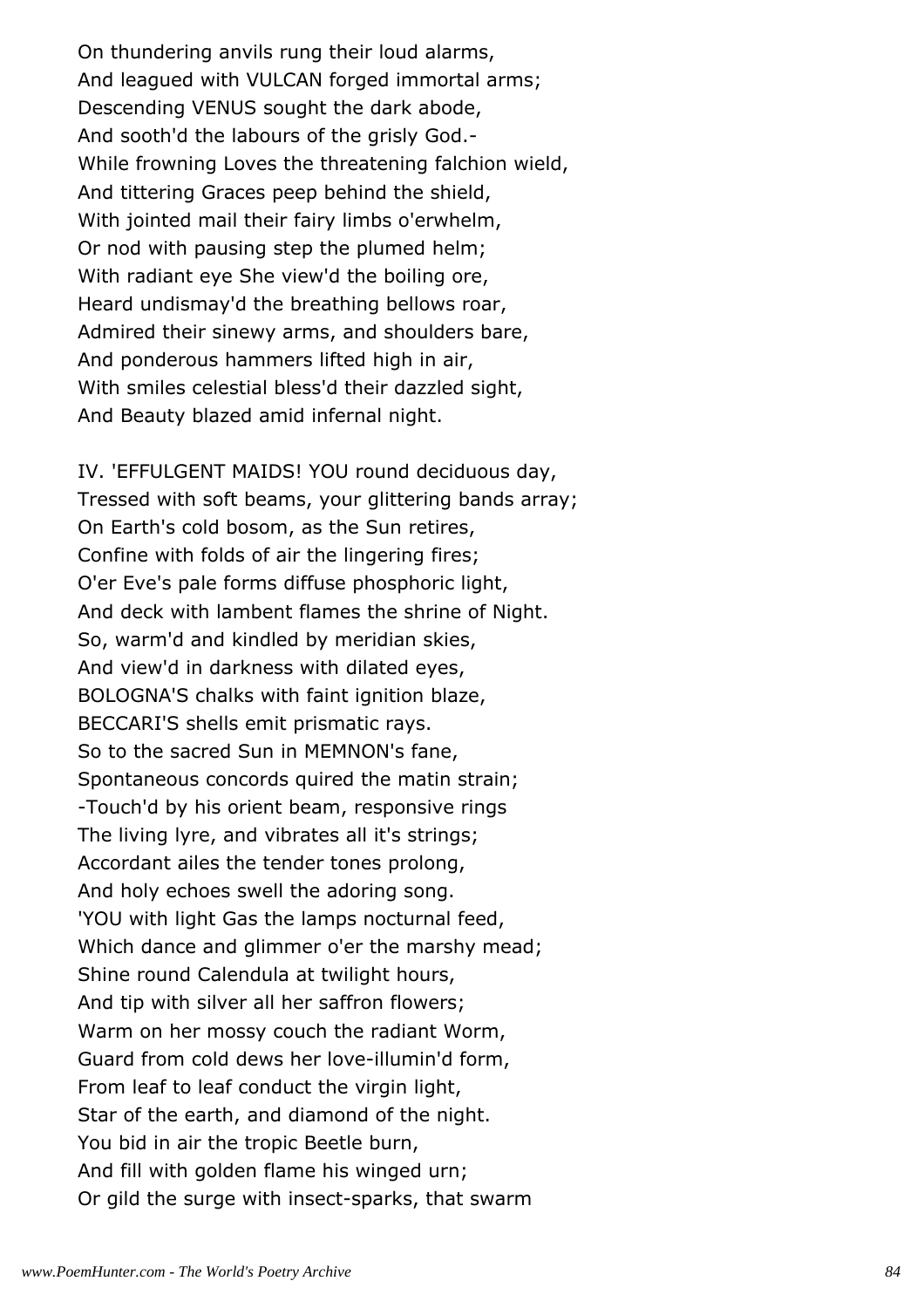Round the bright oar, the kindling prow alarm; Or arm in waves, electric in his ire, The dread Gymnotus with ethereal fire.- Onward his course with waving tail he helms, And mimic lightenings scare the watery realms, So, when with bristling plumes the Bird of JOVE Vindictive leaves the argent fields above, Borne on broad wings the guilty world he awes, And grasps the lightening in his shining claws.

V. 1. 'NYMPHS! Your soft smiles uncultur'd man subdued, And charm'd the Savage from his native wood; You, while amazed his hurrying Hords retire From the fell havoc of devouring FIRE, Taught, the first Art! with piny rods to raise By quick attrition the domestic blaze, Fan with soft breath, with kindling leaves provide, And lift the dread Destroyer on his side. So, with bright wreath of serpent-tresses crown'd, Severe in beauty, young MEDUSA frown'd; Erewhile subdued, round WISDOM'S Aegis roll'd Hiss'd the dread snakes, and flam'd in burnish'd gold; Flash'd on her brandish'd arm the immortal shield, And Terror lighten'd o'er the dazzled field. 2. NYMPHS! YOU disjoin, unite, condense, expand, And give new wonders to the Chemist's hand; On tepid clouds of rising steam aspire, Or fix in sulphur all it's solid fire; With boundless spring elastic airs unfold, Or fill the fine vacuities of gold; With sudden flash vitrescent sparks reveal, By fierce collision from the flint and steel; Or mark with shining letter KUNKEL's name In the pale Phosphor's self-consuming flame. So the chaste heart of some enchanted Maid Shines with insidious light, by Love betray'd; Round her pale bosom plays the young Desire, And slow she wastes by self-consuming fire. 3. 'YOU taught mysterious BACON to explore Metallic veins, and part the dross from ore; With sylvan coal in whirling mills combine The crystal'd nitre, and the sulphurous mine;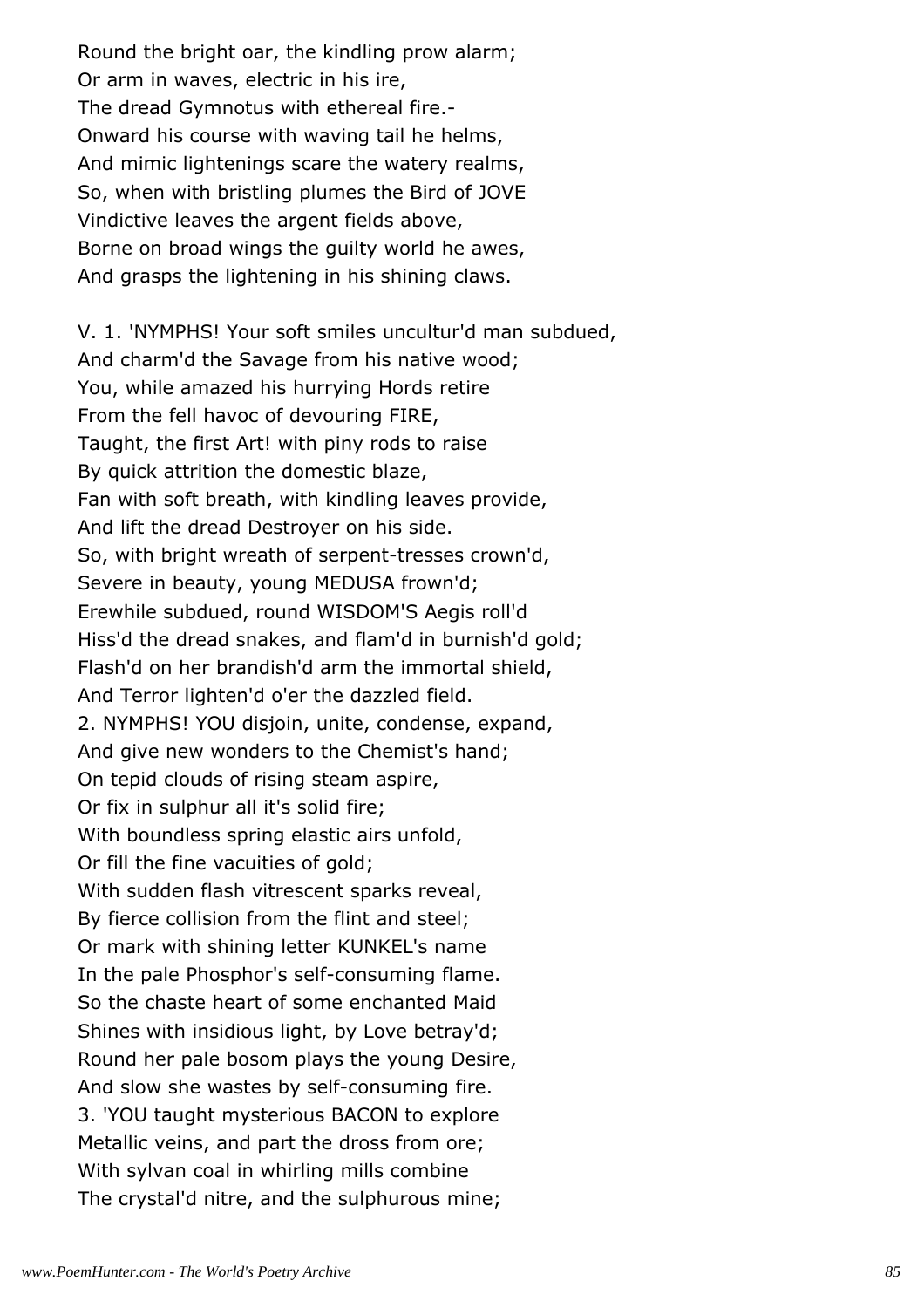Through wiry nets the black diffusion strain, And close an airy ocean in a grain.- Pent in dark chambers of cylindric brass Slumbers in grim repose the sooty mass; Lit by the brilliant spark, from grain to grain Runs the quick fire along the kindling train; On the pain'd ear-drum bursts the sudden crash, Starts the red flame, and Death pursues the flash.- Fear's feeble hand directs the fiery darts, And Strength and Courage yield to chemic arts; Guilt with pale brow the mimic thunder owns, And Tyrants tremble on their blood-stain'd thrones.

VI. NYMPHS! You erewhile on simmering cauldrons play'd, And call'd delighted SAVERY to your aid; Bade round the youth explosive STEAM aspire In gathering clouds, and wing'd the wave with fire; Bade with cold streams the quick expansion stop, And sunk the immense of vapour to a drop.- Press'd by the ponderous air the Piston falls Resistless, sliding through it's iron walls; Quick moves the balanced beam, of giant-birth, Wields his large limbs, and nodding shakes the earth. 'The Giant-Power from earth's remotest caves Lifts with strong arm her dark reluctant waves; Each cavern'd rock, and hidden den explores, Drags her dark coals, and digs her shining ores.- Next, in close cells of ribbed oak confined, Gale after gale, He crowds the struggling wind; The imprison'd storms through brazen nostrils roar, Fan the white flame, and fuse the sparkling ore. Here high in air the rising stream He pours To clay-built cisterns, or to lead-lined towers; Fresh through a thousand pipes the wave distils, And thirsty cities drink the exuberant rills.- There the vast mill-stone with inebriate whirl On trembling floors his forceful fingers twirl. Whose flinty teeth the golden harvests grind, Feast without blood! and nourish human-kind. 'Now his hard hands on Mona's rifted crest, Bosom'd in rock, her azure ores arrest; With iron lips his rapid rollers seize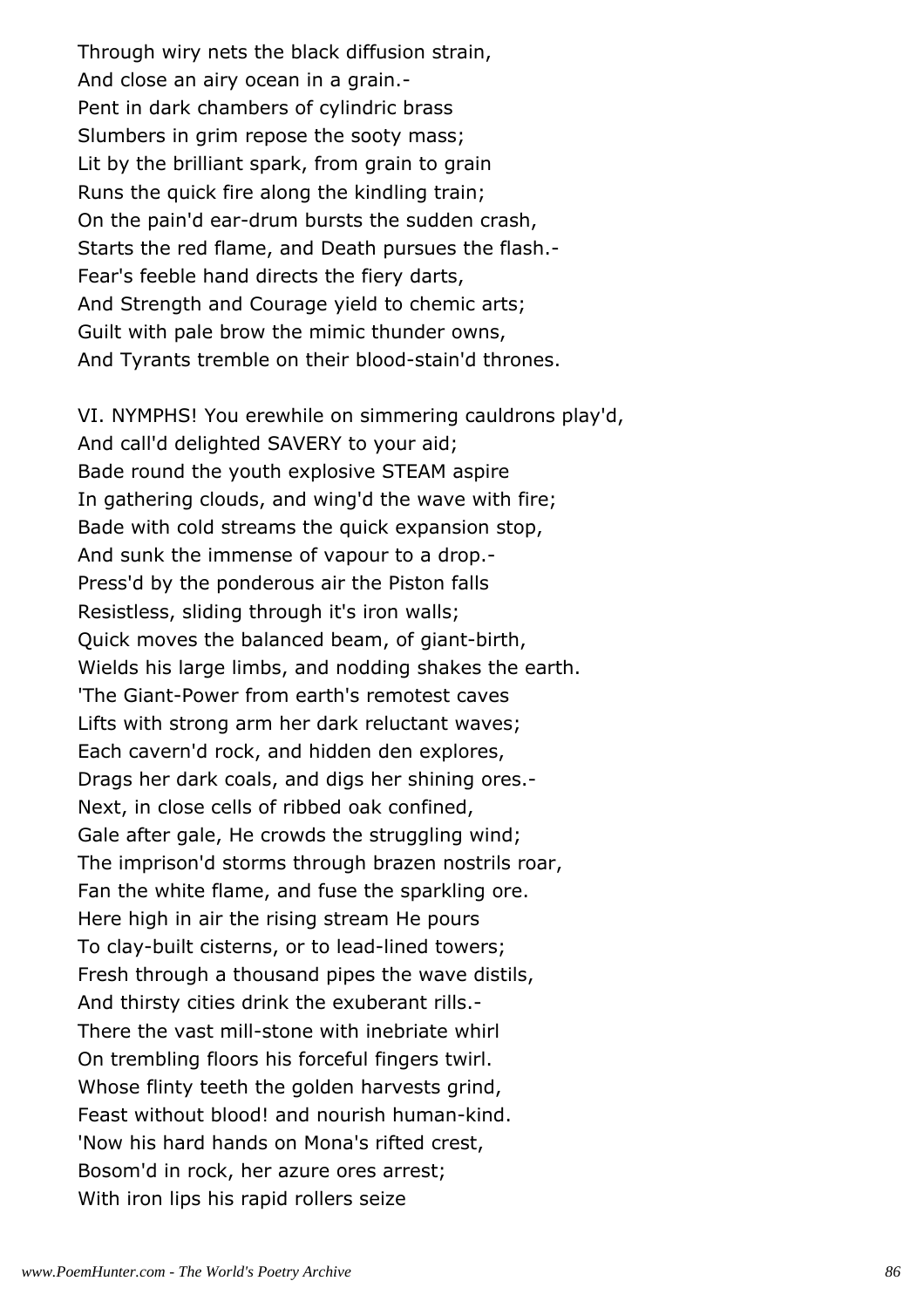The lengthening bars, in thin expansion squeeze; Descending screws with ponderous fly-wheels wound The tawny plates, the new medallions round; Hard dyes of steel the cupreous circles cramp, And with quick fall his massy hammers stamp. The Harp, the Lily and the Lion join, And GEORGE and BRITAIN guard the sterling coin. 'Soon shall thy arm, UNCONQUER'D STEAM! afar Drag the slow barge, or drive the rapid car; Or on wide-waving wings expanded bear The flying-chariot through the fields of air. -Fair crews triumphant, leaning from above, Shall wave their fluttering kerchiefs as they move; Or warrior-bands alarm the gaping crowd, And armies shrink beneath the shadowy cloud. 'So mighty HERCULES o'er many a clime Waved his vast mace in Virtue's cause sublime, Unmeasured strength with early art combined, Awed, served, protected, and amazed mankind.- First two dread Snakes at JUNO'S vengeful nod Climb'd round the cradle of the sleeping God; Waked by the shrilling hiss, and rustling sound, And shrieks of fair attendants trembling round, Their gasping throats with clenching hands he holds; And Death untwists their convoluted folds. Next in red torrents from her sevenfold heads Fell HYDRA'S blood on Lerna's lake he sheds; Grasps ACHELOUS with resistless force, And drags the roaring River to his course; Binds with loud bellowing and with hideous yell The monster Bull, and threefold Dog of Hell. 'Then, where Nemea's howling forests wave, He drives the Lion to his dusky cave; Seized by the throat the growling fiend disarms, And tears his gaping jaws with sinewy arms; Lifts proud ANTEUS from his mother-plains, And with strong grasp the struggling Giant strains; Back falls his fainting head, and clammy hair, Writhe his weak limbs, and flits his life in air;- By steps reverted o'er the blood-dropp'd fen He tracks huge CACUS to his murderous den; Where breathing flames through brazen lips he fled,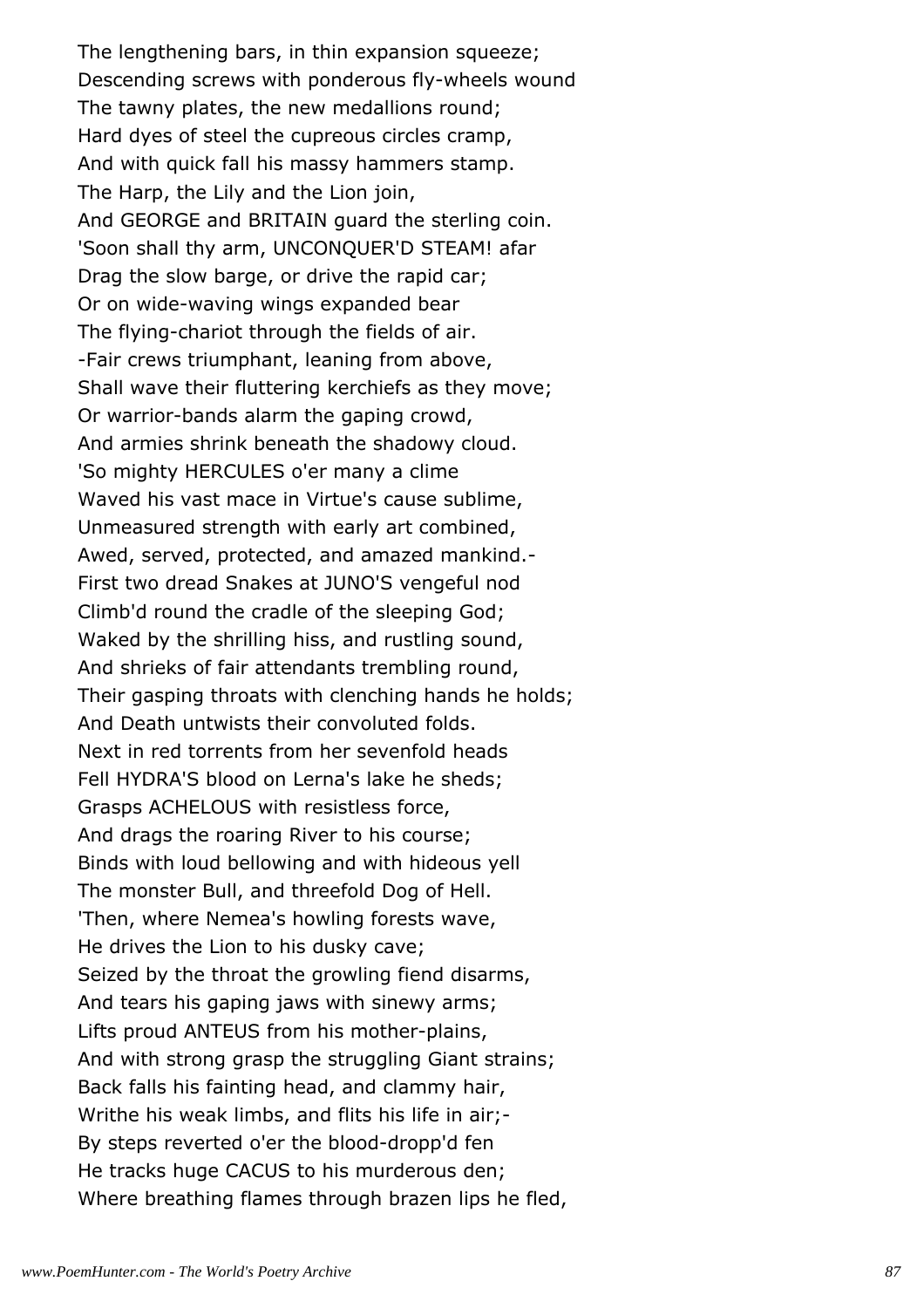And shakes the rock-roof'd cavern o'er his head. 'Last with wide arms the solid earth He tears, Piles rock on rock, on mountain mountain rears; Heaves up huge ABYLA on Afric's sand, Crowns with high CALPÈ Europe's saliant strand, Crests with opposing towers the splendid scene, And pours from urns immense the sea between.- -Loud o'er her whirling flood Charybdis roars, Affrighted Scylla bellows round his shores, Vesuvio groans through all his echoing caves, And Etna thunders o'er the insurgent waves.

VII. 1. NYMPHS! YOUR fine hands ethereal floods amass From the warm cushion, and the whirling glass; Beard the bright cylinder with golden wire, And circumfuse the gravitating fire. Cold from each point cerulean lustres gleam, Or shoot in air the scintillating stream. So, borne on brazen talons, watch'd of old The sleepless dragon o'er his fruits of gold; Bright beam'd his scales, his eye-balls blazed with ire, And his wide nostrils breath'd inchanted fire. 'YOU bid gold-leaves, in crystal lantherns held, Approach attracted, and recede repel'd; While paper-nymphs instinct with motion rife, And dancing fauns the admiring Sage surprize. OR, if on wax some fearless Beauty stand, And touch the sparkling rod with graceful hand; Through her fine limbs the mimic lightnings dart, And flames innocuous eddy round her heart; O'er her fair brow the kindling lustres glare, Blue rays diverging from her bristling hair; While some fond Youth the kiss ethereal sips. And soft fires issue from their meeting lips. So round the virgin Saint in silver streams The holy Halo shoots it's arrowy beams. 'YOU crowd in coated jars the denser fire, Pierce the thin glass, and fuse the blazing wire; Or dart the red flash through the circling band Of youths and timorous damsels, hand in hand. -Starts the quick Ether through the fibre-trains Of dancing arteries, and of tingling veins,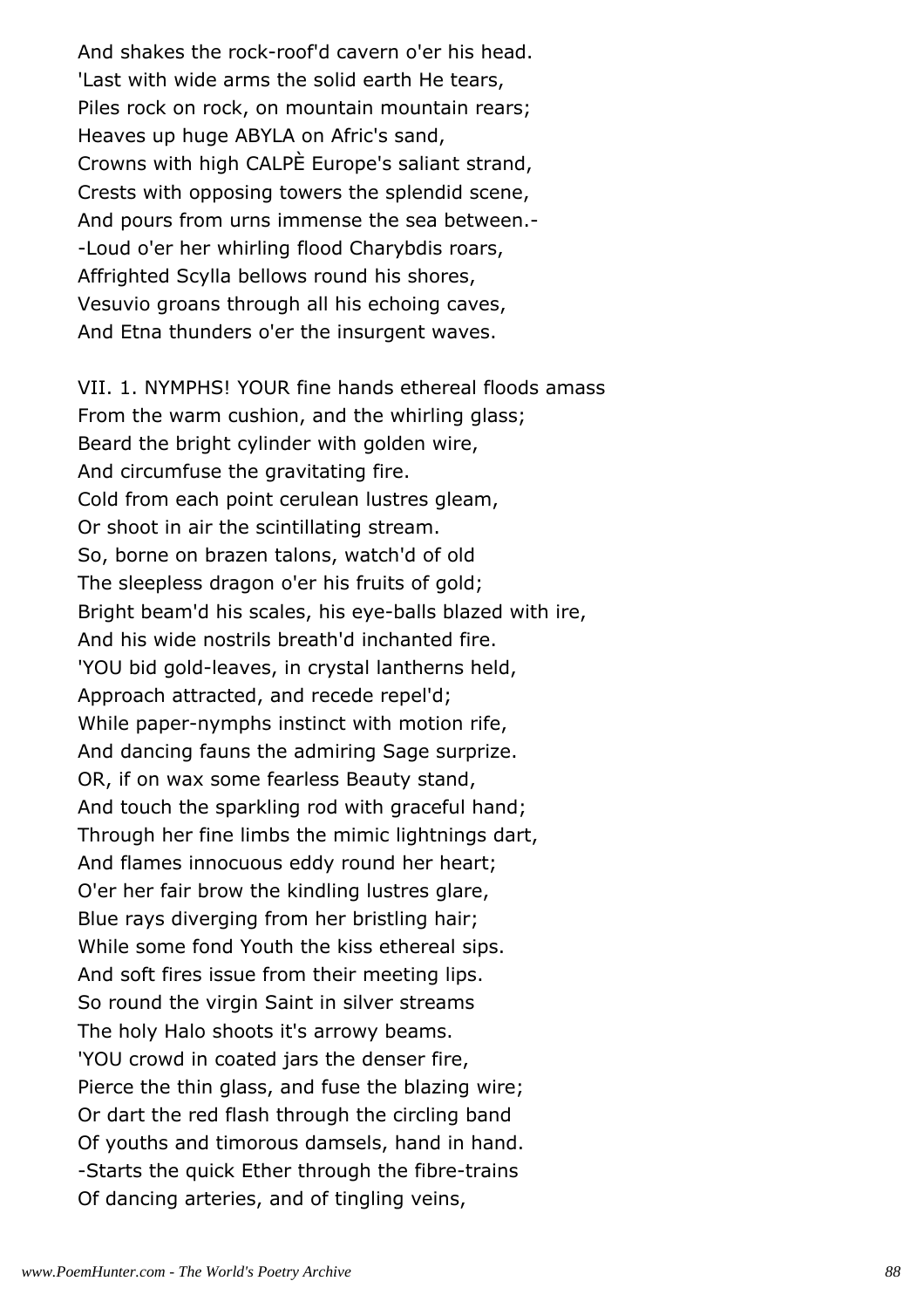Goads each fine nerve, with new sensation thrill'd, Bends the reluctant limbs with power unwill'd; Palsy's cold hands the fierce concussion own, And Life clings trembling on her tottering throne.- So from dark clouds the playful lightning springs, Rives the firm oak, or prints the Fairy-rings. 2. NYMPHS! on that day YE shed from lucid eyes. Celestial tears, and breathed ethereal sighs! When RICHMAN rear'd, by fearless haste betrayed, The wiry rod in Nieva's fatal shade;- Clouds o'er the Sage, with fringed skirts succeed, Flash follows flash, the warning corks recede; Near and more near He ey'd with fond amaze The silver streams, and watch'd the saphire blaze; Then burst the steel, the dart electric sped, And the bold Sage lay number'd with the dead!- NYMPHS! on that day YE shed from lucid eyes Celestial tears, and breathed ethereal sighs! 3. 'YOU led your FRANKLIN to your glazed retreats, Your air-built castles, and your silken seats; Bade his bold arm invade the lowering sky, And seize the tiptoe lightnings, ere they fly; O'er the young Sage your mystic mantle spread, And wreath'd the crown electric round his head.- Thus when on wanton wing intrepid LOVE Snatch'd the raised lightning from the arm of JOVE; Quick o'er his knee the triple bolt He bent, The cluster'd darts and forky arrows rent, Snapp'd with illumin'd hands each flaming shaft, His tingling fingers shook, and stamp'd, and laugh'd; Bright o'er the floor the scatter'd fragments blaz'd, And Gods retreating trembled as they gaz'd; The immortal Sire, indulgent to his child, Bow'd his ambrosial locks, and Heaven relenting smiled.

VIII. 'When Air's pure essence joins the vital flood, And with phosphoric Acid dyes the blood, YOUR VIRGIN TRAINS the transient HEAT dispart, And lead the soft combustion round the heart; Life's holy lamp with fires successive feed, From the crown'd forehead to the prostrate weed, From Earth's proud realms to all that swim or sweep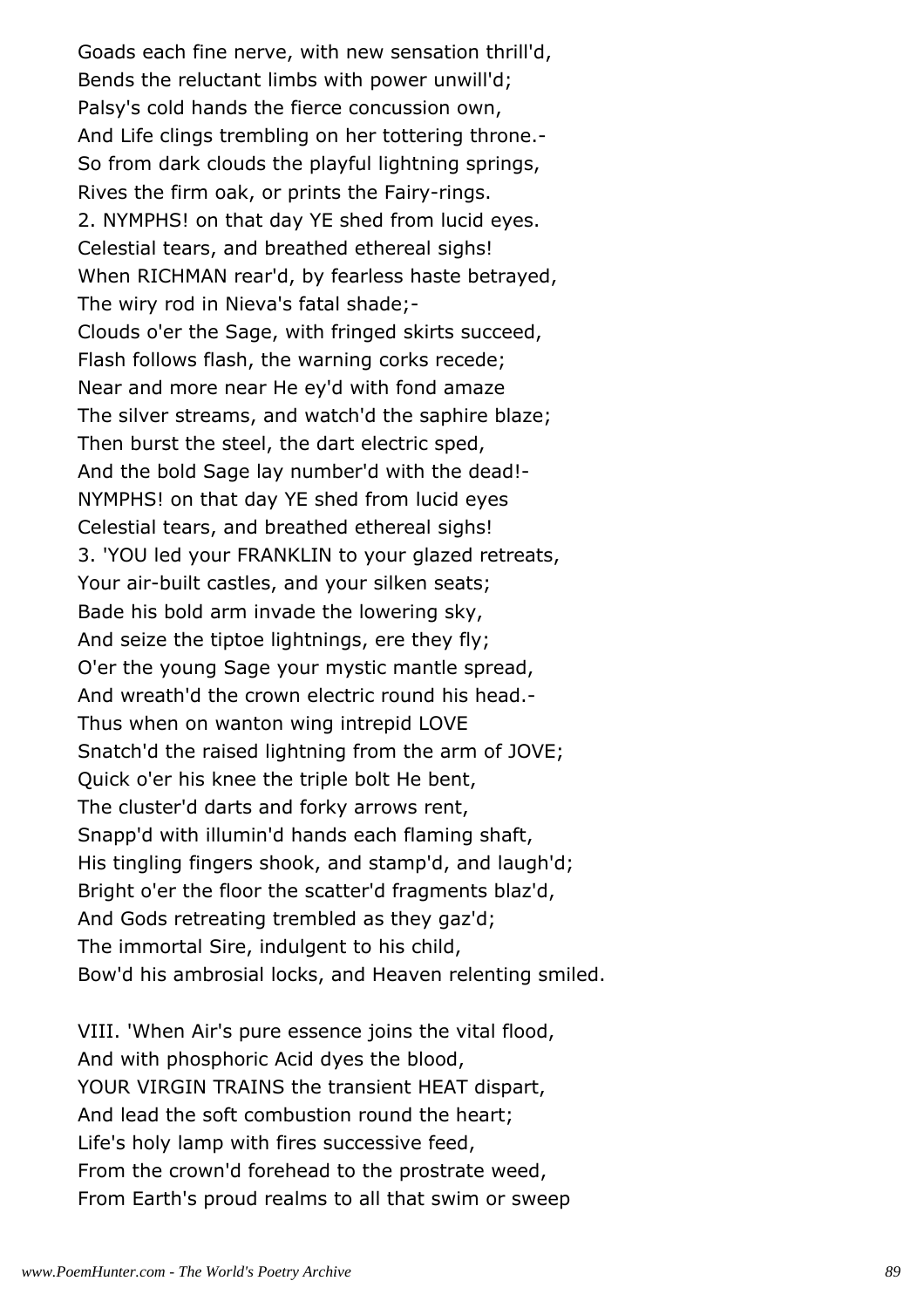The yielding ether or tumultuous deep. You swell the bulb beneath the heaving lawn, Brood the live seed, unfold the bursting spawn; Nurse with soft lap, and warm with fragrant breath The embryon panting in the arms of Death; Youth's vivid eye with living light adorn, And fire the rising blush of Beauty's golden morn. 'Thus when the Egg of Night, on Chaos hurl'd, Burst, and disclosed the cradle of the world; First from the gaping shell refulgent sprung IMMORTAL LOVE, his bow celestial strung;- O'er the wide waste his gaudy wings unfold, Beam his soft smiles, and wave his curls of gold;- With silver darts He pierced the kindling frame, And lit with torch divine the ever-living flame.'

IX. The GODDESS paused, admired with conscious pride The effulgent legions marshal'd by her side, Forms sphered in fire with trembling light array'd, Ens without weight, and substance without shade; And, while tumultuous joy her bosom warms, Waves her white hand, and calls her hosts to arms, 'Unite, ILLUSTRIOUS NYMPHS! your radiant powers, Call from their long repose the VERNAL HOURS. Wake with soft touch, with rosy hands unbind The struggling pinions of the WESTERN WIND; Chafe his wan cheeks, his ruffled plumes repair, And wring the rain-drops from his tangled hair. Blaze round each frosted rill, or stagnant wave, And charm the NAIAD from her silent cave; Where, shrined in ice, like NIOBE she mourns, And clasps with hoary arms her empty urns. Call your bright myriads, trooping from afar, With beamy helms, and glittering shafts of war; In phalanx firm the FIEND OF FROST assail, Break his white towers, and pierce his crystal mail; To Zembla's moon-bright coasts the Tyrant bear, And chain him howling to the Northern Bear. 'So when enormous GRAMPUS, issuing forth From the pale regions of the icy North; Waves his broad tail, and opes his ribbed mouth, And seeks on winnowing fin the breezy South;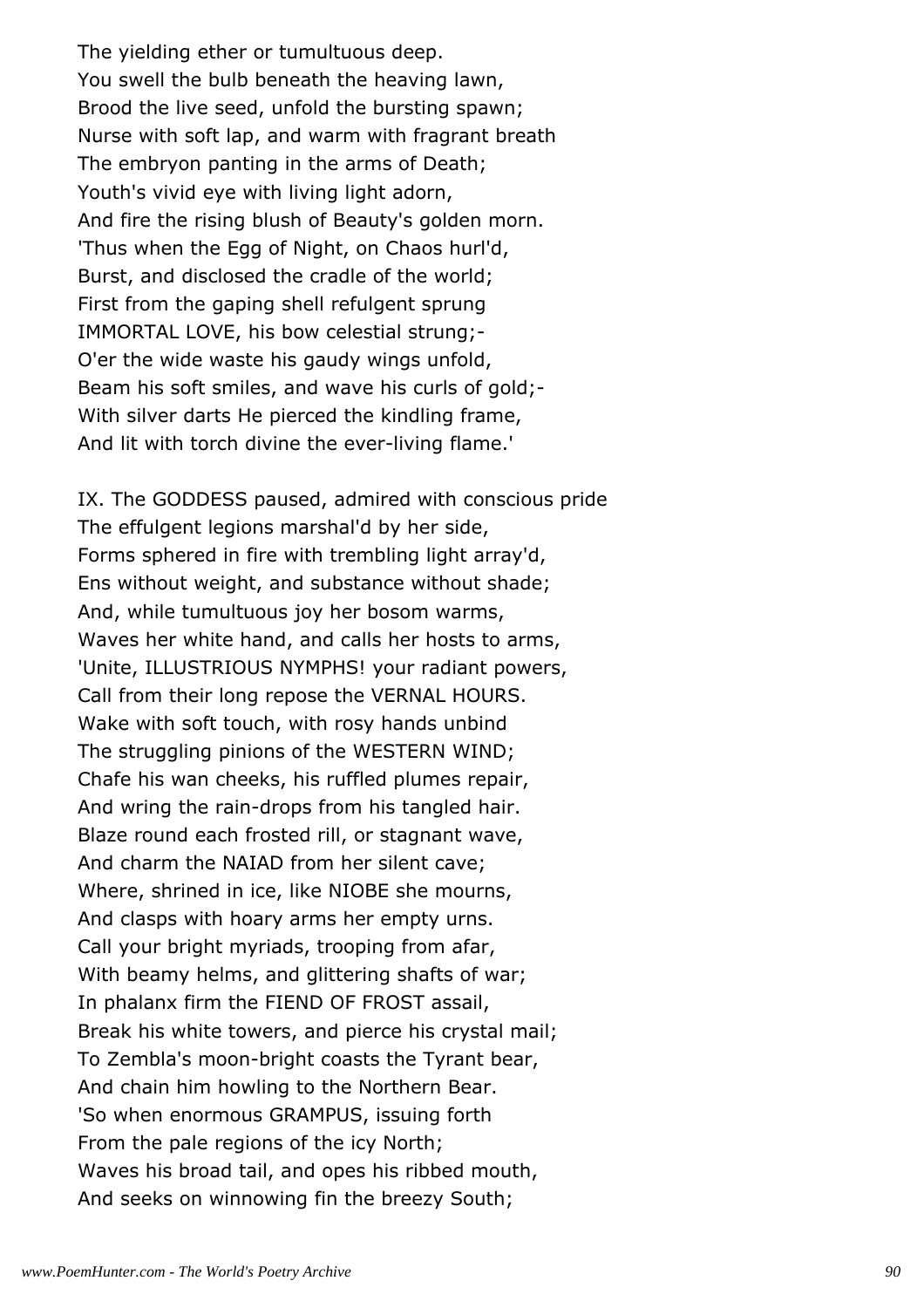From towns deserted rush the breathless hosts, Swarm round the hills, and darken all the coasts; Boats follow boats along the shouting tides, And spears and javelins pierce his blubbery sides; Now the bold Sailor, raised on pointed toe, Whirls the wing'd harpoon on the slimy foe; Quick sinks the monster in his oozy bed, The blood-stain'd surges circling o'er his head, Steers to the frozen pole his wonted track, And bears the iron tempest on his back.

X. 'On wings of flame, ETHEREAL VIRGINS! sweep O'er Earth's fair bosom, and complacent deep; Where dwell my vegetative realms benumb'd, In buds imprison'd, or in bulbs intomb'd, Pervade, PELLUCID FORMS! their cold retreat, Ray from bright urns your viewless floods of heat

;

.

From earth's deep wastes electric torrents pour, Or shed from heaven the scintillating shower; Pierce the dull root, relax its fibre-trains, Thaw the thick blood, which lingers in its veins; Melt with warm breath the fragrant gums, that bind The expanding foliage in its scaly rind; And as in air the laughing leaflets play, And turn their shining bosoms to the ray, NYMPHS! with sweet smile each opening glower invite, And on its damask eyelids pour the light

'So shall my pines, Canadian wilds that shade, Where no bold step has pierc'd the tangled glade, High-towering palms, that part the Southern flood With shadowy isles and continents of wood, Oaks, whose broad antlers crest Britannia's plain, Or bear her thunders o'er the conquer'd main, Shout, as you pass, inhale the genial skies, And bask and brighten in your beamy eyes; Bow their white heads, admire the changing clime,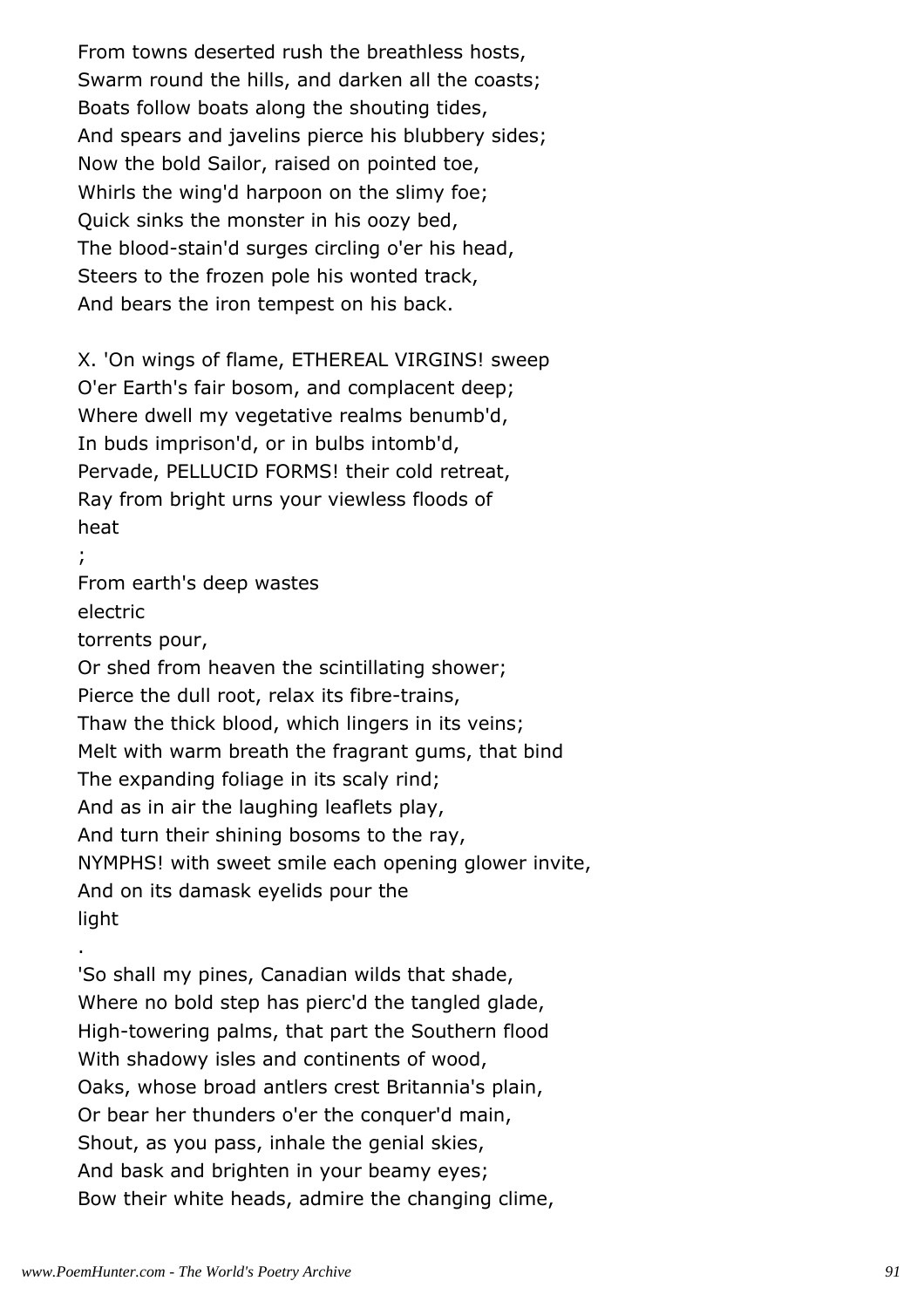Shake from their candied trunks the tinkling rime; With bursting buds their wrinkled barks adorn, And wed the timorous floret to her thorn; Deep strike their roots, their lengthening tops revive, And all my world of foliage wave, alive. 'Thus with Hermetic art the ADEPT combines The royal acid with cobaltic mines; Marks with quick pen, in lines unseen portrayed, The blushing mead, green dell, and dusky glade; Shades with pellucid clouds the tintless field, And all the future Group exists conceal'd; Till waked by fire the dawning tablet glows, Green springs the herb, the purple floret blows, Hills vales and woods in bright succession rise, And all the living landscape charms his eyes.

XI. 'With crest of gold should sultry SIRIUS glare, And with his kindling tresses scorch the air; With points of flame the shafts of Summer arm, And burn the beauties he designs to warm;- -So erst when JOVE his oath extorted mourn'd, And clad in glory to the Fair return'd; While Loves at forky bolts their torches light, And resting lightnings gild the car of Night; His blazing form the dazzled Maid admir'd, Met with fond lips, and in his arms expir'd;-NYMPHS! on light pinion lead your banner'd hosts High o'er the cliffs of ORKNEY'S gulphy coasts; Leave on your left the red volcanic light, Which HECCLA lifts amid the dusky night; Mark on the right the DOFRINE'S snow-capt brow, Where whirling MAELSTROME roars and foams below; Watch with unmoving eye, where CEPHEUS bends His triple crown, his scepter'd hand extends; Where studs CASSIOPE with stars unknown Her golden chair, and gems her sapphire zone; Where with vast convolution DRACO holds The ecliptic axis in his scaly folds, O'er half the skies his neck enormous rears, And with immense meanders parts the BEARS; Onward, the kindred BEARS with footstep rude Dance round the Pole, pursuing and pursued.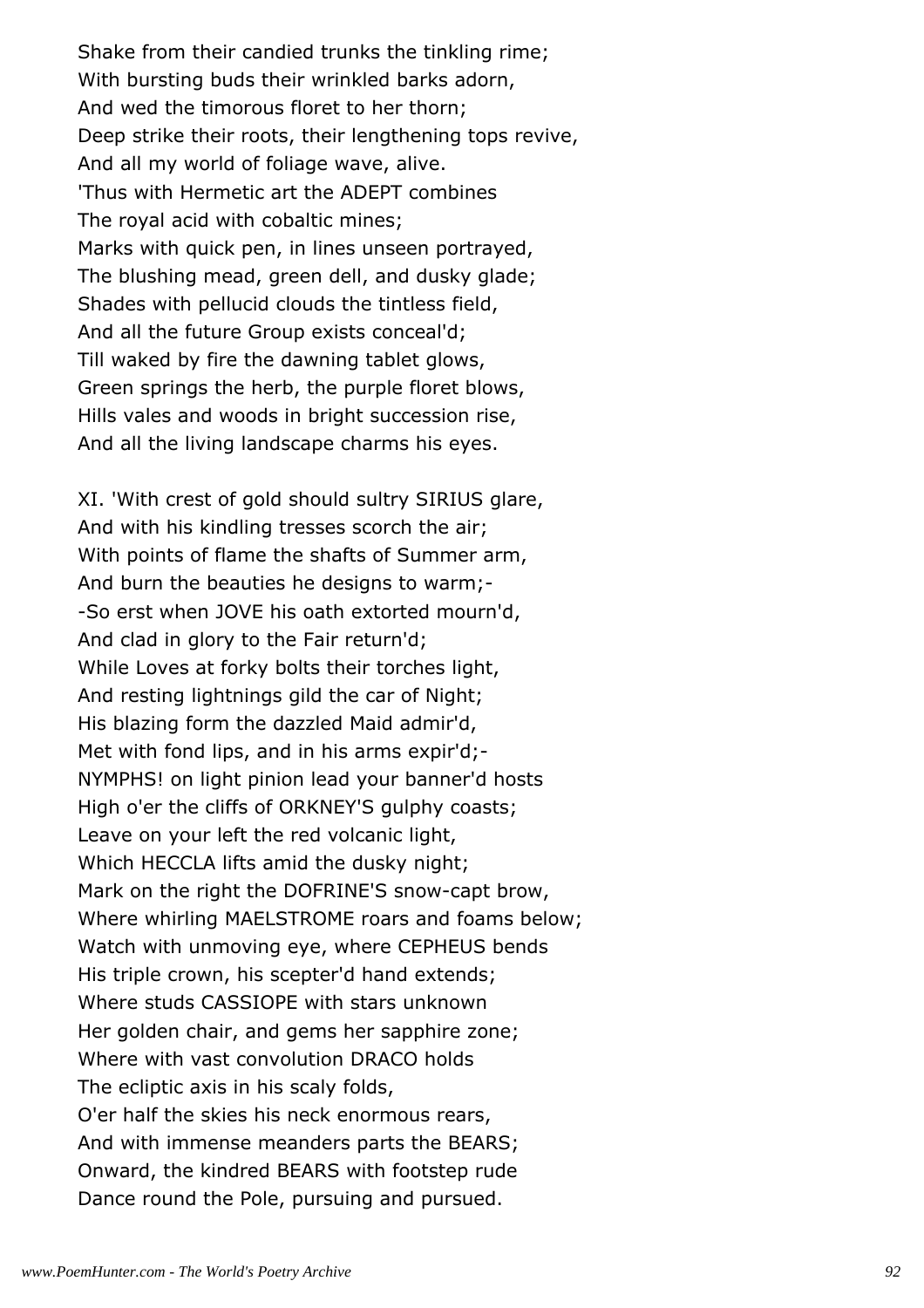'There in her azure coif and starry stole, Grey TWILIGHT sits, and rules the slumbering Pole; Bends the pale moon-beams round the sparkling coast, And strews with livid hands eternal frost. There, NYMPHS! alight, array your dazzling powers, With sudden march alarm the torpid Hours; On ice-built isles expand a thousand sails, Hinge the strong helms, and catch the frozen gales; The winged rocks to feverish climates guide, Where fainting Zephyrs pant upon the tide; Pass, where to CEUTA CALPE'S thunder roars, And answering echoes shake the kindred shores; Pass, where with palmy plumes CANARY smiles, And in her silver girdle binds her isles; Onward, where NIGER'S dusky Naiad laves A thousand kingdoms with prolific waves, Or leads o'er golden sands her threefold train In steamy channels to the fervid main, While swarthy nations croud the sultry coast, Drink the fresh breeze, and hail the floating Frost, NYMPHS! veil'd in mist, the melting treasures steer, And cool with arctic snows the tropic year. So from the burning Line by Monsoons driven Clouds sail in squadrons o'er the darken'd heaven; Wide wastes of sand the gelid gales pervade, And ocean cools beneath the moving shade.

XII. Should SOLSTICE, stalking through the sickening bowers, Suck the warm dew-drops, lap the falling showers; Kneel with parch'd lip, and bending from it's brink From dripping palm the scanty river drink; NYMPHS! o'er the soil ten thousand points erect, And high in air the electric flame collect. Soon shall dark mists with self-attraction shroud The blazing day, and sail in wilds of cloud; Each silvery Flower the streams aerial quaff, Bow her sweet head, and infant Harvest laugh. 'Thus when ELIJA mark'd from Carmel's brow In bright expanse the briny flood below; Roll'd his red eyes amid the scorching air, Smote his firm breast, and breathed his ardent prayer; High in the midst a massy altar stood,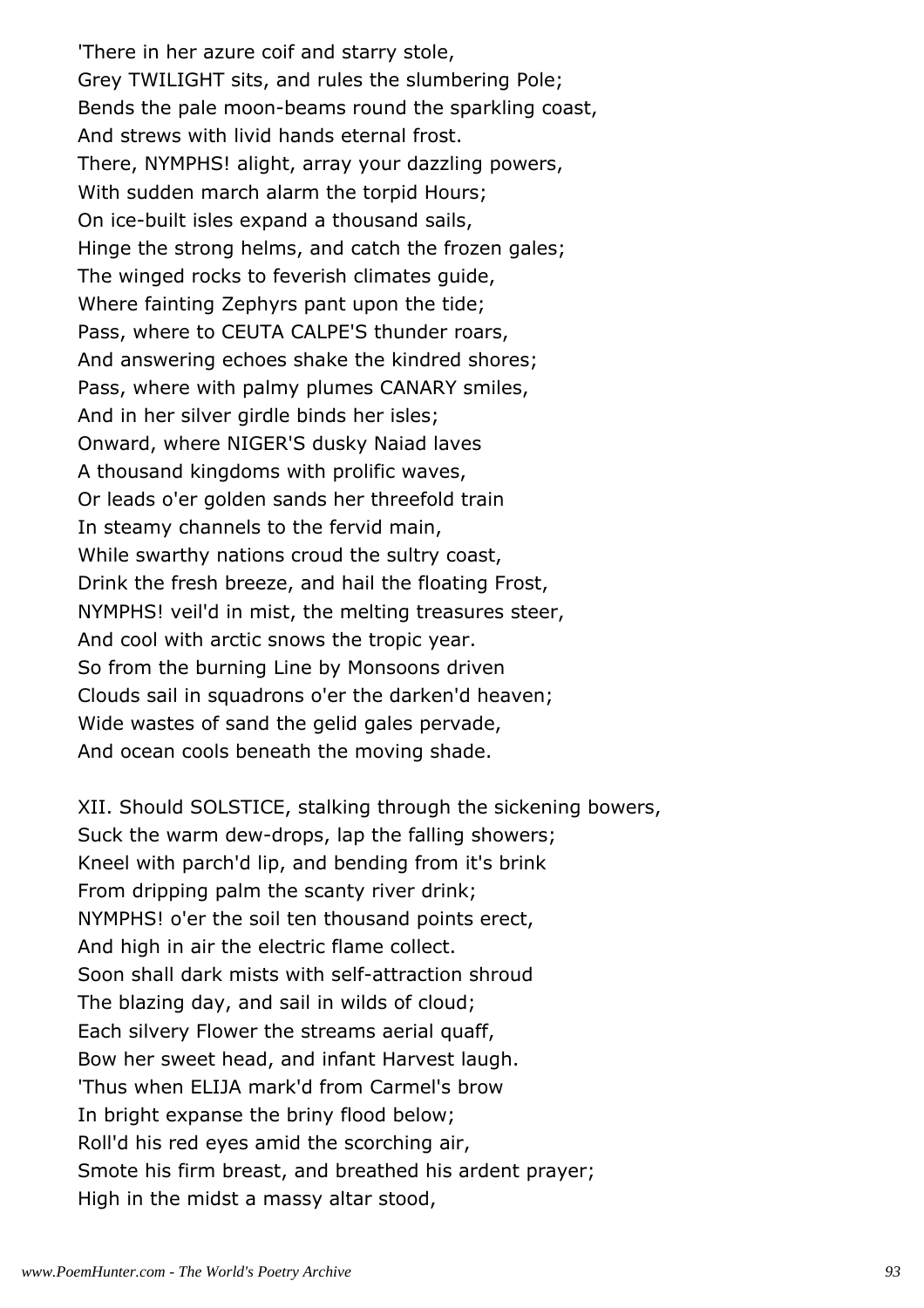And slaughter'd offerings press'd the piles of wood; While ISRAEL'S chiefs the sacred hill surround, And famish'd armies crowd the dusty ground; While proud Idolatry was leagued with dearth, And wither'd famine swept the desert earth.- 'OH, MIGHTY LORD! thy woe-worn servant hear, 'Who calls thy name in agony of prayer; 'Thy fanes dishonour'd, and thy prophets slain, 'Lo! I alone survive of all thy train!- 'Oh send from heaven thy sacred fire,-and pour 'O'er the parch'd land the salutary shower,- 'So shall thy Priest thy erring flock recal,- 'And speak in thunder, 'THOU ART LORD OF ALL.'- He cried, and kneeling on the mountain-sands, Stretch'd high in air his supplicating hands. -Descending flames the dusky shrine illume; Fire the wet wood, the sacred bull consume; Wing'd from the sea the gathering mists arise, And floating waters darken all the skies; The King with shifted reins his chariot bends, And wide o'er earth the airy flood descends; With mingling cries dispersing hosts applaud, And shouting nations own THE LIVING GOD.' The GODDESS ceased,-the exulting tribes obey, Start from the soil, and win their airy way; The vaulted skies with streams of transient rays Shine, as they pass, and earth and ocean blaze. So from fierce wars when lawless Monarch's cease, Or Liberty returns with laurel'd Peace; Bright fly the sparks, the colour'd lustres burn, Flash follows f Blue serpents sweep along the dusky air, Imp'd by long trains of scintillating hair; Red rockets rise, loud cracks are heard on high, And showers of stars rush headlong from the sky, Burst, as in silver lines they hiss along, And the quick flash unfolds the gazing throng.

Erasmus Darwin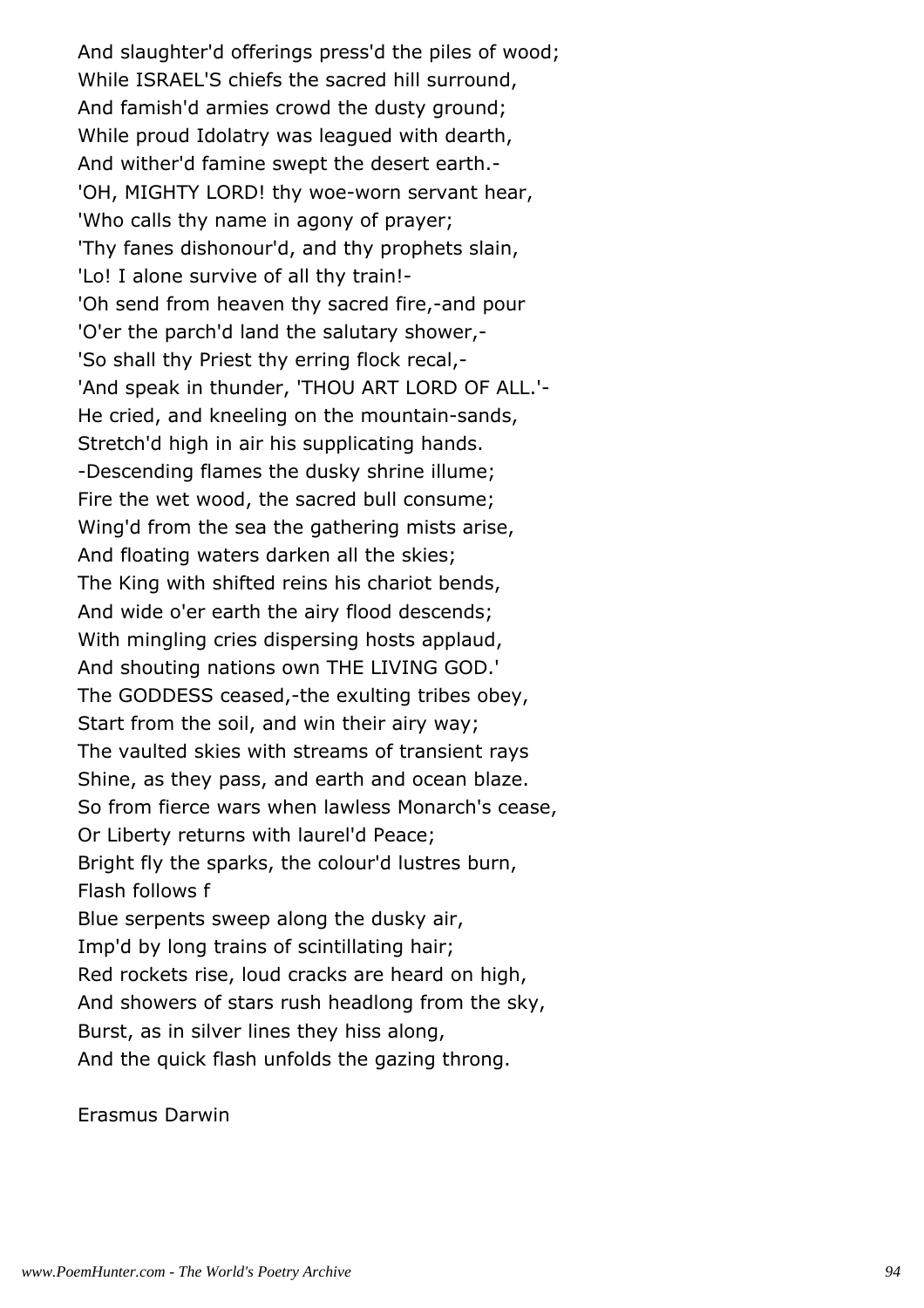# The Botanic Garden( Part Ii)

The Economy Of Vegetation

Canto II

AND NOW THE GODDESS with attention sweet Turns to the GNOMES, that circle round her feet; Orb within orb approach the marshal'd trains, And pigmy legions darken all the plains; Thrice shout with silver tones the applauding bands, Bow, ere She speaks, and clap their fairy hands. So the tall grass, when noon-tide zephyr blows, Bends it's green blades in undulating rows; Wide o'er the fields the billowy tumult spreads, And rustling harvests bow their golden heads.

I. 'GNOMES! YOUR bright forms, presiding at her birth, Clung in fond squadrons round the new-born EARTH; When high in ether, with explosion dire, From the deep craters of his realms of fire, The whirling Sun this ponderous planet hurl'd, And gave the astonish'd void another world. When from it's vaporous air, condensed by cold, Descending torrents into oceans roll'd; And fierce attraction with relentless force Bent the reluctant wanderer to it's course. 'Where yet the Bull with diamond-eye adorns The Spring's fair forehead, and with golden horns; Where yet the Lion climbs the ethereal plain, And shakes the Summer from his radiant mane; Where Libra lifts her airy arm, and weighs, Poised in her silver ballance, nights and days; With paler lustres where Aquarius burns, And showers the still snow from his hoary urns; YOUR ardent troops pursued the flying sphere, Circling the starry girdle of the year; While sweet vicissitudes of day and clime Mark'd the new annals of enascent Time.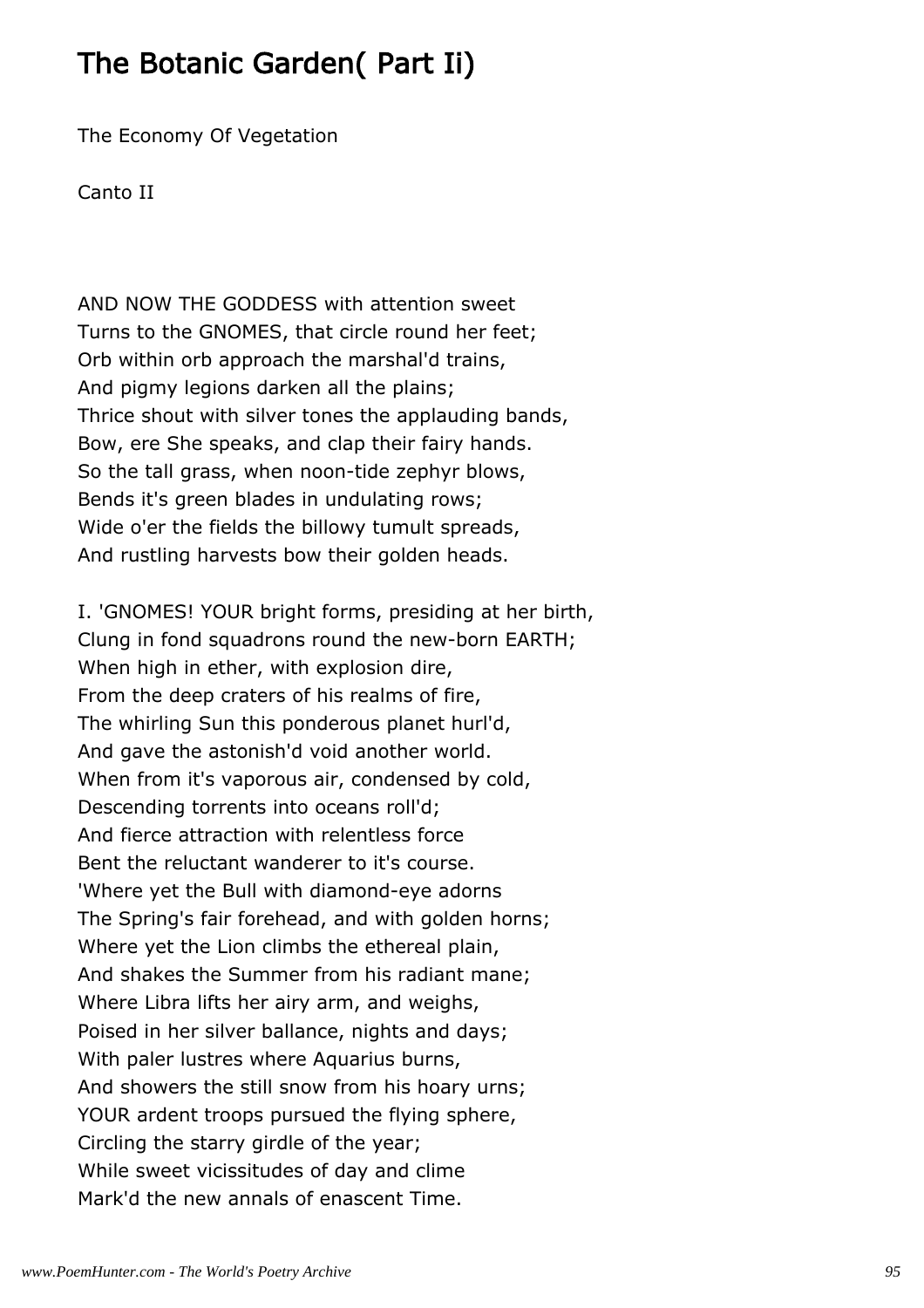II. 'You trod with printless step Earth's tender globe, While Ocean wrap'd it in his azure robe; Beneath his waves her hardening strata spread, Raised her PRIMEVAL ISLANDS from his bed, Stretch'd her wide lawns, and sunk her winding dells, And deck'd her shores with corals, pearls, and shells. 'O'er those blest isles no ice-crown'd mountains tower'd, No lightnings darted, and no tempests lower'd; Soft fell the vesper-drops, condensed below, Or bent in air the rain-refracted bow; Sweet breathed the zephyrs, just perceiv'd and lost; And brineless billows only kiss'd the coast; Round the bright zodiac danced the vernal hours, And Peace, the Cherub, dwelt in mortal bowers! 'So young DIONE, nursed beneath the waves, And rock'd by Nereids in their coral caves, Charm'd the blue sisterhood with playful wiles, Lisp'd her sweet tones, and tried her tender smiles. Then, on her beryl throne by Triton's borne, Bright rose the Goddess like the Star of morn; When with soft fires the milky dawn He leads, And wakes to life and love the laughing meads;- With rosy fingers, as uncurl'd they hung Round her fair brow, her golden locks she wrung; O'er the smooth surge on silver sandals flood, And look'd enchantment on the dazzled flood.- The bright drops, rolling from her lifted arms, In slow meanders wander o'er her charms, Seek round her snowy neck their lucid track, Pearl her white shoulders, gem her ivory back, Round her fine waist and swelling bosom swim, And star with glittering brine each crystal limb.- -The immortal form enamour'd Nature hail'd, And Beauty blazed to heaven and earth, unvail'd.

III. 'You! who then, kindling after many an age, Saw with new fires the first VOLCANO rage, O'er smouldering heaps of livid sulphur swell At Earth's firm centre, and distend her shell, Saw at each opening cleft the furnace glow, And seas rush headlong on the gulphs below.-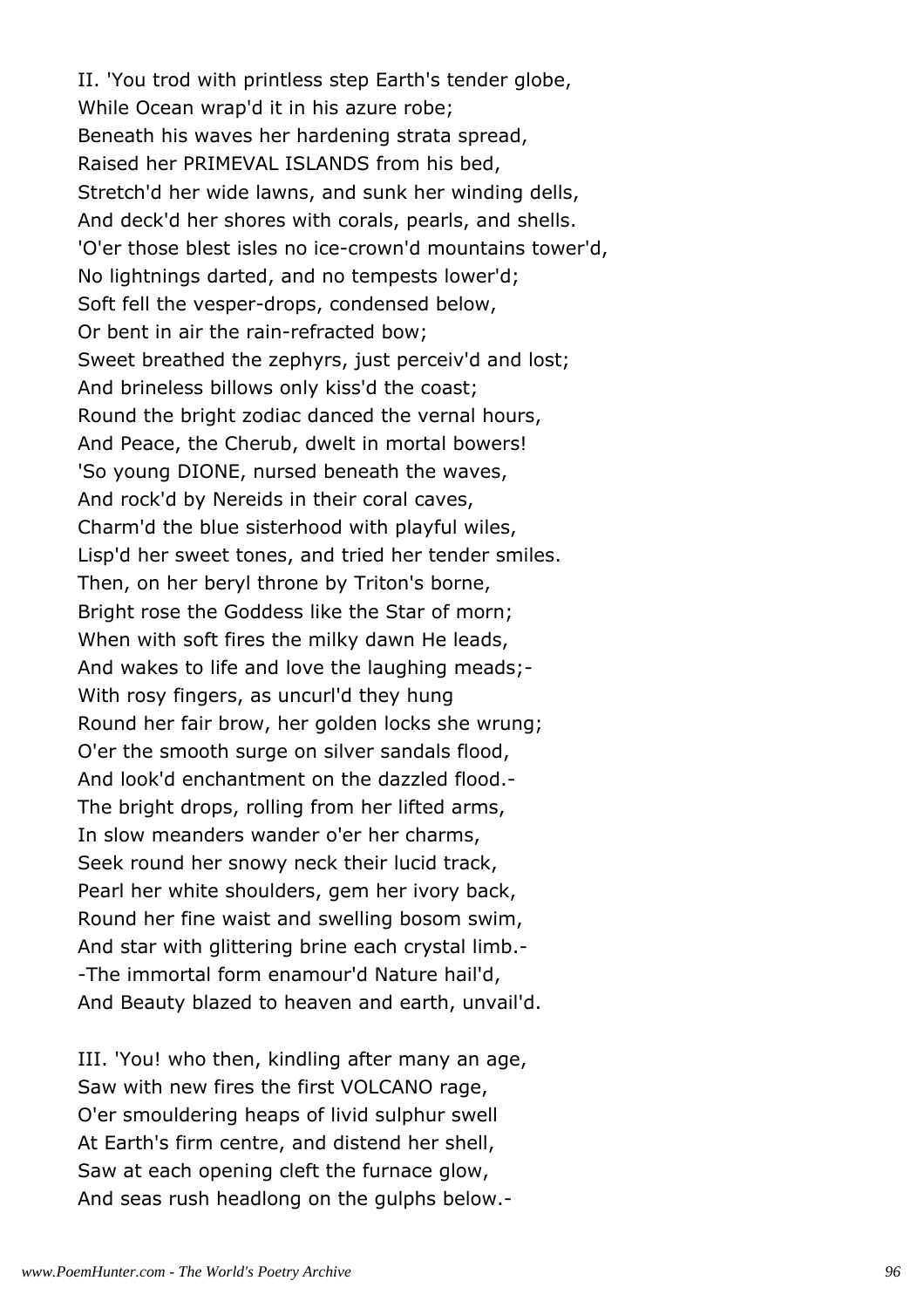GNOMES! how you shriek'd! when through the troubled air Roar'd the fierce din of elemental war; When rose the continents, and sunk the main, And Earth's huge sphere exploding burst in twain.- GNOMES! how you gazed! when from her wounded side Where now the South-Sea heaves its waste of tide, Rose on swift wheels the MOON'S refulgent car, Circling the solar orb; a sister-star, Dimpled with vales, with shining hills emboss'd, And roll'd round Earth her airless realms of frost. 'GNOMES! how you trembled! with the dreadful force When Earth recoiling stagger'd from her course; When, as her Line in slower circles spun, And her shock'd axis nodded from the sun, With dreadful march the accumulated main Swept her vast wrecks of mountain, vale, and plain; And, while new tides their shouting floods unite, And hail their Queen, fair Regent of the night; Chain'd to one centre whirl'd the kindred spheres, And mark'd with lunar cycles solar years.

IV. 'GNOMES! you then bade dissolving SHELLS distil From the loose summits of each shatter'd hill, To each fine pore and dark interstice flow, And fill with liquid chalk the mass below. Whence sparry forms in dusky caverns gleam With borrow'd light, and twice refract the beam; While in white beds congealing rocks beneath Court the nice chissel, and desire to breathe.- 'Hence wearied HERCULES in marble rears His languid limbs, and rests a thousand years; Still, as he leans, shall young ANTINOUS please With careless grace, and unaffected ease; Onward with loftier step APOLLO spring, And launch the unerring arrow from the string; In Beauty's bashful form, the veil unfurl'd, Ideal VENUS win the gazing world. Hence on ROUBILIAC'S tomb shall Fame sublime Wave her triumphant wings, and conquer Time; Long with soft touch shall DAMER'S chissel charm, With grace delight us, and with beauty warm; FOSTER'S fine form shall hearts unborn engage,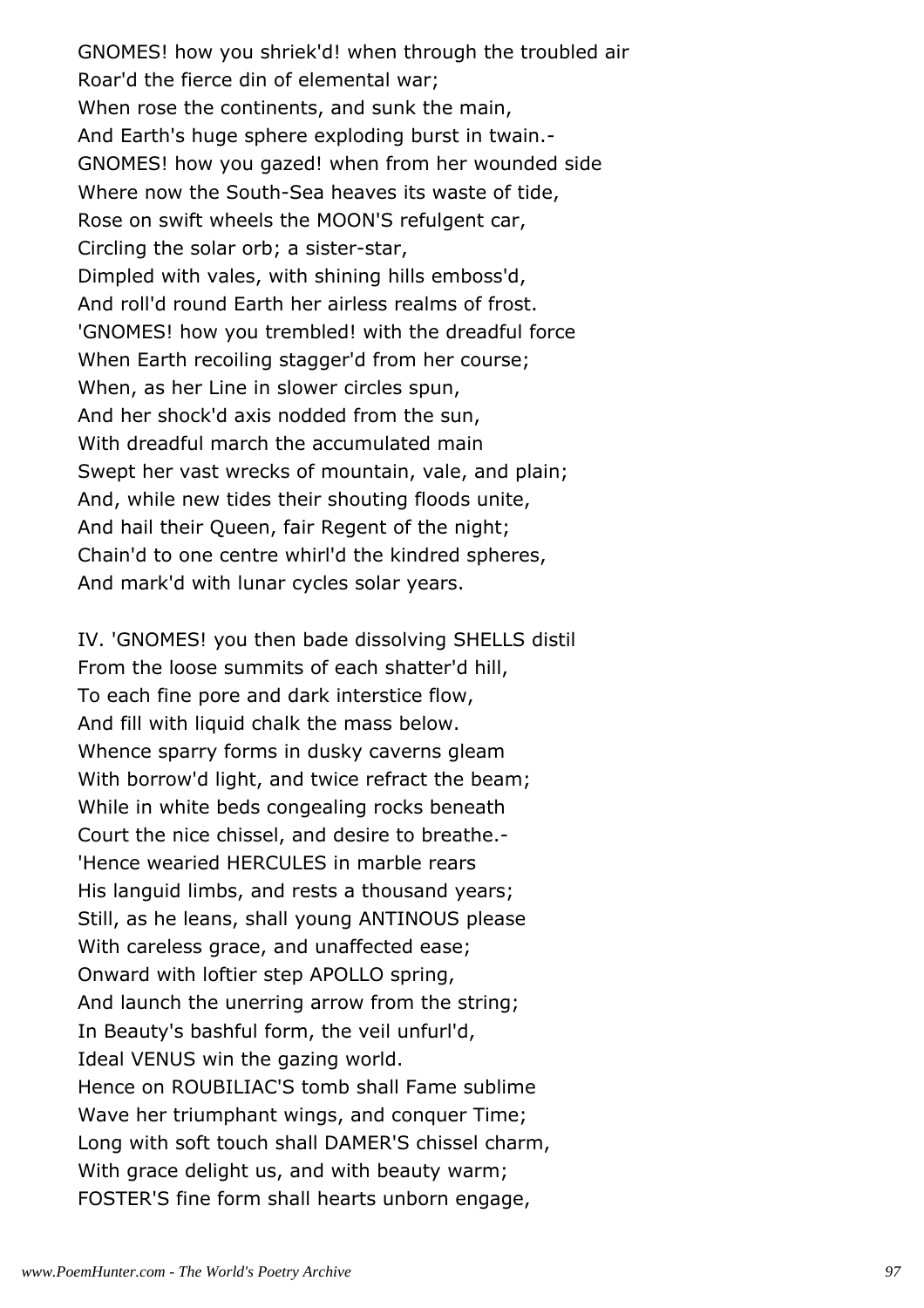And MELBOURN's smile enchant another age.

V. GNOMES! you then taught transuding dews to pass Through time-fall'n woods, and root-inwove morass Age after age; and with filtration fine Dispart, from earths and sulphurs, the saline. 1. 'HENCE with diffusive SALT old Ocean steeps His emerald shallows, and his sapphire deeps. Oft in wide lakes, around their warmer brim In hollow pyramids the crystals swim; Or, fused by earth-born fires, in cubic blocks Shoot their white forms, and harden into rocks. 'Thus, cavern'd round in CRACOW'S mighty mines, With crystal walls a gorgeous city shines; Scoop'd in the briny rock long streets extend Their hoary course, and glittering domes ascend; Down the bright steeps, emerging into day, Impetuous fountains burst their headlong way, O'er milk-white vales in ivory channels spread, And wondering seek their subterraneous bed. Form'd in pellucid salt with chissel nice, The pale lamp glimmering through the sculptured ice, With wild reverted eyes fair LOTTA stands, And spreads to Heaven, in vain, her glassy hands; Cold dews condense upon her pearly breast, And the big tear rolls lucid down her vest. Far gleaming o'er the town transparent fanes Rear their white towers, and wave their golden vanes; Long lines of lustres pour their trembling rays, And the bright vault returns the mingled blaze. 2. 'HENCE orient NITRE owes it's sparkling birth, And with prismatic crystals gems the earth, O'er tottering domes in filmy foliage crawls, Or frosts with branching plumes the mouldering walls. As woos Azotic Gas the virgin Air, And veils in crimson clouds the yielding Fair, Indignant Fire the treacherous courtship flies, Waves his light wing, and mingles with the skies. 'So Beauty's GODDESS, warm with new desire, Left, on her silver wheels, the GOD of Fire; Her faithless charms to fiercer MARS resign'd, Met with fond lips, with wanton arms intwin'd.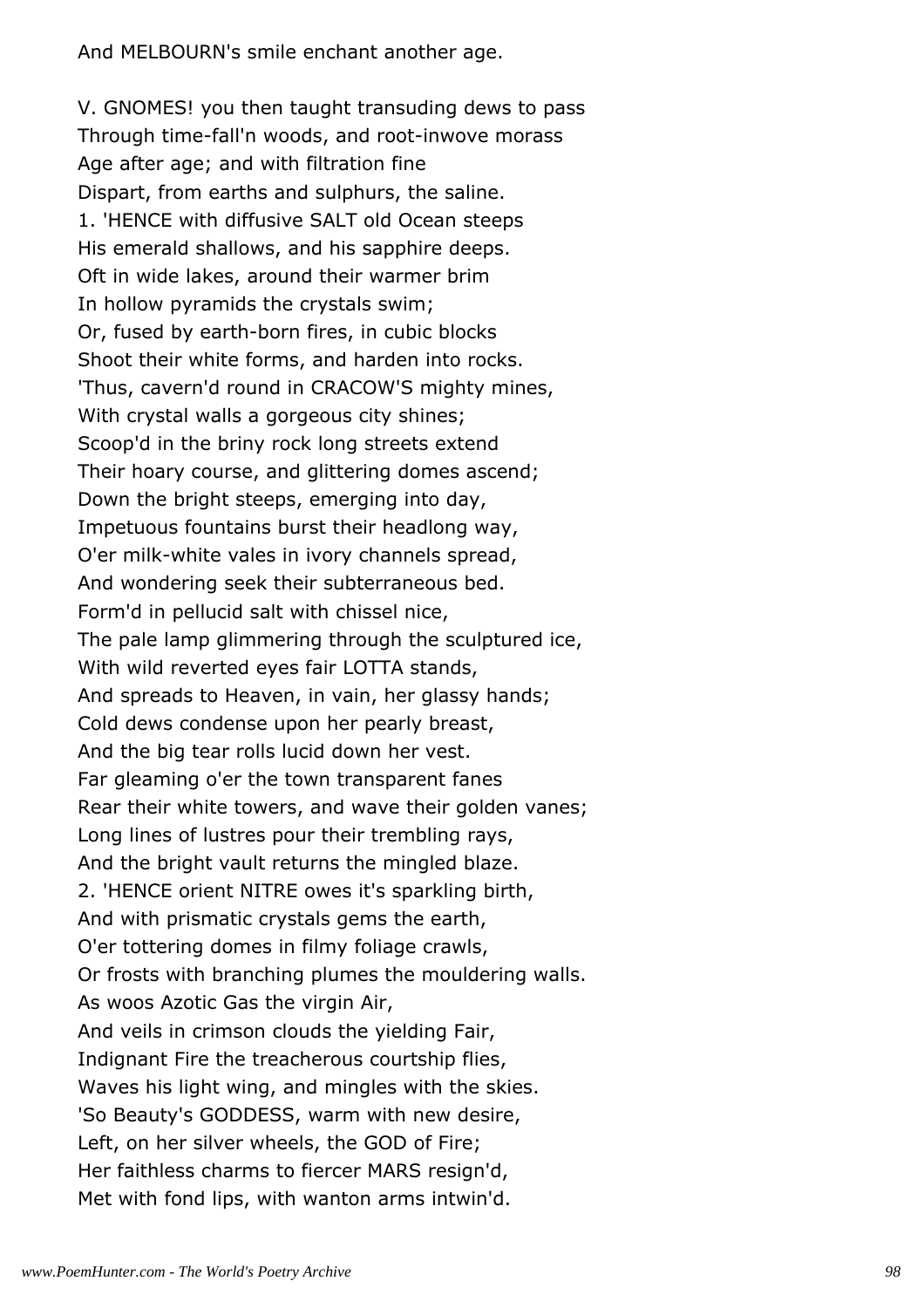-Indignant VULCAN eyed the parting Fair, And watch'd with jealous step the guilty pair; O'er his broad neck a wiry net he flung, Quick as he strode, the tinkling meshes rung; Fine as the spider's flimsy thread He wove The immortal toil to lime illicit love; Steel were the knots, and steel the twisted thong, Ring link'd in ring, indissolubly strong; On viewless hooks along the fretted roof He hung, unseen, the inextricable woof.- -Quick start the springs, the webs pellucid spread, And lock the embracing Lovers on their bed; Fierce with loud taunts vindictive VULCAN springs, Tries all the bolts, and tightens all the strings, Shakes with incessant shouts the bright abodes, Claps his rude hands, and calls the festive Gods.- -With spreading palms the alarmed Goddess tries To veil her beauties from celestial eyes, Writhes her fair limbs, the slender ringlets strains, And bids her Loves untie the obdurate chains; Soft swells her panting bosom, as she turns, And her flush'd cheek with brighter blushes burns. Majestic grief the Queen of Heaven avows, And chaste Minerva hides her helmed brows; Attendant Nymphs with bashful eyes askance Steal of intangled MARS a transient glance; Surrounding Gods the circling nectar quaff, Gaze on the Fair, and envy as they laugh. 3. 'HENCE dusky IRON sleeps in dark abodes, And ferny foliage nestles in the nodes; Till with wide lungs the panting bellows blow, And waked by fire the glittering torrents flow; -Quick whirls the wheel, the ponderous hammer falls, Loud anvils ring amid the trembling walls, Strokes follow strokes, the sparkling ingot shines, Flows the red slag, the lengthening bar refines; Cold waves, immersed, the glowing mass congeal, And turn to adamant the hissing Steel. 'Last MICHELL'S hands with touch of potent charm The polish'd rods with powers magnetic arm; With points directed to the polar stars In one long line extend the temper'd bars;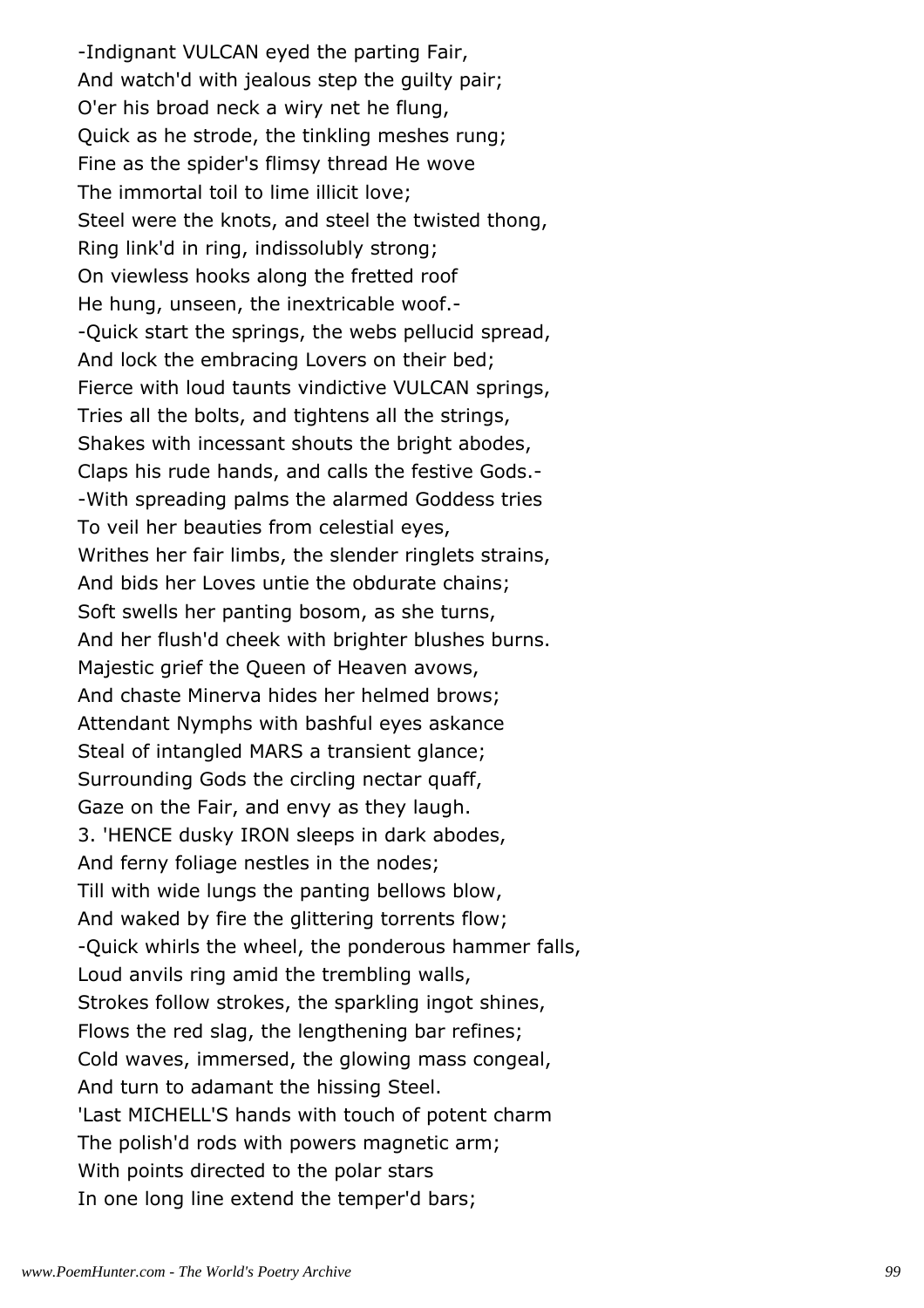Then thrice and thrice with steady eye he guides, And o'er the adhesive train the magnet slides; The obedient Steel with living instinct moves, And veers for ever to the pole it loves. 'Hail, adamantine STEEL! magnetic Lord! King of the prow, the plowshare, and the sword! True to the pole, by thee the pilot guides His steady helm amid the struggling tides, Braves with broad sail the immeasurable sea, Cleaves the dark air, and asks no star but Thee.- By thee the plowshare rends the matted plain, Inhumes in level rows the living grain; Intrusive forests quit the cultured ground, And Ceres laughs with golden fillets crown'd.- O'er restless realms when scowling Discord flings Her snakes, and loud the din of battle rings; Expiring Strength, and vanquish'd Courage feel Thy arm resistless, adamantine STEEL! 4. 'HENCE in fine streams diffusive ACIDS flow, Or wing'd with fire o'er Earth's fair bosom blow; Transmute to glittering Flints her chalky lands, Or sink on Ocean's bed in countless Sands. Hence silvery Selenite her chrystal moulds, And soft Asbestus smooths his silky folds; His cubic forms phosphoric Fluor prints, Or rays in spheres his amethystine tints. Soft cobweb clouds transparent Onyx spreads, And playful Agates weave their colour'd threads; Gay pictured Mochoes glow with landscape-dyes, And changeful Opals roll their lucid eyes; Blue lambent light around the Sapphire plays, Bright Rubies blush, and living Diamonds blaze. 'Thus, for attractive earth, inconstant JOVE Mask'd in new shapes forsook his realms above.- First her sweet eyes his Eagle-form beguiles, And HEBE feeds him with ambrosial smiles; Next the chang'd God a Cygnet's down assumes, And playful LEDA smooths his glossy plumes; Then glides a silver Serpent, treacherous guest! And fair OLYMPIA folds him in her breast; Now lows a milk-white Bull on Afric's strand, And crops with dancing head the daisy'd land.-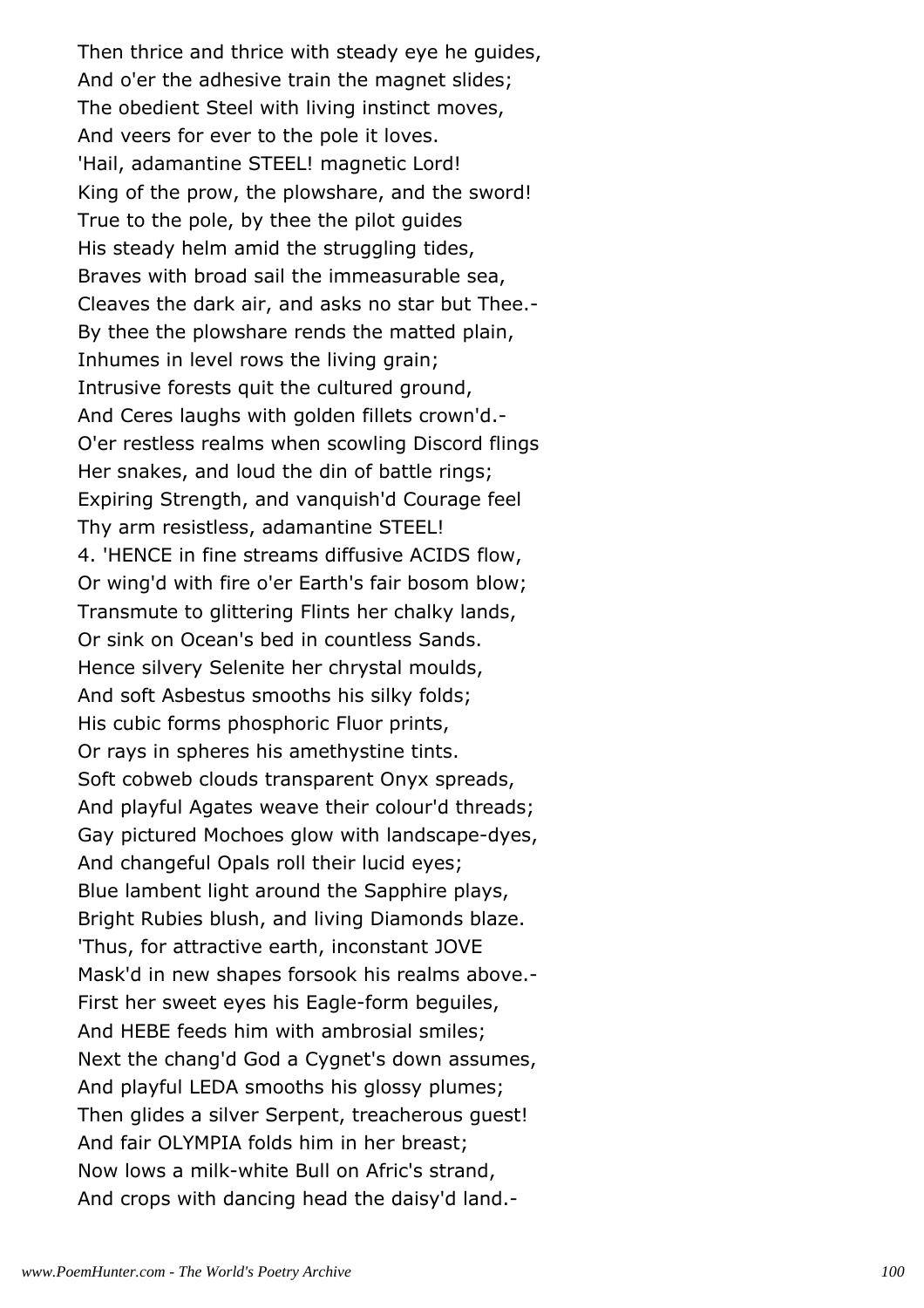With rosy wreathes EUROPA'S hand adorns His fringed forehead, and his pearly horns; Light on his back the sportive Damsel bounds, And pleased he moves along the flowery grounds; Bears with slow step his beauteous prize aloof, Dips in the lucid flood his ivory hoof; Then wets his velvet knees, and wading laves His silky sides amid the dimpling waves. While her fond train with beckoning hands deplore, Strain their blue eyes, and shriek along the shore; Beneath her robe she draws her snowy feet, And, half-reclining on her ermine seat, Round his raised neck her radiant arms she throws, And rests her fair cheek on his curled brows; Her yellow tresses wave on wanton gales, And high in air her azure mantle sails. -Onward He moves, applauding Cupids guide, And skim on shooting wing the shining tide; Emerging Triton's leave their coral caves, Sound their loud conchs, and smooth the circling waves, Surround the timorous Beauty, as she swims, And gaze enamour'd on her silver limbs. -Now Europe's shadowy shores with loud acclaim Hail the fair fugitive, and shout her name; Soft echoes warble, whispering forests nod, And conscious Nature owns the present God. -Changed from the Bull, the rapturous God assumes Immortal youth, with glow celestial blooms, With lenient words her virgin fears disarms, And clasps the yielding Beauty in his arms; Whence Kings and Heroes own illustrious birth, Guards of mankind, and demigods on earth.

VI. 'GNOMES! as you pass'd beneath the labouring soil, The guards and guides of Nature's chemic toil, YOU saw, deep-sepulchred in dusky realms, Which Earth's rock-ribbed ponderous vault o'erwhelms, With self-born fires the mass fermenting glow, And flame-wing'd sulphurs quit the earths below. 1. 'HENCE ductile CLAYS in wide expansion spread, Soft as the Cygnet's down, their snow-white bed; With yielding flakes successive forms reveal,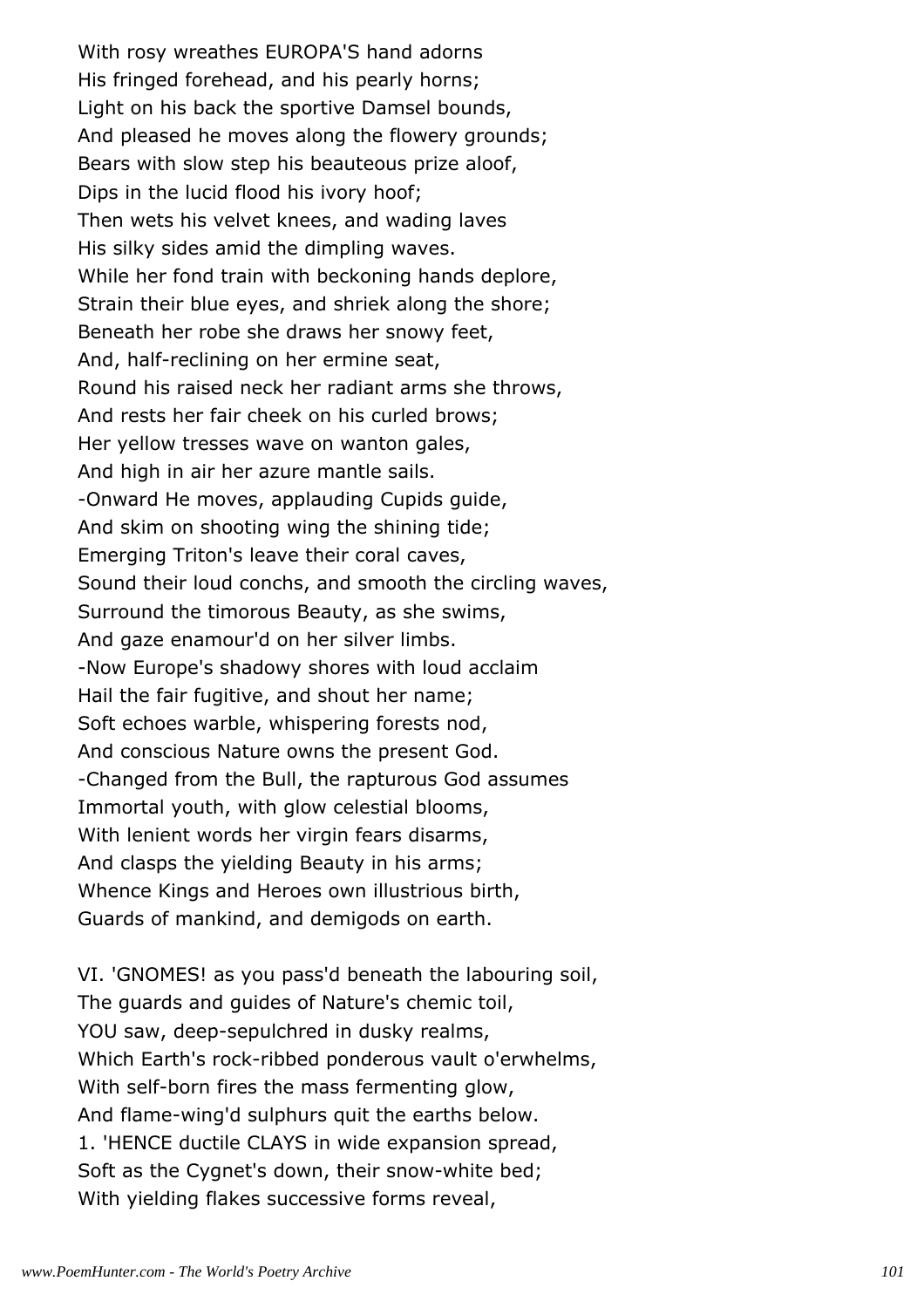And change obedient to the whirling wheel. -First CHINA'S sons, with early art elate, Form'd the gay tea-pot, and the pictured plate; Saw with illumin'd brow and dazzled eyes In the red stove vitrescent colours rise; Speck'd her tall beakers with enamel'd stars, Her monster-josses, and gigantic jars; Smear'd her huge dragons with metallic hues, With golden purples, and cobaltic blues; Bade on wide hills her porcelain castles glare, And glazed Pagodas tremble in the air. 'ETRURIA! next beneath thy magic hands Glides the quick wheel, the plaistic clay expands, Nerved with fine touch, thy fingers (as it turns) Mark the nice bounds of vases, ewers, and urns; Round each fair form in lines immortal trace Uncopied Beauty, and ideal Grace. 'GNOMES! as you now dissect with hammers fine The granite-rock, the nodul'd flint calcine; Grind with strong arm, the circling chertz betwixt, Your pure Ka-o-lins and Pe-tun-tses mixt; O'er each red saggars burning cave preside, The keen-eyed Fire-Nymphs blazing by your side; And pleased on WEDGWOOD ray your partial smile, A new Etruria decks Britannia's isle.- Charm'd by your touch, the flint liquescent pours Through finer sieves, and falls in whiter showers; Charm'd by your touch, the kneaded clay refines, The biscuit hardens, the enamel shines; Each nicer mould a softer feature drinks, The bold Cameo speaks, the soft Intaglio thinks. 'To call the pearly drops from Pity's eye, Or stay Despair's disanimating sigh, Whether, O Friend of art! the gem you mould Rich with new taste, with antient virtue bold; Form the poor fetter'd SLAVE on bended knee From Britain's sons imploring to be free; Or with fair HOPE the brightening scenes improve, And cheer the dreary wastes at Sydney-cove; Or bid Mortality rejoice and mourn O'er the fine forms on PORTLAND'S mystic urn.-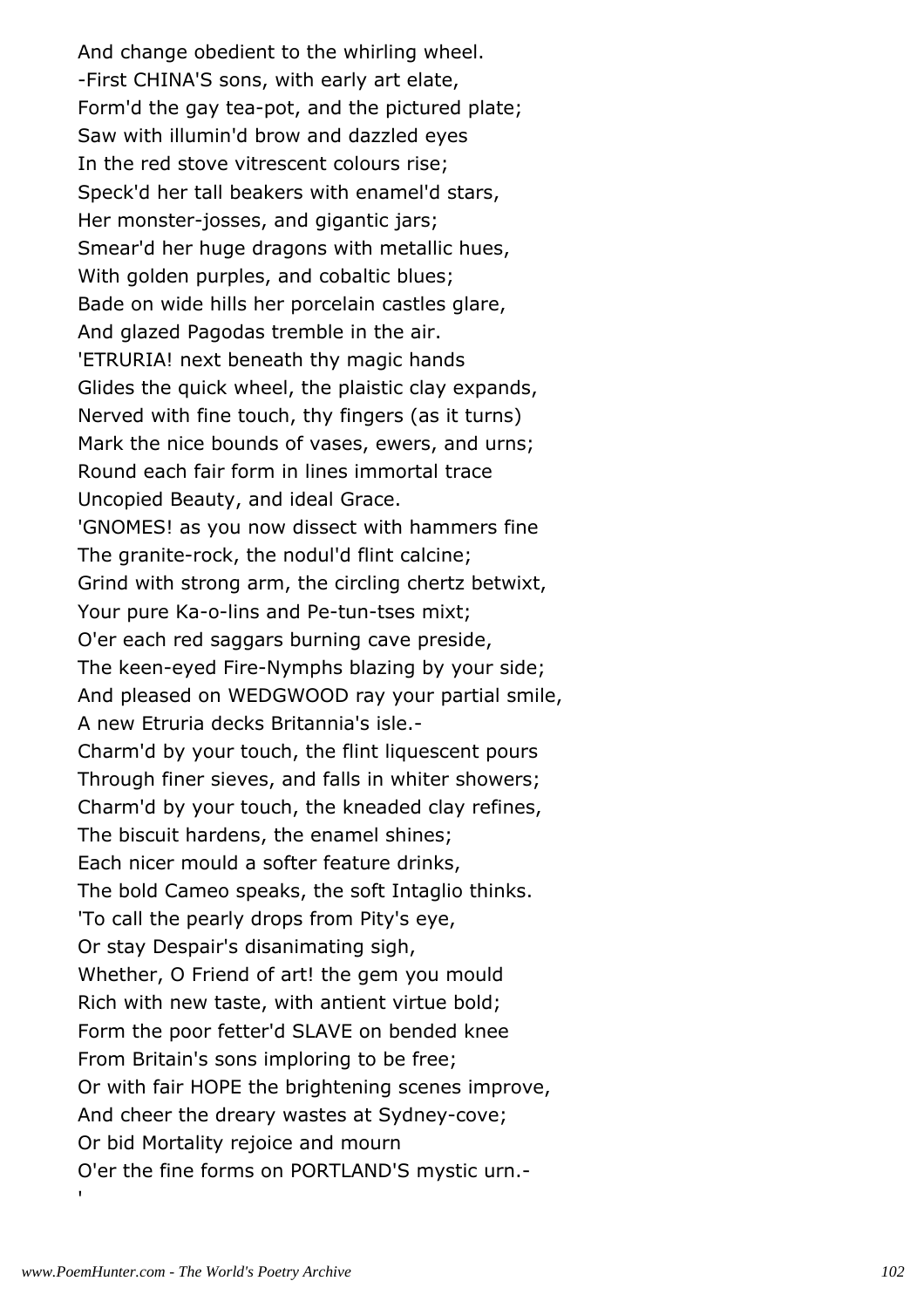# **Here**

by fall'n columns and disjoin'd arcades, On mouldering stones, beneath deciduous shades, Sits HUMANKIND in hieroglyphic state, Serious, and pondering on their changeful state; While with inverted torch, and swimming eyes, Sinks the fair shade of MORTAL LIFE, and dies.

## There

the pale GHOST through Death's wide portal bends His timid feet, the dusky steep descends; With smiles assuasive LOVE DIVINE invites, Guides on broad wing, with torch uplifted lights; IMMORTAL LIFE, her hand extending, courts The lingering form, his tottering step supports; Leads on to Pluto's realms the dreary way, And gives him trembling to Elysian day.

# Beneath

in sacred robes the PRIESTESS dress'd, The coif close-hooded, and the fluttering vest, With pointing finger guides the initiate youth, Unweaves the many-colour'd veil of Truth, Drives the profane from Mystery's bolted door, And Silence guards the Eleusinian lore.- 'Whether, O Friend of Art! your gems derive Fine forms from Greece, and fabled Gods revive; Or bid from modern life the Portrait breathe, And bind round Honour's brow the laurel wreath; Buoyant shall sail, with Fame's historic page, Each fair medallion o'er the wrecks of age; Nor Time shall mar; nor steel, nor fire, nor rust Touch the hard polish of the immortal bust. 2. 'HENCE sable COAL his massy couch extends, And stars of gold the sparkling Pyrite blends; Hence dull-eyed Naphtha pours his pitchy streams, And Jet uncolour'd drinks the solar beams, Bright Amber shines on his electric throne, And adds ethereal lustres to his own. -Led by the phosphor-light, with daring tread Immortal FRANKLIN sought the fiery bed; Where, nursed in night, incumbent Tempest shrouds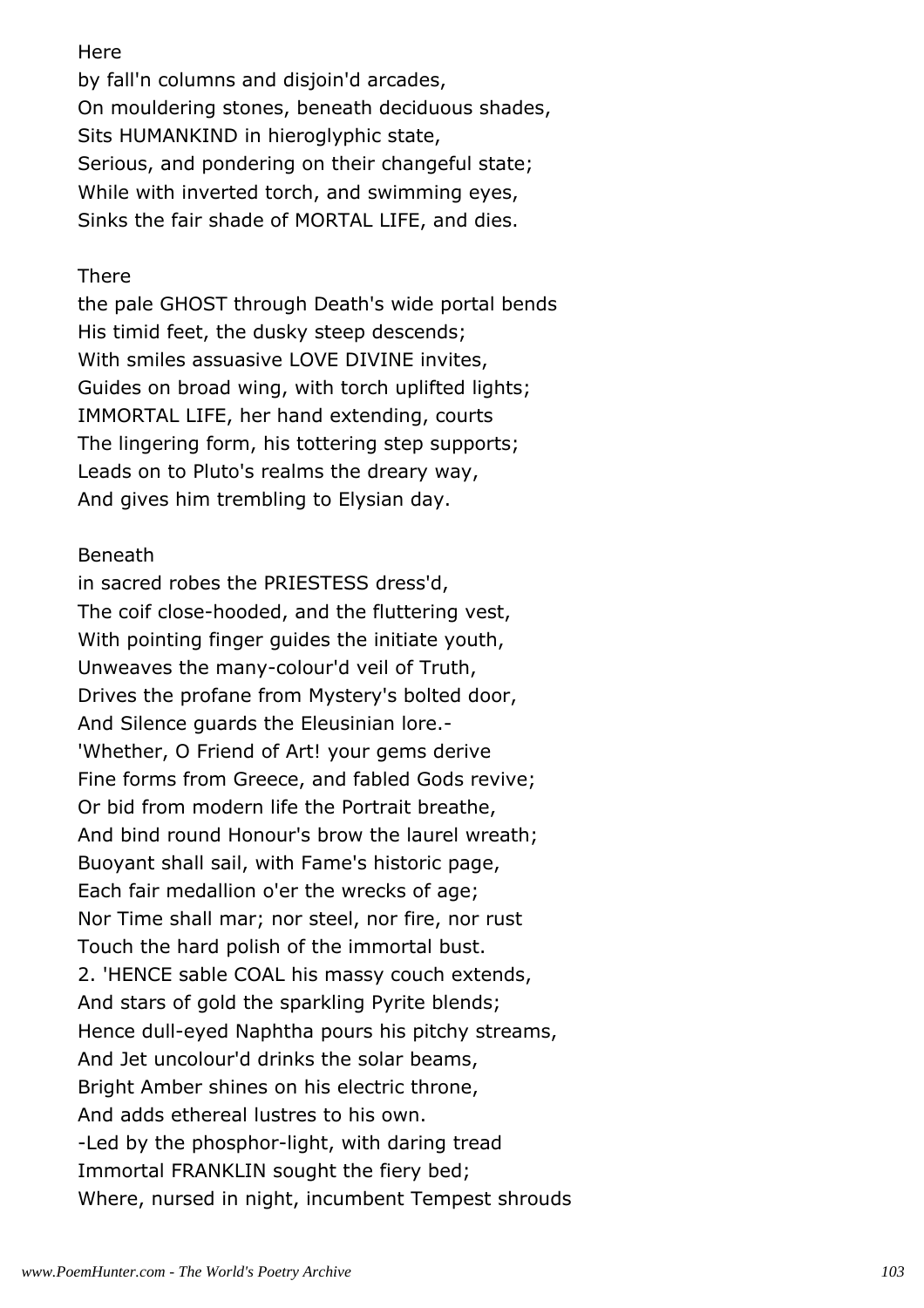The seeds of Thunder in circumfluent clouds, Besieged with iron points his airy cell, And pierced the monster slumbering in the shell. 'So, born on sounding pinions to the WEST, When Tyrant-Power had built his eagle nest; While from his eyry shriek'd the famish'd brood, Clenched their sharp claws, and champ'd their beaks for blood, Immortal FRANKLIN watch'd the callow crew, And stabb'd the struggling Vampires, ere they flew. -The patriot-flame with quick contagion ran, Hill lighted hill, and man electrised man; Her heroes slain awhile COLUMBIA mourn'd, And crown'd with laurels LIBERTY return'd. 'The Warrior, LIBERTY, with bending sails Helm'd his bold course to fair HIBERNIA'S vales;- Firm as he steps, along the shouting lands, Lo! Truth and Virtue range their radiant bands; Sad Superstition wails her empire torn, Art plies his oar, and Commerce pours her horn. 'Long had the Giant-form on GALLIA'S plains Inglorious slept, unconscious of his chains; Round his large limbs were wound a thousand strings By the weak hands of Confessors and Kings; O'er his closed eyes a triple veil was bound, And steely rivets lock'd him to the ground; While stern Bastile with iron cage inthralls His folded limbs, and hems in marble walls. -Touch'd by the patriot-flame, he rent amazed The flimsy bonds, and round and round him gazed; Starts up from earth, above the admiring throng Lifts his Colossal form, and towers along; High o'er his foes his hundred arms He rears, Plowshares his swords, and pruning hooks his spears; Calls to the Good and Brave with voice, that rolls Like Heaven's own thunder round the echoing poles; Gives to the winds his banner broad unfurl'd, And gathers in its shade the living world!

VII. 'GNOMES! YOU then taught volcanic airs to force Through bubbling Lavas their resistless course, O'er the broad walls of rifted Granite climb, And pierce the rent roof of incumbent Lime,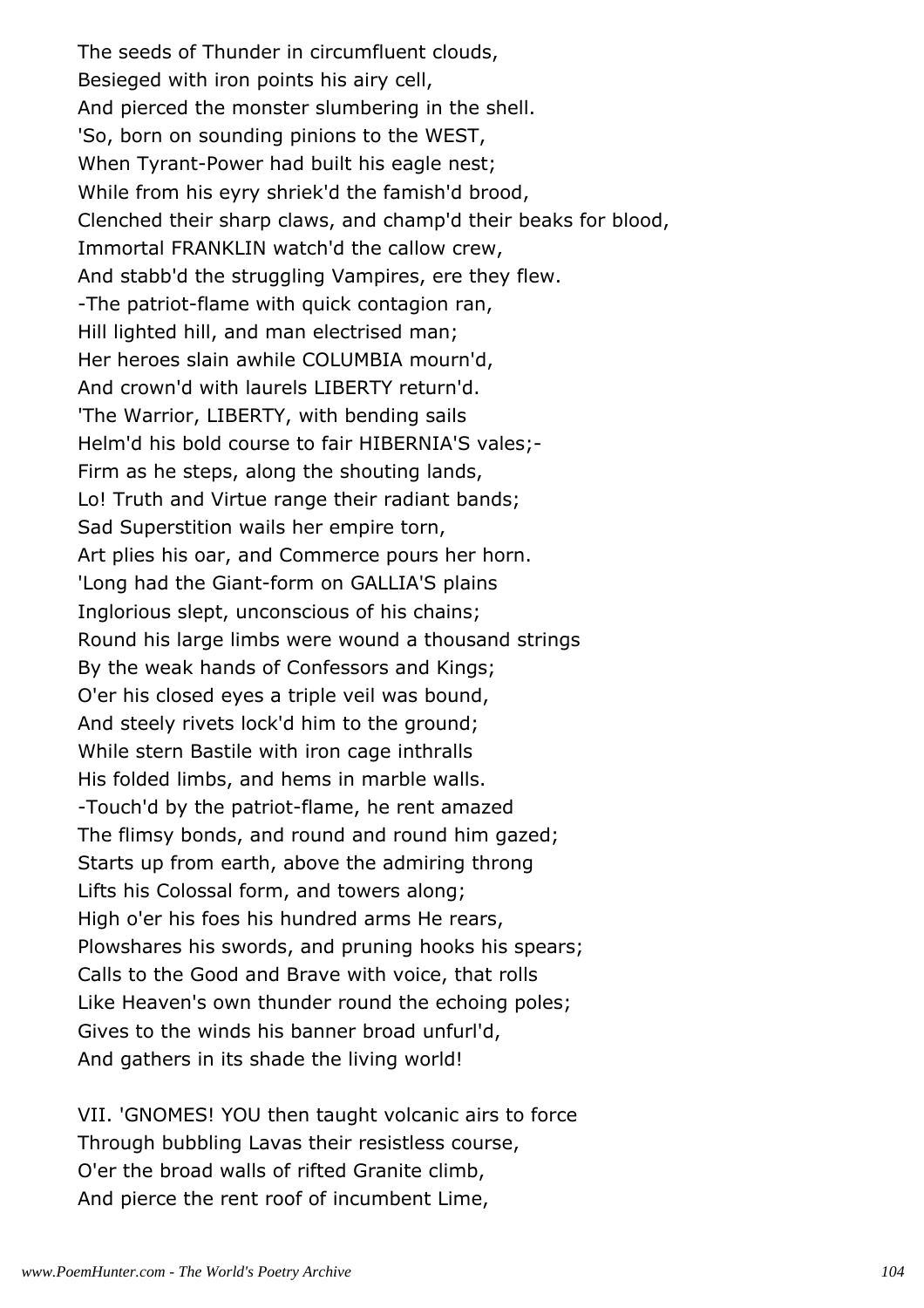Round sparry caves metallic lustres fling, And bear phlogiston on their tepid wing. 'HENCE glows, refulgent Tin! thy chrystal grains, And tawny Copper shoots her azure veins; Zinc lines his fretted vault with sable ore, And dull Galena tessellates the floor; On vermil beds in Idria's mighty caves The living Silver rolls its ponderous waves; With gay refractions bright Platina shines, And studs with squander'd stars his dusky mines; Long threads of netted gold, and silvery darts, Inlay the Lazuli, and pierce the Quartz;- -Whence roof'd with silver beam'd PERU, of old, And hapless MEXICO was paved with gold. 'Heavens! on my sight what sanguine colours blaze! Spain's deathless shame! the crimes of modern days! When Avarice, shrouded in Religion's robe, Sail'd to the West, and slaughter'd half the globe; While Superstition, stalking by his side, Mock'd the loud groans, and lap'd the bloody tide; For sacred truths announced her frenzied dreams, And turn'd to night the sun's meridian beams.- Hear, oh, BRITANNIA! potent Queen of isles, On whom fair Art, and meek Religion smiles, Now AFRIC'S coasts thy craftier sons invade With murder, rapine, theft,-and call it Trade! -The SLAVE, in chains, on supplicating knee, Spreads his wide arms, and lifts his eyes to Thee; With hunger pale, with wounds and toil oppress'd, 'ARE WE NOT BRETHREN?' sorrow choaks the rest;- -AIR! bear to heaven upon thy azure flood Their innocent cries!-EARTH! cover not their blood!

VIII. 'When Heaven's dread justice smites in crimes o'ergrown The blood-nursed Tyrant on his purple throne, GNOMES! YOUR bold forms unnumber'd arms outstretch, And urge the vengeance o'er the guilty wretch.- Thus when CAMBYSES led his barbarous hosts From Persia's rocks to Egypt's trembling coasts, Defiled each hallowed fane, and sacred wood, And, drunk with fury, swell'd the Nile with blood; Waved his proud banner o'er the Theban states,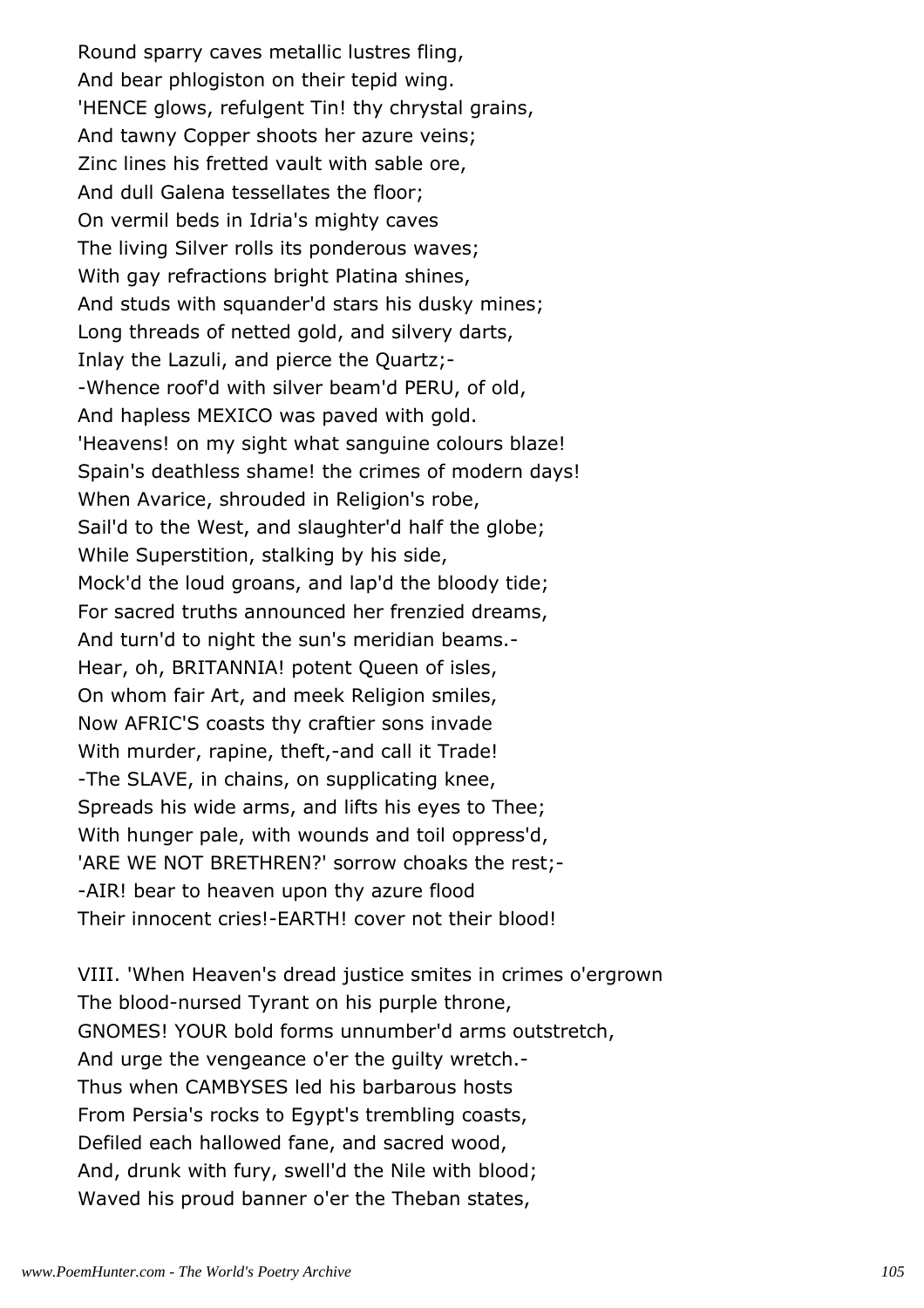And pour'd destruction through her hundred gates; In dread divisions march'd the marshal'd bands, And swarming armies blacken'd all the lands, By Memphis these to ETHIOP'S sultry plains, And those to HAMMON'S sand-incircled fanes.- Slow as they pass'd, the indignant temples frown'd, Low curses muttering from the vaulted ground; Long ailes of Cypress waved their deepen'd glooms, And quivering spectres grinn'd amid the tombs; Prophetic whispers breathed from S And MEMNON'S lyre with hollow murmurs rung; Burst from each pyramid expiring groans, And darker shadows stretch'd their lengthen'd cones.- Day after day their deathful rout They steer, Lust in the van, and rapine in the rear. 'GNOMES! as they march'd, You hid the gathered fruits, The bladed grass, sweet grains, and mealy roots; Scared the tired quails, that journey'd o'er their heads, Retain'd the locusts in their earthy beds; Bade on your sands no night-born dews distil, Stay'd with vindictive hands the scanty rill.- Loud o'er the camp the Fiend of Famine shrieks, Calls all her brood, and champs her hundred beaks; O'er ten square leagues her pennons broad expand, And twilight swims upon the shuddering sand; Perch'd on her crest the Griffin Discord clings, And Giant Murder rides between her wings; Blood from each clotted hair, and horny quill, And showers of tears in blended streams distil; High-poised in air her spiry neck she bends, Rolls her keen eye, her Dragon-claws extends, Darts from above, and tears at each fell swoop With iron fangs the decimated troop. 'Now o'er their head the whizzing whirlwinds breathe, And the live desert pants, and heaves beneath; Tinged by the crimson sun, vast columns rise Of eddying sands, and war amid the skies, In red arcades the billowy plain surround, And stalking turrets dance upon the ground. -Long ranks in vain their shining blades extend, To Demon-Gods their knees unhallow'd bend, Wheel in wide circle, form in hollow square,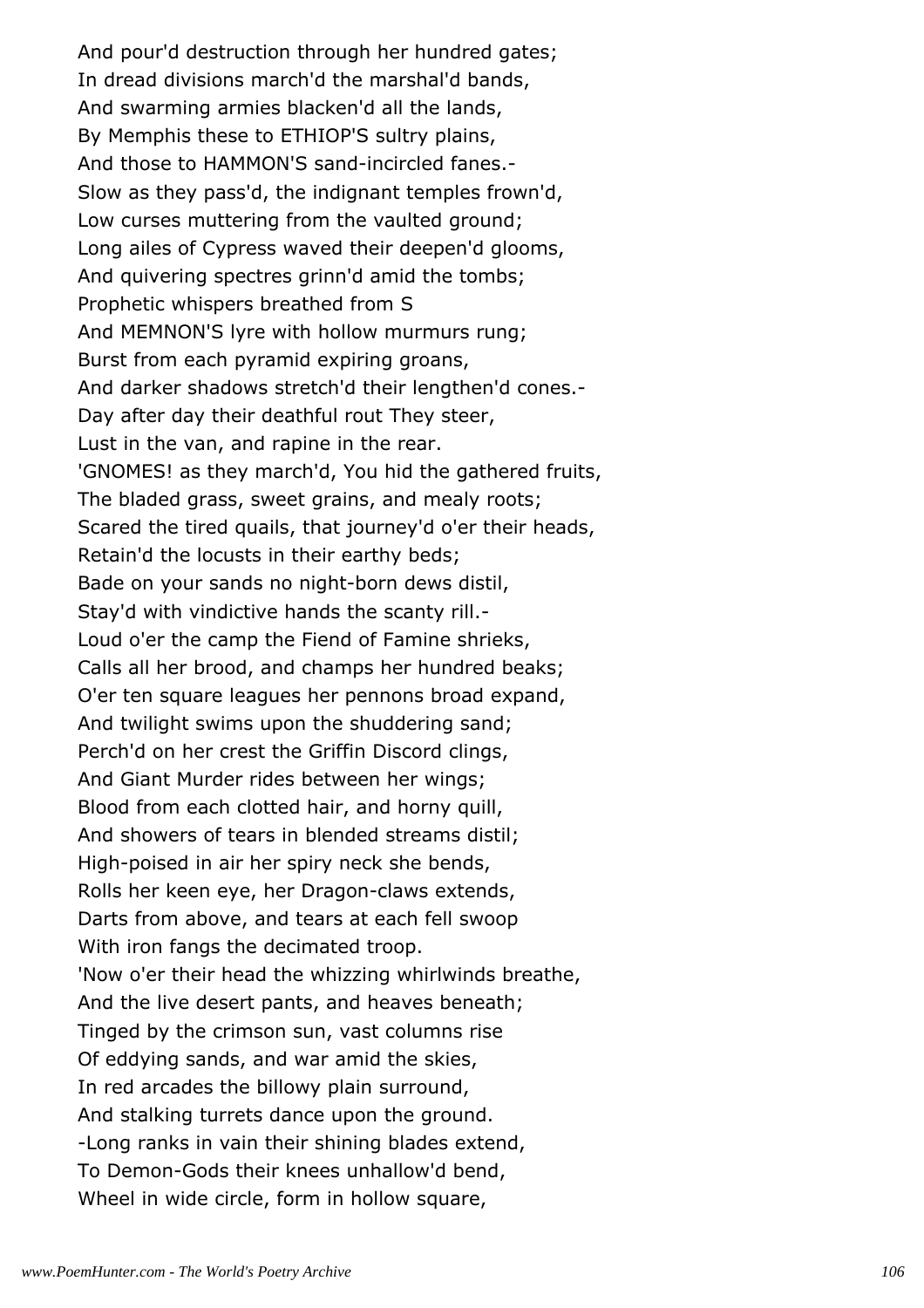And now they front, and now they fly the war, Pierce the deaf tempest with lamenting cries, Press their parch'd lips, and close their blood-shot eyes. -GNOMES! o'er the waste YOU led your myriad powers, Climb'd on the whirls, and aim'd the flinty showers!- Onward resistless rolls the infuriate surge, Clouds follow clouds, and mountains mountains urge; Wave over wave the driving desert swims, Bursts o'er their heads, inhumes their struggling limbs; Man mounts on man, on camels camels rush, Hosts march o'er hosts, and nations nations crush,- Wheeling in air the winged islands fall, And one great earthy Ocean covers all!- Then ceased the storm,-NIGHT bow'd his Ethiop brow To earth, and listen'd to the groans below,- Grim HORROR shook,-awhile the living hill Heaved with convulsive throes,-and all was still!

IX. 'GNOMES! whose fine forms, impassive as the air, Shrink with soft sympathy for human care; Who glide unseen, on printless slippers borne, Beneath the waving grass, and nodding corn; Or lay your tiny limbs, when noon-tide warms, Where shadowy cowslips stretch their golden arms,- So mark'd on orreries in lucid signs, Star'd with bright points the mimic zodiac shines; Borne on fine wires amid the pictured skies With ivory orbs the planets set and rise; Round the dwarf earth the pearly moon is roll'd, And the sun twinkling whirls his rays of gold.- Call your bright myriads, march your mailed hosts, With spears and helmets glittering round the coasts; Thick as the hairs, which rear the Lion's mane, Or fringe the Boar, that bays the hunter-train; Watch, where proud Surges break their treacherous mounds, And sweep resistless o'er the cultured grounds; Such as erewhile, impell'd o'er Belgia's plain, Roll'd her rich ruins to the insatiate main; With piles and piers the ruffian waves engage, And bid indignant Ocean stay his rage. 'Where, girt with clouds, the rifted mountain yawns, And chills with length of shade the gelid lawns,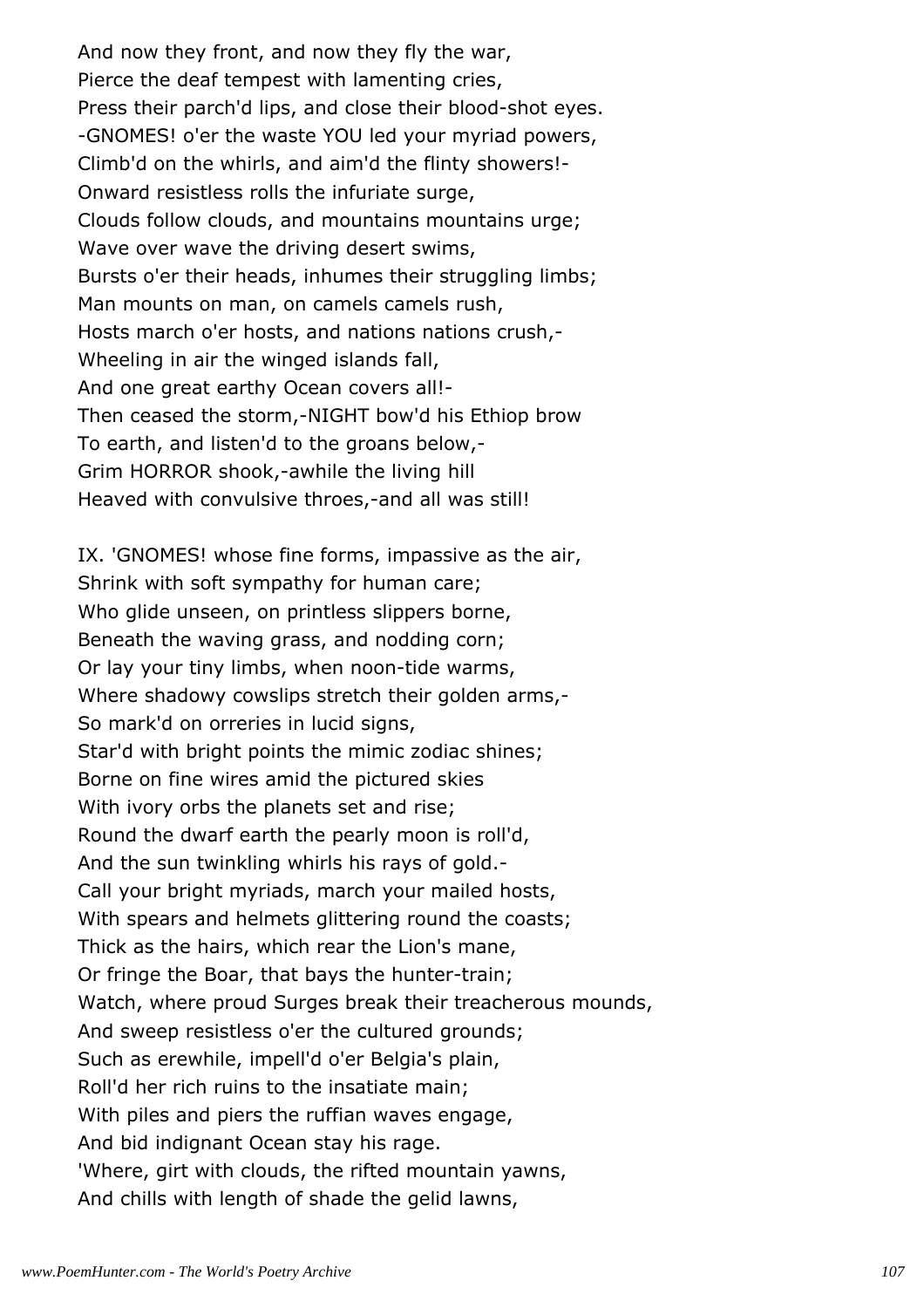Climb the rude steeps, the granite-cliffs surround, Pierce with steel points, with wooden wedges wound; Break into clays the soft volcanic slaggs, Or melt with acid airs the marble craggs; Crown the green summits with adventurous flocks, And charm with novel flowers the wondering rocks. -So when proud Rome the Afric Warrior braved, And high on Alps his crimson banner waved; While rocks on rocks their beetling brows oppose With piny forests, and unfathomed snows; Onward he march'd, to Latium's velvet ground With fires and acids burst the obdurate bound, Wide o'er her weeping vales destruction hurl'd, And shook the rising empire of the world.

X. 'Go, gentle GNOMES! resume your vernal toil, Seek my chill tribes, which sleep beneath the soil; On grey-moss banks, green meads, or furrow'd lands Spread the dark mould, white lime, and crumbling sands; Each bursting bud with healthier juices feed, Emerging scion, or awaken'd seed. So, in descending streams, the silver Chyle Streaks with white clouds the golden floods of bile; Through each nice valve the mingling currents glide, Join their fine rills, and swell the sanguine tide; Each countless cell, and viewless fibre seek, Nerve the strong arm, and tinge the blushing cheek. 'Oh, watch, where bosom'd in the teeming earth, Green swells the germ, impatient for its birth; Guard from rapacious worms its tender shoots, And drive the mining beetle from its roots; With ceaseless efforts rend the obdurate clay, And give my vegetable babes to day! -Thus when an Angel-form, in light array'd, Like HOWARD pierced the prison's noisome shade; Where chain'd to earth, with eyes to heaven upturn'd, The kneeling Saint in holy anguish mourn'd;- Ray'd from his lucid vest, and halo'd brow O'er the dark roof celestial lustres glow, 'PETER, arise!' with cheering voice He calls, And sounds seraphic echo round the walls; Locks, bolts, and chains his potent touch obey,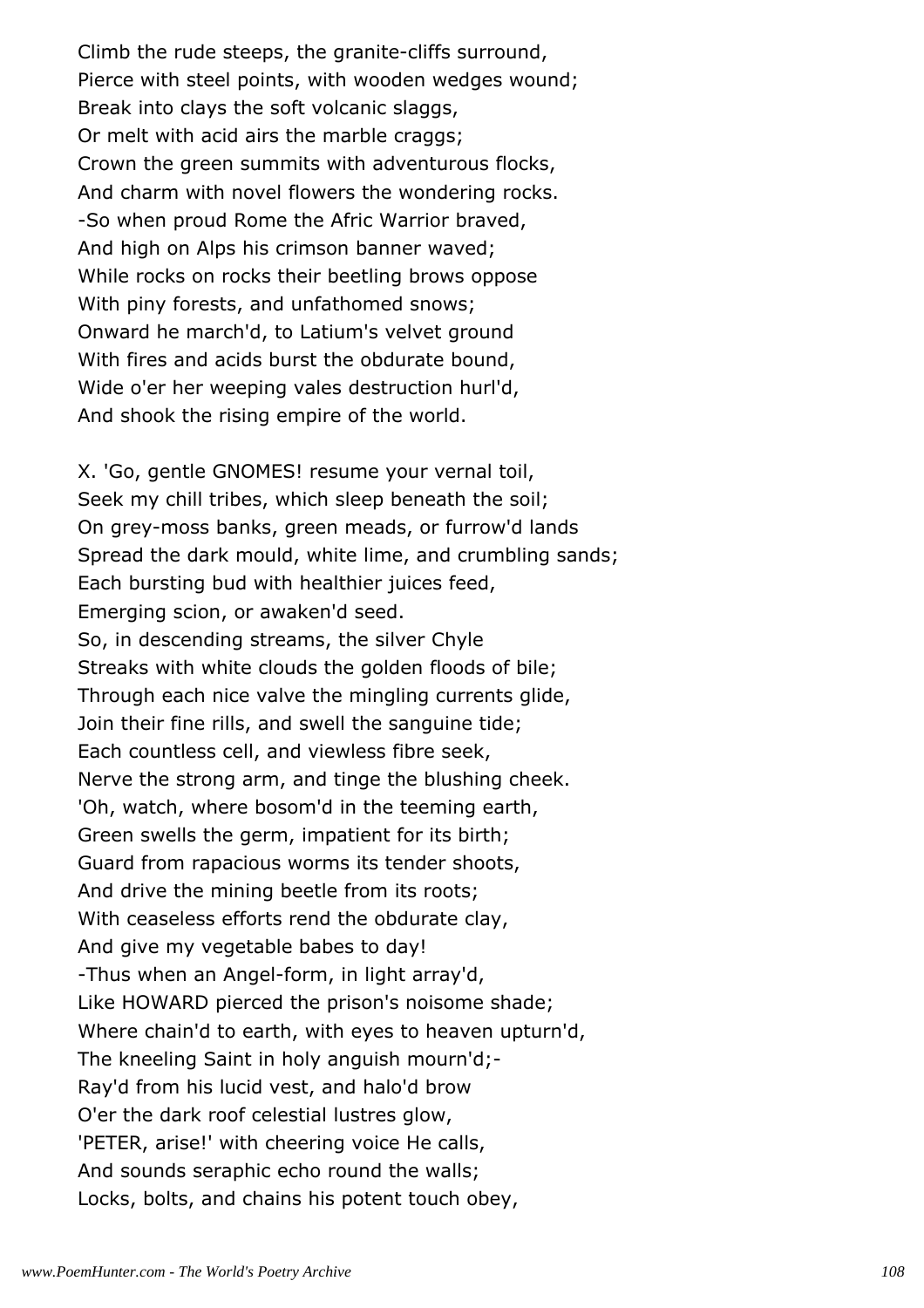And pleased he leads the dazzled Sage to day.

XI. 'YOU! whose fine fingers fill the organic cells, With virgin earth, of woods and bones and shells; Mould with retractile glue their spongy beds, And stretch and strengthen all their fibre-threads.- Late when the mass obeys its changeful doom, And sinks to earth, its cradle and its tomb, GNOMES! with nice eye the slow solution watch, With fostering hand the parting atoms catch, Join in new forms, combine with life and sense, And guide and guard the transmigrating Ens. 'So when on Lebanon's sequester'd hight The fair ADONIS left the realms of light, Bow'd his bright locks, and, fated from his birth To change eternal, mingled with the earth;- With darker horror shook the conscious wood, Groan'd the sad gales, and rivers blush'd with blood; On cypress-boughs the Loves their quivers hung, Their arrows scatter'd, and their bows unstrung; And BEAUTY'S GODDESS, bending o'er his bier, Breathed the soft sigh, and pour'd the tender tear.- Admiring PROSERPINE through dusky glades Led the fair phantom to Elysian shades, Clad with new form, with finer sense combined, And lit with purer flame the ethereal mind. -Erewhile, emerging from infernal night, The bright Assurgent rises into light, Leaves the drear chambers of the insatiate tomb, And shines and charms with renovated bloom.- While wondering Loves the bursting grave surround, And edge with meeting wings the yawning ground, Stretch their fair necks, and leaning o'er the brink View the pale regions of the dead, and shrink; Long with broad eyes ecstatic BEAUTY stands, Heaves her white bosom, spreads her waxen hands; Then with loud shriek the panting Youth alarms, 'My Life! my Love!' and springs into his arms.' The GODDESS ceased,-the delegated throng O'er the wide plains delighted rush along; In dusky squadrons, and in shining groups, Hosts follow hosts, and troops succeed to troops;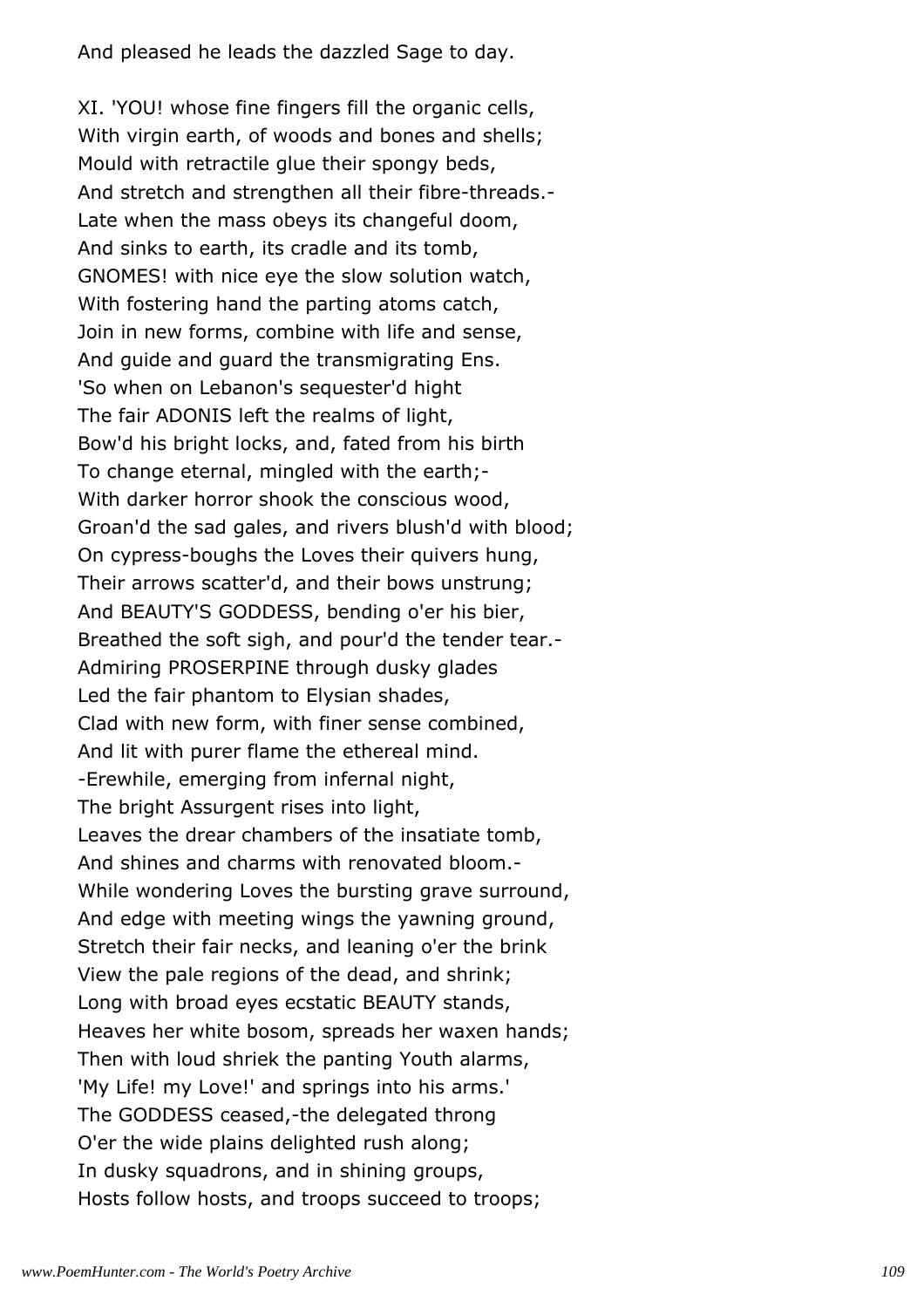Scarce bears the bending grass the moving freight, And nodding florets bow beneath their weight. So when light clouds on airy pinions sail, Flit the soft shadows o'er the waving vale; Shade follows shade, as laughing Zephyrs drive, And all the chequer'd landscape seems alive.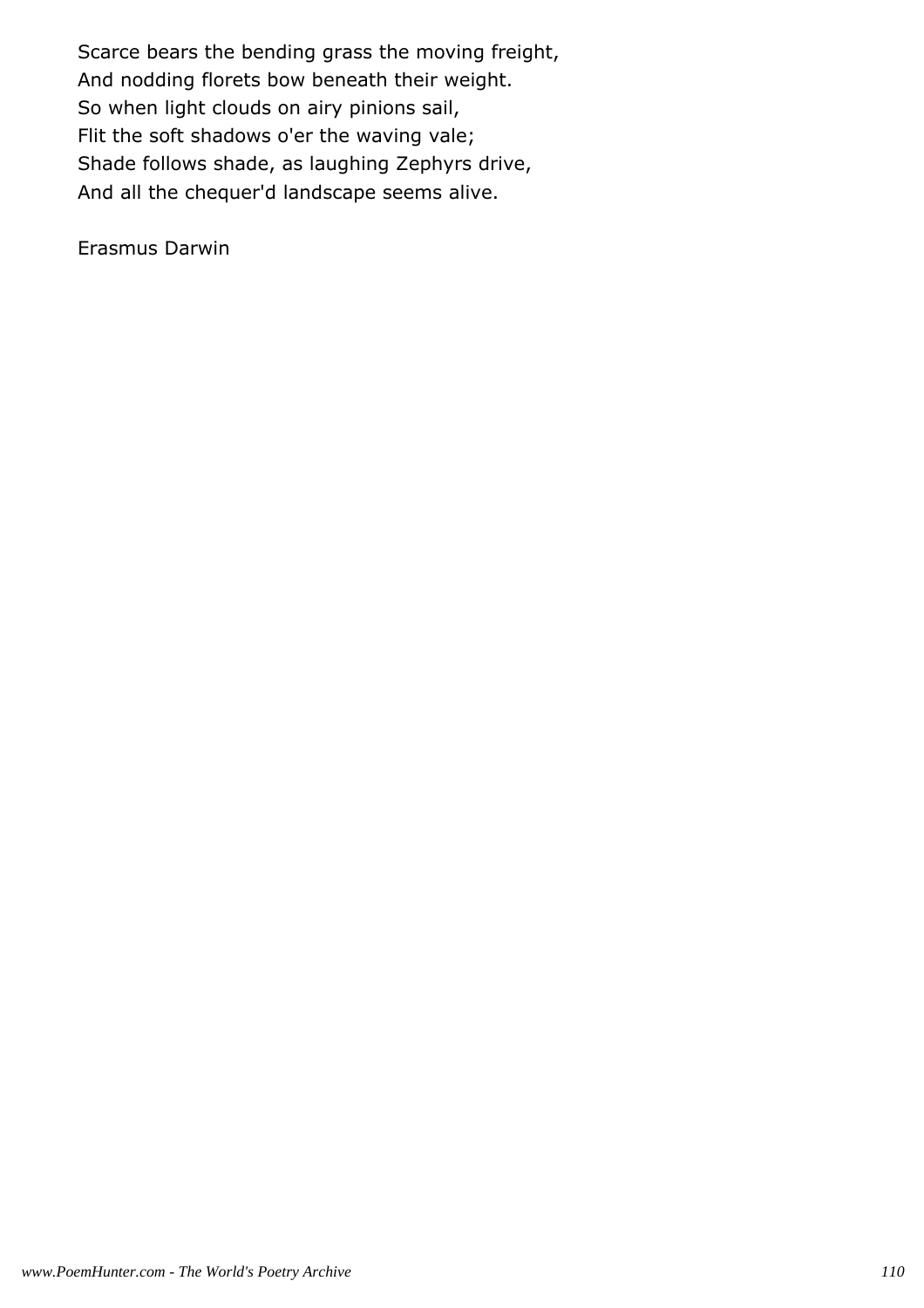## The Botanic Garden( Part Iii)

The Economy Of Vegetation

Canto III

AGAIN the GODDESS speaks!-glad Echo swells The tuneful tones along her shadowy dells, Her wrinkling founts with soft vibration shakes, Curls her deep wells, and rimples all her lakes, Thrills each wide stream, Britannia's isle that laves, Her headlong cataracts, and circumfluent waves. -Thick as the dews, which deck the morning flowers, Or rain-drops twinkling in the sun-bright showers, Fair Nymphs, emerging in pellucid bands, Rise, as she turns, and whiten all the lands.

I. 'YOUR buoyant troops on dimpling ocean tread, Wafting the moist air from his oozy bed, AQUATIC NYMPHS!-YOU lead with viewless march The winged vapours up the aerial arch, On each broad cloud a thousand sails expand, And steer the shadowy treasure o'er the land, Through vernal skies the gathering drops diffuse, Plunge in soft rains, or sink in silver dews.- YOUR lucid bands condense with fingers chill The blue mist hovering round the gelid hill; In clay-form'd beds the trickling streams collect, Strain through white sands, through pebbly veins direct; Or point in rifted rocks their dubious way, And in each bubbling fountain rise to day.

'NYMPHS! YOU then guide, attendant from their source, The associate rills along their sinuous course; Float in bright squadrons by the willowy brink, Or circling slow in limpid eddies sink; Call from her crystal cave the Naiad-Nymph, Who hides her fine form in the passing lymph, And, as below she braids her hyaline hair,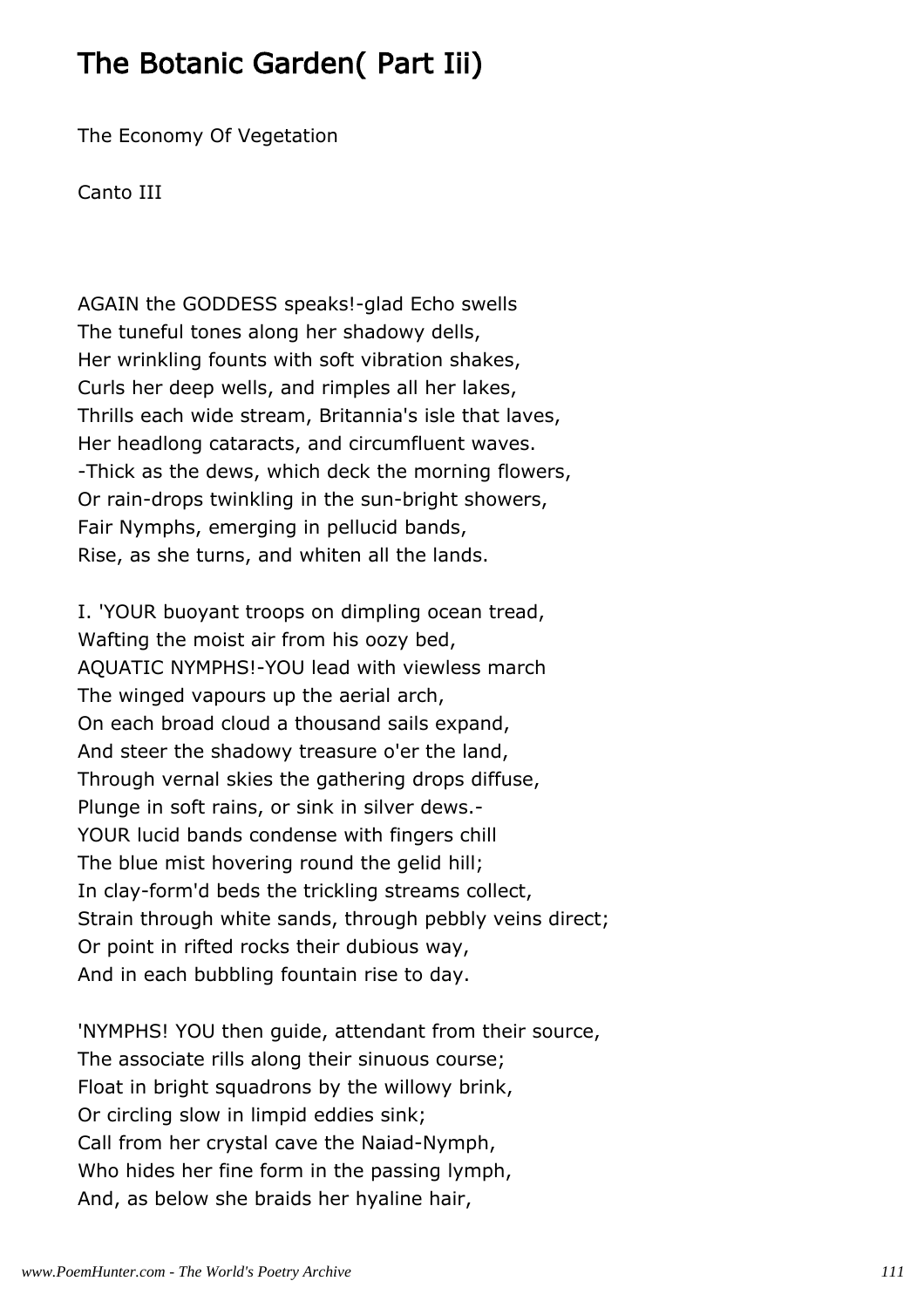Eyes her soft smiles reflected in the air; Or sport in groups with River-Boys, that lave Their silken limbs amid the dashing wave; Pluck the pale primrose bending from its edge, Or tittering dance amid the whispering sedge.-

'Onward YOU pass, the pine-capt hills divide, Or feed the golden harvests on their side; The wide-ribb'd arch with hurrying torrents fill, Shove the slow barge, or whirl the foaming mill. OR lead with beckoning hand the sparkling train Of refluent water to its parent main, And pleased revisit in their sea-moss vales Blue Nereid-forms array'd in shining scales, Shapes, whose broad oar the torpid wave impels, And Tritons bellowing through their twisted shells.

'So from the heart the sanguine stream distils, O'er Beauty's radiant shrine in vermil rills, Feeds each fine nerve, each slender hair pervades, The skins bright snow with living purple shades, Each dimpling cheek with warmer blushes dyes, Laughs on the lips, and lightens in the eyes. -Erewhile absorb'd, the vagrant globules swim From each fair feature, and proportion'd limb, Join'd in one trunk with deeper tint return To the warm concave of the vital urn.

II. 1.'AQUATIC MAIDS! YOU sway the mighty realms Of scale and shell, which Ocean overwhelms; As Night's pale Queen her rising orb reveals, And climbs the zenith with refulgent wheels, Car'd on the foam your glimmering legion rides, Your little tridents heave the dashing tides, Urge on the sounding shores their crystal course, Restrain their fury, or direct their force.

2.'NYMPHS! YOU adorn, in glossy volumes roll'd, The gaudy conch with azure, green, and gold. You round Echinus ray his arrowy mail, Give the keel'd Nautilus his oar and sail;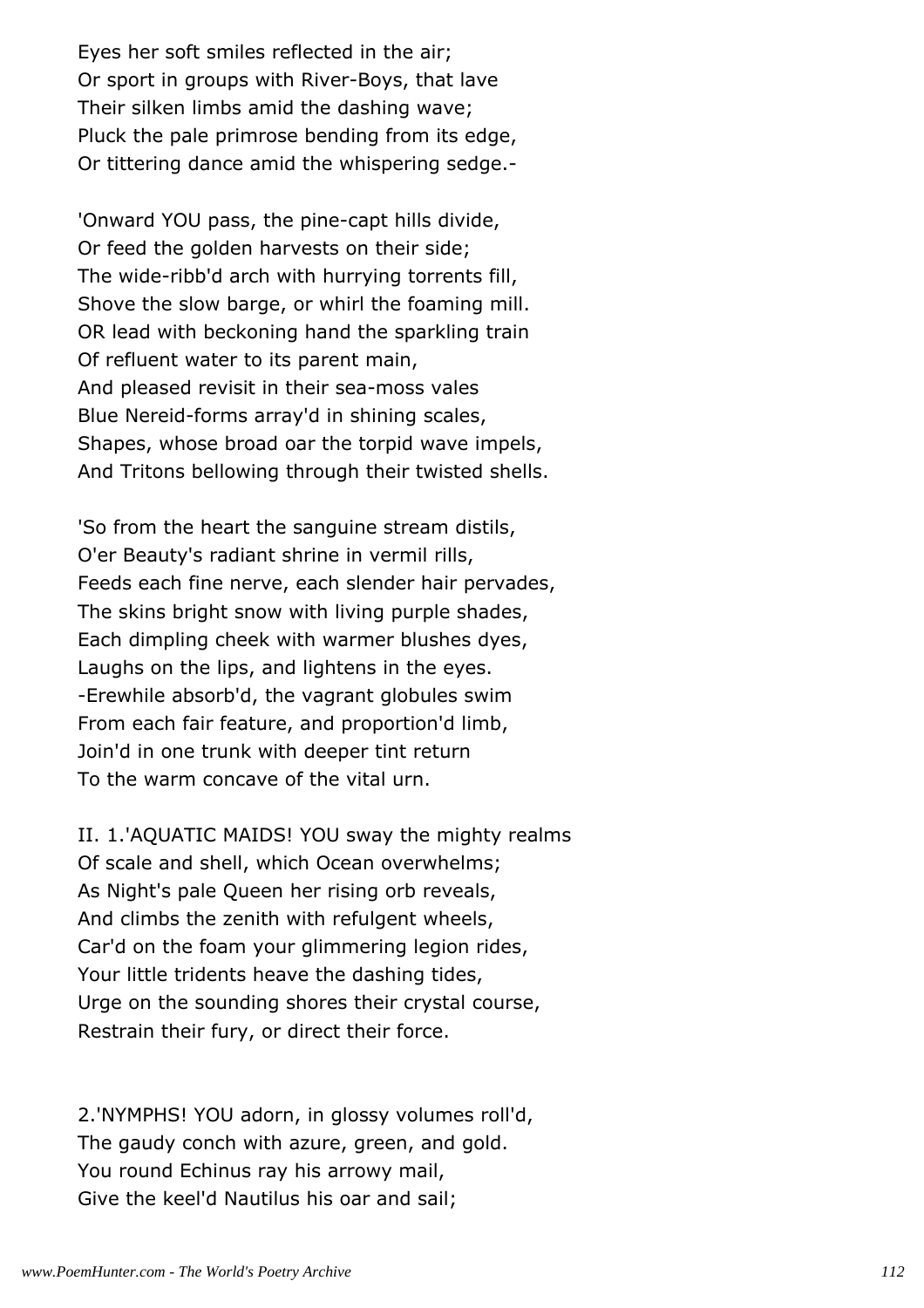Firm to his rock with silver cords suspend The anchor'd Pinna, and his Cancer-friend; With worm-like beard his toothless lips array, And teach the unwieldy Sturgeon to betray.- Ambush'd in weeds, or sepulcher'd in sands, In dread repose He waits the scaly bands, Waves in red spires the living lures, and draws The unwary plunderers to his circling jaws, Eyes with grim joy the twinkling shoals beset, And clasps the quick inextricable net. You chase the warrior Shark, and cumberous Whale, And guard the Mermaid in her briny vale; Feed the live petals of her insect-flowers, Her shell-wrack gardens, and her sea-fan bowers; With ores and gems adorn her coral cell, And drop a pearl in every gaping shell.

3. 'YOUR myriad trains o'er stagnant ocean's tow, Harness'd with gossamer, the loitering prow; Or with fine films, suspended o'er the deep, Of oil effusive lull the waves to sleep. You stay the flying bark, conceal'd beneath, Where living rocks of worm-built coral breathe; Meet fell TEREDO, as he mines the keel With beaked head, and break his lips of steel; Turn the broad helm, the fluttering canvas urge From MAELSTROME'S fierce innavigable surge. -'Mid the lorn isles of Norway's stormy main, As sweeps o'er many a league his eddying train, Vast watery walls in rapid circles spin, And deep-ingulph'd the Demon dwells within; Springs o'er the fear-froze crew with Harpy-claws, Down his deep den the whirling vessel draws; Churns with his bloody mouth the dread repast, The booming waters murmuring o'er the mast.

III. 'Where with chill frown enormous ALPS alarms A thousand realms, horizon'd in his arms; While cloudless suns meridian glories shed From skies of silver round his hoary head, Tall rocks of ice refract the coloured rays,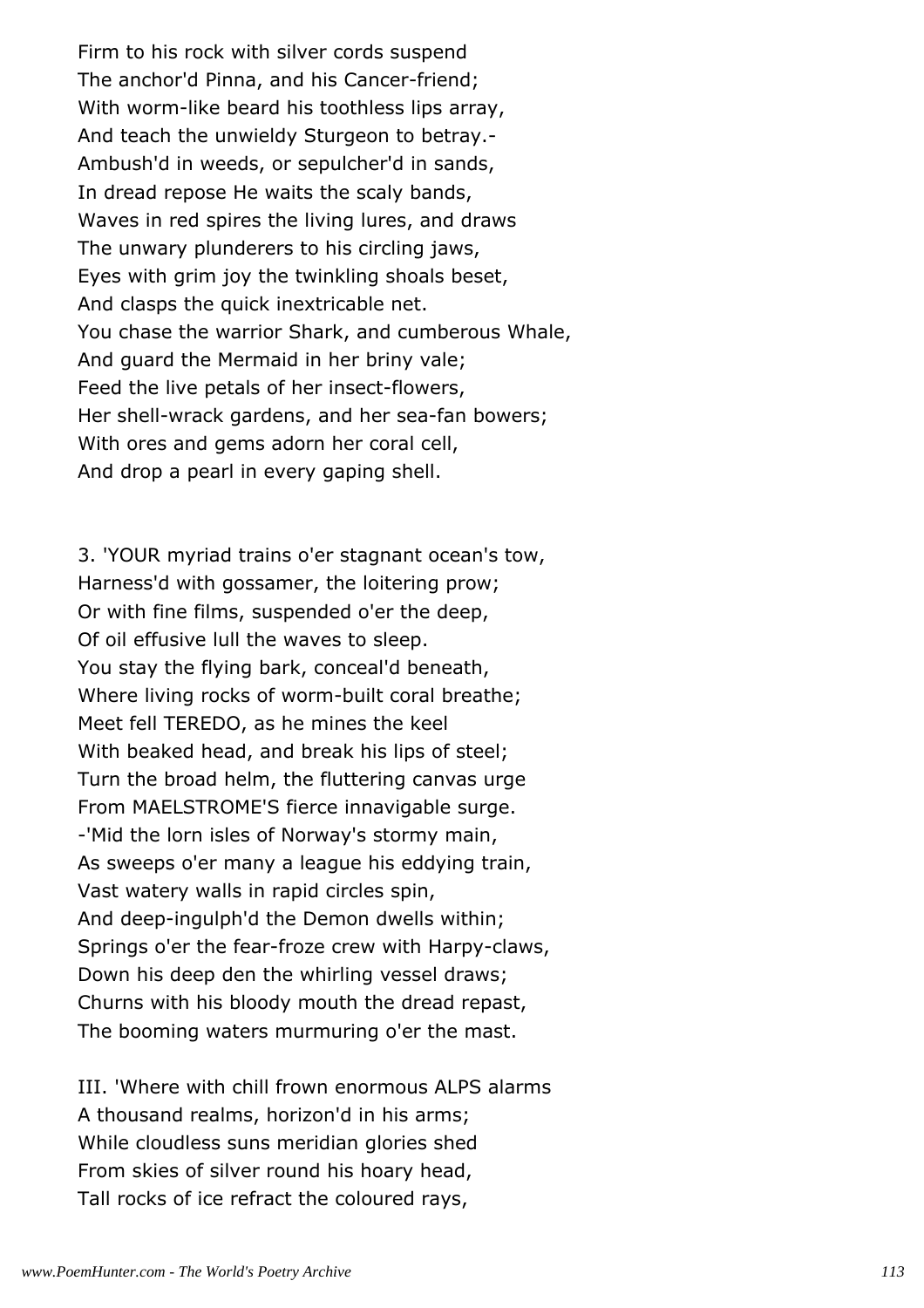And Frost sits throned amid the lambent blaze; NYMPHS! YOUR thin forms pervade his glittering piles, His roofs of chrystal, and his glasy ailes; Where in cold caves imprisoned Naiads sleep, Or chain'd on mossy couches wake and weep; Where round dark crags indignant waters bend Through rifted ice, in ivory veins descend, Seek through unfathom'd snows their devious track, Heave the vast spars, the ribbed granites crack, Rush into day, in foamy torrents shine, And swell the imperial Danube or the Rhine.- Or feed the murmuring TIBER, as he laves His realms inglorious with diminish'd waves, Hears his lorn Forum sound with Eunuch-strains, Sees dancing slaves insult his martial plains; Parts with chill stream the dim religious bower, Time-mouldered bastion, and dismantled tower; By alter'd fanes and nameless villas glides, And classic domes, that tremble on his sides; Sighs o'er each broken urn, and yawning tomb, And mourns the fall of LIBERTY and ROME.

IV. 'Sailing in air, when dark MONSOON inshrouds His tropic mountains in a night of clouds; Or drawn by whirlwinds from the Line returns, And showers o'er Afric all his thousand urns; High o'er his head the beams of SIRIUS glow, And, Dog of Nile, ANUBIS barks below. NYMPHS! YOU from cliff to cliff attendant guide In headlong cataracts the impetuous tide; Or lead o'er wastes of Abyssinian sands The bright expanse to EGYPT'S shower-less lands. -Her long canals the sacred waters fill, And edge with silver every peopled hill; Gigantic SPHINX in circling waves admire; And MEMNON bending o'er his broken lyre; O'er furrow'd glebes and green savannas sweep, And towns and temples laugh amid the deep.

V. 1. 'High in the frozen North where HECCLA glows,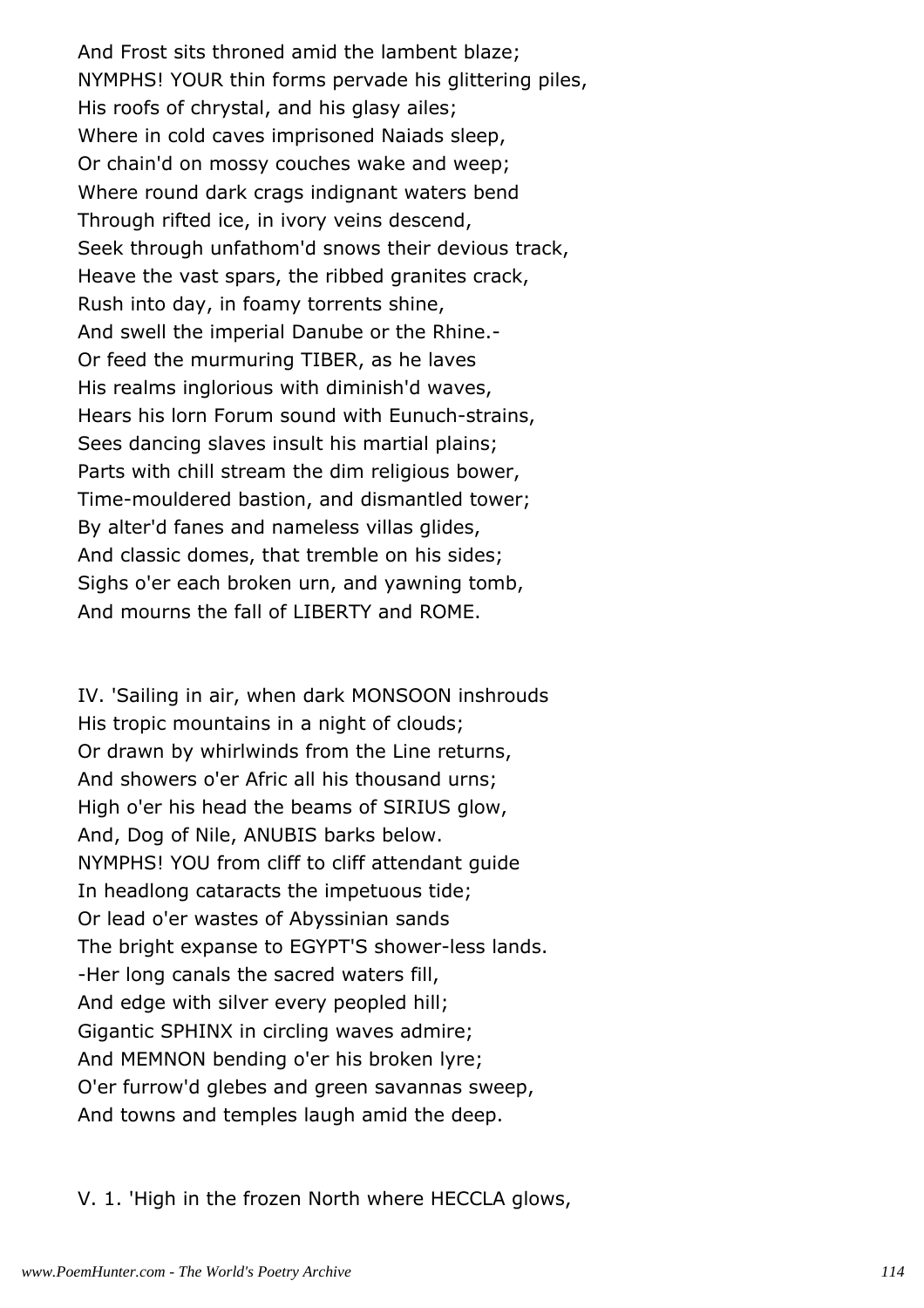And melts in torrents his coeval snows; O'er isles and oceans sheds a sanguine light, Or shoots red stars amid the ebon night; When, at his base intomb'd, with bellowing sound Fell GIESAR roar'd, and struggling shook the ground; Pour'd from red nostrils, with her scalding breath, A boiling deluge o'er the blasted heath; And, wide in air, in misty volumes hurl'd Contagious atoms o'er the alarmed world; NYMPHS! YOUR bold myriads broke the infernal spell, And crush'd the Sorceress in her flinty cell.

2. 'Where with soft fires in unextinguish'd urns, Cauldron'd in rock, innocuous Lava burns; On the bright lake YOUR gelid hands distil In pearly mowers the parsimonious rill; And, as aloft the curling vapours rise Through the cleft roof, ambitious for the skies, In vaulted hills condense the tepid steams, And pour to HEALTH the medicated streams. -So in green vales amid her mountains bleak BUXTONIA smiles, the Goddess-Nymyh of Peak; Deep in warm waves, and pebbly baths she dwells, And calls HYGEIA to her sainted wells.

'Hither in sportive bands bright DEVON leads Graces and Loves from Chatsworth's flowery meads.- Charm'd round the NYMPH, they climb the rifted rocks; And steep in mountain-mist their golden locks; On venturous step her sparry caves explore, And light with radiant eyes her realms of ore; -Oft by her bubbling founts, and shadowy domes, In gay undress the fairy legion roams, Their dripping palms in playful malice fill, Or taste with ruby lip the sparkling rill; Croud round her baths, and, bending o'er the side, Unclasp'd their sandals, and their zones untied, Dip with gay fear the shuddering foot undress'd, And quick retract it to the fringed vest; Or cleave with brandish'd arms the lucid stream, And sob, their blue eyes twinkling in the steam. -High o'er the chequer'd vault with transient glow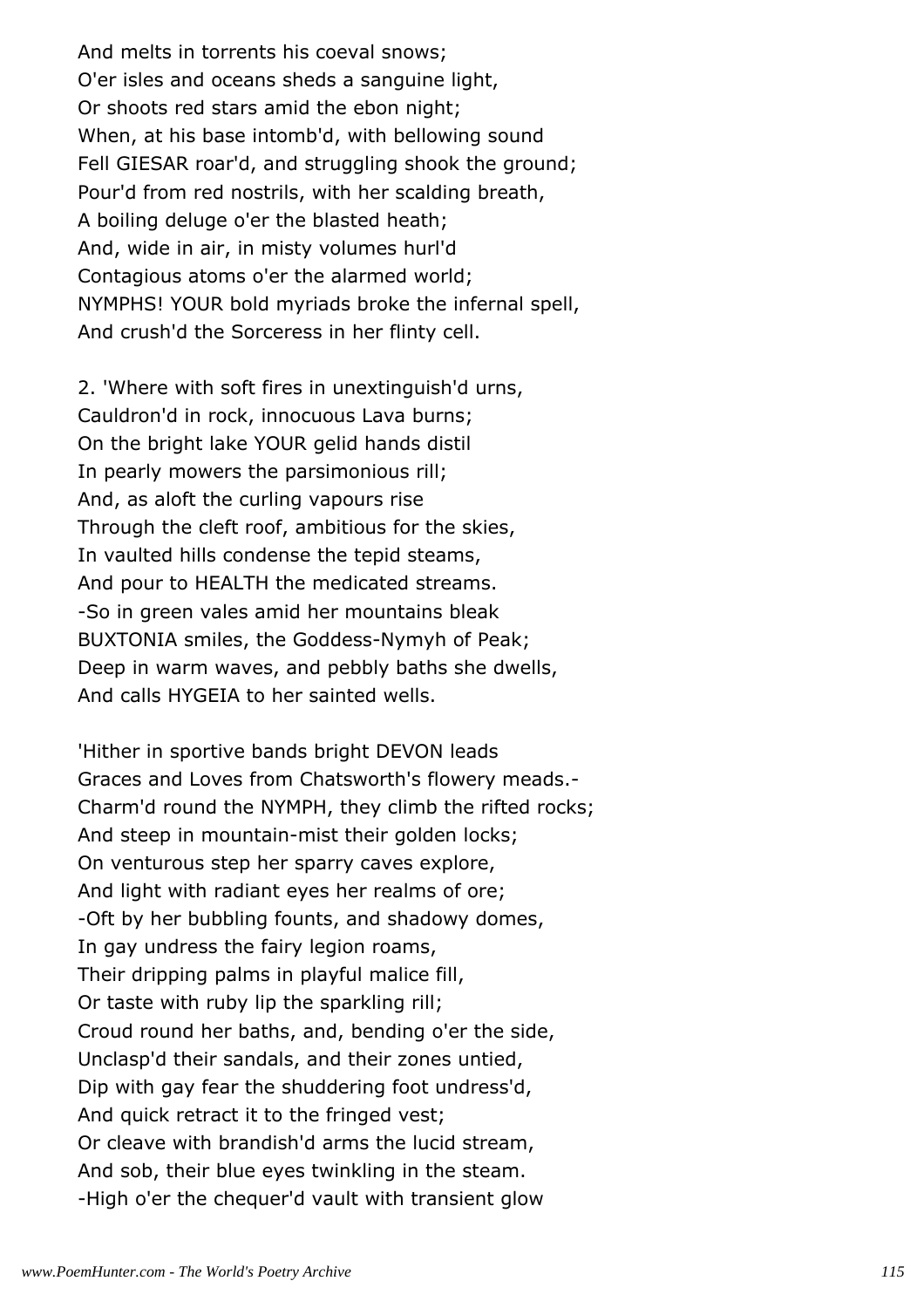Bright lustres dart, as dash the waves below; And Echo's sweet responsive voice prolongs The dulcet tumult of their silver tongues.- O'er their flush'd cheeks uncurling tresses flow, And dew-drops glitter on their necks of snow; Round each fair Nymph her dropping mantle clings, And Loves emerging shake their showery wings.

'Here oft her LORD surveys the rude domain, Fair arts of Greece triumphant in his train; LO! as he steps, the column'd pile ascends, The blue roof closes, or the crescent bends; New woods aspiring clothe their hills with green, Smooth slope the lawns, the grey rock peeps between; Relenting Nature gives her hand to Taste, And Health and Beauty crown the laughing waste.

VI. 'NYMPHS! YOUR bright squadrons watch with chemic eyes The cold-elastic vapours, as they rise; With playful force arrest them as they pass, And to pure AIR betroth the flaming GAS. Round their translucent forms at once they fling Their rapturous arms, with silver bosoms cling; In fleecy clouds their fluttering wings extend, Or from the skies in lucid showers descend; Whence rills and rivers owe their secret birth, And Ocean's hundred arms infold the earth.

'So, robed by Beauty's Queen, with softer charms SATURNIA woo'd the Thunderer to her arms; O'er her fair limbs a veil of light she spread, And bound a starry diadem on her head; Long braids of pearl her golden tresses grac'd, And the charm'd CESTUS sparkled round her waist. -Raised o'er the woof, by Beauty's hand inwrought, Breathes the soft Sigh, and glows the enamour'd Thought; Vows on light wings succeed, and quiver'd Wiles, Assuasive Accents, and seductive Smiles.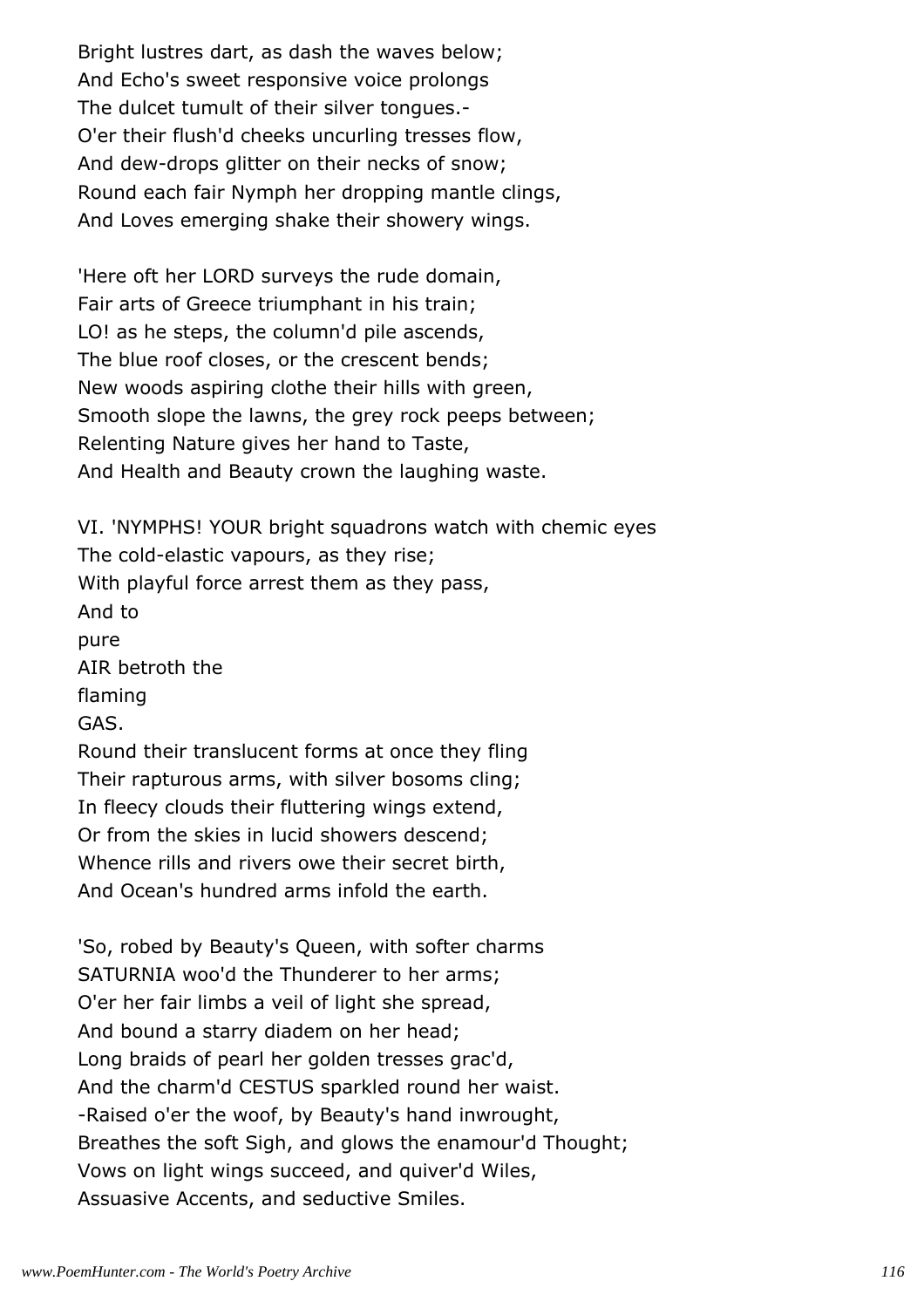-Slow rolls the Cyprian car in purple pride, And, steer'd by LOVE, ascends admiring Ide; Climbs the green slopes, the nodding woods pervades, Burns round the rocks, or gleams amid the shades. -Glad ZEPHYR leads the train, and waves above The barbed darts, and blazing torch of Love; Reverts his smiling face, and pausing flings Soft showers of roses from aurelian wings. Delighted Fawns, in wreathes of flowers array'd, With tiptoe Wood-Boys beat the chequer'd glade; Alarmed Naiads, rising into air, Lift o'er their silver urns their leafy hair; Each to her oak the bashful Dryads shrink, And azure eyes are seen through every chink. -LOVE culls a flaming shaft of broadest wing, And rests the fork upon the quivering string; Points his arch eye aloft, with fingers strong Draws to his curled ear the silken thong; Loud twangs the steel, the golden arrow flies, Trails a long line of lustre through the skies; ''Tis done!' he shouts, 'the mighty Monarch feels!' And with loud laughter shakes the silver wheels; Bends o'er the car, and whirling, as it moves, His loosen'd bowstring, drives the rising doves. -Pierced on his throne the slarting Thunderer turns, Melts with soft sighs, with kindling rapture burns; Clasps her fair hand, and eyes in fond amaze The bright Intruder with enamour'd gaze. 'And leaves my Goddess, like a blooming bride, 'The fanes of Argos for the rocks of Ide? 'Her gorgeous palaces, and amaranth bowers, 'For cliff-top'd mountains, and aerial towers?' He said; and, leading from her ivory seat The blushing Beauty to his lone retreat, Curtain'd with night the couch imperial shrouds, And rests the crimson cushions upon clouds.- Earth feels the grateful influence from above, Sighs the soft Air, and Ocean murmurs love; Etherial Warmth expands his brooding wing, And in still showers descends the genial Spring.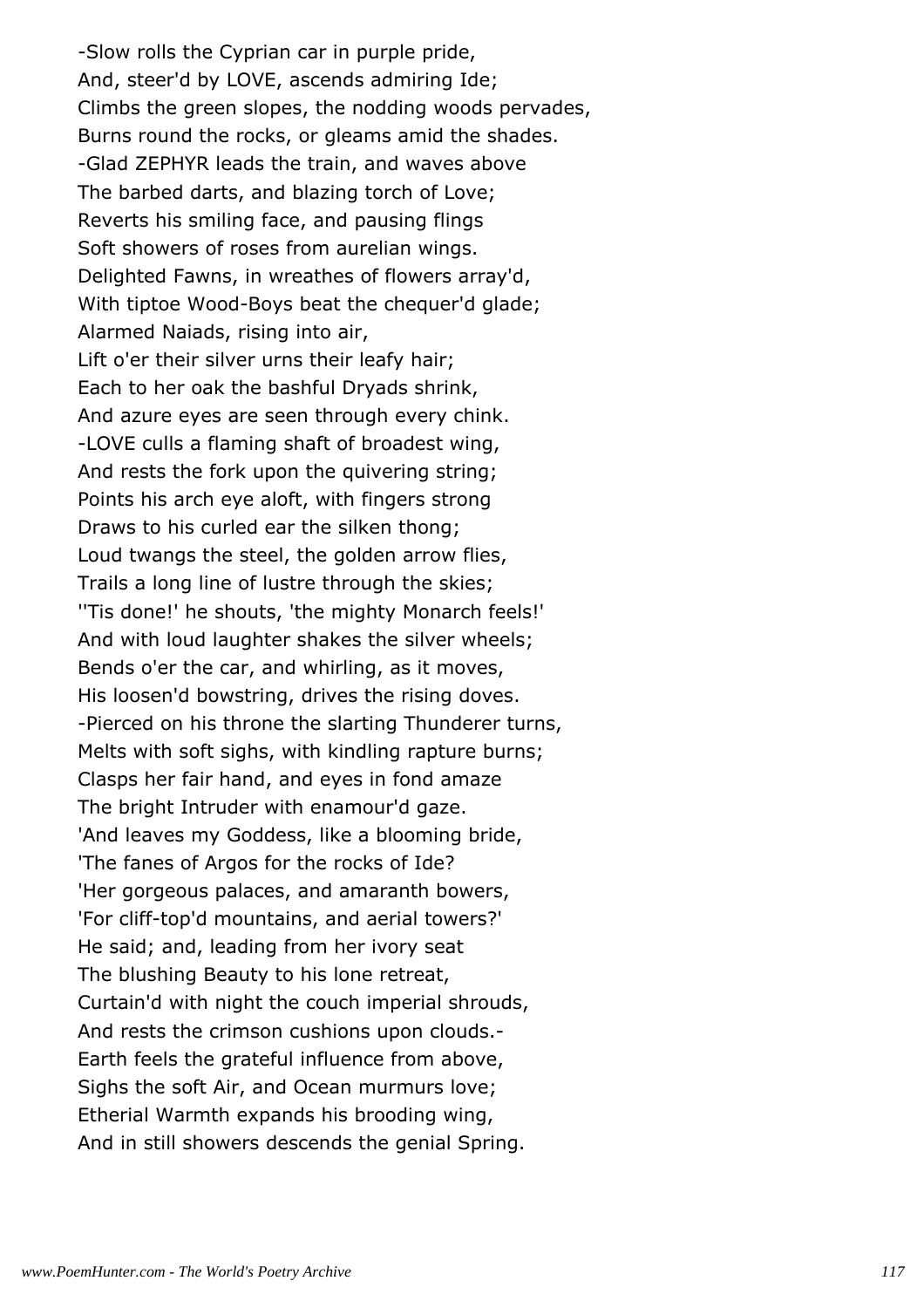VII. 'NYMPHS OF AQUATIC TASTE! whose placid smile Breathes sweet enchantment o'er BRITANNIA'S isle; Whose sportive touch in showers resplendent flings Her lucid cataracts, and her bubbling springs; Through peopled vales the liquid silver guides, And swells in bright expanse her freighted tides. YOU with nice ear, in tiptoe trains, pervade Dim walks of morn or evening's silent shade; Join the lone Nightingale, her woods among, And roll your rills symphonious to her song; Through fount-full dells, and wave-worn valleys move, And tune their echoing waterfalls to love; Or catch, attentive to the distant roar, The pausing murmurs of the dashing shore; Or, as aloud she pours her liquid strain, Pursue the NEREID on the twilight main. -Her playful Sea-horse woos her soft commands, Turns his quick ears, his webbed claws expands, His watery way with waving volutes wins, Or listening librates on unmoving fins. The Nymph emerging mounts her scaly seat, Hangs o'er his glossy sides her silver feet, With snow-white hands her arching veil detains, Gives to his slimy lips the slacken'd reins, Lifts to the star of Eve her eye serene, And chaunts the birth of Beauty's radiant Queen.- O'er her fair brow her pearly comb unfurls Her beryl locks, and parts the waving curls, Each tangled braid with glistening teeth unbinds And with the floating treasure musks the winds.- Thrill'd by the dulcet accents, as she sings, The rippling wave in widening circles rings; Night's shadowy forms along the margin gleam With pointed ears, or dance upon the stream; The Moon transported stays her bright career, And maddening Stars shoot headlong from the sphere.

VIII. 'NYMPHS! whose fair eyes with vivid lustres glow For human weal, and melt at human woe; Late as YOU floated on your silver shells, Sorrowing and slow by DERWENT'S willowy dells; Where by tall groves his foamy flood he steers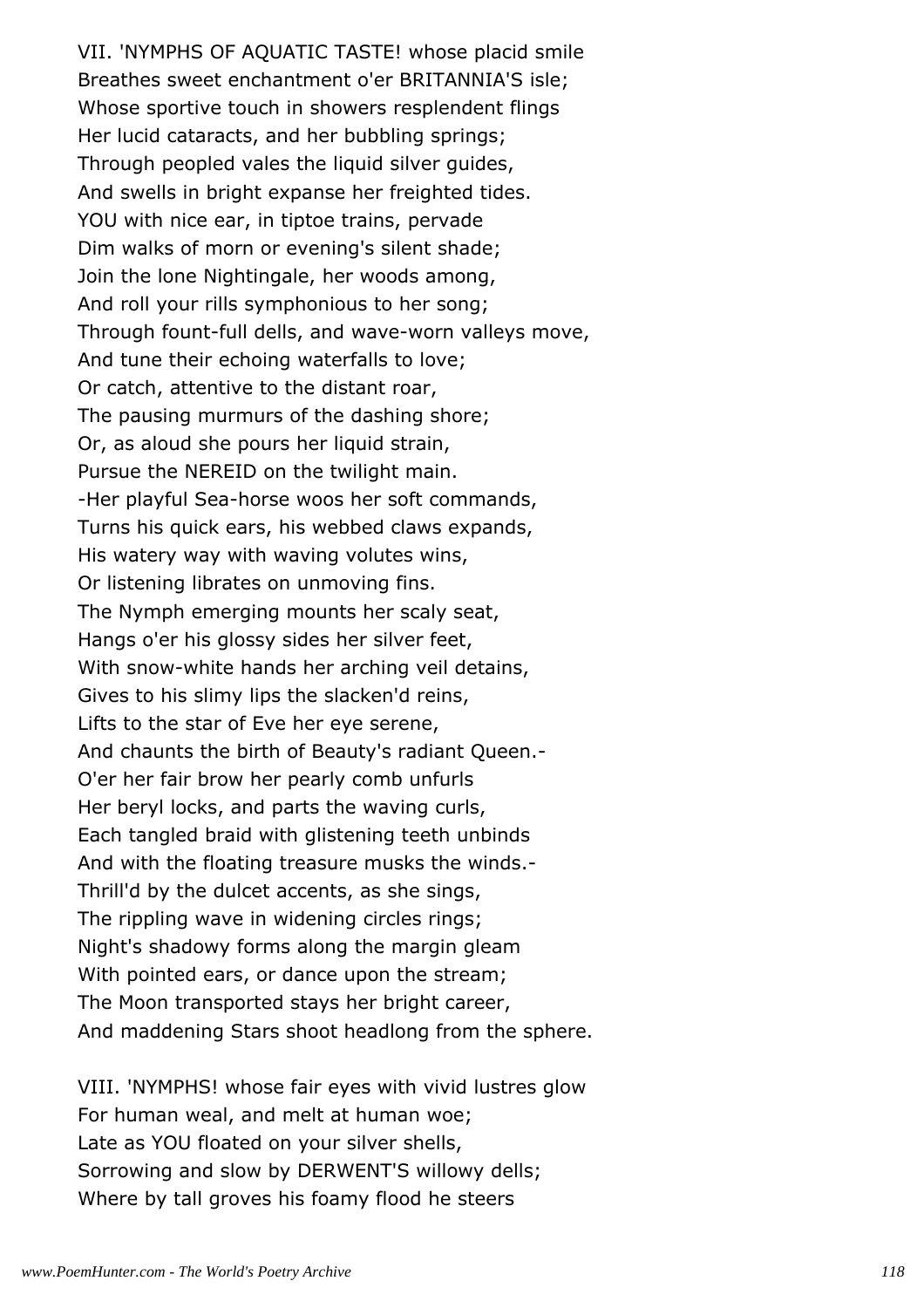Through ponderous arches o'er impetuous wears, By DERBY'S shadowy towers reflective sweeps, And gothic grandeur chills his dusky deeps; You pearl'd with Pity's drops his velvet sides, Sigh'd in his gales, and murmur'd in his tides, Waved o'er his fringed brink a deeper gloom, And bow'd his alders o'er MILCENA'S tomb.

'Oft with sweet voice She led her infant-train, Printing with graceful step his spangled plain, Explored his twinkling swarms, that swim or fly, And mark'd his florets with botanic eye.- 'Sweet bud of Spring! how frail thy transient bloom, 'Fine film,' she cried, 'of Nature's fairest loom! 'Soon Beauty fades upon its damask throne!'- -Unconscious of the worm, that mined her own!- -Pale are those lips, where soft caresses hung, Wan the warm cheek, and mute the tender tongue, Cold rests that feeling heart on Derwent's shore, And those love-lighted eye-balls roll no more!

-HERE her sad Consort, stealing through the gloom Of

Hangs in mute anguish o'er the scutcheon'd hearse, Or graves with trembling style the votive verse.

'Sexton! oh, lay beneath this sacred shrine, When Time's cold hand shall close my aching eyes, Oh, gently lay this wearied earth of mine, Where wrap'd in night my loved MILCENA lies.

'So shall with purer joy my spirit move, When the last trumpet thrills the caves of Death, Catch the first whispers of my waking love, And drink with holy kiss her kindling breath.

'The spotless Fair, with blush ethereal warm, Shall hail with sweeter smile returning day, Rise from her marble bed a brighter form, And win on buoyant step her airy way.

'Shall bend approved, where beckoning hosts invite,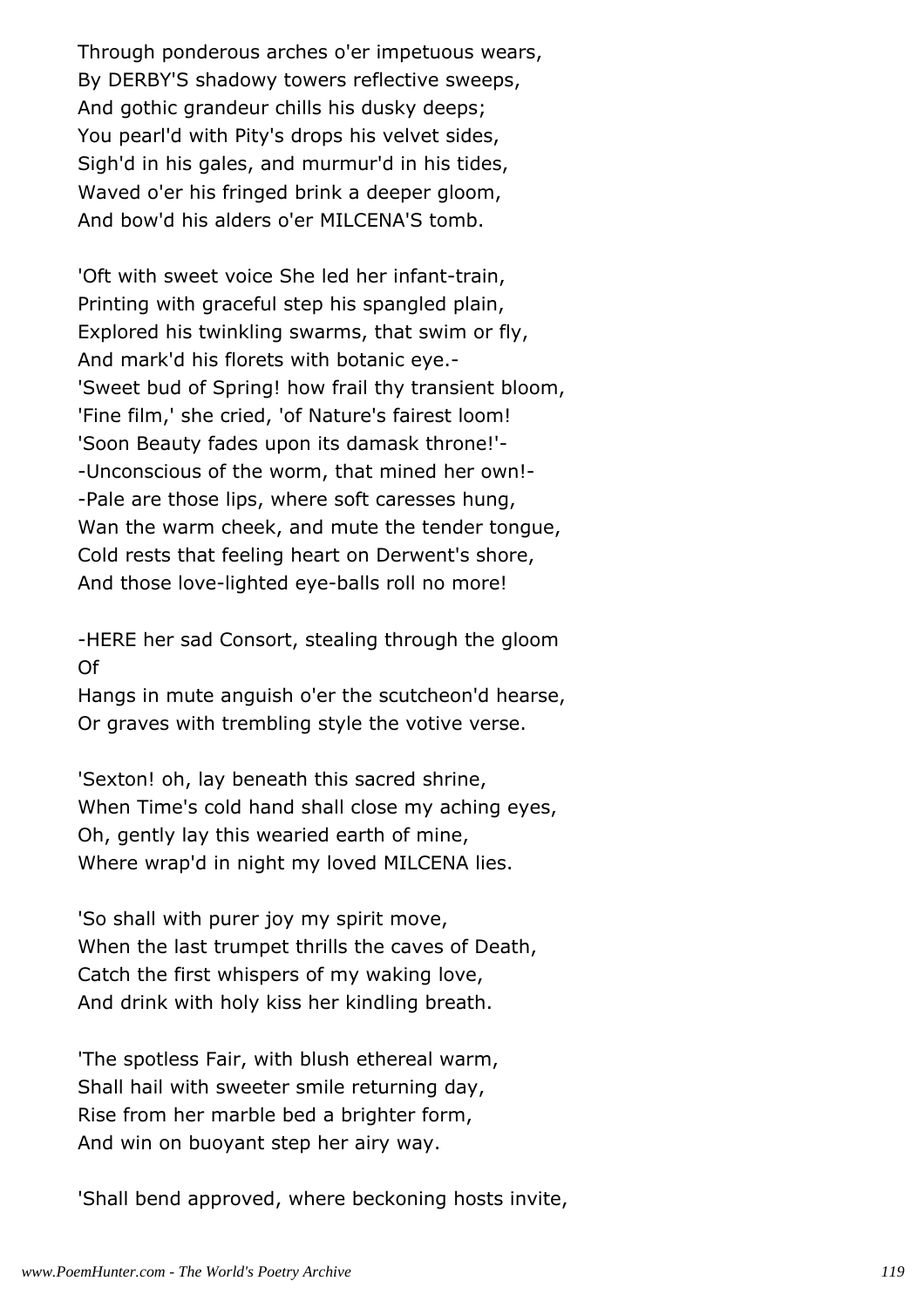On clouds of silver her adoring knee, Approach with Seraphim the throne of light, -And BEAUTY plead with angel-tongue for Me!'

IX. 'YOUR virgin trains on BRINDLEY'S cradle smiled, And nursed with fairy-love the unletter'd child, Spread round his pillow all your secret spells, Pierced all your springs, and open'd all your wells.- As now on grass, with glossy folds reveal'd, Glides the bright serpent, now in flowers conceal'd; Far shine the scales, that gild his sinuous back, And lucid undulations mark his track; So with strong arm immortal BRINDLEY leads His long canals, and parts the velvet meads; Winding in lucid lines, the watery mass Mines the firm rock, or loads the deep morass, With rising locks a thousand hills alarms, Flings o'er a thousand streams its silver arms, Feeds the long vale, the nodding woodland laves, And Plenty, Arts, and Commerce freight the waves. -NYMPHS! who erewhile round BRINDLEY'S early bier On show-white bosoms shower'd the incessant tear, Adorn his tomb!-oh, raise the marble bust, Proclaim his honours, and protect his dust! With urns inverted, round the sacred shrine Their ozier wreaths let weeping Naiads twine; While on the top MECHANIC GENIUS stands, Counts the fleet waves, and balances the lands.

X. 'NYMPHS! YOU first taught to pierce the secret caves Of humid earth, and lift her ponderous waves; Bade with quick stroke the sliding piston bear The viewless columns of incumbent air;- Press'd by the incumbent air the floods below, Through opening valves in foaming torrents flow, Foot after foot with lessen'd impulse move, And rising seek the vacancy above.- So when the Mother, bending o'er his charms, Clasps her fair nurseling in delighted arms; Throws the thin kerchief from her neck of snow, And half unveils the pearly orbs below; With sparkling eye the blameless Plunderer owns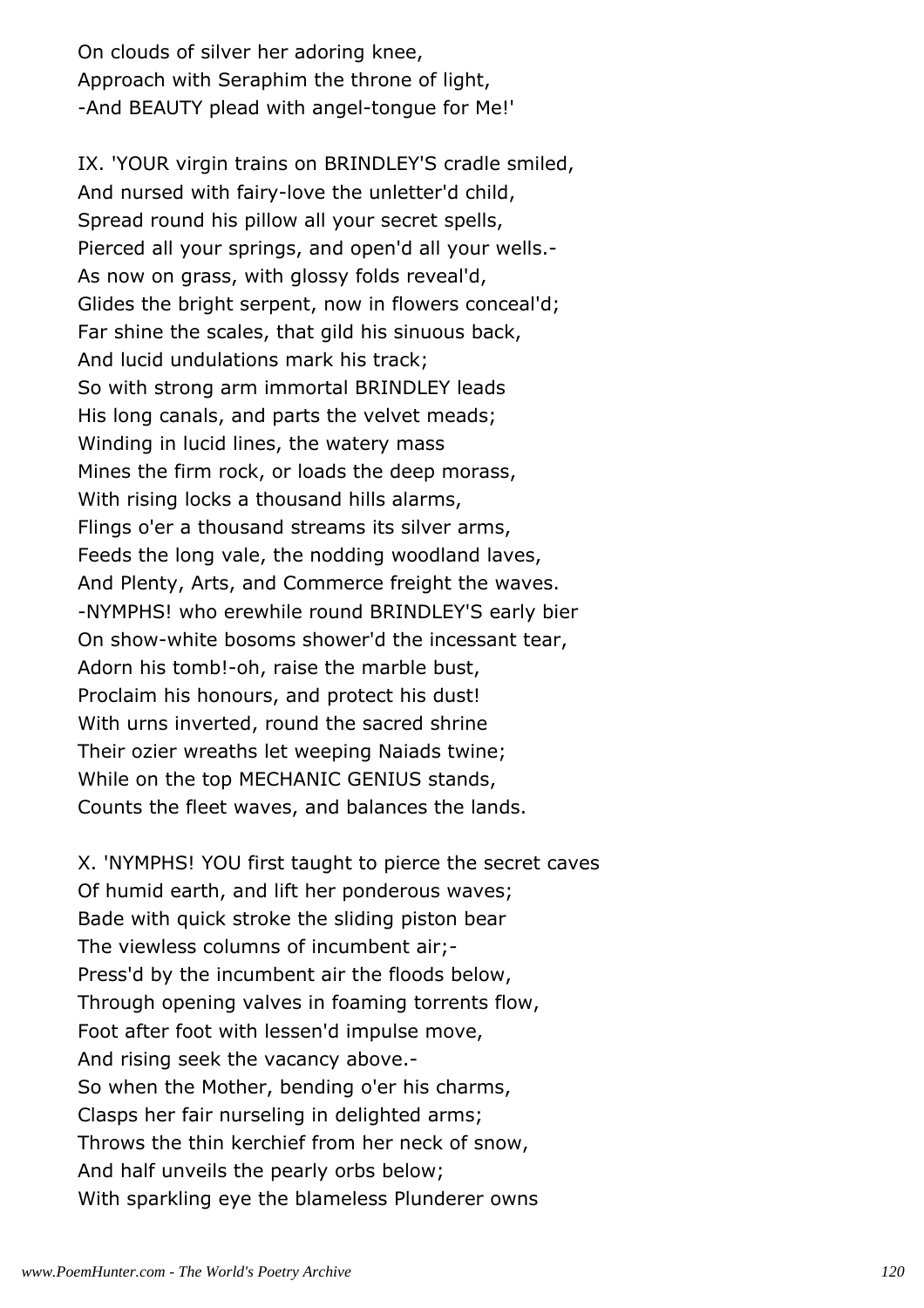Her soft embraces, and endearing tones, Seeks the salubrious fount with opening lips, Spreads his inquiring hands, and smiles, and sips.

'CONNUBIAL FAIR! whom no fond transport warms To lull your infant in maternal arms; Who, bless'd in vain with tumid bosoms, hear His tender wailings with unfeeling ear; The soothing kiss and milky rill deny To the sweet pouting lip, and glistening eye!- Ah! what avails the cradle's damask roof, The eider bolster, and embroider'd woof!- Oft hears the gilded couch unpity'd plains, And many a tear the tassel'd cushion stains! No voice so sweet attunes his cares to rest, So soft no pillow, as his Mother's breast!- -Thus charm'd to sweet repose, when twilight hours Shed their soft influence on celestial bowers, The Cherub, Innocence, with smile divine Shuts his white wings, and sleeps on Beauty's shrine.

XI. 'From dome to dome when flames infuriate climb, Sweep the long street, invest the tower sublime; Gild the tall vanes amid the astonish'd night, And reddening heaven returns the sanguine light; While with vast strides and bristling hair aloof Pale Danger glides along the falling roof; And Giant Terror howling in amaze Moves his dark limbs across the lurid blaze. NYMPHS! you first taught the gelid wave to rise Hurl'd in resplendent arches to the skies; In iron cells condensed the airy spring, And imp'd the torrent with unfailing wing; -On the fierce flames the shower impetuous falls, And sudden darkness shrouds the shatter'd walls; Steam, smoak, and dust in blended volumes roll, And Night and Silence repossess the Pole.-

'Where were ye, NYMPHS! in those disasterous hours, Which wrap'd in flames AUGUSTA'S sinking towers? Why did ye linger in your wells and groves,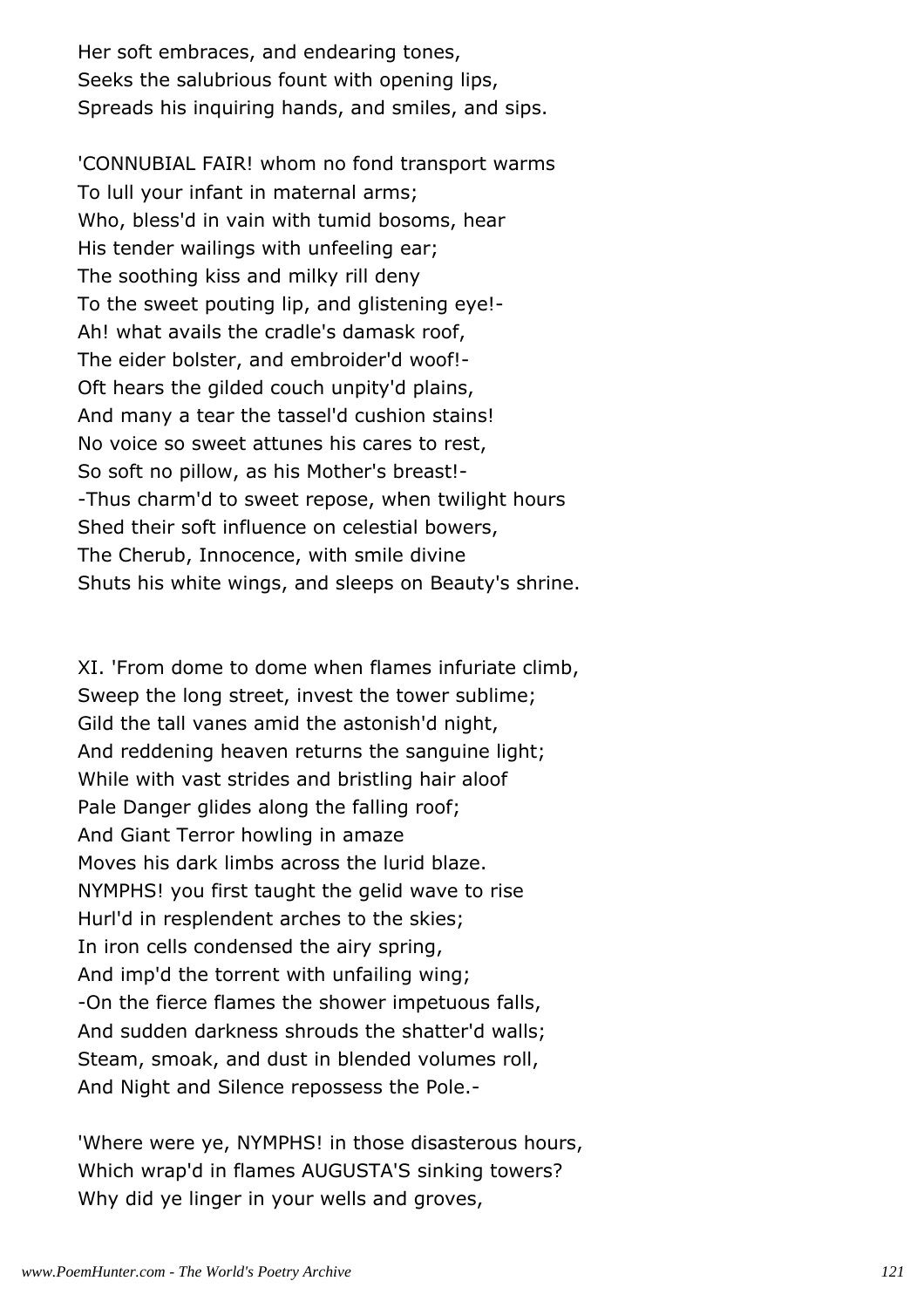When sad WOODMASON mourn'd her infant loves? When thy fair Daughters with unheeded screams, Ill-fated MOLESWORTH! call'd the loitering streams?- The trembling Nymph on bloodless fingers hung Eyes from the tottering wall the distant throng, With ceaseless shrieks her sleeping friends alarms, Drops with singed hair into her lover's arms.- The illumin'd Mother seeks with footsteps fleet, Where hangs the safe balcony o'er the street, Wrap'd in her sheet her youngest hope suspends, And panting lowers it to her tiptoe friends; Again she hurries on affection's wings, And now a third, and now a fourth, she brings; Safe all her babes, she smooths her horrent brow, And bursts through bickering flames, unscorch'd, below. So, by her Son arraign'd, with feet unshod O'er burning bars indignant Emma trod.

'E'en on the day when Youth with Beauty wed, The flames surprized them in their nuptial bed;- Seen at the opening sash with bosom bare, With wringing hands, and dark dishevel'd hair, The blushing Beauty with disorder'd charms Round her fond lover winds her ivory arms; Beat, as they clasp, their throbbing hearts with fear, And many a kiss is mix'd with many a tear;- Ah me! in vain the labouring engines pour Round their pale limbs the ineffectual shower!- -Then crash'd the floor, while shrinking crouds retire, And Love and Virtue sunk amid the fire!- With piercing screams afflicted strangers mourn, And their white ashes mingle in their urn.

XII. 'PELLUCID FORMS! whose crystal bosoms show The shine of welfare, or the shade of woe; Who with soft lips salute returning Spring, And hail the Zephyr quivering on his wing; Or watch, untired, the wintery clouds, and share With streaming eyes my vegetable care; Go, shove the dim mist from the mountain's brow, Chase the white fog, which floods the vale below; Melt the thick snows, that linger on the lands,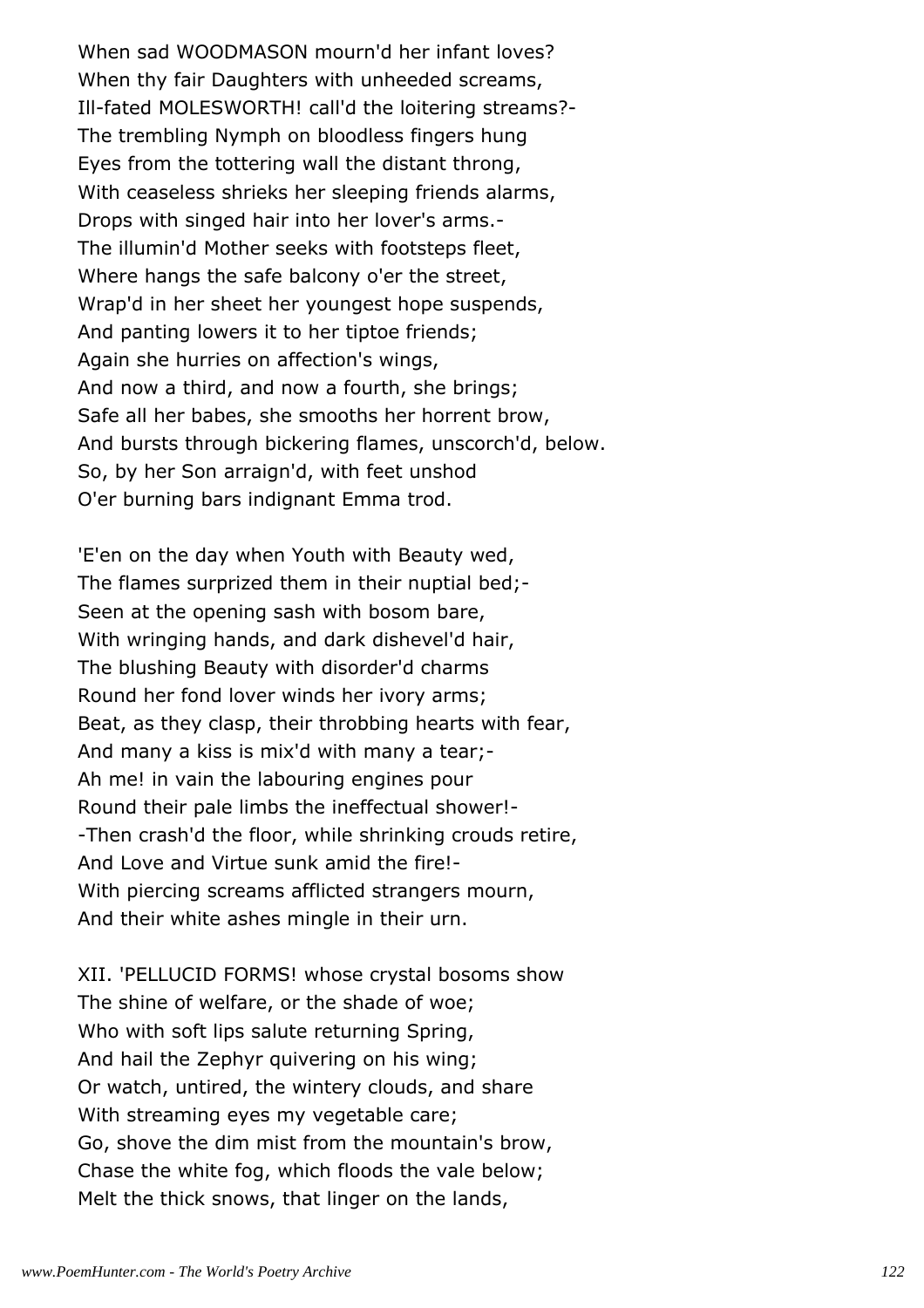And catch the hailstones in your little hands; Guard the coy blossom from the pelting shower, And dash the rimy spangles from the bower; From each chill leaf the silvery drops repel, And close the timorous floret's golden bell.

'So should young SYMPATHY, in female form, Climb the tall rock, spectatress of the storm; Life's sinking wrecks with secret sighs deplore, And bleed for others' woes, Herself on shore; To friendless Virtue, gasping on the strand, Bare her warm heart, her virgin arms expand, Charm with kind looks, with tender accents cheer, And pour the sweet consolatory tear; Grief's cureless wounds with lenient balms asswage, Or prop with firmer staff the steps of Age; The lifted arm of mute Despair arrest, And snatch the dagger pointed to his breast; Or lull to slumber Envy's haggard mien, And rob her quiver'd shafts with hand unseen. -Sound, NYMPHS OF HELICON! the trump of Fame, And teach Hibernian echoes JONES'S name; Bind round her polish'd brow the civic bay, And drag the fair Philanthropist to day.- So from secluded springs, and secret caves, Her Liffy pours his bright meandering waves, Cools the parch'd vale, the sultry mead divides, And towns and temples star his shadowy sides.

XIII. 'CALL YOUR light legions, tread the swampy heath, Pierce with sharp spades the tremulous peat beneath; With colters bright the rushy sward bisect, And in new veins the gushing rills direct;- So flowers shall rise in purple light array'd, And blossom'd orchards stretch their silver shade; Admiring glebes their amber ears unfold, And Labour sleep amid the waving gold.

'Thus when young HERCULES with firm disdain Braved the soft smiles of Pleasure's harlot train; To valiant toils his forceful limbs assign'd,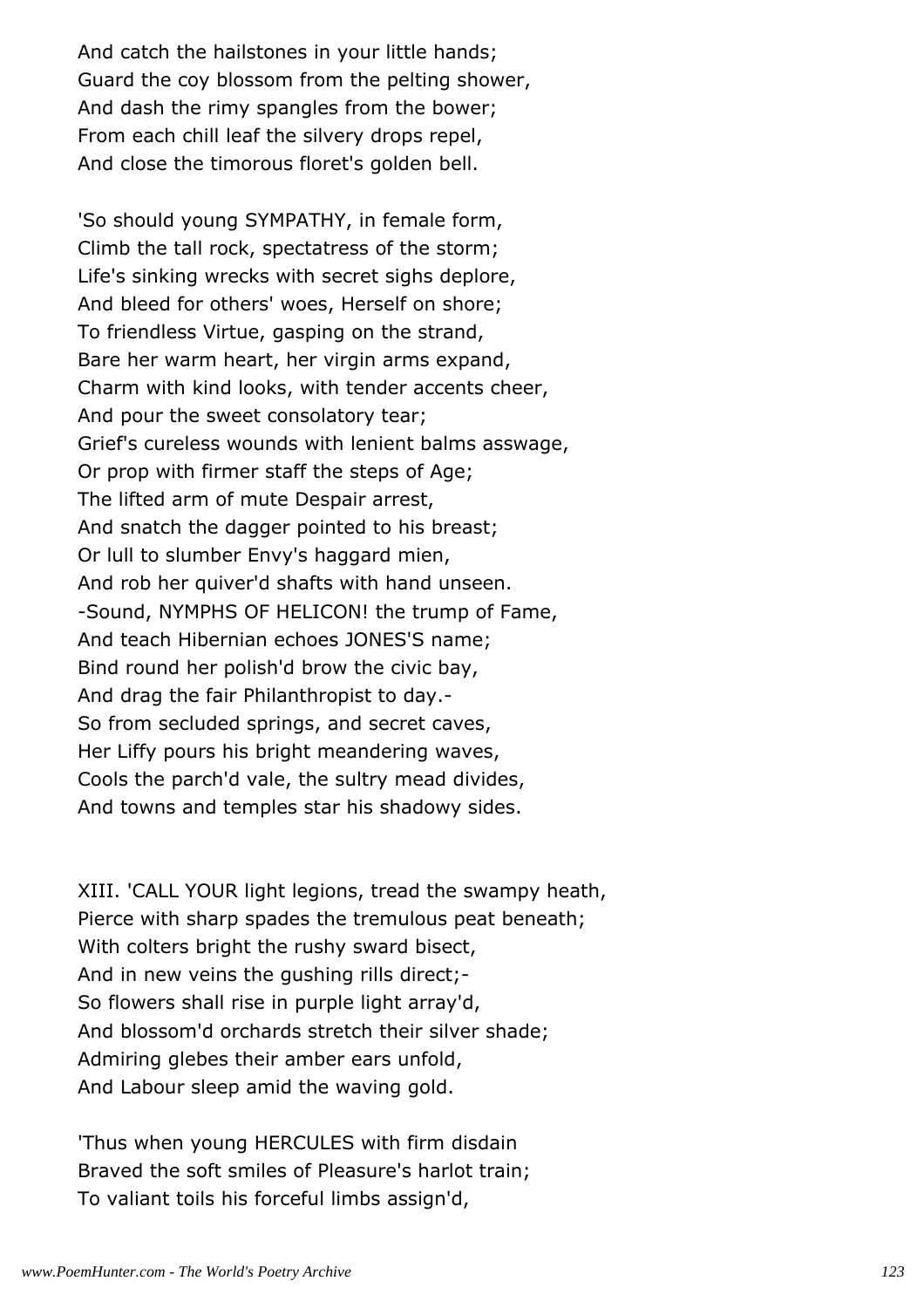And gave to Virtue all his mighty mind, Fierce ACHELOUS rush'd from mountain-caves, O'er sad Etolia pour'd his wasteful waves, O'er lowing vales and bleating pastures roll'd, Swept her red vineyards, and her glebes of gold, Mined all her towns, uptore her rooted woods, And Famine danced upon the shining floods. The youthful Hero seized his curled crest, And dash'd with lifted club the watery Pest; With waving arm the billowy tumult quell'd, And to his course the bellowing Fiend repell'd.

'Then to a Snake the finny Demon turn'd His lengthen'd form, with scales of silver burn'd; Lash'd with restless sweep his dragon-train, And shot meandering o'er the affrighted plain. The Hero-God, with giant fingers clasp'd Firm round his neck, the hissing monster grasp'd; With starting eyes, wide throat, and gaping teeth, Curl his redundant folds, and writhe in death.

'And now a Bull, amid the flying throng The grisly Demon foam'd, and roar'd along; With silver hoofs the flowery meadows spurn'd, Roll'd his red eye, his threatening antlers turn'd. Dragg'd down to earth, the Warrior's victor-hands Press'd his deep dewlap on the imprinted sands; Then with quick bound his bended knee he fix'd High on his neck, the branching horns betwixt, Strain'd his strong arms, his sinewy shoulders bent, And from his curled brow the twisted terror rent. -Pleased Fawns and Nymphs with dancing step applaud, And hang their chaplets round the resting God; Link their soft hands, and rear with pausing toil The golden trophy on the furrow'd soil; Fill with ripe fruits, with wreathed flowers adorn, And give to PLENTY her prolific horn.

XIV. 'On Spring's fair lap, CERULEAN SISTERS! pour From airy urns the sun-illumined shower, Feed with the dulcet drops my tender broods, Mellifluous flowers, and aromatic buds;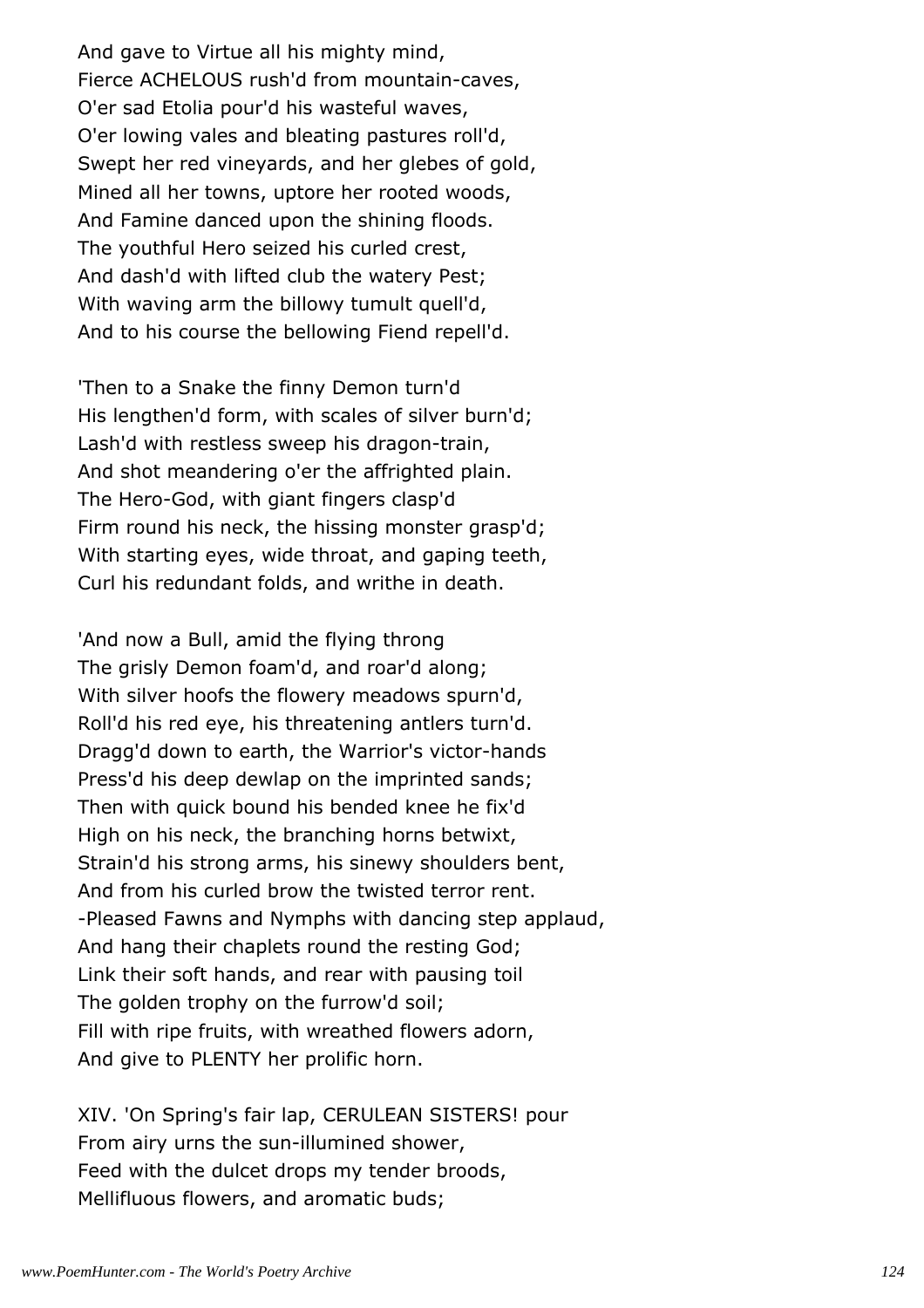Hang from each bending grass and horrent thorn The tremulous pearl, that glitters to the morn; Or where cold dews their secret channels lave, And Earth's dark chambers hide the stagnant wave, O, pierce, YE NYMPHS! her marble veins, and lead Her gushing fountains to the thirsty mead; Wide o'er the shining vales, and trickling hills Spread the bright treasure in a thousand rills. So shall my peopled realms of Leaf and Flower Exult, inebriate with the genial shower; Dip their long tresses from the mossy brink, With tufted roots the glassy currents drink; Shade your cool mansions from meridian beams, And view their waving honours in your streams.

'Thus where the veins their confluent branches bend, And milky eddies with the purple blend; The Chyle's white trunk, diverging from its source, Seeks through the vital mass its shining course; O'er each red cell, and tissued membrane spreads In living net-work all its branching threads; Maze within maze its tortuous path pursues, Winds into glands, inextricable clues; Steals through the stomach's velvet sides, and sips The silver surges with a thousand lips; Fills each fine pore, pervades each slender hair, And drinks salubrious dew-drops from the air.

'Thus when to kneel in Mecca's awful gloom, Or press with pious kiss Medina's tomb, League after league, through many a lingering day, Steer the swart Caravans their sultry way; O'er sandy wastes on gasping camels toil, Or print with pilgrim-steps the burning soil; If from lone rocks a sparkling rill descend, O'er the green brink the kneeling nations bend, Bathe the parch'd lip, and cool the feverish tongue, And the clear lake reflects the mingled throng.'

The Goddess paused,-the listening bands awhile Still seem to hear, and dwell upon her smile; Then with soft murmur sweep in lucid trains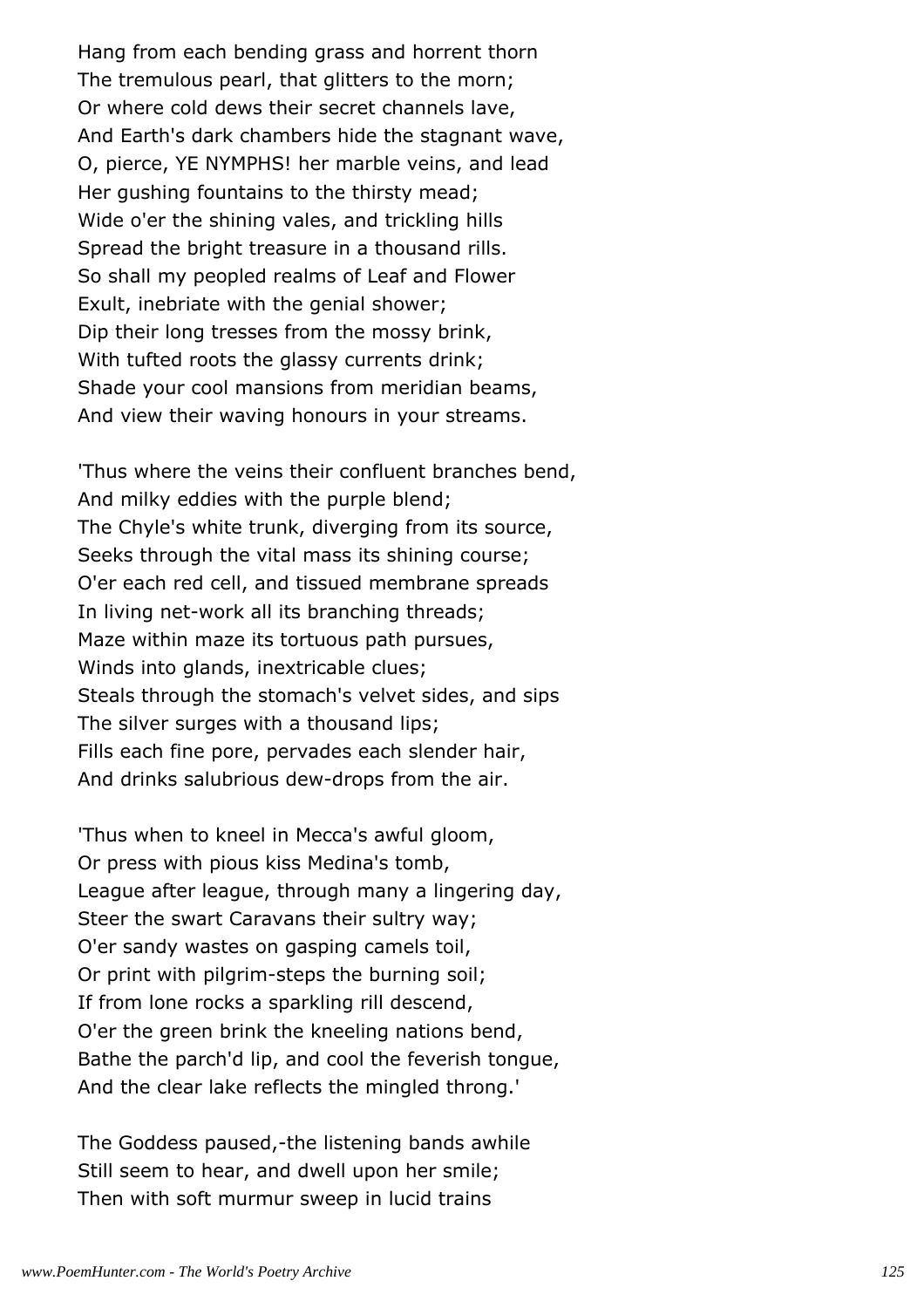Down the green slopes, and o'er the pebbly plains, To each bright stream on silver sandals glide, Reflective fountain, and tumultuous tide.

So shoot the Spider-broods at breezy dawn Their glittering net-work o'er the autumnal lawn; From blade to blade connect with cordage fine The unbending grass, and live along the line; Or bathe unwet their oily forms, and dwell With feet repulsive on the dimpling well.

So when the North congeals his watery mass, Piles high his snows, and floors his seas with glass; While many a Month, unknown to warmer rays, Marks its slow chronicle by lunar days; Stout youths and ruddy damsels, sportive train, Leave the white soil, and rush upon the main; From isle to isle the moon-bright squadrons stray, And win in easy curves their graceful way; On step alternate borne, with balance nice Hang o'er the gliding steel, and hiss along the ice.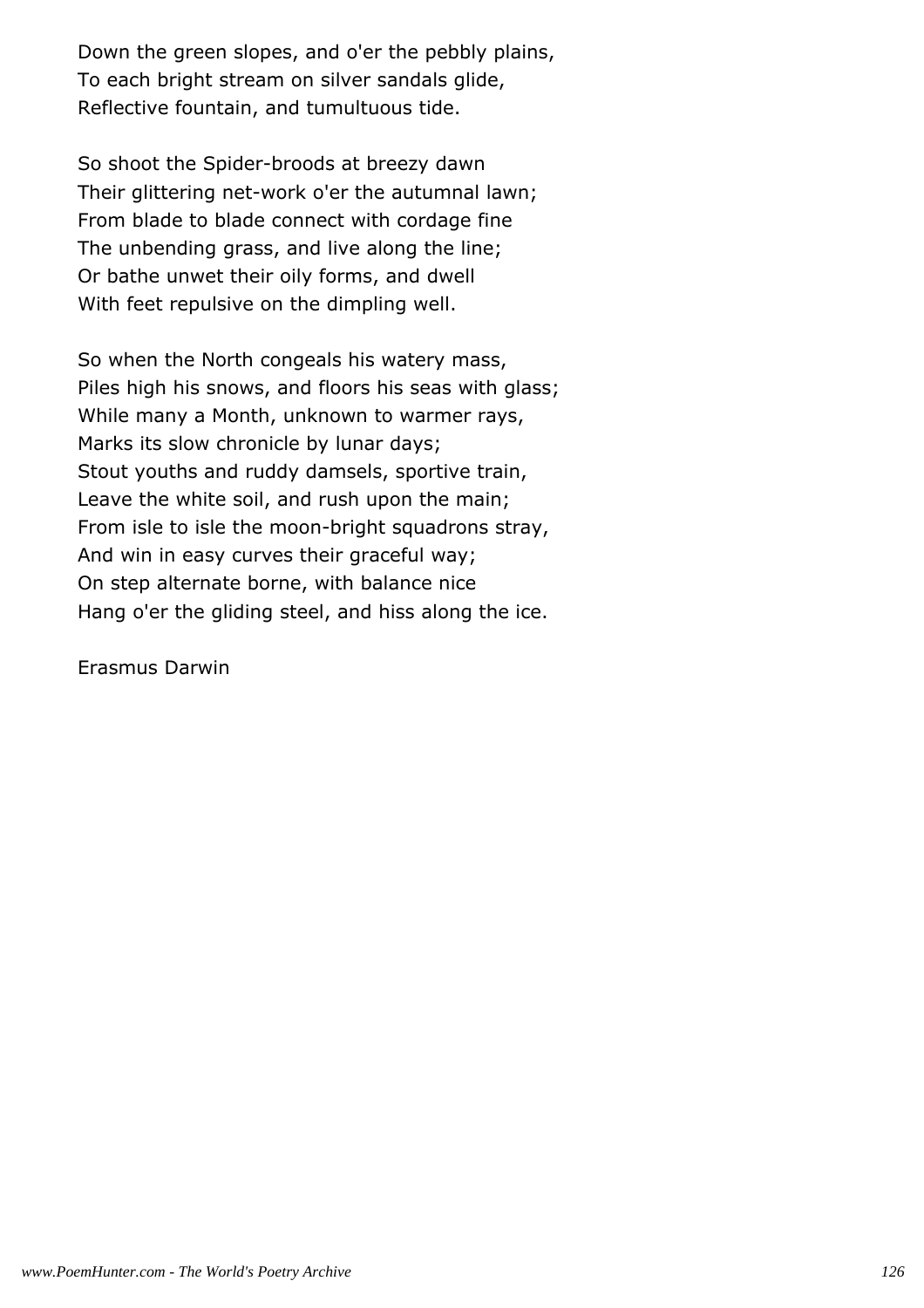## The Linnet's Nest

The busy birds, with nice selection, cull Soft thistle-down, gray moss, and scatter'd wool; Far from each prying eye the nest prepare, Form'd of warm moss, and lined with softest hair. Week after week, regardless of her food, Th' incumbent linnet warms her future brood; Each spotted egg with ivory bill she turns, Day after day with fond impatience burns; Hears the young prisoner chirping in his cell, And breaks in hemispheres the fragile shell.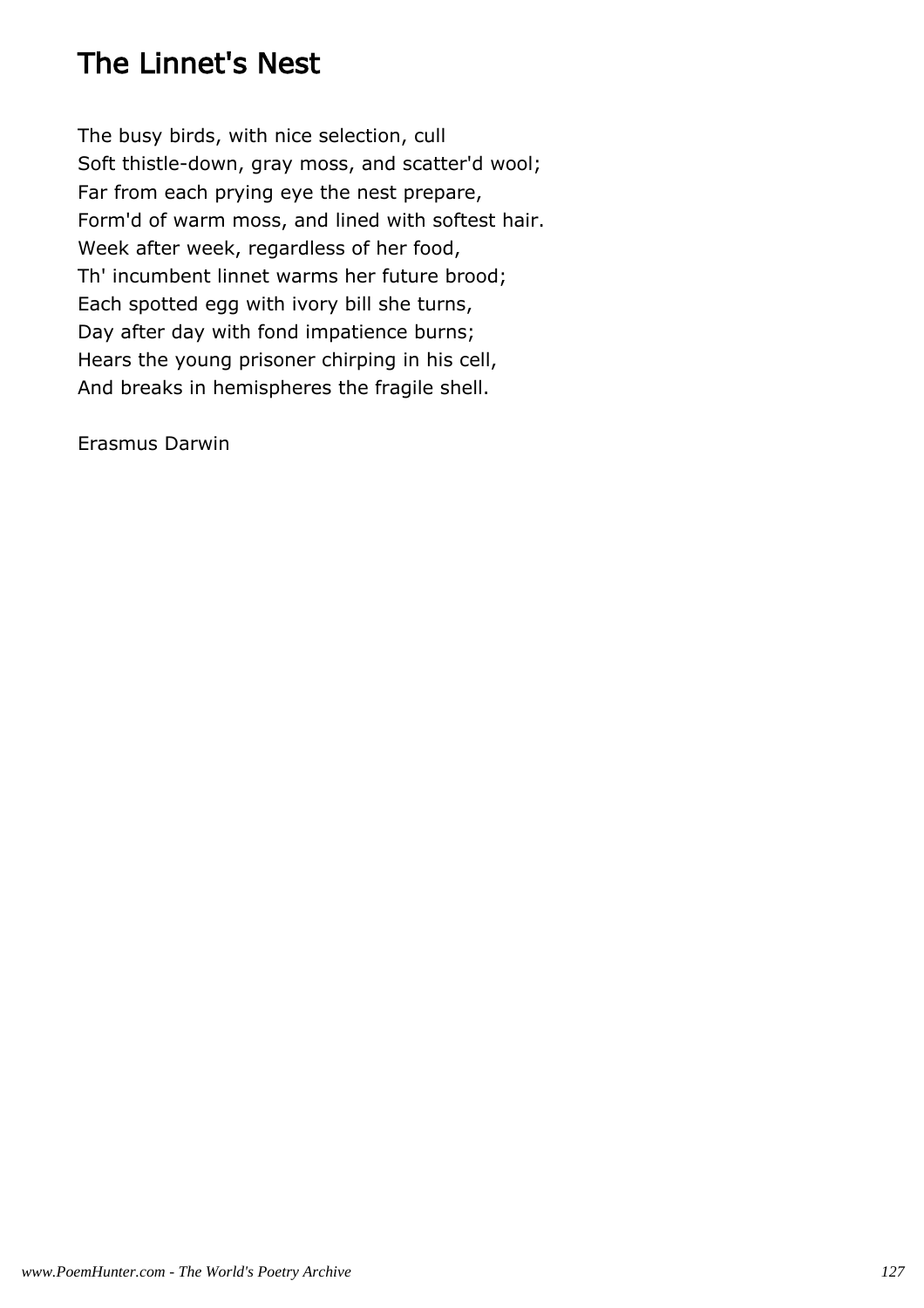## To The Stars

Roll on, ye starts! exult in youthful prime, Mark with bright curves the printless steps of time; Near and more near your beamy cars approach, And lessening orbs on lessening orbs encroach; Flowers of the sky! ye, too, to age must yield. Frail as your silken sisters of the field! Star after star from heaven's high arch shall rush, Suns sink on suns, and systems systems crush, Headlong, extinct, to one dark centre fall, And death, and night, and chaos mingle all! Till o'er the wreck, emerging from the storm, Immortal nature lifts her changeful form, Mounts from her funeral pyre on wings of flame, And soars and shines, another and the same!